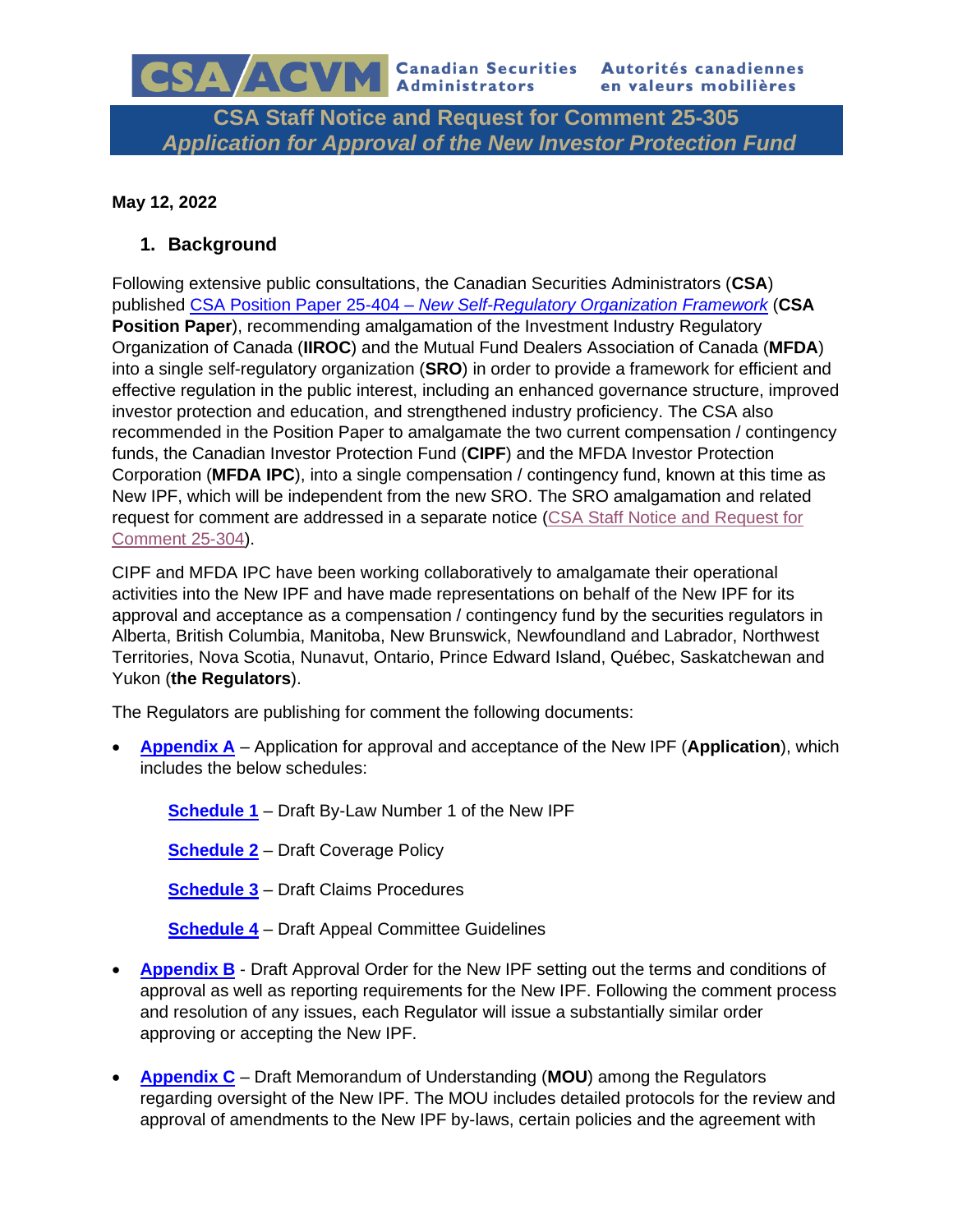the New SRO, and procedures for performance of periodic oversight reviews of the New IPF.

The Autorité des marchés financiers (**AMF**) is publishing simultaneously for comments its proposed transition plan for mutual fund dealers registered in Québec (**Québec MFDs**) and their registered individuals. Québec MFDs will not be required to contribute to the New IPF's Mutual Fund Dealer Fund in respect of customer accounts located in Québec and those accounts will not be eligible for coverage by the New IPF. However, Québec MFDs will continue to contribute to the Québec financial services compensation fund, as required by law, and their clients will continue to be eligible for the payment of indemnities by this fund<sup>1</sup>.

# **2. Approval of the New IPF**

The Application, published below, outlines how the New IPF will comply with the terms and conditions of the draft Approval Order.

## **3. Comment Process**

We are seeking comments on all aspects of the New IPF Application and related documents. Please submit your written comments on or before June 27, 2022. If you are not sending your written representations by email, please send us an electronic file containing submissions provided (in Microsoft Word format).

Please address your submission to all of the CSA as follows:

Alberta Securities Commission Autorité des marchés financiers British Columbia Securities Commission Manitoba Securities Commission Financial and Consumer Services Commission of New Brunswick Office of the Superintendent of Securities, Digital Government and Services, Newfoundland and Labrador Office of the Superintendent of Securities, Northwest Territories Nova Scotia Securities Commission Office of the Superintendent of Securities, Nunavut Ontario Securities Commission Prince Edward Island Office of the Superintendent of Securities Financial and Consumer Affairs Authority of Saskatchewan Office of the Yukon Superintendent of Securities

<sup>&</sup>lt;sup>1</sup> Please see the following for additional details: [https://lautorite.qc.ca/en/general-public/compensation](https://lautorite.qc.ca/en/general-public/compensation-and-deposit-protection/submit-a-claim-to-the-fonds-dindemnisation-des-services-financiers)[and-deposit-protection/submit-a-claim-to-the-fonds-dindemnisation-des-services-financiers](https://lautorite.qc.ca/en/general-public/compensation-and-deposit-protection/submit-a-claim-to-the-fonds-dindemnisation-des-services-financiers)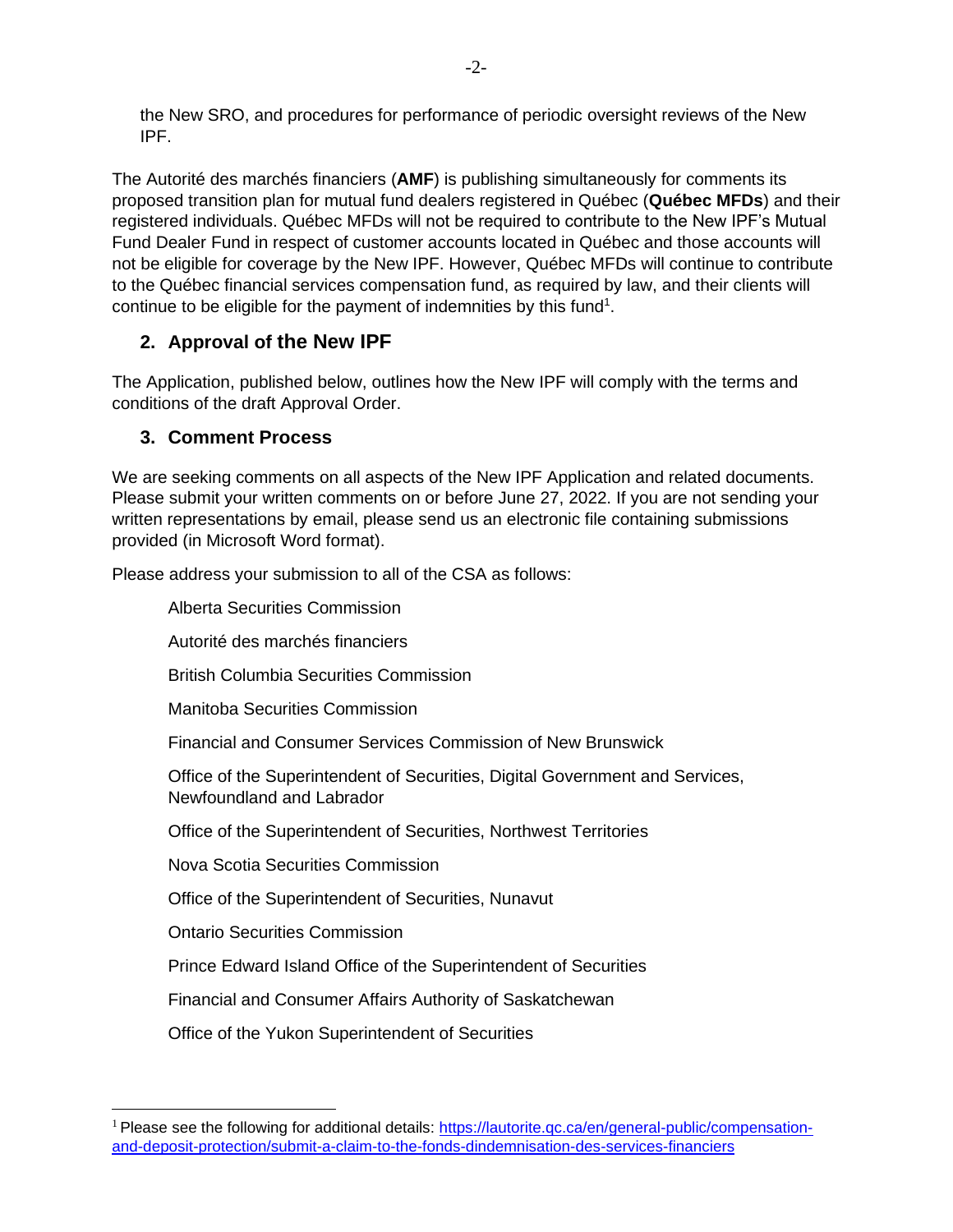Please send your written representations only to the addresses below. Your written representations will be forwarded to the other CSA member jurisdictions. Your comments relating to the schedules will also be shared with CIPF and MFDA IPC.

The Secretary Ontario Securities Commission 20 Queen Street West 22nd Floor Toronto, Ontario M5H 3S8 Fax: 416-593-2318 Email: [comments@osc.gov.on.ca](mailto:comments@osc.gov.on.ca)

Me Philippe Lebel Corporate Secretary and Executive Director, Legal Affairs Autorité des marchés financiers Place de la Cité, tour Cominar 2640, boulevard Laurier, bureau 400 Québec (Québec) G1V 5C1 Fax : 514- 864-638 Email: [consultation-en-cours@lautorite.qc.ca](mailto:consultation-en-cours@lautorite.qc.ca)

Certain CSA jurisdictions require publication of the comments received during the comment period. All written comments received will be posted on the websites of each of the ASC at [www.albertasecurities.com,](http://www.albertasecurities.com/) the AMF at [www.lautorite.qc.ca](http://www.lautorite.qc.ca/) and the OSC at [www.osc.gov.on.ca.](http://www.osc.gov.on.ca/) Please do not include personal information directly in written representations to be published and state on whose behalf you are making the submission.

### **Questions**

If you have any comments or questions, please contact any of the CSA staff listed below.

Doug MacKay Co-Chair – CSA Working Group Special Advisor, Capital Markets Regulation British Columbia Securities Commission 604-899-6609 [dmackay@bcsc.bc.ca](mailto:dmackay@bcsc.bc.ca)

Joseph Della Manna Co-Chair – CSA Working Group Manager, Market Regulation Ontario Securities Commission 416-204-8984 [jdellamanna@osc.gov.on.ca](mailto:jdellamanna@osc.gov.on.ca)

Sasha Cekerevac Manager, Market Oversight Alberta Securities Commission 403-297-7764 sasha.cekerevac@asc.ca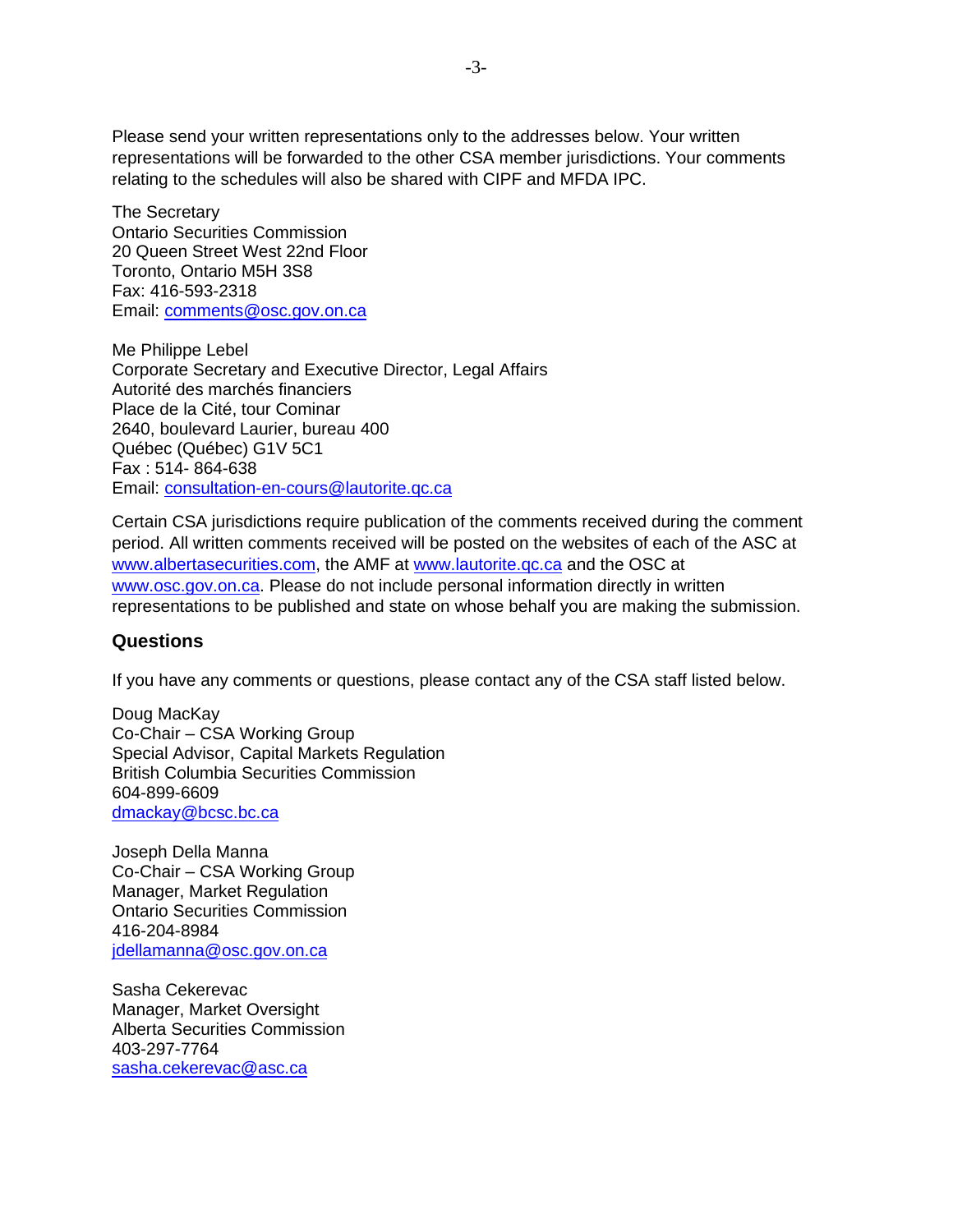Jean-Simon Lemieux Analyste expert Autorité des marchés financiers 514-395-0337, ext. 4366 [jean-simon.lemieux@lautorite.qc.ca](mailto:jean-simon.lemieux@lautorite.qc.ca)

Liz Kutarna Director, Capital Markets Financial and Consumer Affairs Authority of **Saskatchewan** 306-787-5871 [liz.kutarna@gov.sk.ca](mailto:liz.kutarna@gov.sk.ca)

David Shore Senior Legal Counsel, Securities Financial and Consumer Services Commission (New Brunswick) 506-658-3038 [david.shore@fcnb.ca](mailto:david.shore@fcnb.ca)

Paula White Deputy Director, Compliance and Oversight Manitoba Securities Commission 204-945-5195 [paula.white@gov.mb.ca](mailto:paula.white@gov.mb.ca)

Chris Pottie Deputy Director, Registration & Compliance Nova Scotia Securities Commission 902-424-5393 [chris.pottie@novascotia.ca](mailto:chris.pottie@novascotia.ca)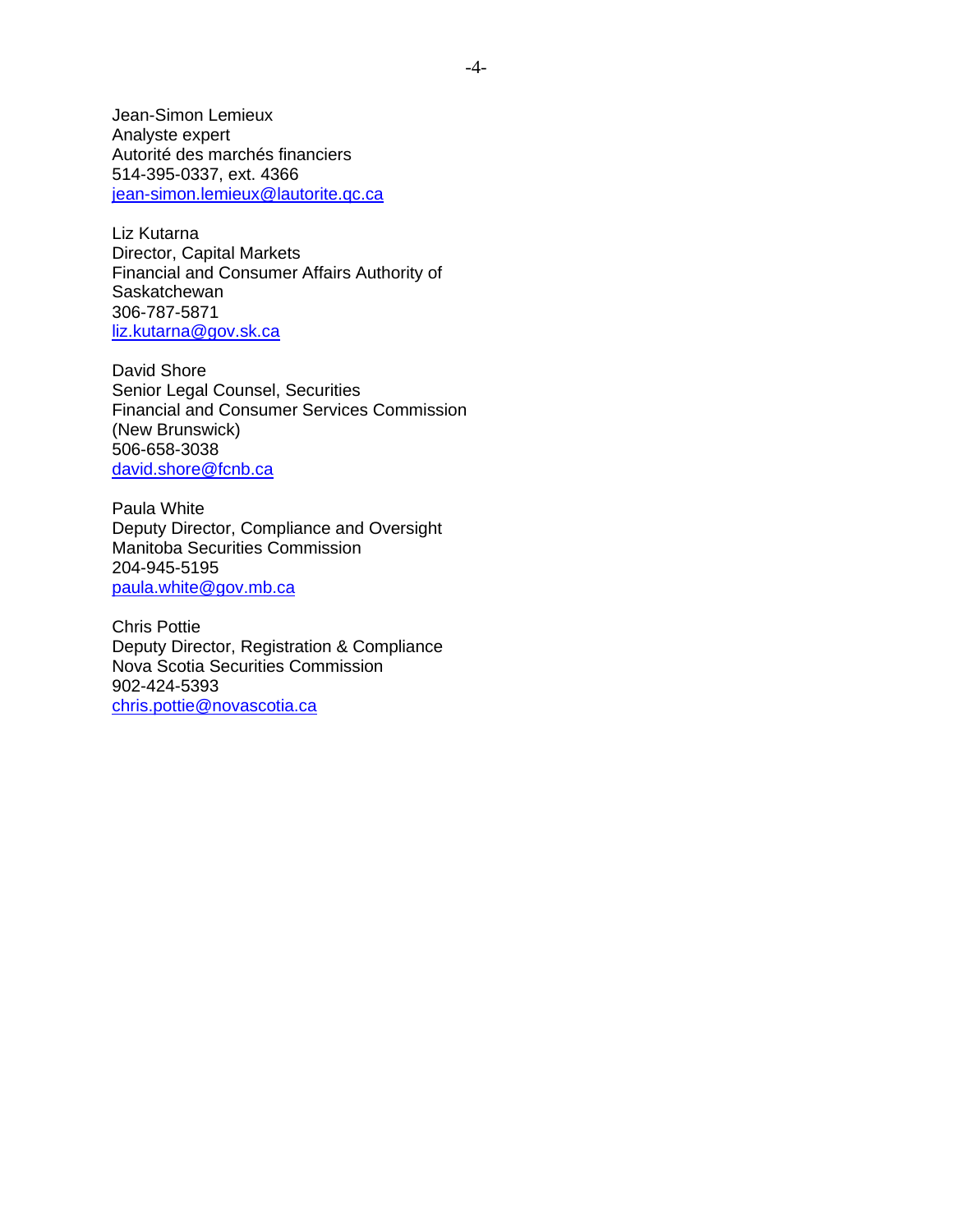**TO: Alberta Securities Commission Autorité des marchés financiers British Columbia Securities Commission Manitoba Securities Commission Financial and Consumer Services Commission of New Brunswick Office of the Superintendent of Securities, Digital Government and Services, Newfoundland and Labrador Office of the Superintendent of Securities, Northwest Territories Nova Scotia Securities Commission Office of the Superintendent of Securities, Nunavut Ontario Securities Commission Prince Edward Island Office of the Superintendent of Securities Financial and Consumer Affairs Authority of Saskatchewan Office of the Yukon Superintendent of Securities**  (collectively, the "**Regulators**")

Dear Sirs/Mesdames:

### **Re: [New IPF] ("New IPF" or the "Corporation"))**

This letter sets out the application of the Canadian Investor Protection Fund ("**CIPF**") and the MFDA Investor Protection Corporation ("**MFDA IPC**") (the "**Applicants**") for approval, designation or consideration, as the case may be, pursuant to the applicable securities legislation (the "**Legislation**"), of New IPF, a corporation to be formed by the amalgamation of CIPF and MFDA IPC, as a compensation fund for customers of investment dealers and mutual fund dealers which are members of the new single self-regulatory organization ("**New SRO**") to be formed from the amalgamation of Investment Industry Regulatory Organization of Canada ("**IIROC**"), the Mutual Fund Dealers Association of Canada (the "**MFDA**"). Differences in coverage for mutual fund dealer activities in Québec are noted in this application.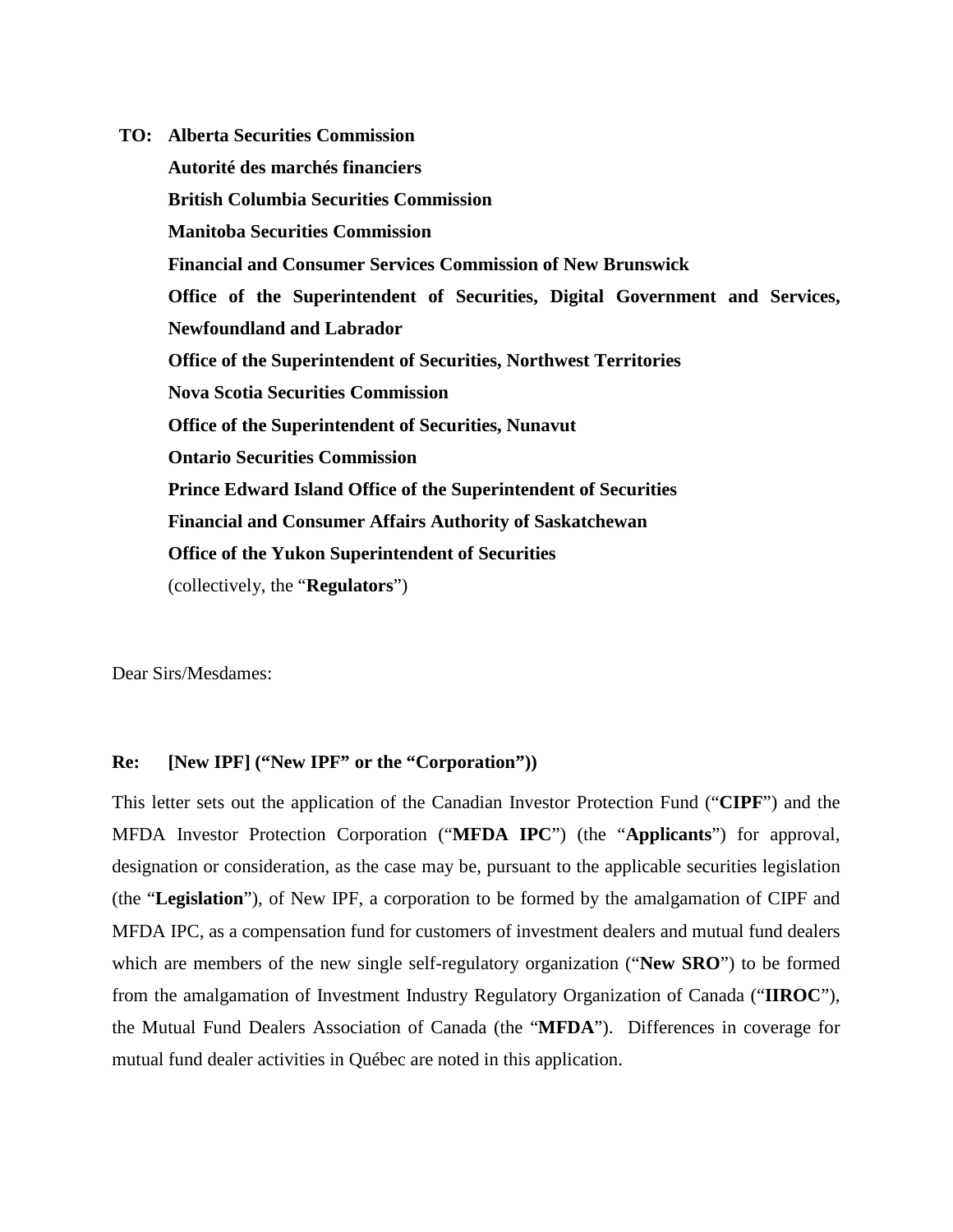### **Approval Criteria**

The Regulators have identified certain criteria (the "**Criteria**") which are to be satisfied in regard to any order approving New IPF. The Criteria are discussed in relevant sections of this application and were provided to the Applicants as Terms and Conditions proposed for the approval order**s** of the Regulators. References herein to the "**Approval Order**" are references to the draft approval order for New IPF attached as **Appendix B** to the CSA Notice and Request for Comments for this application (the "**CSA Notice**").

The proposed Memorandum of Understanding Regarding Oversight of New IPF, among the Regulators (the "**MOU**") is attached as **Appendix C** to the CSA Notice.

Capitalized terms that are not defined herein have the meaning given to them in the Approval Order.

#### **Dual Registration**

The Criteria contemplate a regulatory environment with two registration categories under the New SRO: investment dealers and mutual fund dealers. The documents contemplated in this application have been prepared on that basis. Where a single legal entity operates as both a registered investment dealer and a registered mutual fund dealer, the Investment Dealer Fund would be available to fund coverage for both of those categories. The actual implementation and documentation will depend in part on the rules adopted by the New SRO and amendments made to the Industry Agreement, as required, to accommodate the dual registration.

# **All specific references herein to a document that is currently in draft are subject to change to reflect amendments made to the draft.**

For convenience this application is divided into the following sections:

- 1. Background to the Amalgamation
- 2. Corporate Structure and Authority
- 3. Corporate Governance
- 4. Conflicts of Interest
- 5. Funding and Maintenance of New IPF
- 6. Customer Protection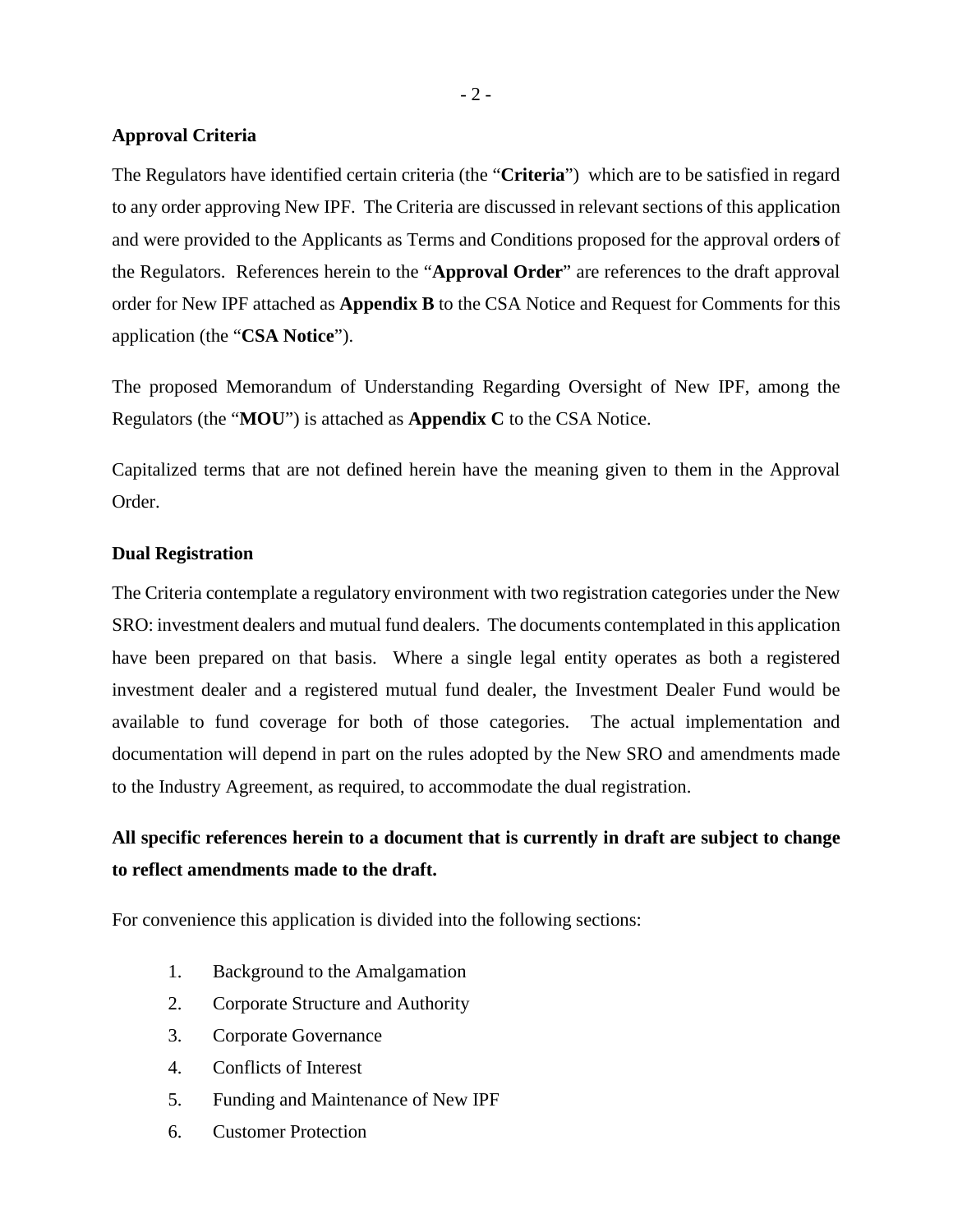- 7. Financial and Operational Viability
- 8. Risk Management
- 9. Agreement between New IPF and New SRO
- 10. Assistance to New SRO
- 11. Collection of Information
- 12. Information Sharing and Regulatory Cooperation
- 13. Ongoing Reporting Requirements
- 14. Approval of Amendments
- 15. Submissions

Submitted with this application are the following supporting documents:

Schedule 1 – Draft By-Law No. 1 of New IPF Schedule 2 – Draft Coverage Policy Schedule 3 – Draft Claims Procedures Schedule 4 – Draft Appeal Committee Guidelines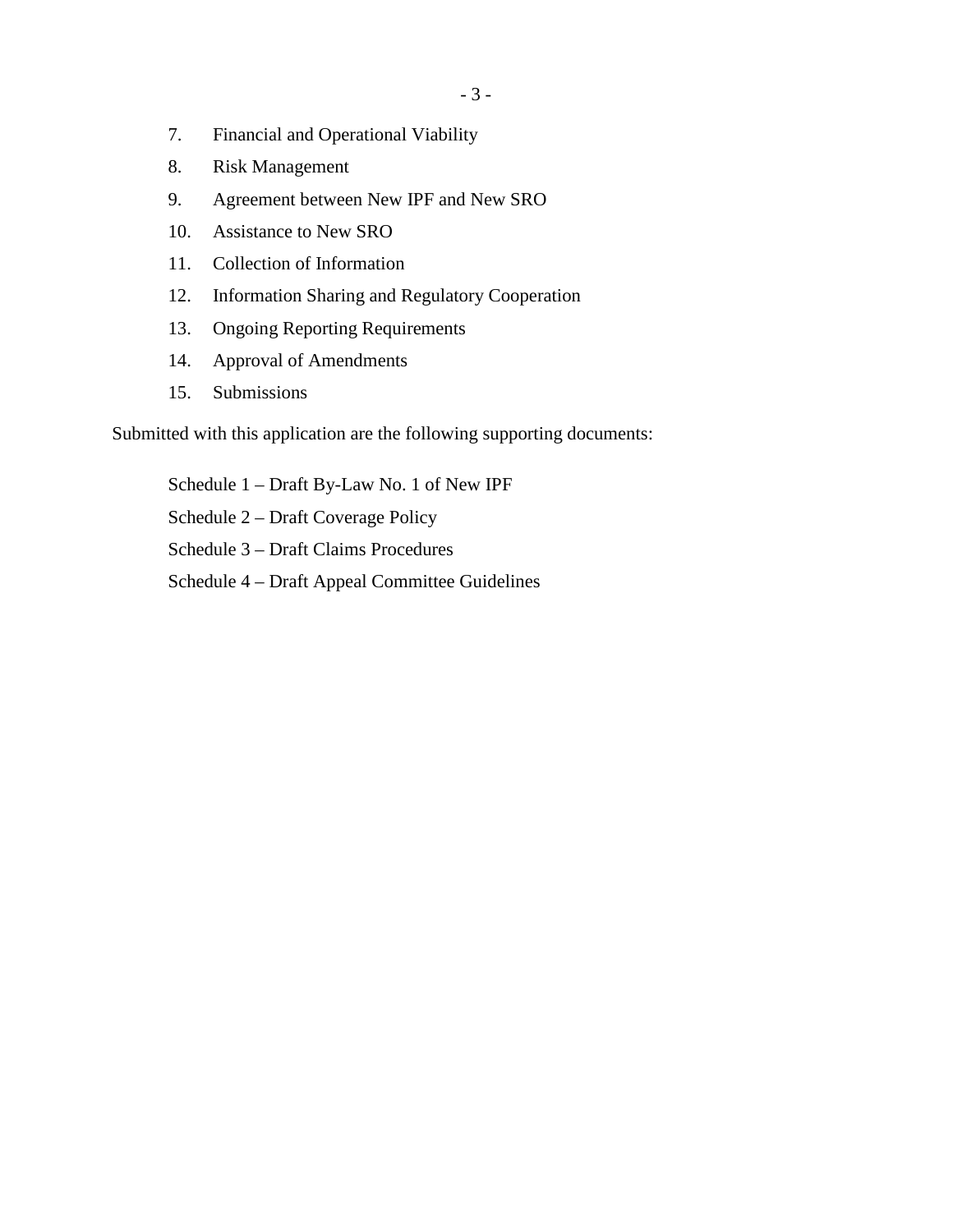#### **1. BACKGROUND TO THE AMALGAMATION**

In its Position Paper 25-404 "New Self – Regulatory Organization Framework", dated August 3, 2021 (the "**Position Paper**"), the CSA advised that it had decided to move forward in combining IIROC and the MFDA to form a new, single, enhanced self-regulatory organization (referring to New SRO), and the consolidation MFDA IPC and CIPF into a single legal entity that is independent from New SRO (i.e., New IPF).

CIPF and MFDA IPC are both corporations existing under the *Canada Not-for-profit Corporations Act* (the "**CNCA**"). CIPF and MFDA IPC have determined that the most effective way to consolidate their operations, while also meeting the CSA's objectives for New IPF, is to amalgamate CIPF and MFDA IPC to form New IPF under the CNCA (the "**Amalgamation**").

The Amalgamation will be subject to the terms of an Amalgamation Agreement between CIPF and MFDA IPC (the "**Amalgamation Agreement**"), which is discussed in more detail in sections below addressing particular criteria. Since New IPF will be formed by the Amalgamation which cannot become effective until New SRO is formed, approval in respect of New IPF is being sought before New IPF is formed.

### **2. CORPORATE STRUCTURE AND PURPOSE**

#### Relevant Criteria: *Authority and Purpose*

*[New IPF] has, and must continue to have, the appropriate authority and capacity to carry out the [New IPF] Mandate.*

*[New IPF] Mandate - to provide protection to customers of SRO Members who have suffered or may suffer financial losses as a result of the insolvency of the SRO Member, all on such terms and conditions as may be determined by [New IPF] in its sole discretion and, in connection with such coverage, to engage in risk management activities to minimize the likelihood of such losses.* 

### **2.1 The Corporation**

The Amalgamation Agreement provides for the amalgamation of CIPF and MFDA IPC to form New IPF under the CNCA. New IPF will be a not-for-profit corporation with no share capital. By adopting a federal not-for-profit corporation structure New IPF will be subject to the governance and other legal requirements of the CNCA. The Applicants are of the view that the functions and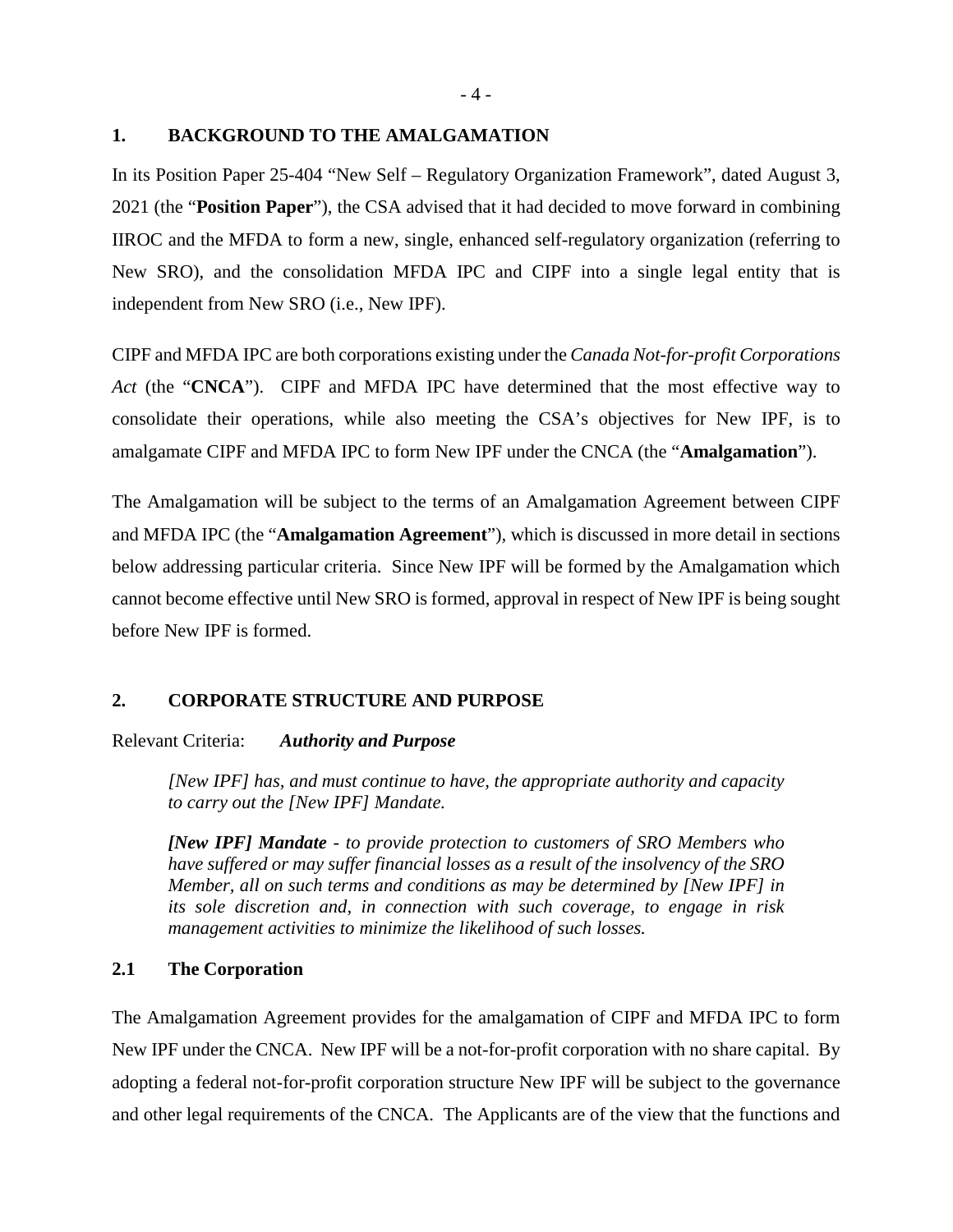role of New IPF can be best accommodated with the proposed corporate form. Both CIPF and MFDA IPC are not-for-profit corporations with no share capital existing under the CNCA.

### **2.2 Articles of Amalgamation**

The document that will create New IPF is the Articles of Amalgamation. Among other things, the Articles of Amalgamation sets out the purposes of New IPF, giving it the legal authority to carry them out. The proposed form of Articles of Amalgamation will be attached to the Amalgamation Agreement.

A diagram illustrating the corporate structure before (pre) and after (post) the proposed amalgamation is set out below:



Note: Dashed line represents transaction step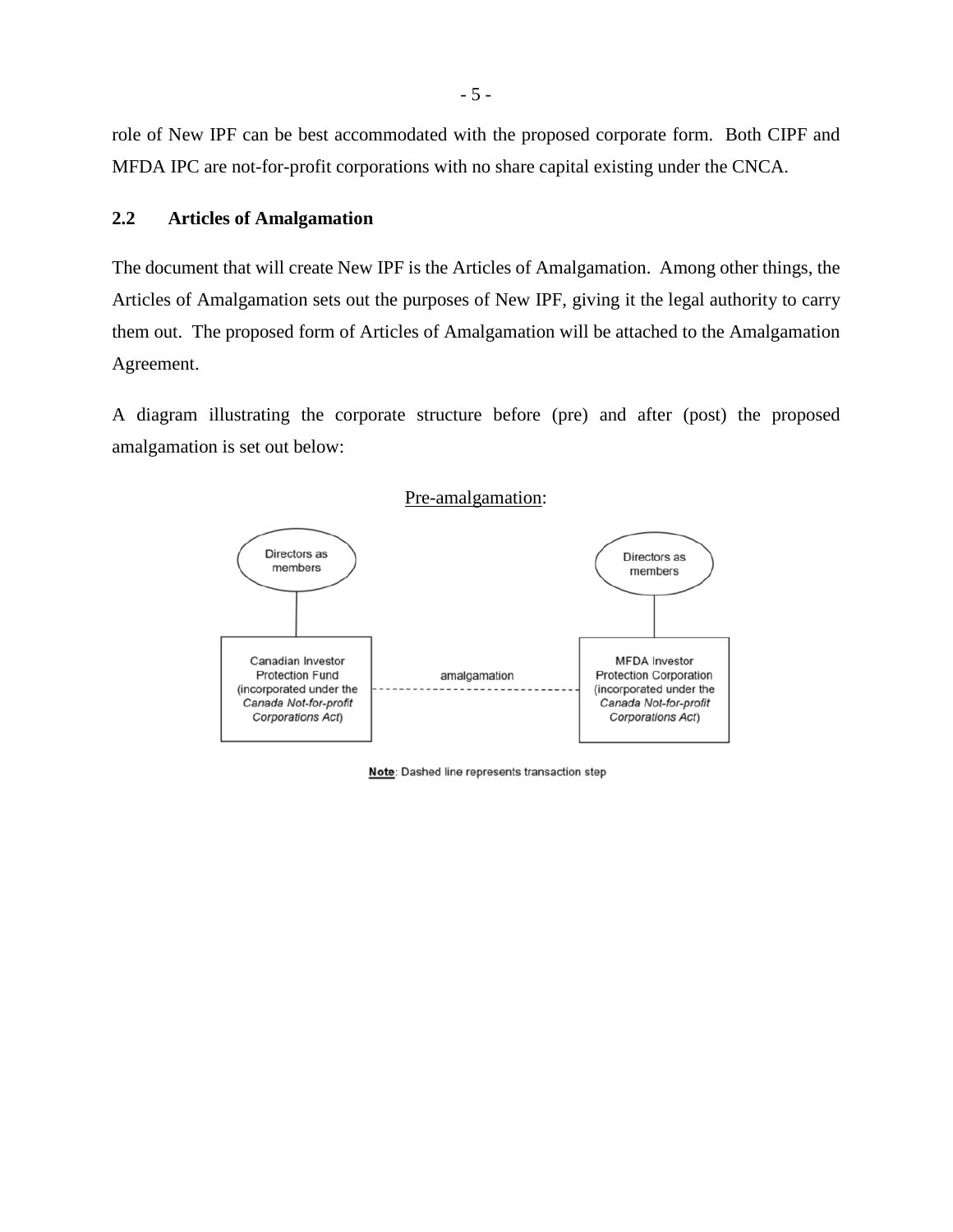

Post-amalgamation:



### **2.3 Purposes of the Corporation**

The purposes of New IPF are set out in the Articles of Amalgamation as follows:

- a) To provide protection to clients of eligible registered investment dealers and registered mutual fund dealers which are members, approved participants or other similar participating organizations of the [New SRO] ("SRO Members") who have suffered or may suffer financial loss as a result of the insolvency of the SRO Member, all on such terms and conditions as may be determined by the Corporation in its sole discretion.
- b) For the purposes of the Corporation, to receive, acquire, hold, purchase, convert, lease, mortgage, sell or dispose of any asset or property of the Corporation of any kind and from any source whatsoever; and to invest and reinvest any of the assets or property of the Corporation in investments which the directors in their discretion consider appropriate.
- c) To do all such other things as may be necessary or incidental to the furtherance of the foregoing purposes.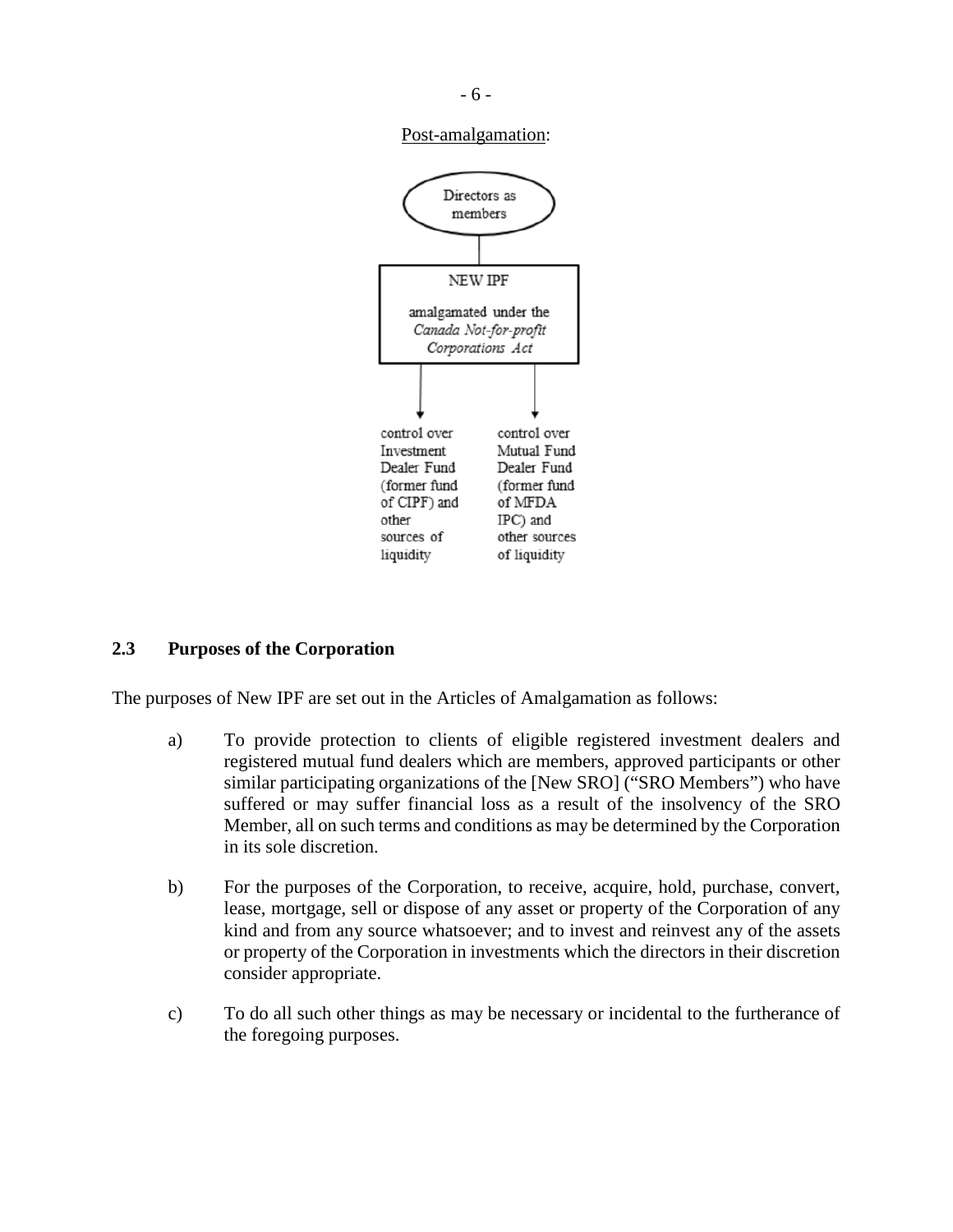### **3. CORPORATE GOVERNANCE**

#### Relevant Criteria: *Corporate Governance*

- *a) The Board must be selected in a fair and reasonable manner and must fairly represent the interests of all SRO Members and their customers and properly balance the interests of SRO Members and their customers.*
- *b) The Board must be composed of Industry Directors, Public Directors and the chief executive officer. The number of Public Directors must exceed the number of Industry Directors by at least one. The Board must include no more than 15 directors.*
- *c) The [New IPF]'s governance structure must provide for:* 
	- *(i) fair, meaningful and diverse representation on the Board and any committees of the Board, having regard to the differing interests between SRO Members and their customers;*
	- *(ii) appropriate representation of Public Directors on [New IPF] Board committees and on any executive committee or similar body;*
	- *(iii) appropriate qualification, remuneration and conflict of interest provisions, and limitation of liability and indemnification protections for directors, officers and employees of [New IPF] generally; and*
	- *(iv) a governance, nominating and human resources committee and an audit, finance and investment committee, each of which must be constituted by a majority of Public Directors, including the chair.*

### **3.1 General**

The manner in which the affairs of New IPF are governed is critical to its ability to achieve its objectives and fulfil the purposes and functions expected of it.

#### **3.2 Members**

As a non-share capital corporation under the CNCA, New IPF will have members rather than shareholders. Section 2.1 of the proposed By-Law No. 1 of New IPF (the "**By-Law**") provides that membership in the Corporation shall consist only of the persons who compose the Board from time to time. This is for ease of administration as it is impractical for a broader membership to be admitted. A copy of the draft By-Law is attached to this application as **Schedule 1.**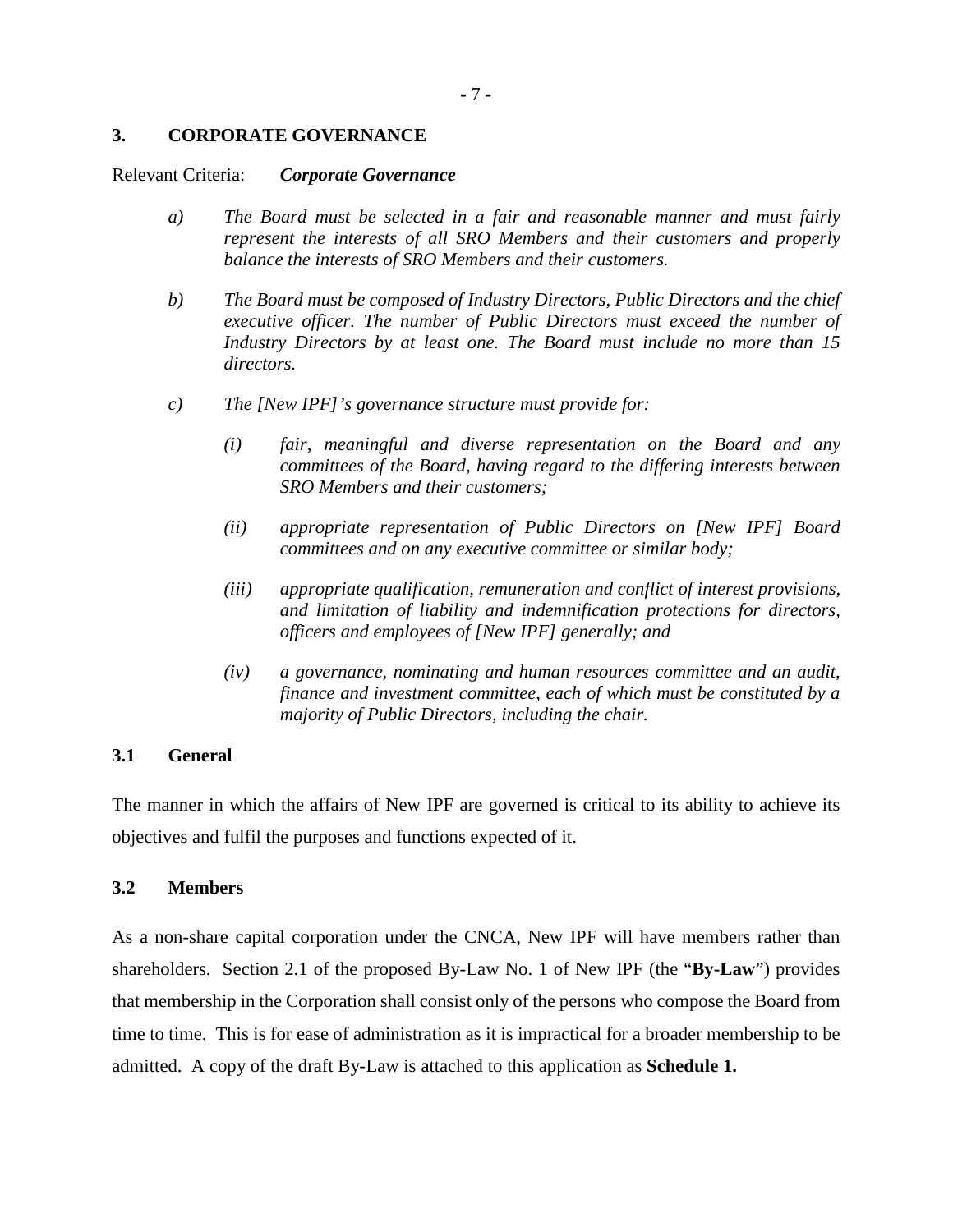The Articles of Amalgamation provides for one class of members, all of whom will be voting members. The primary role of members is to elect directors, appoint the auditor of the corporation, receive the financial statements of the corporation and confirm by-laws. The members are required to meet at least annually.

The corporate membership structure of New IPF will help ensure its independence from New SRO and is consistent with the membership structure of each of CIPF and MFDA IPC.

#### **3.3 Composition and Size of Board of Directors**

The Board will consist of not fewer than 8 or more than 12 directors, provided that the Board may initially consist of 15 directors with such number of directors reduced (to the maximum number of 12 directors) upon the expiry of terms of office held at the time of the Amalgamation (and all renewals thereof contemplated for the transition period). *[By-Law, Section 4.1]*

The Board shall be composed of Industry Directors, Public Directors and New IPF's Chief Executive Officer ("**CEO**"), subject to their election by the members or appointment by the Board in accordance with the By-law. The number of directors, including the number of Industry Directors and Public Directors, shall be determined from time to time by a resolution passed at a meeting of the members of the Corporation, provided that the number of Public Directors shall exceed the number of Industry Directors by at least one. *[By-Law, Section 4.1]*

#### **3.4 Governance, Nominating & Human Resources Committee**

The Board will appoint a Governance, Nominating & Human Resources Committee which shall be composed of 3 or more directors (including one or both of the Chair and Vice-Chair of the Board), a majority of whom shall be Public Directors, and carry out such duties and tasks as set out in the By-law or as determined by the Board from time to time. The chair of the Governance, Nominating & Human Resources Committee shall be a Public Director. The Governance, Nominating & Human Resources Committee shall recommend nominations to the Board for Industry Directors, Public Directors, Chair, Vice-Chair, CEO, and any other nomination as requested by the Board from time to time. *[By-Law, Section 5.1]*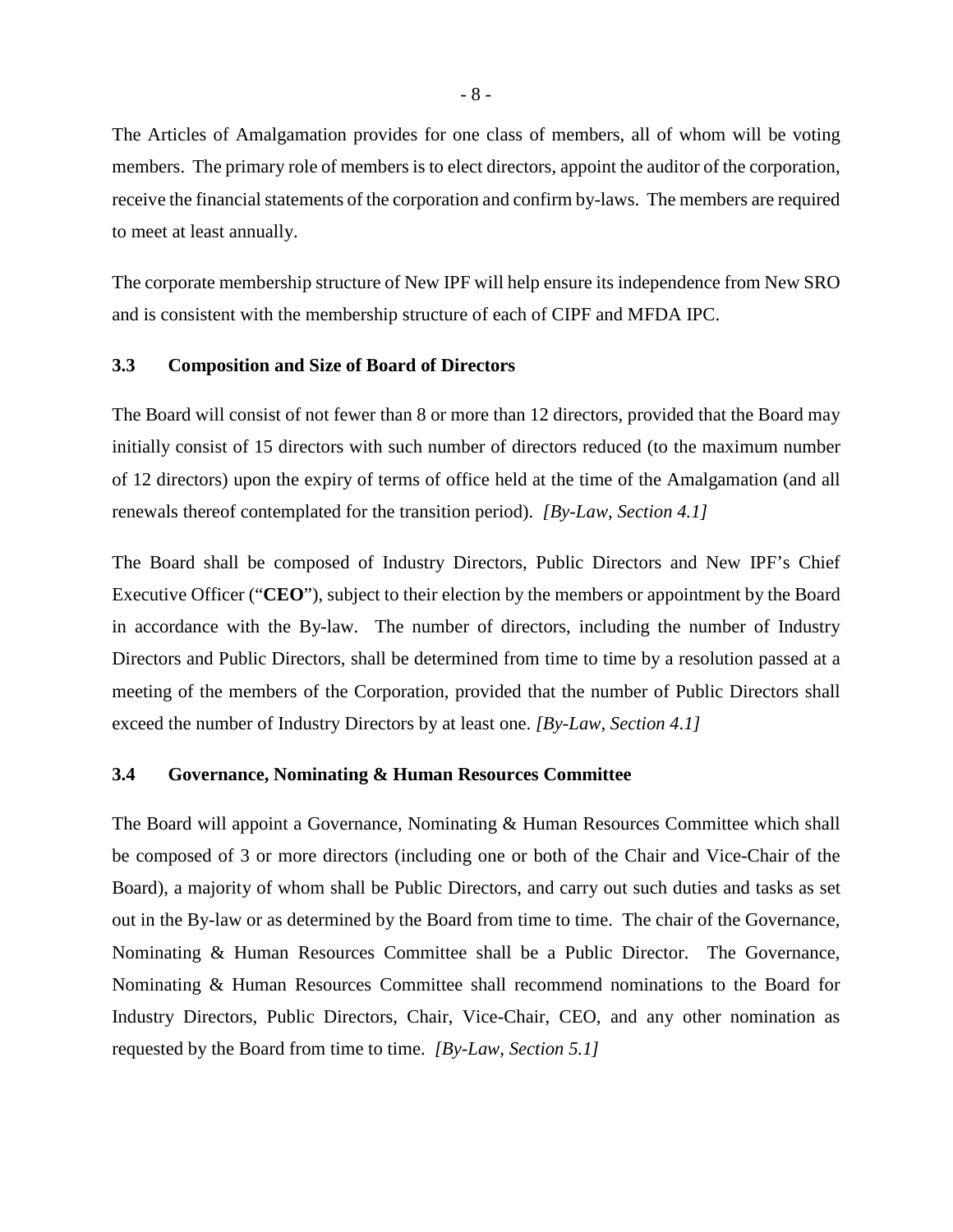#### **3.5 Audit, Finance & Investment Committee**

The Board will appoint an Audit, Finance & Investment Committee composed of 3 or more directors, a majority of whom shall be Public Directors. The chair of the Audit, Finance  $\&$ Investment Committee shall be a Public Director. The Audit, Finance & Investment Committee shall be responsible for the review of the Corporation's financial statements and such other functions as the Board may determine. *[By-Law, Section 5.2]*

#### **3.6 Other Committees**

The By-Law allows the Board to appoint other committees. Among those that will be established are the Risk Committee and the Coverage Committee, both of which are discussed further below. *[By-Law, Section 5.3]*

#### **3.7 Mandate of the Governance, Nominating & Human Resources Committee**

The duties delegated by the Board to the Governance, Nominating & Human Resources Committee will include:

- a) Manage the process for identifying and recruiting candidates to be nominated for election or appointment to the Board, taking into consideration cultural, disability, gender, racial, regional and sexual orientation diversity, among other factors.
- b) Oversee the evaluation of the Board and of its committees and directors.
- c) Oversee the ability of New IPF to attract and maintain the appropriate complement of personnel to fulfill its mandate and provide for succession of the Board and its committees and directors.
- d) Recommend to the Board for approval a process for the selection of new directors and biennially review such process and recommend any changes thereto to the Board for approval. The process must be done in a fair and reasonable manner.
- e) Develop and maintain a pool of potential candidates for directors who meet the established criteria.
- f) Review, and recommend to the Board for approval:
	- (i) The selection of the CEO through, if considered appropriate, a recruitment process or such other method determined by the Board.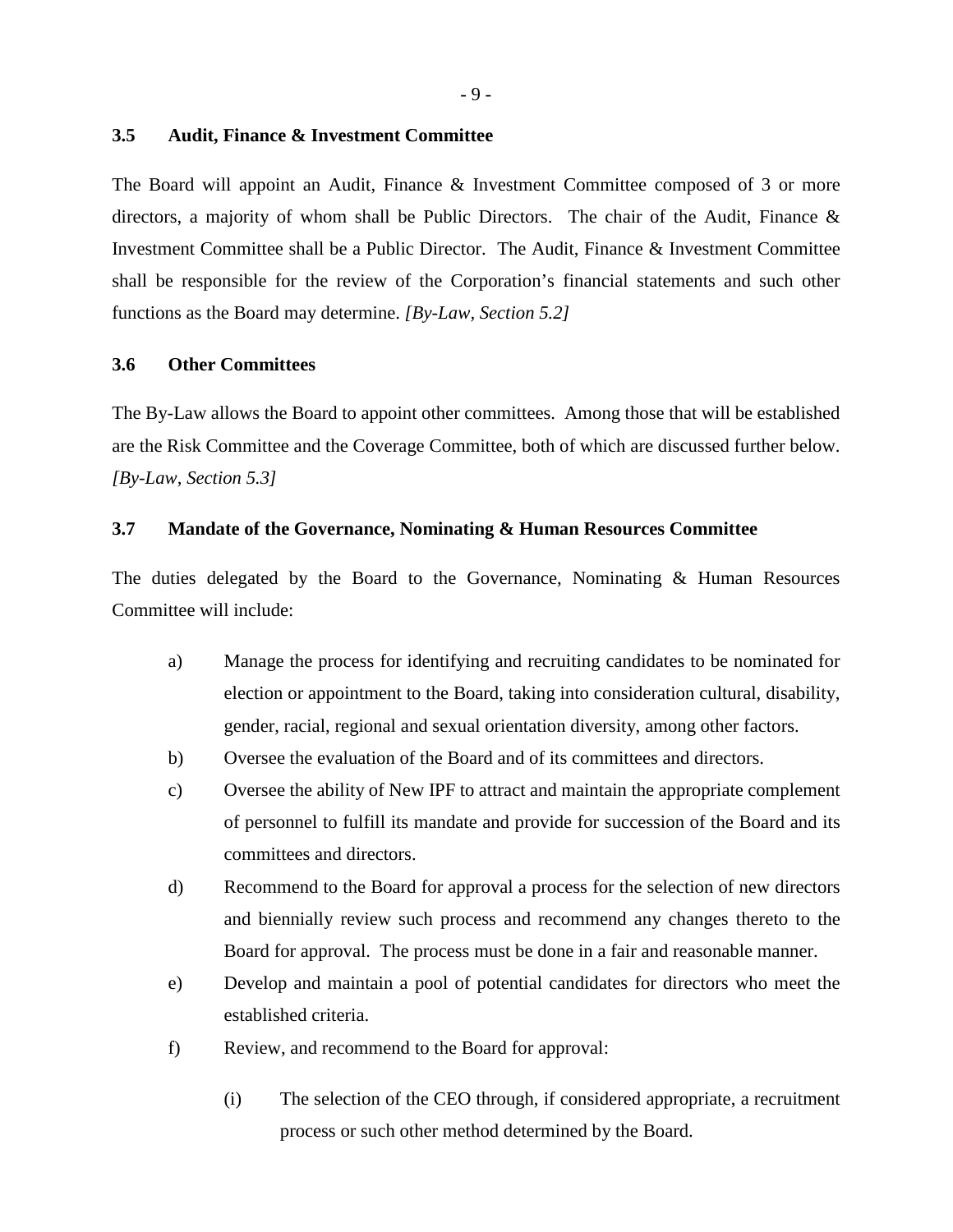- 10 -

- (ii) The annual performance goals for the CEO.
- (iii) The annual performance and compensation for the CEO
- g) Review at least once annually, and approve:
	- (i) Succession plans for officers.
	- (ii) The annual performance goals for officers (excluding the CEO).
	- (iii) The annual performance and compensation for officers (excluding the CEO).

# **3.8 Limitation of Liability and Indemnification Protections for Directors, Officers and Employees**

The By-Law provides that no past or present member of the Board or any committee or subcommittee thereof or of the Corporation, nor any past or present officer, employee or agent of any of them shall be liable for any loss, damage or misfortune that happen in the execution of the duties of their office or in relation thereto, provided that the standard of care required of the director or officer under the CNCA and the By-Law has been satisfied, and provided that nothing therein shall relieve any such person from the duty to act in accordance with the CNCA and the regulations thereunder or from liability for any breach thereof. *[By-Law, s. 7.2]*

A standard corporate indemnity is also provided to those persons, provided that:

- a) the person acted honestly and in good faith with a view to the best interests of the Corporation or, as the case may be, to the best interests of the other entity for which the individual acted as director or officer or in a similar capacity at the Corporation's request; and
- b) in the case of a criminal or administrative action or proceeding that is enforced by a monetary penalty, the person had reasonable grounds for believing that the conduct was lawful. *[By-Law, s. 7.3]*

The Corporation is authorized to purchase and maintain insurance for the benefit of any person referred to above against such liabilities and in such amounts as the Board may from time to time determine and are permitted by the CNCA. *[By-Law, s. 8.1]*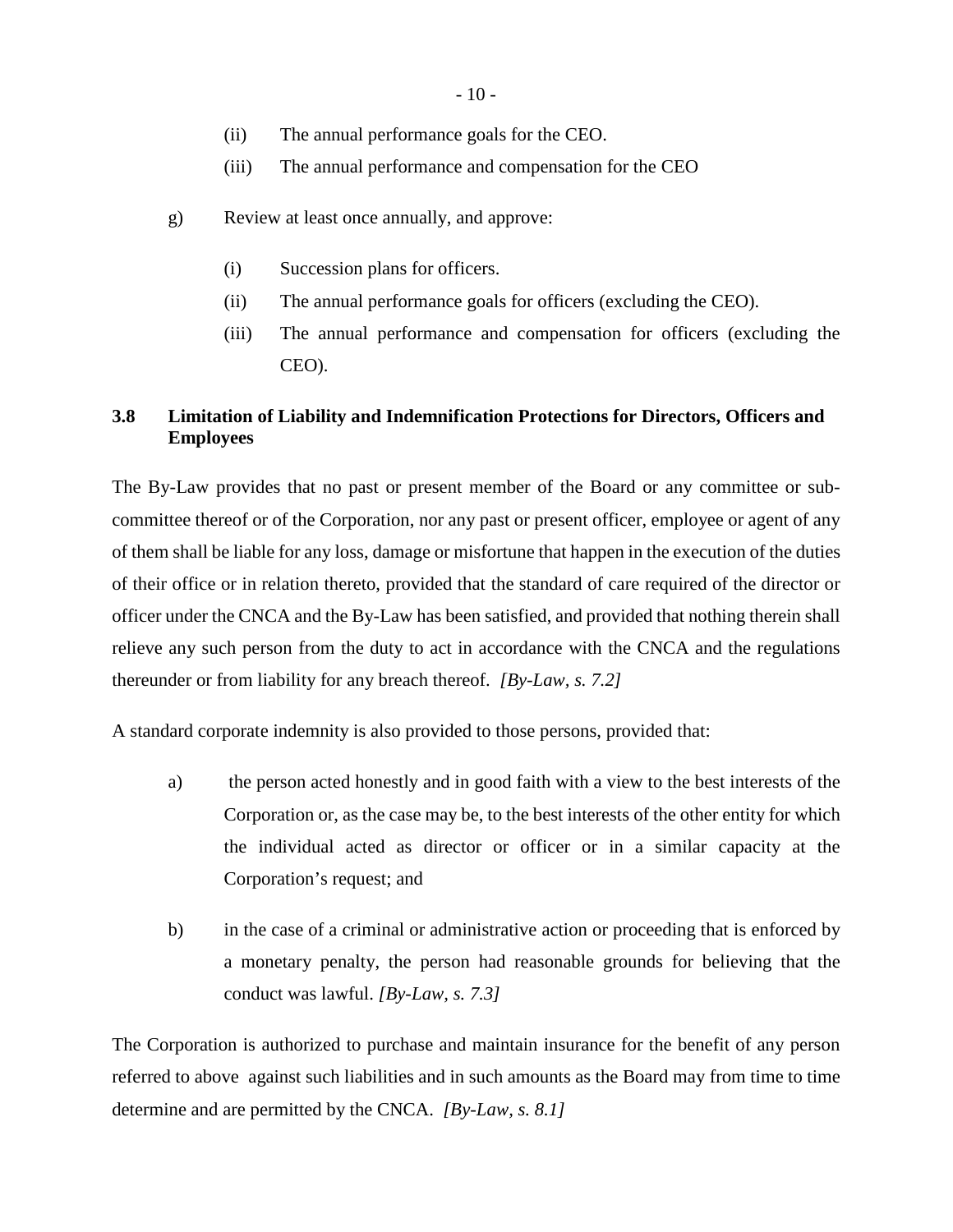#### **4. CONFLICTS OF INTEREST**

#### Relevant Criteria: *Conflicts of Interest*

*Subject to applicable legislation, [New IPF] must identify and avoid real, potential or perceived conflicts of interest between its own interests, or the interests of its directors, officers, or employees and the [New IPF] Mandate.* 

### **4.1 Conflicts of Interest**

Section 6.1 of the By-Law establishes a policy and procedures for disclosure of and accountability for conflicts of interest for directors and officers of New IPF. The Board will implement the policy and procedures through codes of conduct for directors and for employees *[By-Law, s. 6.1]*

Directors are required by the CNCA and the By-Law to disclose the nature and extent of any interest in a material contract or transaction with New IPF that the director may have. The code of conduct will provide that, apart from a director's interest in contracts or transactions with New IPF, existing or proposed activities, appointments or commercial arrangements may constitute a conflict of interest if they might interfere with, or appear to interfere with, the director's ability to exercise independent judgment in matters pertaining to New IPF. If one or more activities, appointments or commercial arrangements give rise to an actual or potential conflict of interest (or the appearance of such a conflict) by reason of interfering with, or appearing to interfere with, a candidate for the Board's ability to exercise independent judgment in matters pertaining to New IPF, New IPF expects that it will only be an unusual and exceptional circumstance for such candidate to be considered eligible to serve on the Board. Certain exceptions will be made for Industry Directors.

If a director becomes aware of an actual or potential conflict of interest or other matter such as an interest in a contract or transaction or an activity, proceeding, appointment or commercial arrangement, the director will be required to disclose to, and discuss with, the Chair and the CEO of New IPF.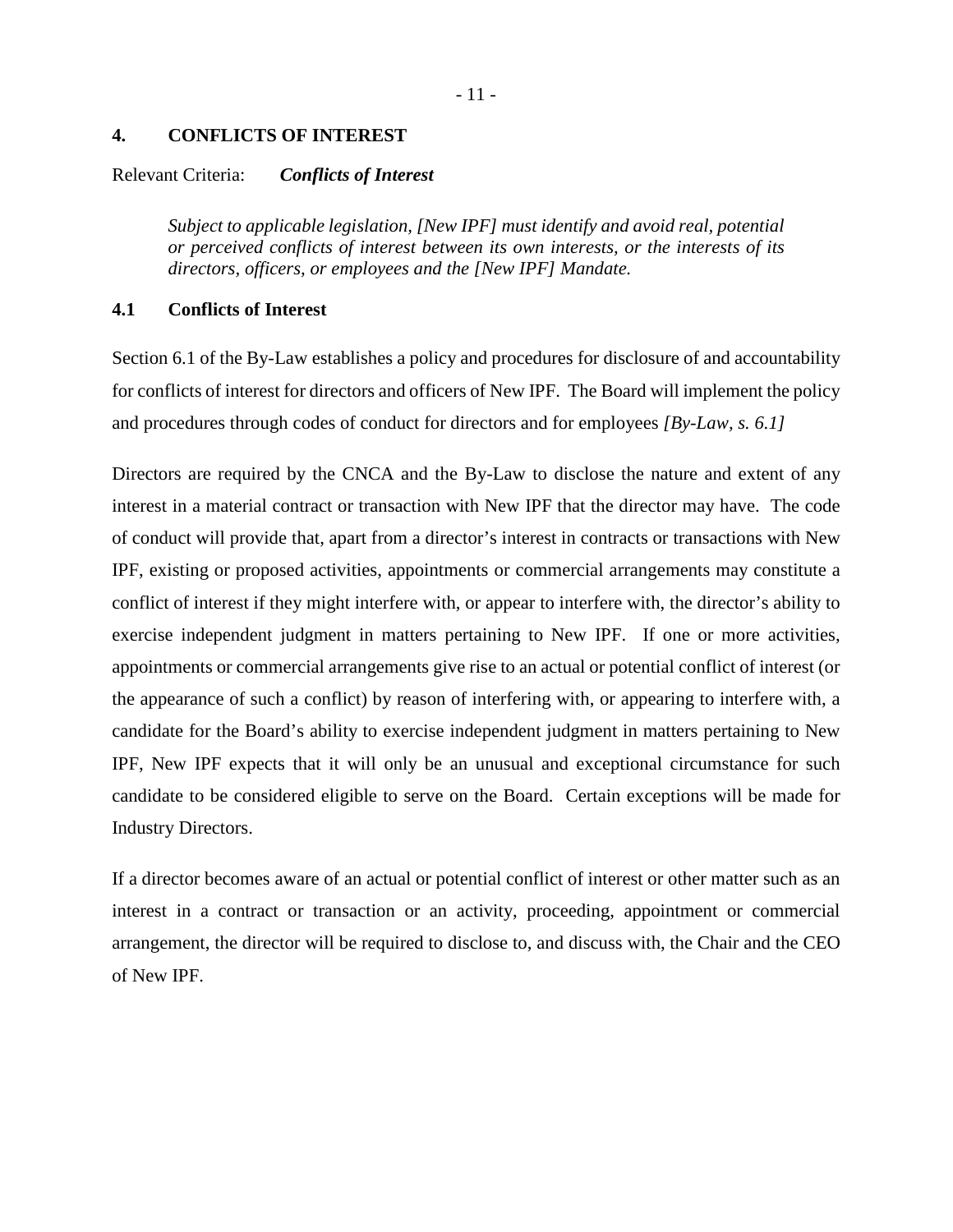### **5. FUNDING AND MAINTENANCE OF NEW IPF**

Relevant Criteria: *Funding and Maintenance of [New IPF]*

- *a) [NEW IPF] must institute and publish one or more fair, transparent, and reasonable methodologies of establishing assessments for contribution for each category of SRO Members, which are investment dealers and mutual fund dealers (Assessment Policies).*
- *b) [New IPF] will conduct the analysis of risks associated with each category of SRO Members and, following which, determine whether a single assessment methodology is appropriate for all categories of SRO Members. Until such time as the analysis is completed,* 
	- *(i) the funds available to satisfy potential claims for coverage by customers of each category of SRO Members must be segregated;*
	- *(ii) the assessments must be calculated and levied discretely on the basis of independent assessment methodologies for each category of SRO Members and contributed to the segregated funds (each, a Fund); and*
	- *(iii) [New IPF] must ensure a moratorium on any changes to the current assessment methodologies applied to fees or assessments that would result in a material increase to the assessments levied by [New IPF] on each category of SRO Members, unless authorized by the Commission.*
- *c) The assessments must:* 
	- *(i) reflect an equitable allocation among SRO Members, which may be based on the level of risk to which each SRO Member exposes [NEW IPF]; and*
	- *(ii) balance the need for [NEW IPF] to have sufficient revenues to satisfy claims in the event of an insolvency of any member of the relevant category of SRO Members and to have sufficient financial resources to satisfy its operational costs against the goal that there be no unreasonable financial barriers to becoming a member of the SRO.*
- *d) [NEW IPF] must make all necessary arrangements for the notification to each category of SRO Members of [NEW IPF]'s assessments and the collection of such assessments, either directly or indirectly through the SRO.*
- *e) The Board must determine the appropriate level of assets for each of the Funds. The Board will conduct an annual review of the adequacy of the Coverage Assets, assessment amounts and assessment methodologies; and will ensure that the level of Coverage Assets of each Fund remains adequate to cover potential claims of customers of the relevant category of SRO Members.*
- *f) Moneys in each Fund must be invested in accordance with the relevant policies, guidelines or other instruments (Investment Policies) applicable to that Fund and*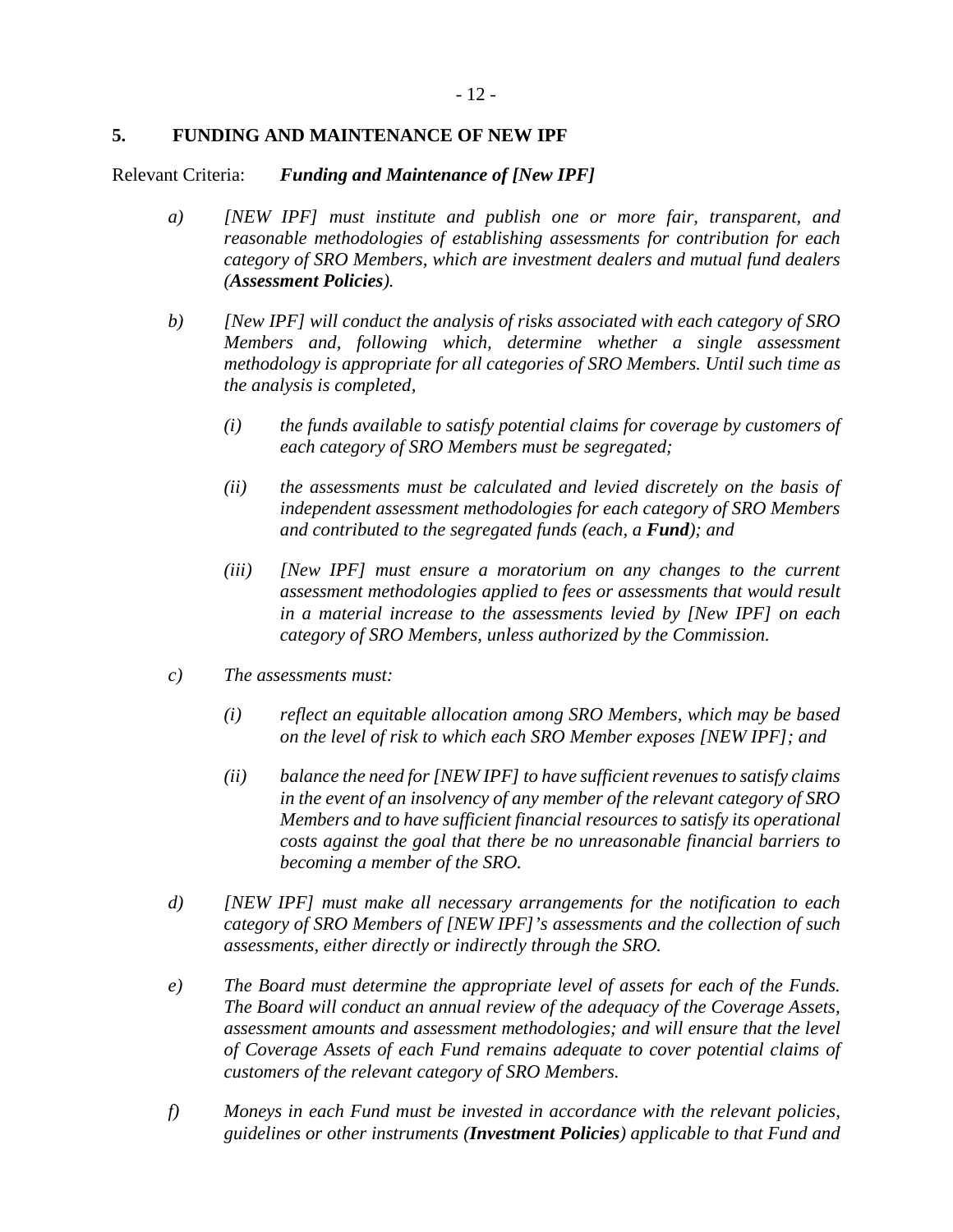*approved by the Board, who will be responsible for regular monitoring of the investments. The Investment Policies must require safety of principal and a reasonable income while at the same time ensuring that sufficient liquidity is available to pay potential claims in accordance with the Coverage Policies. All moneys and securities must be held by a qualified custodian, which are those entities considered suitable to hold securities on behalf of an SRO Member, for both inventory and client positions, without capital penalty, pursuant to the bylaws, rules or regulations of the SRO.* 

*g) [NEW IPF] must implement an appropriate accounting system, including a system of internal controls for maintaining [NEW IPF] Coverage Assets.* 

#### **5.1 Two Fund Structure**

In this application, "**Coverage Policy**" means the Coverage Policy attached to this application, as **Schedule 2.**

The Amalgamation Agreement sets out the following definitions:

"**CIPF Liabilities**" means liabilities, whether accrued, contingent or otherwise, that may be legally enforced against CIPF as at the time immediately prior to the Amalgamation.

"**MFDA IPC Liabilities**" means liabilities, whether accrued, contingent or otherwise, that may be legally enforced against the MFDA IPC as at the time immediately prior to the Amalgamation.

"**Investment Dealer Fund**" means the segregated fund available to satisfy potential claims for coverage by customers of registered investment dealers in accordance with the Coverage Policy which shall be comprised of, without duplication: (i) the CIPF Fund net of the CIPF Liabilities; (ii) all investment dealer assessments and other amounts received or receivable by the Amalgamated Corporation specifically for the benefit of the Investment Dealer Fund from and after the effective time of the Amalgamation net of liabilities incurred by the Amalgamated Corporation from and after the effective time of the Amalgamation specifically for the benefit of the Investment Dealer Fund together with such proportion of the remaining liabilities incurred by the Amalgamated Corporation from and after the effective time of the Amalgamation (and not otherwise incurred specifically for the benefit of the Mutual Fund Dealer Fund) as may have been determined by the Board to be referable to the Investment Dealer Fund from time to time; and (iii) all net income, proceeds and (re)investments of the assets identified in (i) and (ii) above.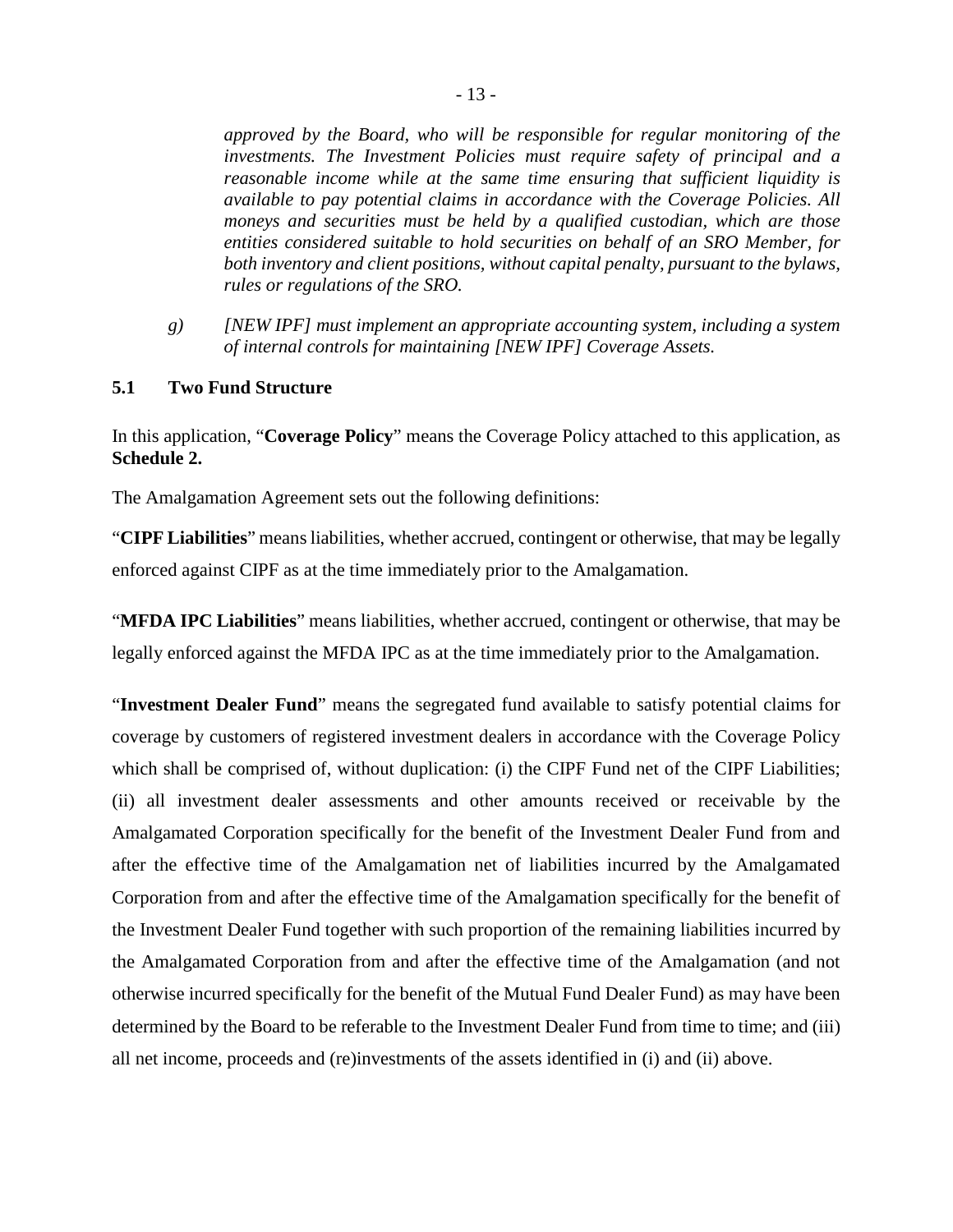"**Mutual Fund Dealer Fund**" means the segregated fund available to satisfy potential claims for coverage by customers of registered mutual fund dealers in accordance with the Coverage Policy which shall be comprised of, without duplication: (i) the MFDA IPC Fund net of the MFDA IPC Liabilities; (ii) all mutual fund dealer assessments and other amounts received or receivable by the Amalgamated Corporation specifically for the benefit of the Mutual Fund Dealer Fund from and after the effective time of the Amalgamation net of liabilities incurred by the Amalgamated Corporation from and after the effective time of the Amalgamation specifically for the benefit of the Mutual Fund Dealer Fund together with such proportion of the remaining liabilities incurred by the Amalgamated Corporation from and after the effective time of the Amalgamation (and not otherwise incurred specifically for the benefit of the Investment Dealer Fund) as may have been determined by the Board to be referable to the Mutual Fund Dealer Fund from time to time; and (iii) all net income, proceeds and (re)investments of the assets identified in (i) and (ii) above.

On the effective date of the Amalgamation,

- a) the property of CIPF includes cash, securities and receivables held or maintained by CIPF as at the time immediately prior to the Amalgamation for purposes of satisfying claims or potential claims made in accordance with the CIPF Coverage Policy (the "**CIPF Fund**") and, from and after the effective time of the Amalgamation, the CIPF Fund will be designated as (and form part of) the Investment Dealer Fund of New IPF, and
- b) the property of MFDA IPC includes cash, securities and receivables held or maintained by the MFDA IPC as at the time immediately prior to the Amalgamation for purposes of satisfying claims or potential claims made in accordance with the MFDA IPC Coverage Policy (the "**MFDA IPC Fund**") and, from and after the effective time of the Amalgamation, the MFDA IPC Fund will be designated as (and form part of) the Mutual Fund Dealer Fund of New IPF.

New IPF will maintain the Investment Dealer Fund and the Mutual Fund Dealer Fund as segregated funds such that:

a) the Investment Dealer Fund will be available to satisfy: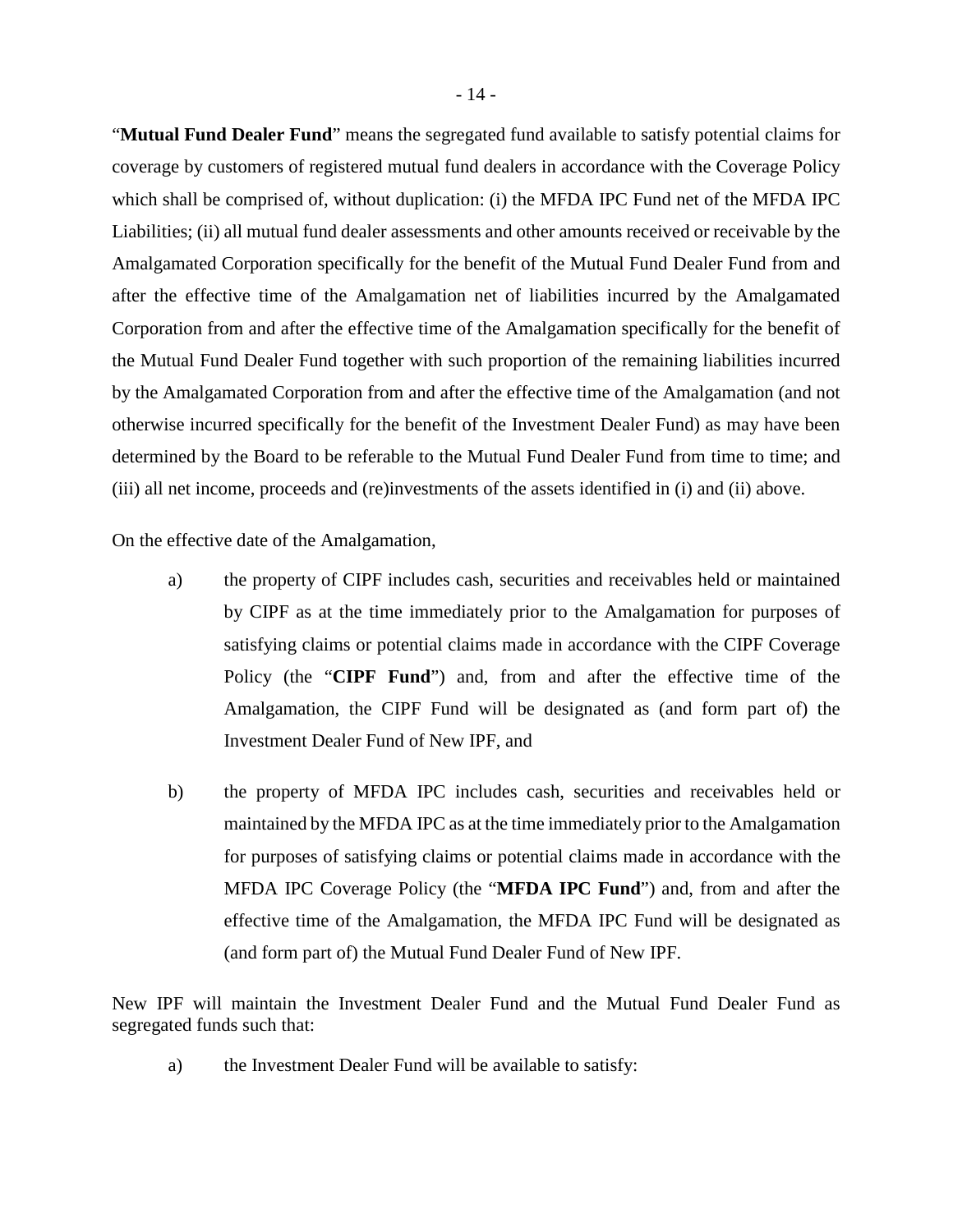(i) claims that may be made by clients of a registered investment dealer for compensation from the Investment Dealer Fund in accordance with the Coverage Policy,

- (ii) CIPF Liabilities, and
- (iii) those liabilities incurred by the Amalgamated Corporation from and after the effective time of the Amalgamation specifically for the benefit of the Investment Dealer Fund together with such proportion of the remaining liabilities incurred by the Amalgamated Corporation from and after the effective time of the Amalgamation (and not otherwise incurred specifically for the benefit of the Mutual Fund Dealer Fund) as may have been determined by the Board to be referable to the Investment Dealer Fund from time to time;
- b) the Mutual Fund Dealer Fund will be available to satisfy:
	- (i) claims that may be made by clients of a registered mutual fund dealer for compensation from the Mutual Fund Dealer Fund in accordance with the Coverage Policy,
	- (ii) MFDA IPC Liabilities, and
	- (iii) those liabilities incurred by the Amalgamated Corporation from and after the effective time of the Amalgamation specifically for the benefit of the Mutual Fund Dealer Fund together with such proportion of the remaining liabilities incurred by the Amalgamated Corporation from and after the effective time of the Amalgamation (and not otherwise incurred specifically for the benefit of the Investment Dealer Fund) as may have been determined by the Board to be referable to the Mutual Fund Dealer Fund from time to time;
- c) in no event will claims made by customers of an investment dealer or any CIPF Liabilities be satisfied from the Mutual Fund Dealer Fund or from any source of additional liquidity maintained for the benefit of the Mutual Fund Dealer Fund; and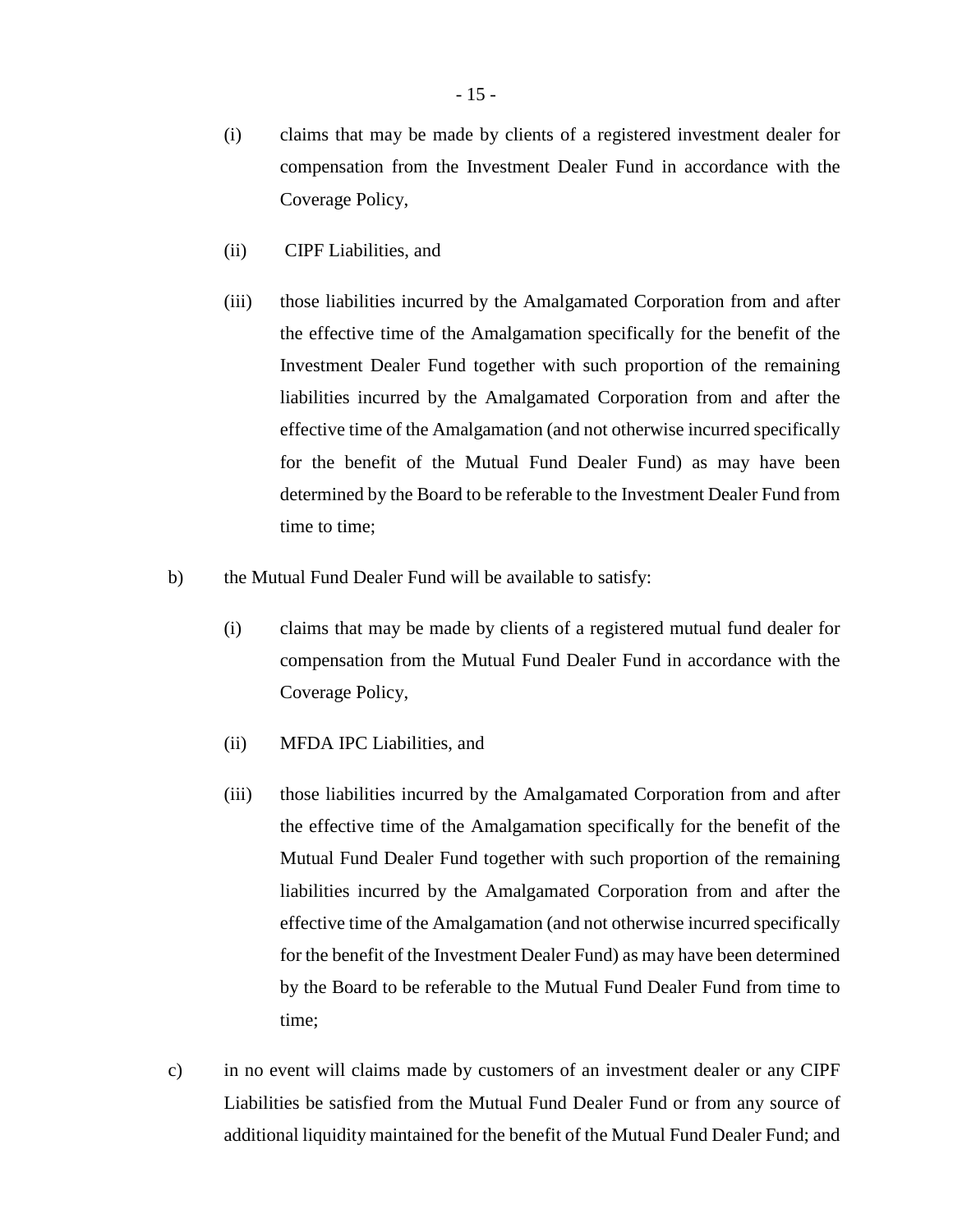d) in no event will claims made by customers of a mutual fund dealer or any MFDA IPC Liabilities be satisfied from the Investment Dealer Fund or from any source of additional liquidity maintained for the benefit of the Investment Dealer Fund.

New IPF may only vary these provisions if required by amendments to the Coverage Policy approved by the Board and by each Regulator. *[Amalgamation Agreement, s. 9]*

### **5.2 Assessment Policy and Appeals**

Subject to a transitional moratorium on changes to assessment methodology(ies), New IPF will, in its discretion, adopt (and may approve amendments to) one or more policies establishing the formula(e) or methodology(ies) for, or principles governing, assessments of each category of SRO Members (the "**Assessment Policies**").

In accordance with the Assessment Policies, New IPF will determine and calculate, from time to time, the basis and rate of assessments levied on each category of SRO Members.

The Assessment Policies may also establish the dates by which assessments are due and payable by New SRO to New IPF and such other terms and conditions relating to the payment of assessments as may be desirable.

The Assessment Policies (and any amendment and proposed amendment thereto) will be in writing and promptly be provided to New SRO. New IPF will consult with, and afford New SRO a reasonable opportunity to comment on, and otherwise provide input to, each amendment proposed to the Assessment Policies. Following such consultation, New IPF will provide written notice of the amendment to be made to the Assessment Policies to the CSA no less than 60 days, and to New SRO no less than 90 days (or such shorter period as may be agreed by New SRO), prior to the effective date of such amendment.

A Risk Committee will be established by the Board of New IPF and its mandate will provide that the Board will delegate to it the duty to oversee and monitor the methodologies used to determine New IPF's requirements for Coverage Assets and the adequacy of New IPF's available Coverage Assets given the risk exposure associated with the failure of an SRO Member, as well as to oversee and monitor New IPF's management of enterprise risk. Among its other duties, the Risk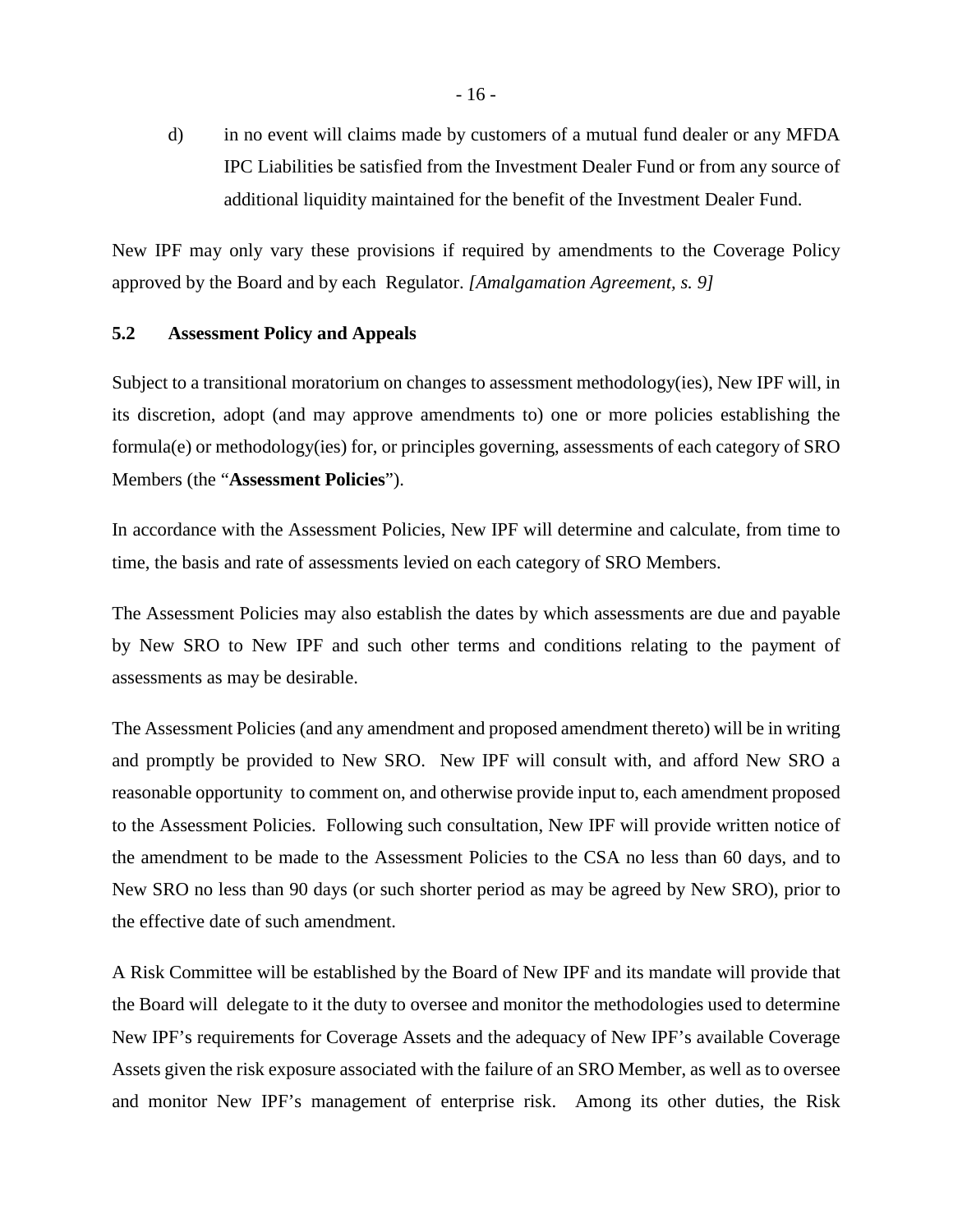Committee will provide recommendations to the Board in respect the annual assessment targets to be paid by the SRO Members as described in the Assessment Policies (Target Assessments).

Responsibility for approving procedures for the appeal of assessments (the "**Assessment Appeal Procedures**") will reside with the Board. However, the Risk Committee's mandate will include the duty for monitoring and overseeing compliance with the Assessment Appeal Procedures, and for deciding appeals, on behalf of the Board. Every fifth year, or as required, the Risk Committee will review, and provide recommendations to the Board in respect of, the Assessment Policies and the Assessment Appeals Procedures.

#### **5.3 Moratorium on Changes to Assessment Methodology**

Initially maintaining separate Funds will allow time for an assessment of risks associated with each category of SRO Members. The approval of the Regulators will be required for any change in the formula(e) or methodology(ies) for, or principles governing, the assessments to be levied on each category of SRO Members, or on any SRO Member or SRO Members individually, where such change could result in a material increase in the assessment(s) levied on the category of SRO Members (or SRO Member or SRO Members individually) in accordance with the Industry Agreement and the Assessment Policy, but only for as long as the approval of the Regulators is required for such changes under the terms of the Approval Order.

### **5.4 Mutual Fund Dealers with Customer Accounts in Québec**

There is currently no coverage by MFDA IPC for mutual fund dealer activities in Québec. Consequently, mutual fund dealers are not subject to assessment to fund MFDA IPC in relation to accounts located in Québec. Mutual fund dealers operating exclusively in Québec are not required to be members of the MFDA, while mutual fund dealers with activities in one or more remaining jurisdictions must be members of the MFDA. It is the Applicants' understanding that all mutual fund dealers in Canada will be members of New SRO. However, until it is required to do so, New IPF will not provide coverage for mutual fund dealer customer accounts in Québec and SRO Members will not be subject to assessments to contribute to the Mutual Fund Dealer Fund of New IPF in relation to mutual fund dealer customer accounts located in Québec.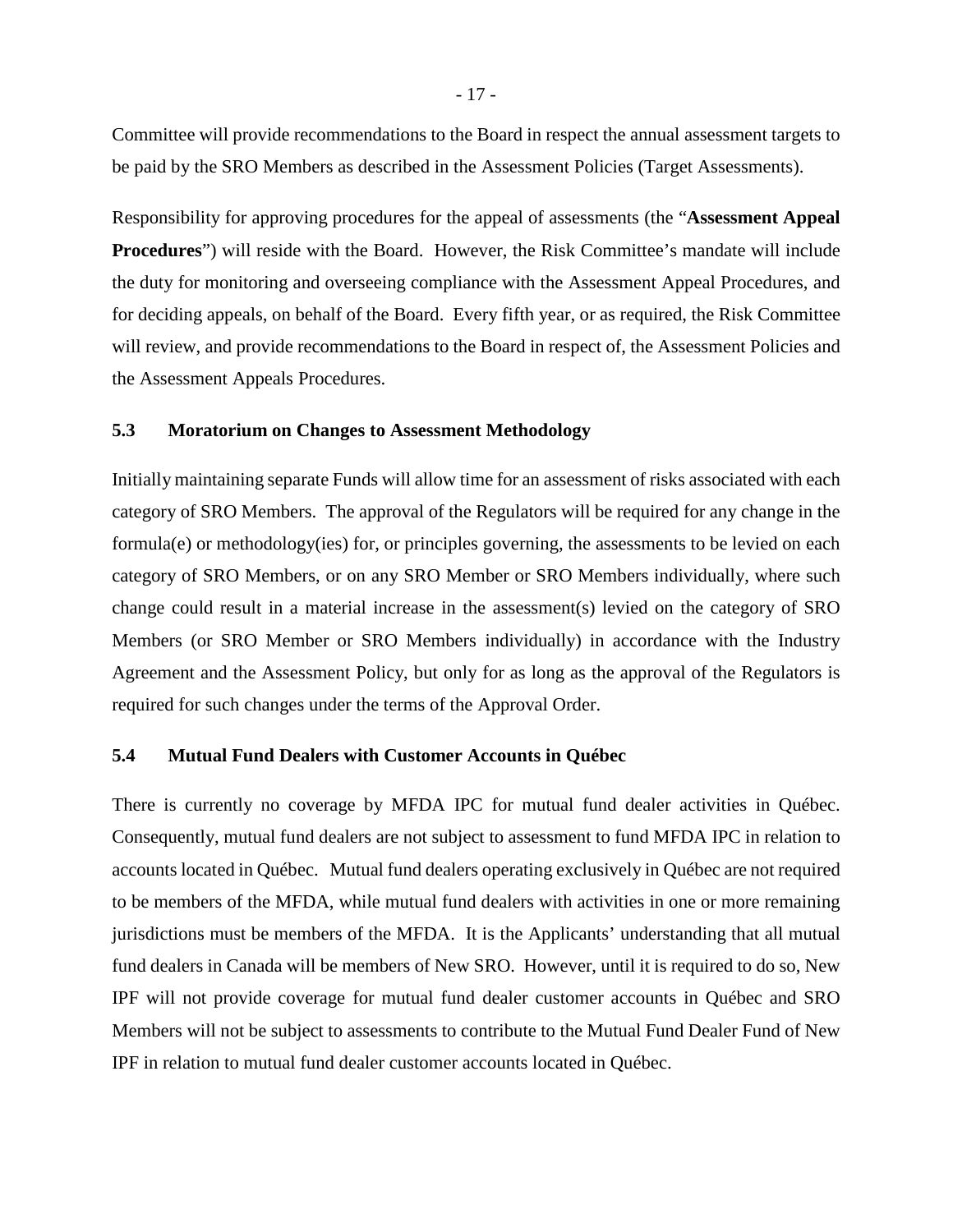- 18 -

#### **5.5 Liquidity Resource (Coverage Asset) Requirements**

Upon recommendation of the Risk Committee, the Board will: (i) set the methodologies used to determine the levels of Coverage Assets required for New IPF; (ii) establish New IPF's target Coverage Assets; and, (iii) set the level and mix of available Coverage Assets, taking into account the different purposes of New IPF's two Funds and associated Coverage Assets. The Risk Committee will be responsible for monitoring and overseeing the parameters, inputs, and methodologies used to determine New IPF's Coverage Assets requirements and reviewing the adequacy of New IPF's available Coverage Assets in relation to New IPF's targets, taking into account the different purposes of New IPF's two separate Funds and associated Coverage Assets.

#### **5.6 Investment Policies**

The Board will establish appropriate policies and procedures for investment. The mandate of the Audit, Finance & Investment Committee will include monitoring the performance of the investments and compliance with the investment policies. At least once every three years, the Audit, Finance & Investment Committee will review the investment policies and recommend amendments to the Board as necessary.

#### **5.7 Accounting System**

The Audit, Finance & Investment Committee will assist the Board in fulfilling its oversight responsibilities regarding the integrity of financial reporting and disclosure, the associated accounting policies, internal controls, and compliance and legal regulatory requirements, and to assess the financial and investment risks to which New IPF's Coverage Assets are exposed and to ensure that adequate management controls are in place to minimize such risk.

#### **6. CUSTOMER PROTECTION**

Relevant Criteria: *Customer Protection*

- *a) [New IPF] must establish and maintain Coverage Policies which:* 
	- *(i) provide for fair and adequate coverage, on a discretionary basis, for all customers of SRO Members, for losses of property comprising securities, cash, and other property (to the extent not specifically excluded or held in accounts located in Québec) held by SRO Members resulting from the*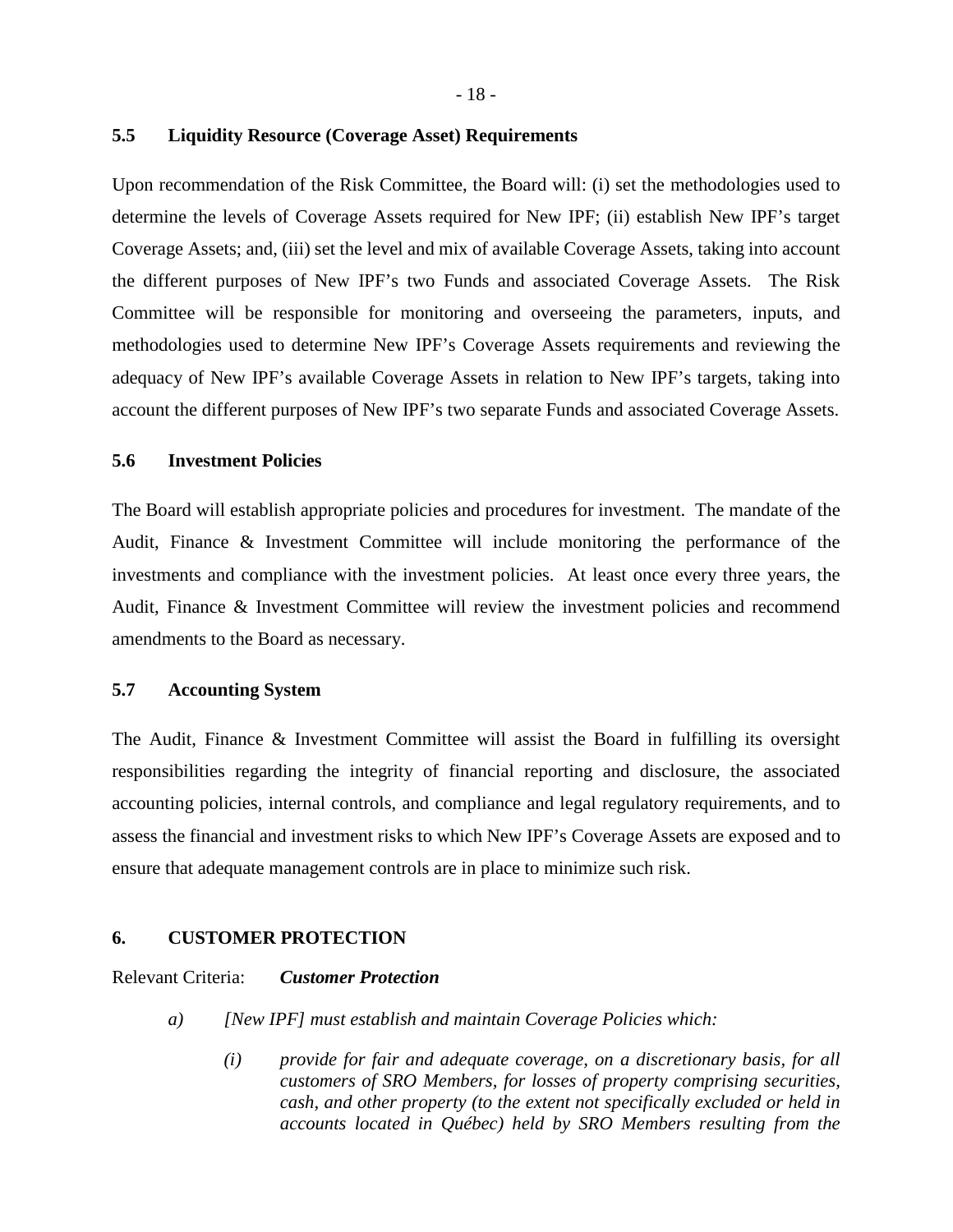*insolvency of an SRO Member, including criteria for who is an eligible customer;* 

- *(ii) include fair and reasonable procedures for assessing claims made to [New IPF]. [New IPF] will respond as quickly as practicable in assessing and paying claims made pursuant to those procedures; and*
- *(iii) allow [New IPF] to adequately disclose to customers of SRO Members, either directly or indirectly through the SRO, the principles and policies on which coverage will be available, including, but not limited to, the process for making a claim and the maximum coverage available per customer account.*
- *b) In a case where a claim is not accepted for payment by [New IPF] staff or by an appointed committee, the claim must be reconsidered by an internal appeal committee if such a review is requested by a customer of an SRO Member or by [New IPF] staff. [New IPF] must establish within its Coverage Policies fair and reasonable internal claim review procedures for this purpose. An appeal committee will be comprised of one or more adjudicators who may or may not be directors. The Coverage Policies or other documentation must include criteria established by the Board for the selection of appeal committee members, including criteria that no director involved in the initial decision will be involved in reconsidering that decision.*
- *c) The Coverage Policies must not prevent a customer of an SRO Member from taking legal action against [New IPF] in a court of competent jurisdiction in Canada. [New IPF] must not contest the jurisdiction of such a court to consider a claim where the claimant has exhausted [New IPF]'s internal appeals or review process.*

### **6.1 Coverage Policies**

The Board will establish a Coverage Committee with responsibilities for coverage policies and procedures. The following draft Coverage Policies are included with this application:

- Draft Coverage Policy, as **Schedule 2**
- Draft Claims Procedures, as **Schedule 3**
- Draft Appeal Committee Guidelines, as **Schedule 4**

The Coverage Policy offers fair and adequate coverage, on a discretionary basis, for losses arising from the insolvency of SRO Members, for all customers of SRO Members (except in relation to customer accounts in Québec maintained with mutual fund dealers). Initially, discrete coverage will be afforded (i) to customers of SRO Members who are in the category consisting of investment dealers, whose coverage will be funded only through the Investment Dealer Fund, and (ii) to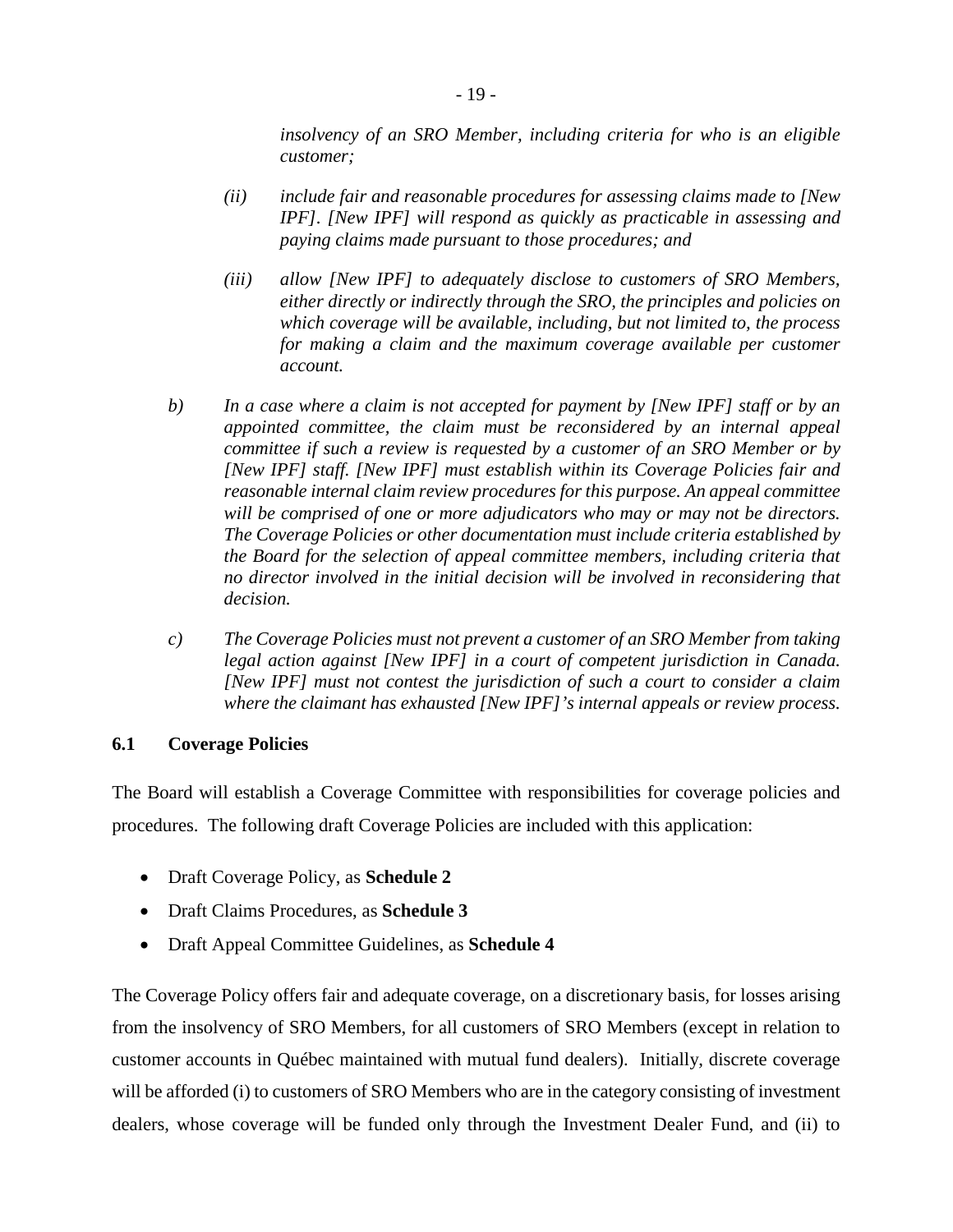customers of SRO Members who are in the category consisting of mutual fund dealers, whose coverage is funded only through the Mutual Fund Dealer Fund.

Coverage will not be available to customers in relation to their accounts in Québec maintained with mutual fund dealers.

The Disclosure Policy will describe the requirements, prescribed formats, and acceptable practices for disclosure of New IPF membership by an SRO Member (other than with respect to a mutual fund dealer's customer accounts in Québec).

The Claims Procedures develop fair and reasonable procedures for assessing claims and to pay eligible claims pursuant to these procedures, and allow for an internal appeal process if requested by the customer or by New IPF staff. A customer will not be precluded from taking legal action against New IPF where the customer has exhausted New IPF's internal appeal process.

The Appeal Committee Guidelines detail the appeal procedures and the establishment of appeal committees.

## **7. FINANCIAL AND OPERATIONAL VIABILITY**

Relevant Criteria: *Financial and Operational Viability*

*[New IPF] must maintain adequate financial and operational resources, including adequate staff resources or external professional advisers, to permit [New IPF] to:* 

- *a) exercise its rights and perform its duties under this Approval Order; and*
- *b) review, in accordance with the Industry Agreement, the business and operations of any SRO Member, or designated groups of SRO Members, where a situation has occurred that in the opinion of [New IPF] constitutes a reportable condition, as defined in the Industry Agreement.*

### **7.1 Risk Committee**

The Risk Committee will be responsible for monitoring and overseeing:

a) the parameters, inputs, and methodologies used to determine New IPF's Coverage Asset requirements and reviewing the adequacy of New IPF's available Coverage Assets in relation to New IPF's target level of Coverage Assets, taking into account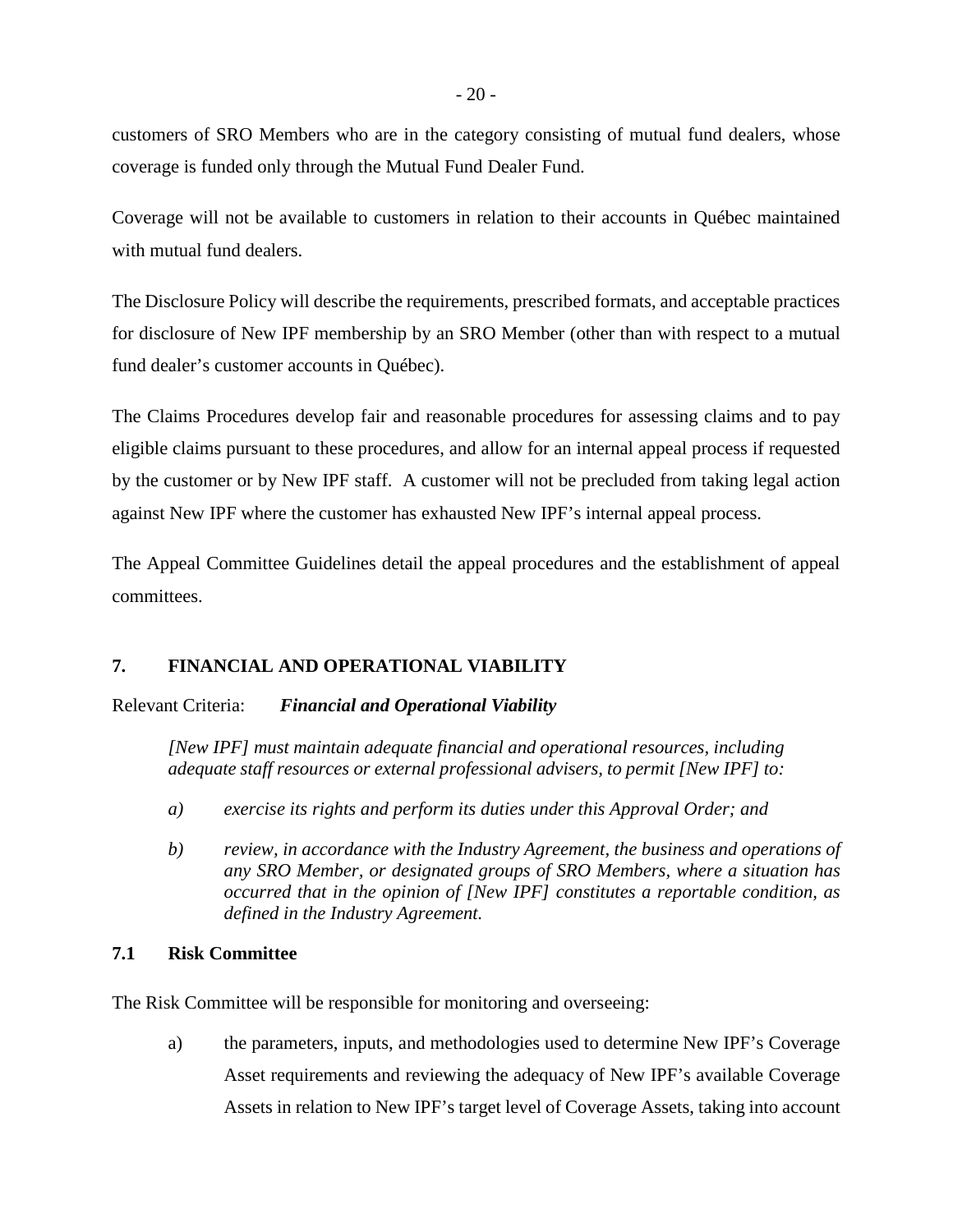the different purposes of New IPF's two separate Funds and associated Coverage Assets.

- b) the procedures New IPF will have in place to monitor the adequacy of the New SRO capital requirements for SRO Members, and changes thereto.
- c) the procedures New IPF has in place to identify and respond to member firms that may pose a risk to New IPF's available Coverage Assets.

### **7.2 Assessments**

New IPF will levy assessments (including Regular Assessments, Replenishment Assessments, Asset Location Assessments and Additional Assessments) sufficient to meet New IPF's operating costs, to maintain Coverage Assets in the Investment Dealer Fund and the Mutual Fund Dealer Fund and to meet New IPF's obligations, when due, under any credit facility provided to New IPF.

### **8. RISK MANAGEMENT**

#### Relevant Criteria: *Risk Management*

- *a) [New IPF] must ensure that it has policies and procedures, including a process to identify and request all necessary information from the SRO, in order for [New IPF] to:* 
	- *(i) fulfill [New IPF]Mandate and manage risks to the public and to [New IPF] assets;*
	- *(ii) assess whether the prudential standards and operations of [New IPF] are appropriate for the coverage provided and the risk incurred by [New IPF]; and*
	- *(iii) identify and deal with SRO Members that may be in financial difficulty.*
- *b) While [New IPF] may rely on SRO to conduct reviews of SRO Members for [New IPF] purposes, [New IPF] must reserve the right to conduct reviews of SRO Members, in particular situations where [New IPF] has concerns about the integrity of the Coverage Assets or possible claims.*

### **8.1 Rules Regarding Financial Strength and Business Conduct of Members**

New SRO will prepare rules regarding the business and financial strength of SRO Members in order to minimize their risk of insolvency and losses to their customers, as well as rules regarding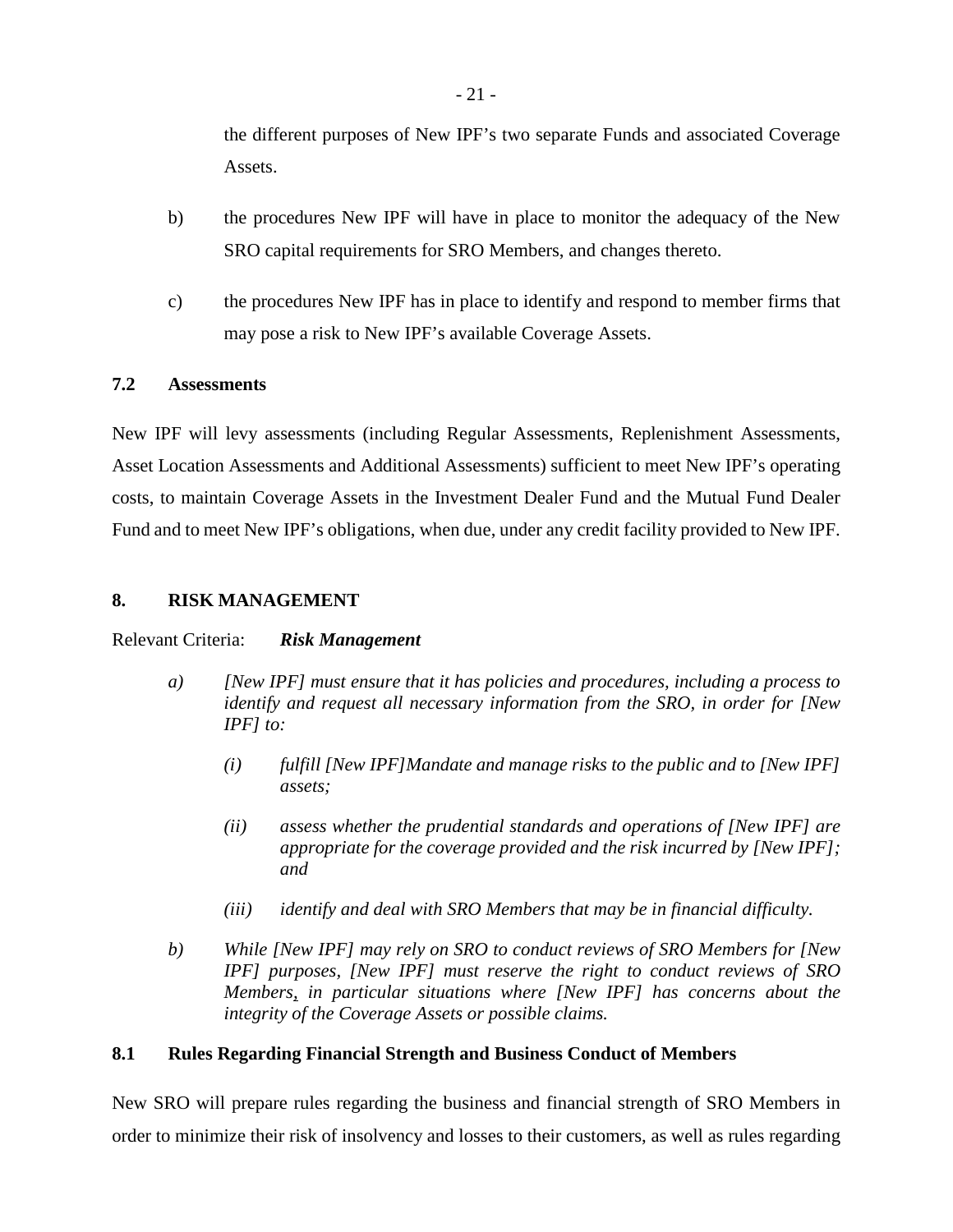the business conduct of SRO Members to ensure SRO Members handle customers' business within the bounds of ethical conduct ("**Rules**").

New SRO will provide prior written notice of, and permit New IPF an opportunity to comment on any new, amended or deleted Rule. New IPF may, whenever it considers necessary or desirable in the context of changing industry or market practices, changing products, changing circumstances or risks or otherwise, propose to New SRO for consideration by it, its board of directors (or corresponding body) or committees any new Rules, or amendments or deletions to existing Rules, that are in order to enhance protection by New IPF of customers of SRO Members and to reduce risk of loss to be covered by New IPF.

New SRO will enforce the Rules against its SRO Members. The Rules will contain provisions requiring SRO Members (other than with respect to a mutual fund dealer's customer accounts in Québec) to adhere to the Rules and to permit the exercise of New SRO's and New IPF's respective rights and performance of their respective obligations under the Industry Agreement.

### **8.2 Action Where Member in Financial Difficulty**

When an SRO Member (other than mutual fund dealers that exclusively maintain their customer accounts in Québec) is considered to be in financial difficulty by New IPF, New IPF may recommend to New SRO to take such action with respect to such SRO Member which is reasonable in the circumstances (and which is not contrary to law or to the requirements or order of any securities regulatory authority having jurisdiction in the matter) or take its own appropriate action as agreed to in the Industry Agreement.

#### **8.3 Remedial Action For Compliance With Rules**

New IPF determines may recommend to New SRO to take certain measures (other than such action that may be contrary to law to or to the requirements or order of any securities regulatory authority having jurisdiction in the matter) to ensure that SRO Members (other than mutual fund dealers that exclusively maintain their customer accounts in Québec) are complying with its Rules, or take its own appropriate action as agreed to in the Industry Agreement.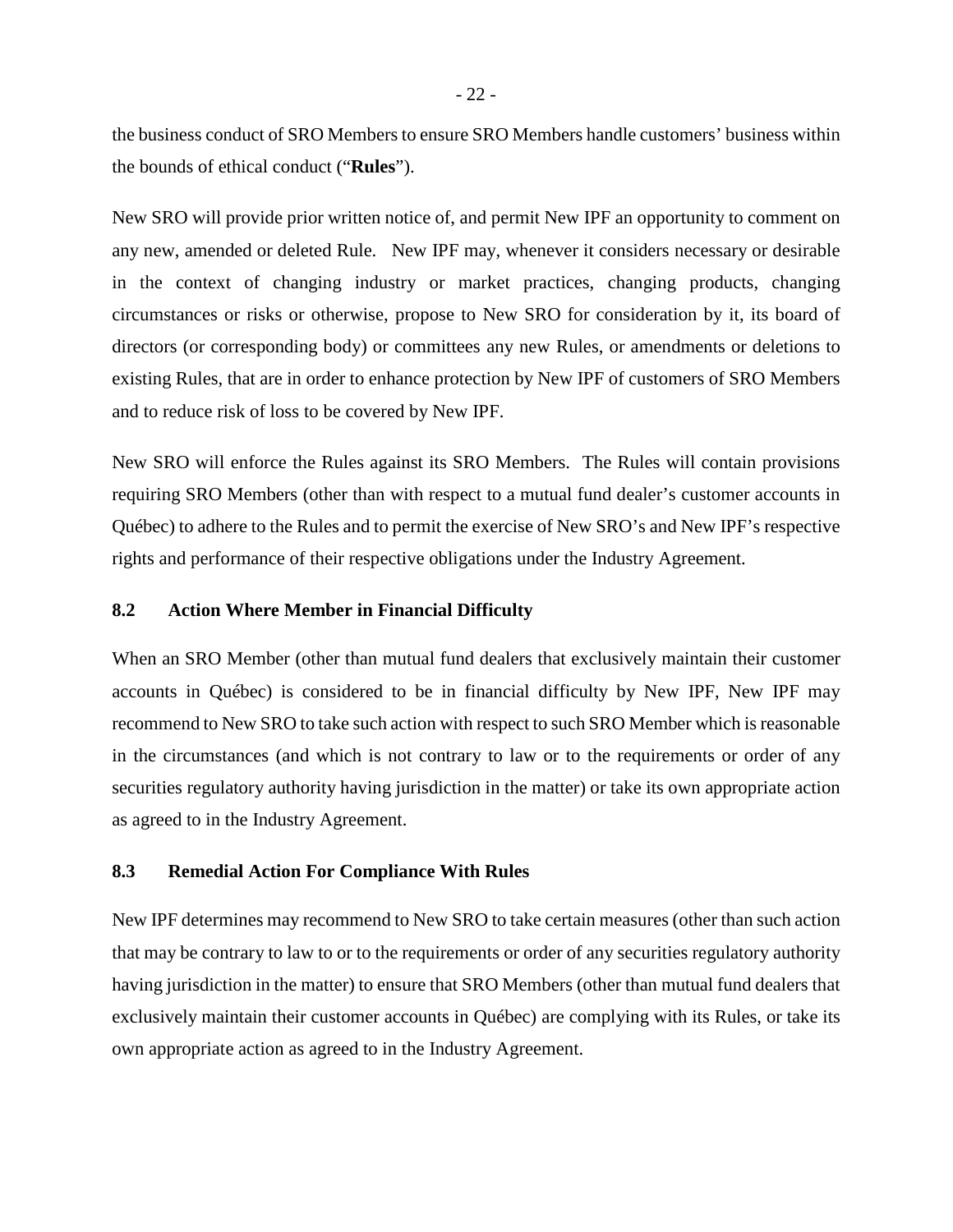#### **8.4 New SRO Reviews**

New IPF will be entitled, with respect to each review of an SRO Member by New SRO: (i) to rely upon New SRO's findings; (ii) to review the working papers of the auditors of the SRO Member; (iii) to require the Audited Form 1s and any comparable reporting form approved by New SRO to be addressed to New IPF and available for review by New IPF; and (iv) to require auditor's reports and any special reports prepared by the auditors of the SRO Member or any other professionals in relation to the SRO Member, its financial position, its operations or its business to be addressed to New IPF.

#### **9. AGREEMENT BETWEEN NEW IPF AND NEW SRO**

Relevant Criteria: *Agreement between [New IPF] and the SRO*

*[New IPF]must comply with the Industry Agreement signed with the SRO.* 

### **9.1 Industry Agreement**

New IPF will comply with the Industry Agreement when signed with New SRO. In addition to the Industry Agreement, New IPF and New SRO are expected to enter into a Transitional Services Agreement to confirm the termination of the Services Agreement dated July 1, 2005, as revised on October 3, 2012, between the MFDA and MFDA IPC.

#### **10. ASSISTANCE TO NEW SRO**

Relevant Criteria: *Assistance to the SRO*

*[New IPF] must assist the SRO when an SRO Member is in or is approaching financial difficulty. Such assistance will be provided in any way [New IPF] determines to be appropriate.* 

#### **10.1 Industry Agreement**

When an SRO Member (other than mutual fund dealers that exclusively maintain their customer accounts in Québec) is considered to be in financial difficulty by New IPF, New IPF may recommend to New SRO to take such action with respect to such SRO Member which is reasonable in the circumstances (and which is not contrary to law or to the requirements or order of any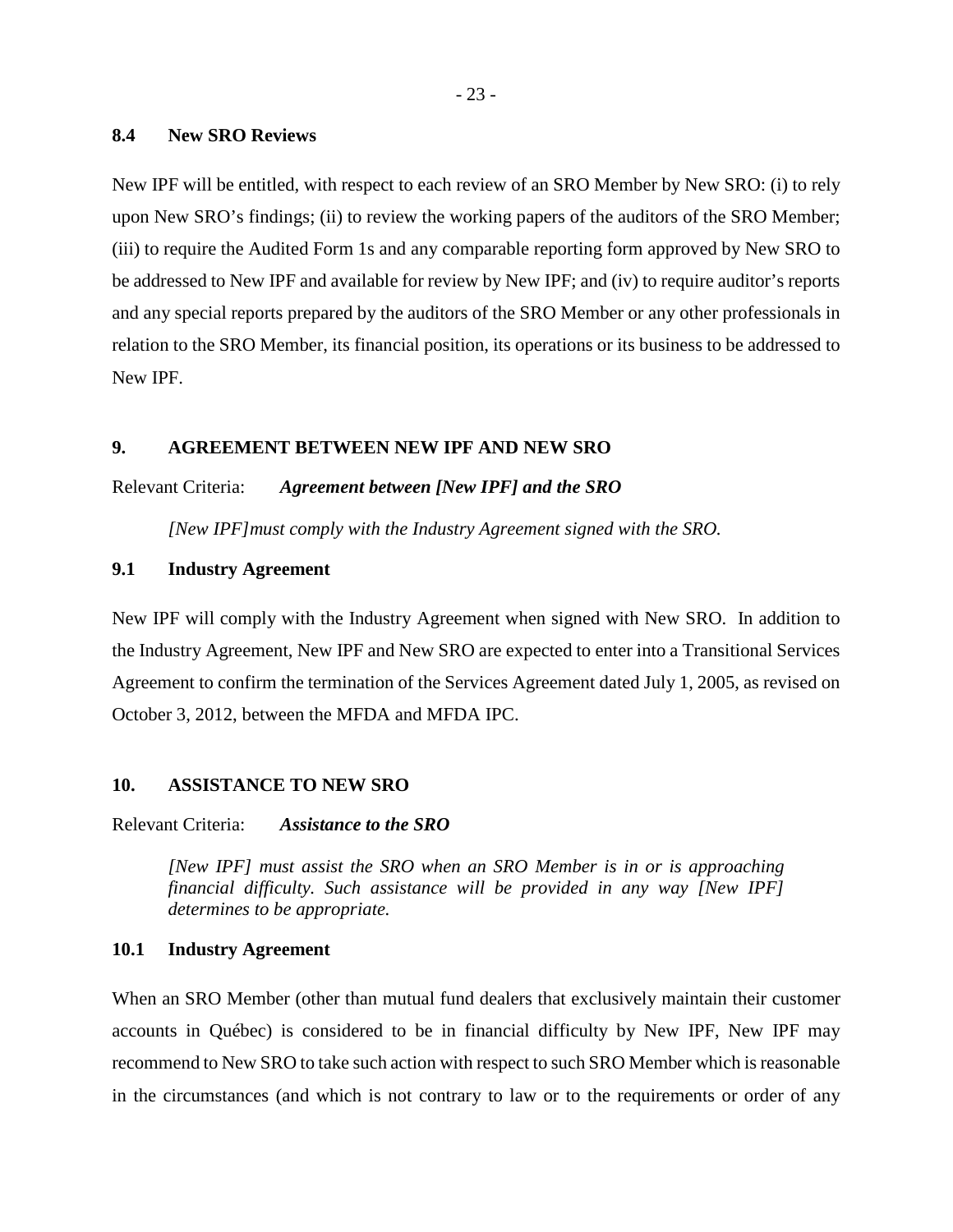securities regulatory authority having jurisdiction in the matter) or take its own appropriate action as agreed to in the Industry Agreement.

## **11. COLLECTION OF INFORMATION**

### Relevant Criteria: *Collection of Information*

*Subject to applicable legislation, [New IPF] must:* 

- *a) collect, use and disclose personal information only to the extent reasonably necessary to carry out [New IPF] regulatory activities and [New IPF] Mandate; and*
- *b) protect personal information and confidential business information in its custody or under its control.*

## **11.1 Privacy Policies**

New IPF will implement, through codes of conduct and otherwise, privacy policies that comply with applicable Canadian personal information legislation.

### **12. INFORMATION SHARING AND REGULATORY COOPERATION**

### Relevant Criteria: *Information Sharing and Regulatory Cooperation*

- *a) [New IPF] must provide the Commission<sup>1</sup> with reports, documents and information as the Commission or its staff may request.*
- *b) [New IPF] shall have mechanisms in place to enable it to share information and otherwise co-operate with the Commission.*

### **12.1 Cooperation with the Commission**

New IPF will provide to the Commission such reports, documents and information as the Commission or its staff may request. New IPF will have procedures and mechanisms in place to share information and otherwise co-operate with the Commission.

<sup>&</sup>lt;sup>1</sup> "Commission" refers to any Regulator in its draft Approval or Acceptance Order.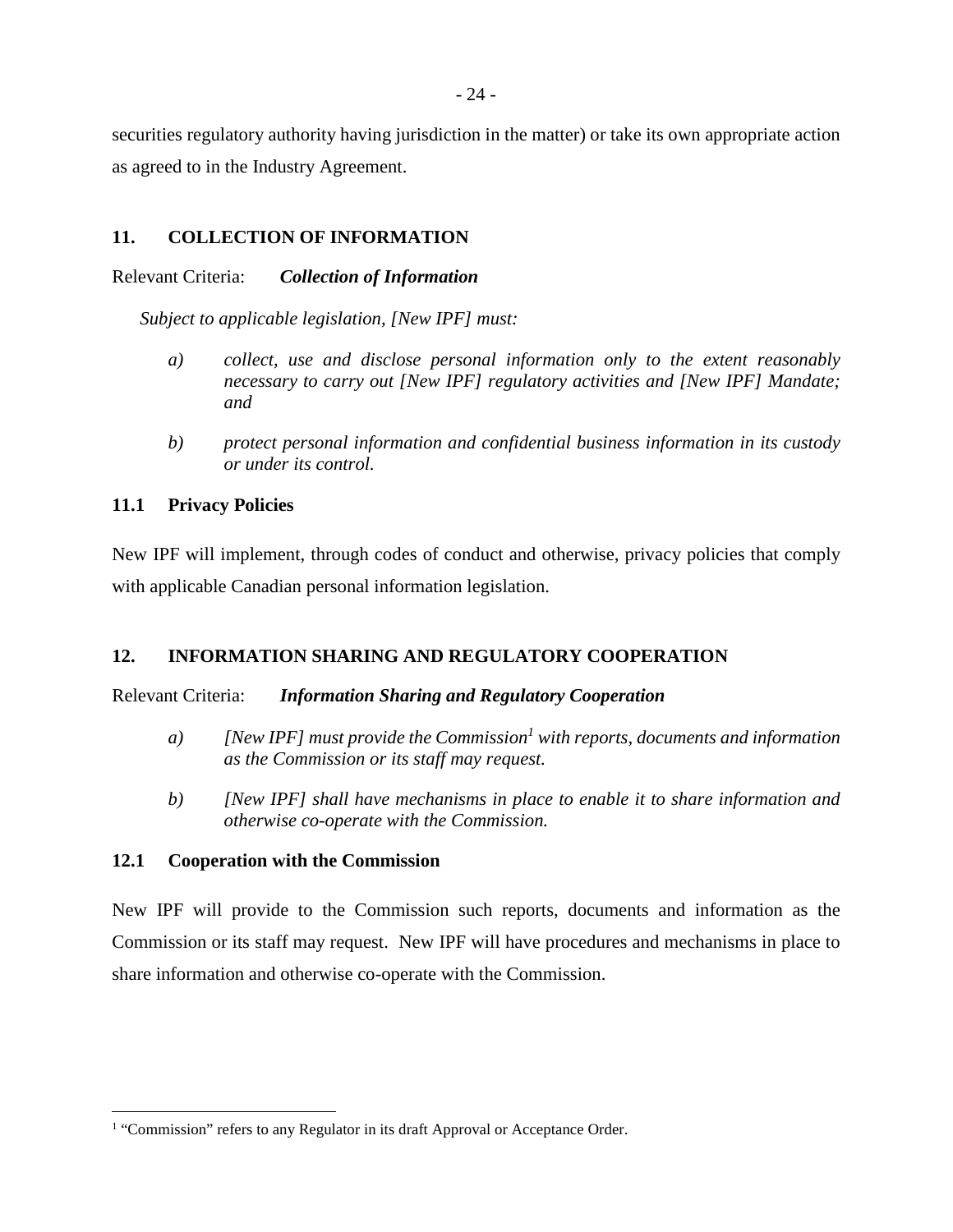### **13. ONGOING REPORTING REQUIREMENTS**

### Relevant Criteria: *Ongoing Reporting Requirements*

*[New IPF] must comply with the reporting requirements set out in Schedule B of this Approval Order, as amended from time to time by the Commission.* 

### **13.1 Reporting to the Commission**

New IPF will have procedures and mechanisms in place to meet the reporting requirements of the Commission referenced in Schedule B to the Approval Order.

### **14. APPROVAL OF AMENDMENTS**

#### Relevant Criteria: *Approval of Amendments*

- *(a) Prior Commission approval is required for any amendment to the following:* 
	- *(i) [New IPF]'s Coverage Policies; or*
	- *(ii) [New IPF's by-laws.*
- *(b) Prior Commission approval is required for any material change to the Industry Agreement. A material change is one that directly affects the [New IPF] Mandate.*
- *(c) When seeking Commission approval of any amendments or material change pursuant to (a) or (b) above, [New IPF] must comply with the processes outlined in Schedule B of the MOU, as amended from time to time.*

#### **14.1 Commission Approval**

New IPF will seek Commission approval prior to making any amendment to its Coverage Policies or by-laws. Prior Commission approval will be obtained prior to any amendment to the Industry Agreement that directly affects the New IPF Mandate. When seeking such approval, New IPF will comply with the processes outlined in Schedule B of the MOU, as amended from time to time.

## **15. SUBMISSIONS**

The Applicants respectfully submit that the proposed structure, policies and operations of New IPF satisfy the Criteria and request that New IPF be approved/accepted as a customer compensation/contingency fund under the applicable securities legislation referred to at the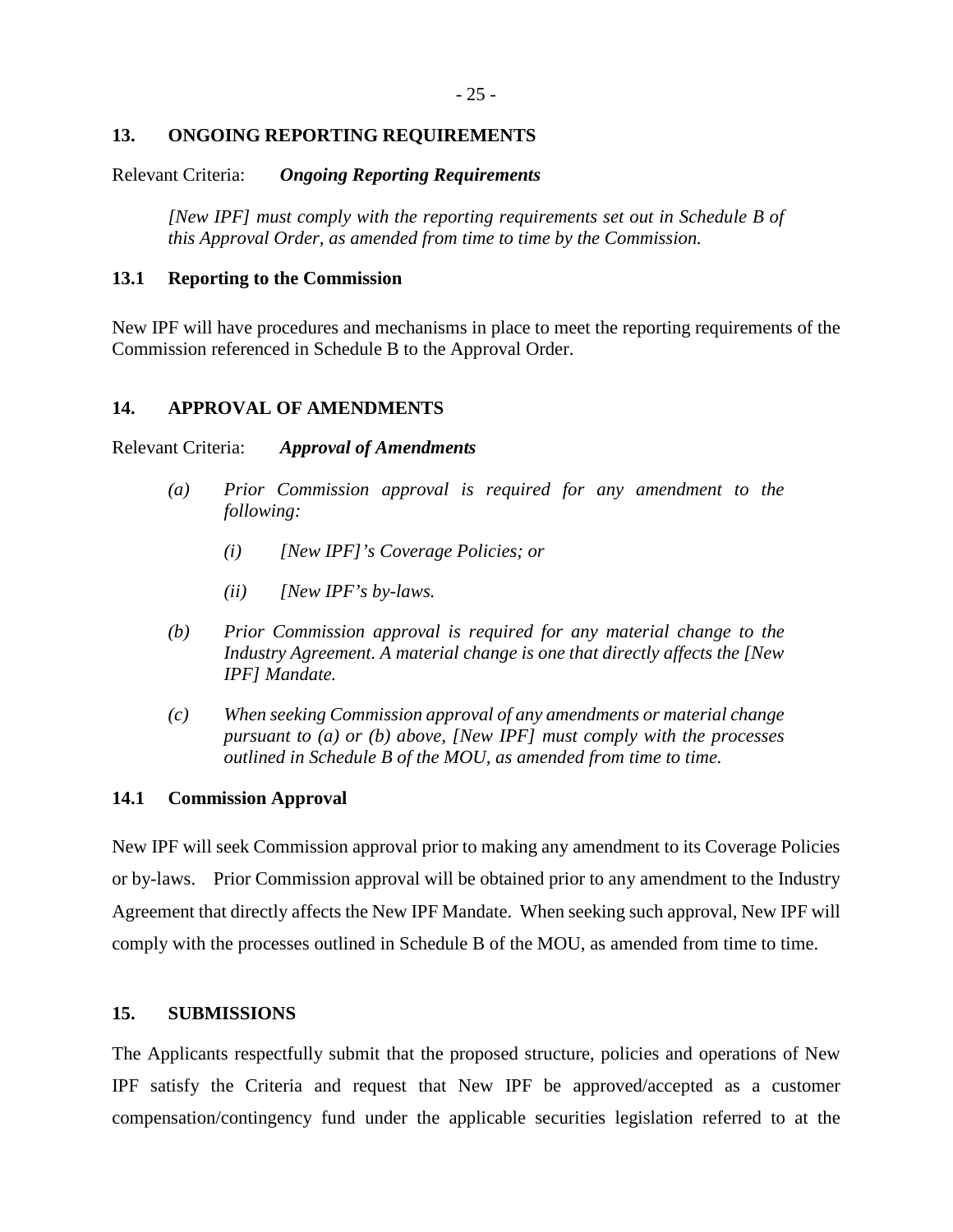beginning of this letter. The Applicants consent to the publication of this application for public comment by any of the Regulators.

Yours very truly,

*"Rozanne Reszel" "Odarka Decyk"*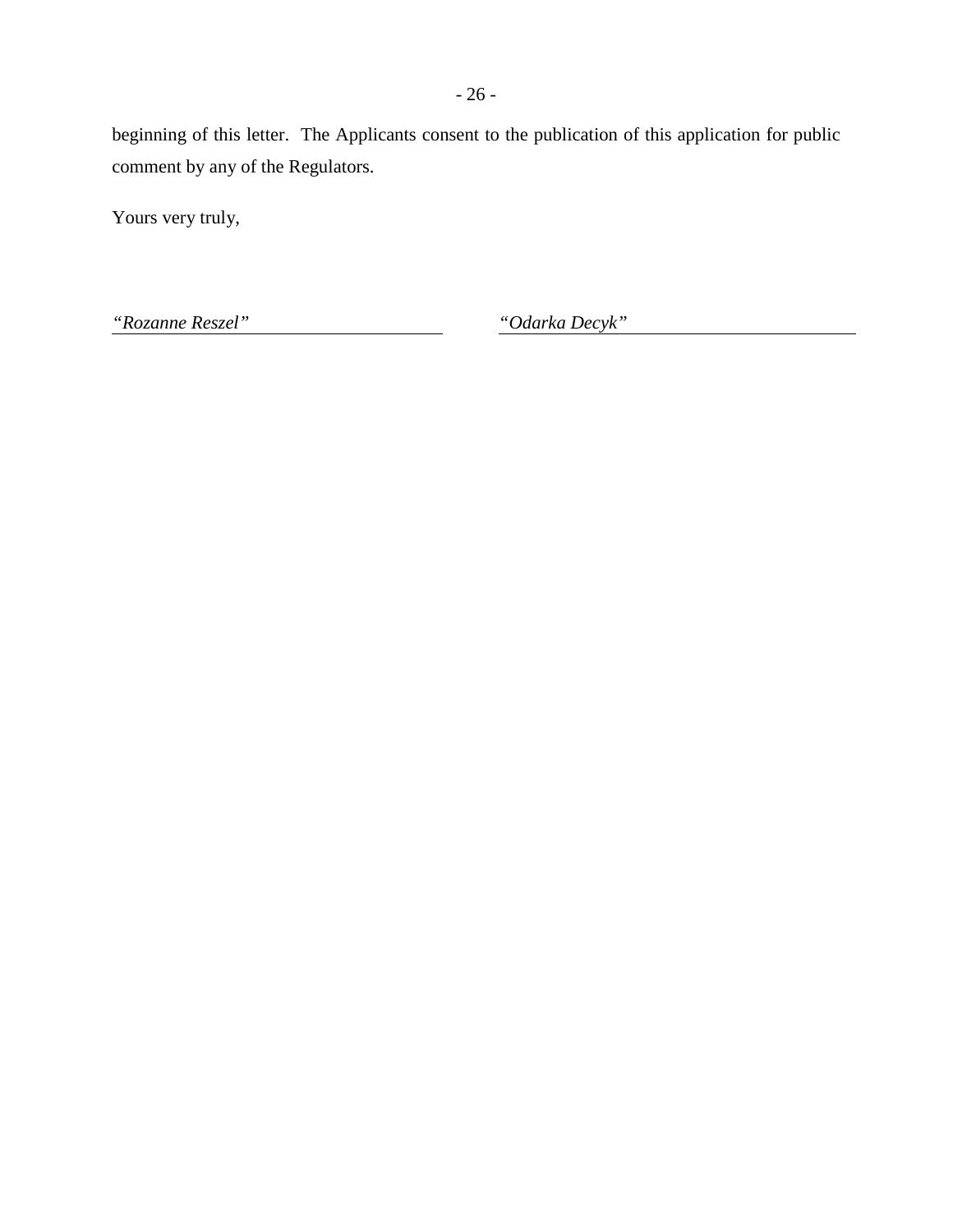**Draft By-Law No. 1 of New IPF**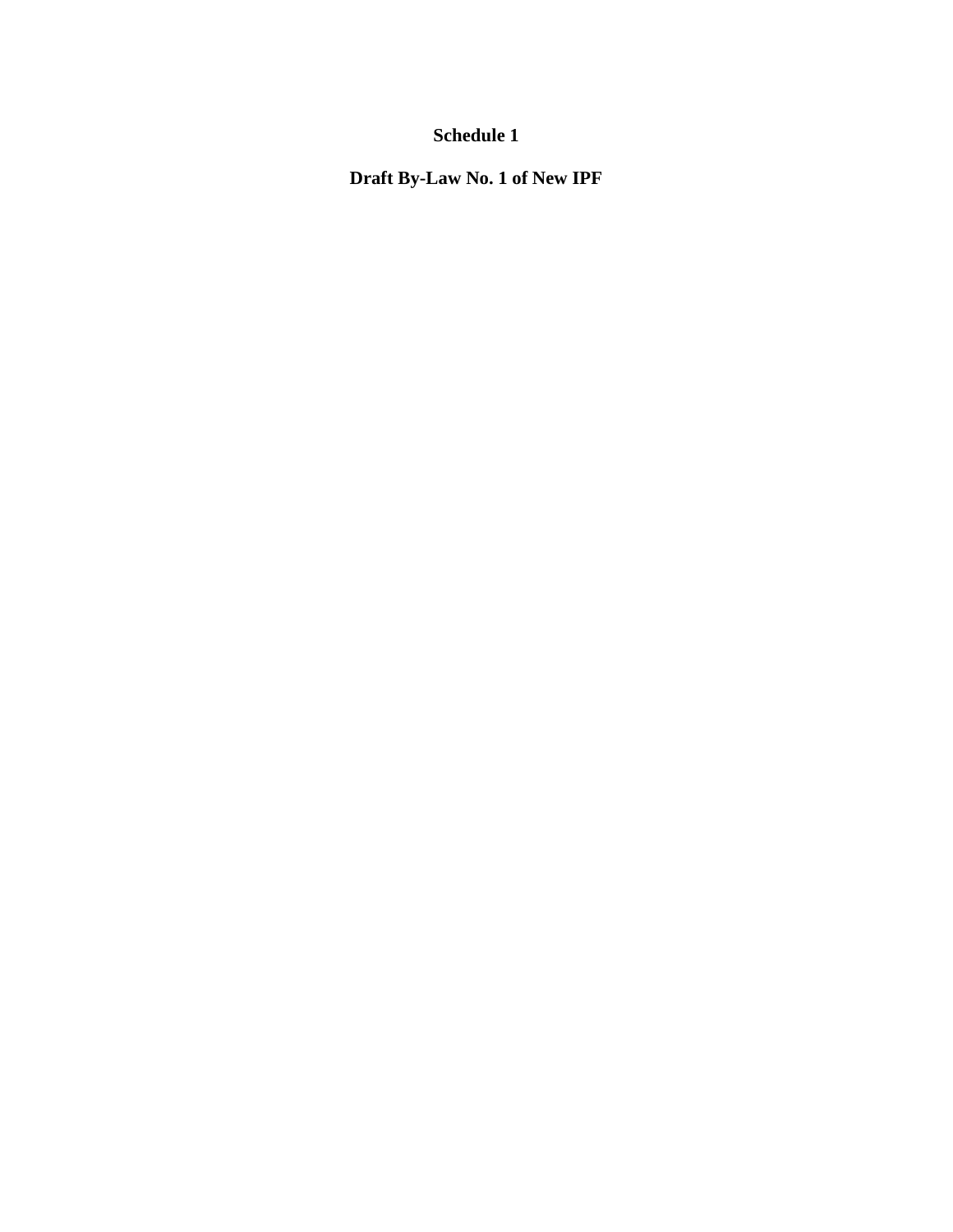**Draft Coverage Policy**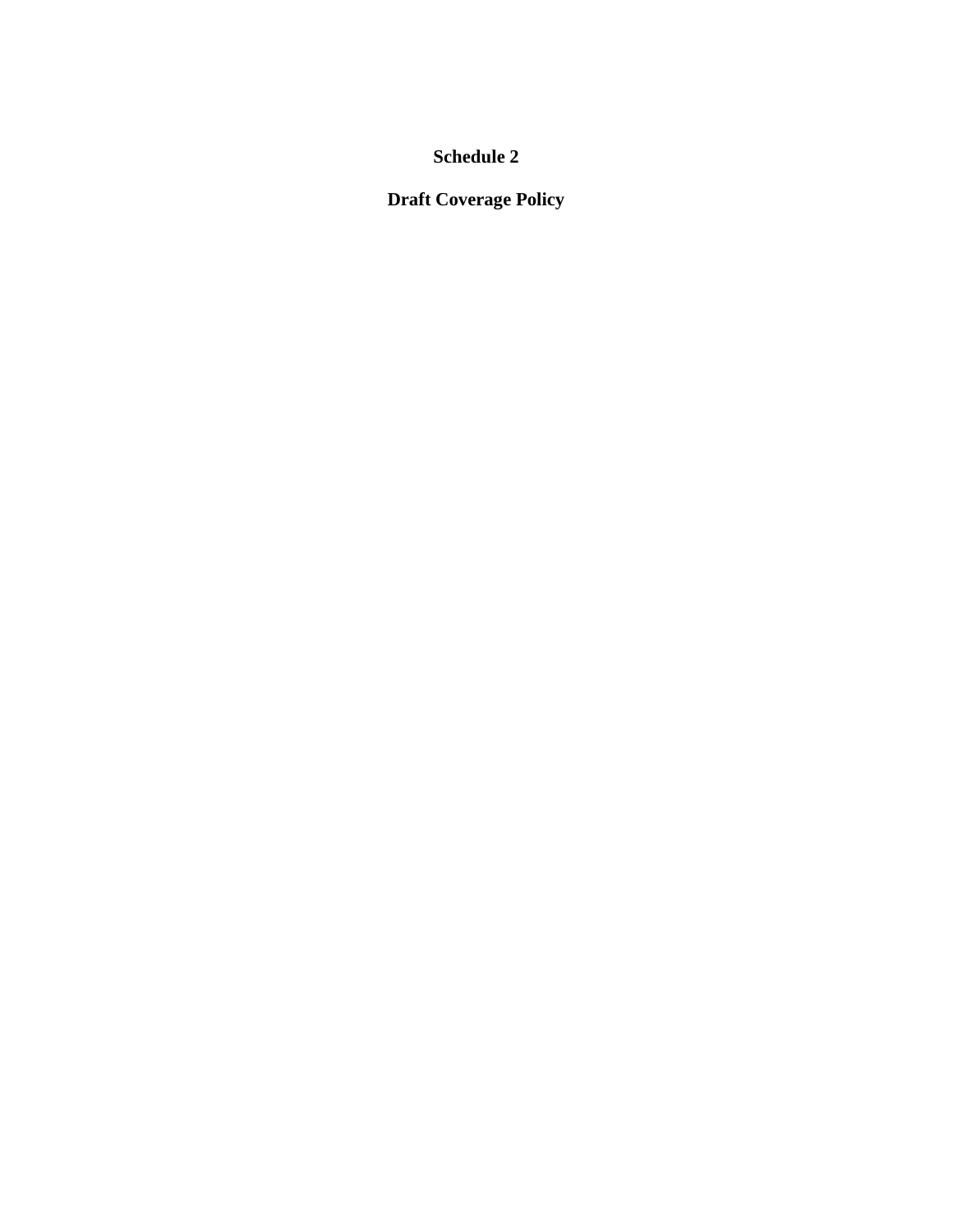# **Draft Claims Procedures**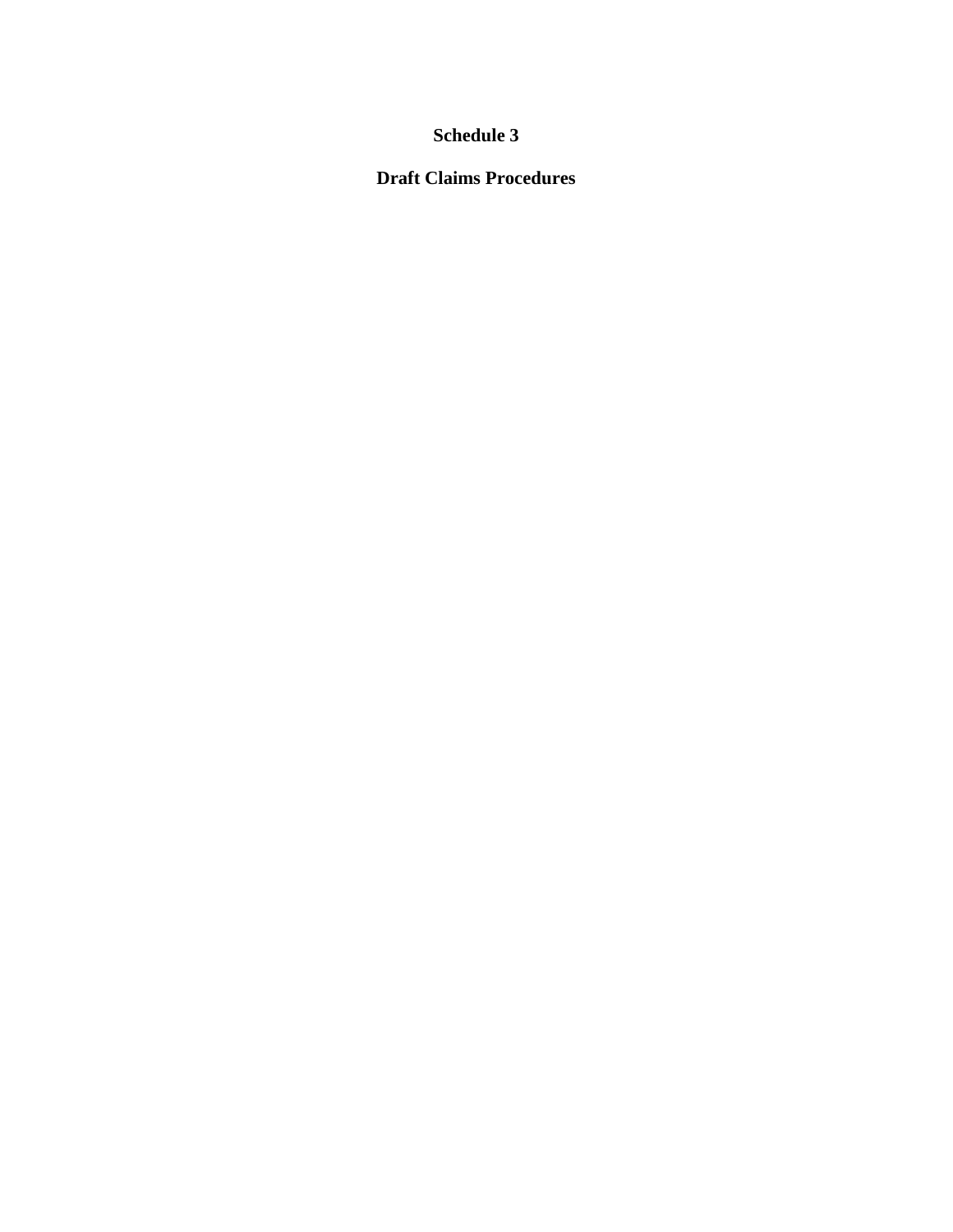**Draft Appeal Committee Guidelines**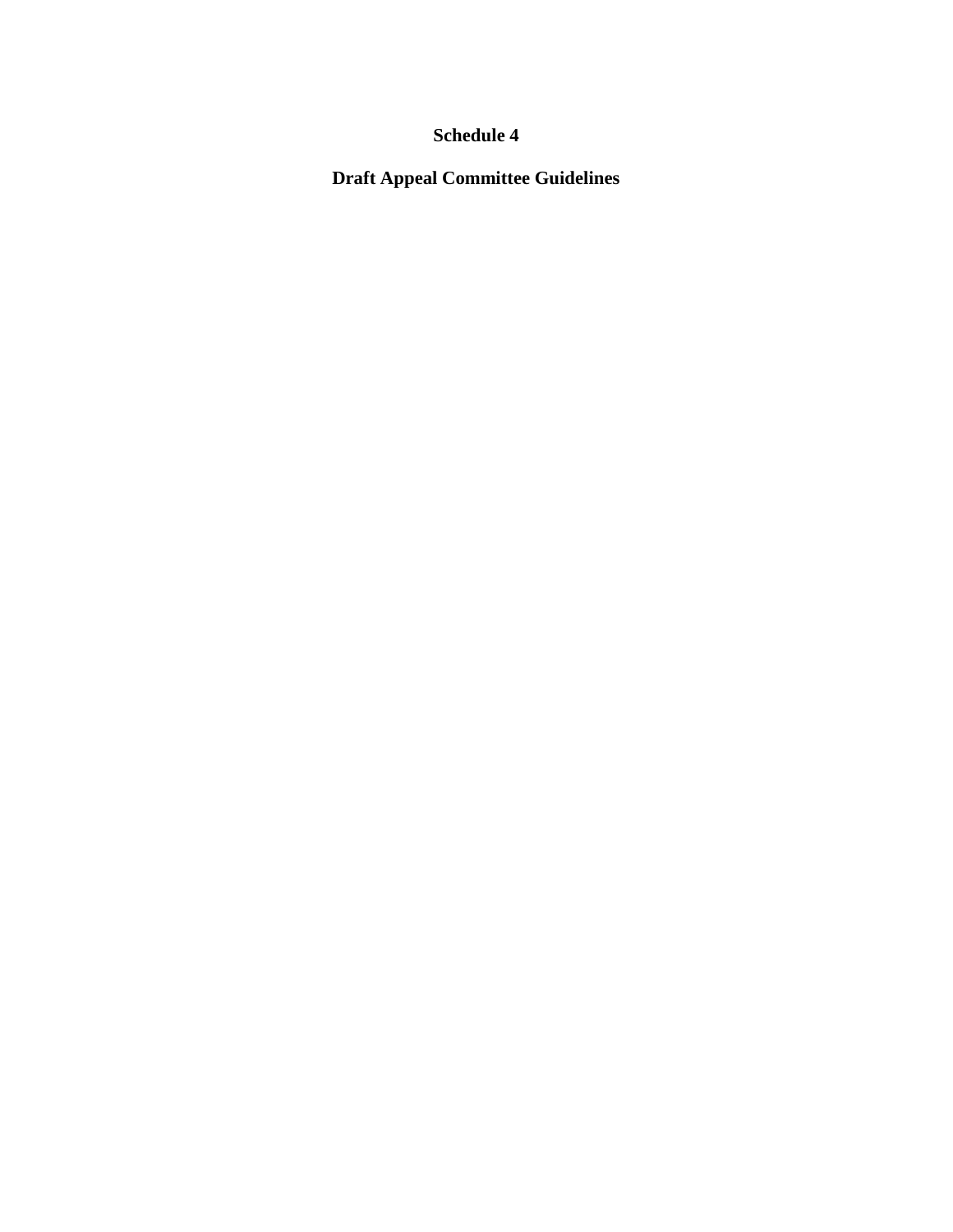### **[English Name for "New IPF"/ French Name for "New IPF"]**

## **BY-LAW NUMBER 1**

**BE IT ENACTED** as a by-law of the **[English Name for "New IPF"/French Name for "New IPF"]**, which was amalgamated under the *Canada Not-for-profit Corporations Act* (the "**Act**") or a predecessor thereof, as follows:

## **1. DEFINITIONS**

1.1 Any capitalized terms used in this By-law that are not defined below shall have the meaning attributed thereto in the Act. In this By-law, the following words and terms shall have the meanings set out below:

"**Affiliate**" has the meaning of an affiliated body corporate under the Act;

"**Amalgamation**" means the amalgamation of the Predecessor Corporations to form the Corporation;

"**Articles**" means the articles of amalgamation of the Corporation;

"**Associate**", where used to indicate a relationship with any person, means:

- (a) any body corporate of which such person beneficially owns, directly or indirectly, voting securities carrying more than ten percent (10%) of the voting rights attached to all voting securities of the body corporate for the time being outstanding;
- (b) a partner of that person;
- (c) any trust or estate in which such person has a substantial beneficial interest or as to which such person serves as trustee or in a similar capacity;
- (d) any relative of that person who resides in the same home as that person;
- (e) any person who resides in the same home as the person and to whom that person is married or with whom that person is living in a conjugal relationship outside of marriage; or
- (f) any relative of a person mentioned in clause (e) above, who has the same home as that person.

"**Board**" means the board of directors of the Corporation;

"**By-law**" means this by-law and any other by-laws of the Corporation;

"**Chief Executive Officer**" means the person appointed by the Board, from time to time, as Chief Executive Officer of the Corporation;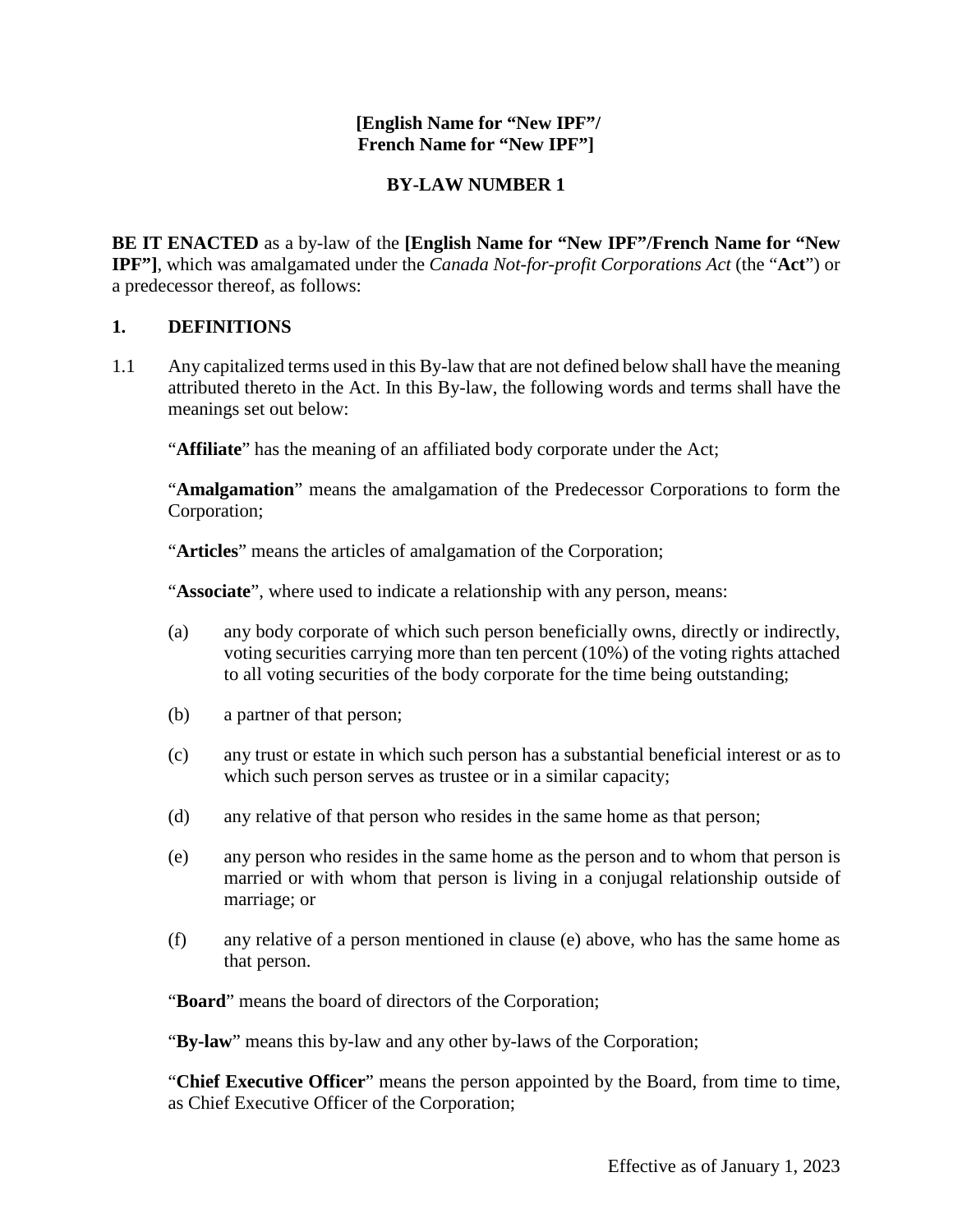"**Corporation**" means the [English Name for "New IPF"/French Name for "New IPF"] amalgamated under the Act;

"**Directors**" means the persons comprising the Board;

"**Governance, Nominating & Human Resources Committee**" means the committee established pursuant to Section 5 of this By-law;

"**Industry Director**" means a Director elected (or appointed to fill a vacancy) and holding office pursuant to Section 4.2.1 of this By-law and who:

- (a) is not, and has not been within the 12 month period prior to their election or appointment, an officer (other than the Chair or the Vice-Chair) or employee of the Corporation, and
- (b) is actively engaged in the securities industry as a partner, director, officer or employee or person acting in a similar capacity of an SRO Member or of an Affiliate or Associate of an SRO Member.

For all purposes of this By-law, an Industry Director of a Predecessor Corporation who is appointed as an Industry Director of the Corporation as at the date of the Amalgamation but does not qualify as an Industry Director under such definition shall be deemed to qualify as an Industry Director and to continue so qualified as long as and until the end of their current 2 year term, calculated to include time served as an Industry Director of a Predecessor Corporation in accordance with Section 4.2.3;

"**Members**" means the members of the Corporation;

"**Predecessor Corporation**" means the Canadian Investor Protection Fund/Fonds canadien de protection des épargnants and the MFDA Investor Protection Corporation/Corporation de protection des investisseurs de l'ACFM;

"**Public Director**" means a Director elected (or appointed to fill a vacancy) and holding office pursuant to Section 4.2.2 of this By-law and who is not, and has not been within the 12 month period prior to their election or appointment:

- (a) an officer (other than the Chair or the Vice-Chair) or employee of the Corporation;
- (b) a director, officer, employee or person acting in a similar capacity of an SRO;
- (c) a person who is a partner, director, officer, employee or a person acting in a similar capacity of, or the holder of a significant interest in, an SRO Member or of an Affiliate or Associate of an SRO Member; or
- (d) an Associate of a person described in subparagraph (a), (b) or (c) or of an SRO Member.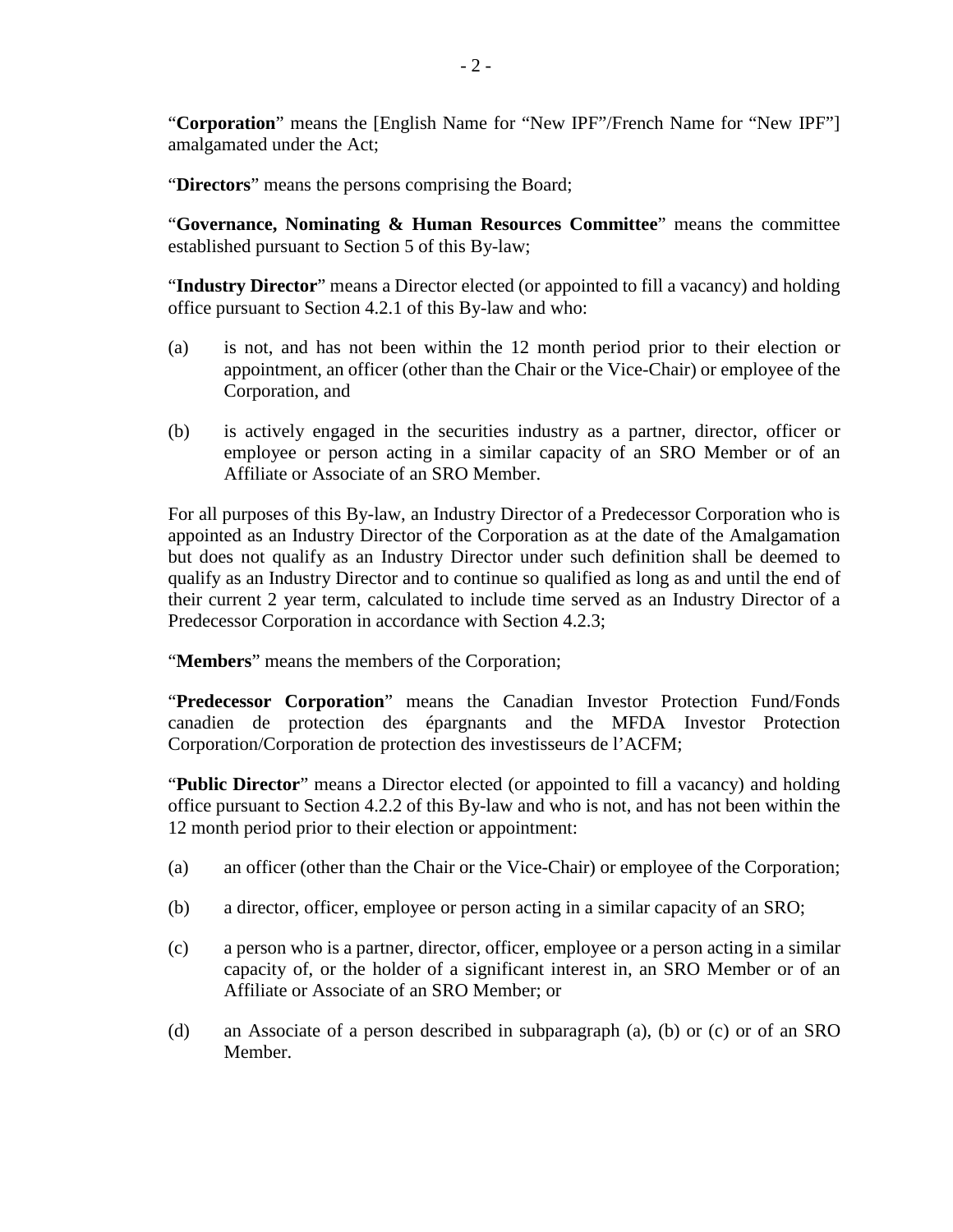For all purposes of this By-law, a Public Director of a Predecessor Corporation who is appointed as a Public Director of the Corporation as at the date of the Amalgamation and who subsequently ceases to qualify as a Public Director under such definition shall be deemed to qualify as a Public Director and to continue so qualified as long as and until the end of their current 2 year term, calculated to include time served as a Public Director of a Predecessor Corporation in accordance with Section 4.2.3. For the purposes of this definition of a Public Director, a "significant interest" means in respect of any person the holding, directly or indirectly, of the securities of such person carrying in aggregate ten percent (10%) or more of the voting rights attached to all of the person's outstanding voting securities;

"**SRO**" means the [English Name for "New SRO"/French Name for "New SRO"];

"**SRO Member**" means a registered investment dealer or registered mutual fund dealer, which is a member, approved participant or similar participating organization of the SRO, provided that the Board may exclude any person or class of persons from this definition of SRO Member.

### **2. CONDITIONS OF MEMBERSHIP**

- 2.1 **Membership.** Membership in the Corporation shall consist only of the persons who compose the Board from time to time. Subject to the terms of this By-law and the Act, each Member shall have equal voting rights.
- 2.2 **Termination of Membership.** The membership of a Member shall terminate upon their resignation or removal from, or otherwise ceasing to hold, office as a Director of the Corporation.

#### **3. HEAD OFFICE**

3.1 **Head Office.** Until changed in accordance with the Act, the head office of the Corporation shall be in the City of Toronto in the Province of Ontario.

#### **4. BOARD OF DIRECTORS**

4.1 **Composition of Board.** The property and business of the Corporation shall be managed by a Board consisting of not fewer than 8 or more than 12 Directors, provided that the Board may initially consist of 15 Directors with such number of Directors reduced (to the maximum number of 12 Directors) upon the expiry of terms of office held at the time of the Amalgamation (and all renewals thereof contemplated by Section 4.2.3) to the extent such reduction permits the Board to otherwise remain in compliance with the provisions of this Section 4. The Board shall be composed of Industry Directors, Public Directors and the Chief Executive Officer, subject to their election by the Members or appointment by the Board in accordance with this By-law. The number of Directors, including the number of Industry Directors and Public Directors, shall be determined from time to time by a resolution passed at a meeting of the Members of the Corporation, provided that the number of Public Directors shall exceed the number of Industry Directors by at least one. Directors must be individuals who are at least 18 years of age who are not incapable, within the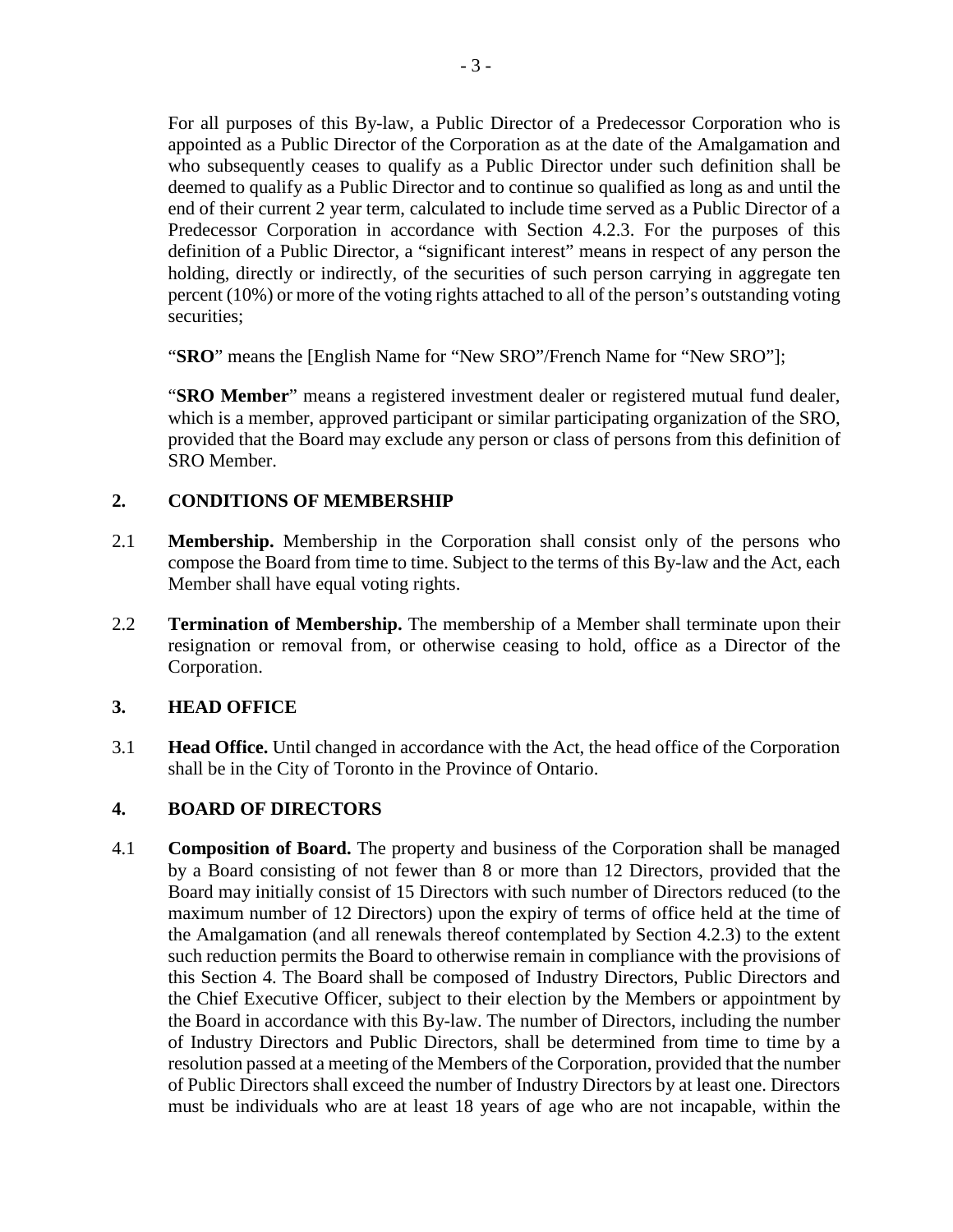meaning of the Act, and who do not have the status of a bankrupt. The nomination and election of Directors shall be made bearing in mind the desirability of appropriate and timely regional representation and, in the case of Industry Directors, experience with the various aspects of the nature of the business carried on by SRO Members.

### 4.2 **Election and Term**

- 4.2.1 **Industry Directors.** Industry Directors shall be nominated by the Board for election by the Members at an annual meeting of Members, provided that each Industry Director shall satisfy the criteria in the definition of "Industry Director". An Industry Director shall hold office for a term of 2 years and shall be eligible for re-appointment or re-election for three additional 2-year terms. Notwithstanding the foregoing, Industry Directors may be appointed or elected for a term of less than 2 years in order to accommodate staggered terms of office among all Industry Directors. An Industry Director holding office who ceases to qualify as an Industry Director after the date of their election or appointment shall be deemed to continue to qualify as an Industry Director until the expiry of the current term of office held by them on the date they cease to qualify as an Industry Director.
- 4.2.2 **Public Directors.** Public Directors shall be nominated by the Board for election by the Members at an annual meeting of Members, provided that each Public Director shall satisfy the criteria in the definition of "Public Director". A Public Director shall hold office for a term of 2 years and be eligible for re-appointment or re-election for three additional 2-year terms. Notwithstanding the foregoing, Public Directors may be elected for a term of less than 2 years in order to accommodate staggered terms of office among all Public Directors. A Public Director holding office who ceases to qualify as a Public Director after the date of their election or appointment shall no longer be eligible to serve as a Public Director effective on the date they ceased to qualify as a Public Director.
- 4.2.3 **Transition.** The terms of office of Directors who were directors of a Predecessor Corporation at the time of the Amalgamation shall continue according to the length of such terms in accordance with their election or appointment and, on the expiration of the term of office of any such Director, they shall be eligible for re-election or re-appointment for a further 2 year term or terms to a maximum of 4 terms; provided that in no event shall any such Director (other than the Chair or Vice-Chair in accordance with Section 4.3) be eligible to serve in aggregate for more than 8 years (including for greater certainty, any years served prior to the Amalgamation (other than any partial years served) by Directors who were directors of a Predecessor Corporation at the time of the Amalgamation).

### 4.3 **Chair, Vice-Chair and Lead Public Director**

4.3.1 **Chair.** The Chair shall be appointed by the Board from time to time (with the initial Chair being that individual identified in the agreement setting out the terms of the Amalgamation). The person appointed as Chair shall be a person who qualifies as either an Industry Director or a Public Director. The term of office of the Chair shall be as determined by the Board provided that the Chair shall not serve for longer than 2 consecutive 2-year terms (calculated without reference to any terms served as a Director or Vice-Chair); provided that in no event shall the Chair be eligible to serve in aggregate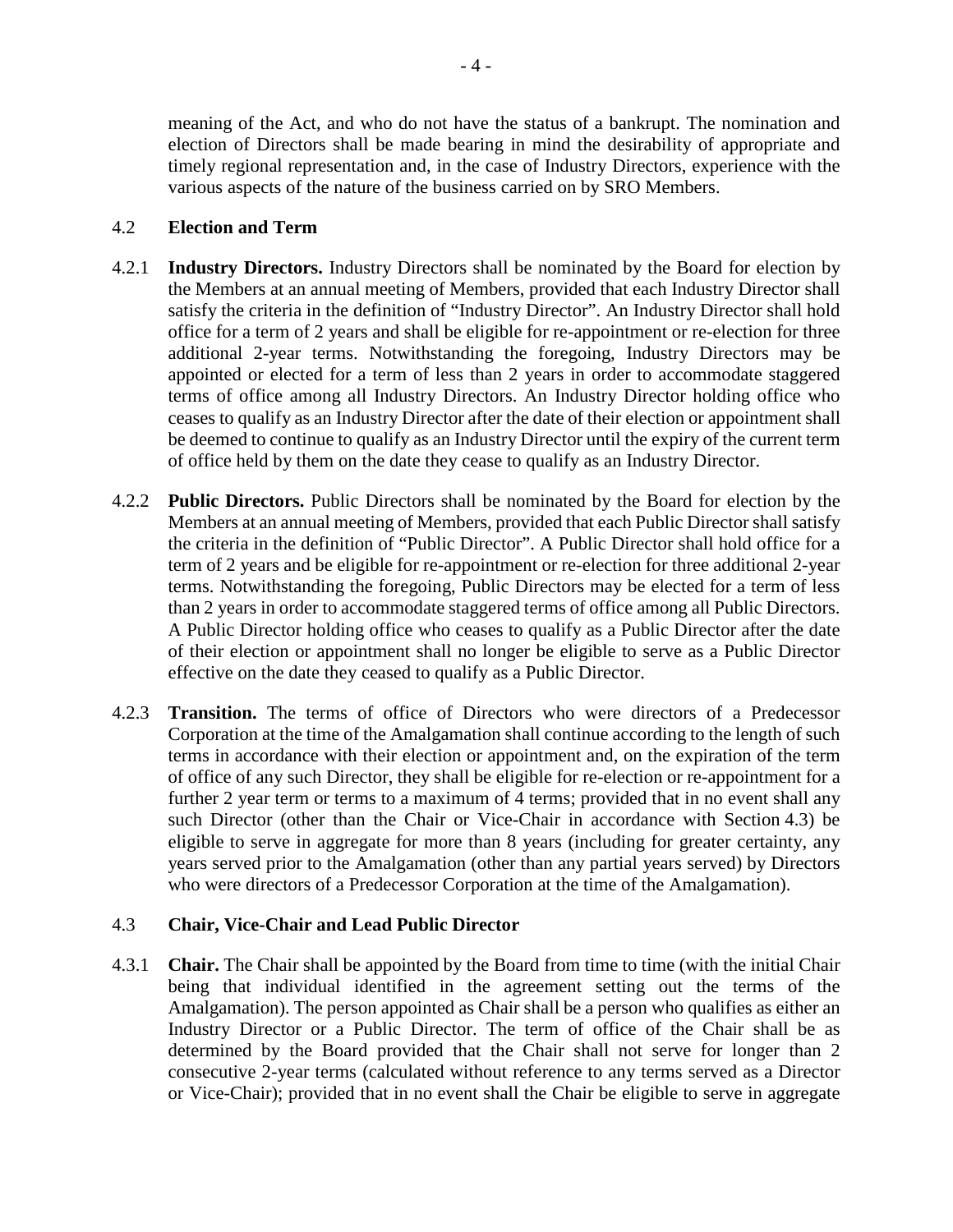as a Director, the Chair or Vice-Chair for more than 10 years (including, for greater certainty, any years served prior to the Amalgamation (other than any partial years served) by Directors who were directors of a Predecessor Corporation at the time of the Amalgamation). Where the Chair ceases to be a Director for any reason, the Chair's term of office as Chair shall terminate concurrently with the end of their term as Director.

- 4.3.2 **Vice-Chair .** The Board may also appoint from time to time a Vice-Chair (with the initial Vice-Chair being that individual identified in the agreement setting out the terms of the Amalgamation). The person appointed as Vice-Chair shall be a person who qualifies as either an Industry Director or Public Director. The term of office of the Vice-Chair shall be as determined by the Board provided that the Vice-Chair shall not serve for longer than 2 consecutive 2-year terms (calculated without reference to any terms served as a Director or Chair); provided that in no event shall the Vice-Chair be eligible to serve in aggregate as a Director or the Vice-Chair for more than 10 years (including, for greater certainty, any years served prior to the Amalgamation (other than any partial years served) by Directors who were directors of a Predecessor Corporation at the time of the Amalgamation). Where the Vice-Chair ceases to be a Director for any reason, the Vice-Chair's term of office as Vice-Chair shall terminate concurrently with the end of their term as Director.
- 4.3.3 **Lead Public Director.** The Public Directors shall appoint from time to time a Lead Public Director. The person appointed as Lead Public Director shall be a person who qualifies as a Public Director, and may be the Chair or Vice-Chair. The term of office of the Lead Public Director shall be the term of the Public Director pursuant to Section 4.2. The Lead Public Director's responsibilities shall be determined from time to time by the Board.
- 4.4 **Chief Executive Officer.** The Board shall appoint a Chief Executive Officer of the Corporation who, unless determined otherwise by the Board, shall also be the President of the Corporation. The Chief Executive Officer shall not, directly or indirectly, while so serving the Corporation, be engaged by, be in the employ of, or be an officer, director, direct or indirect shareholder or partner, as the case may be, of an SRO or of an SRO Member (other than, in the case of indirect shareholdings, an SRO Member forming part of a diversified financial services group). The Chief Executive Officer appointed by the Board shall be nominated by the Board for election as a Director at each annual meeting of Members for a term ending at the conclusion of the next following annual meeting of Members.
- 4.5 **Vacancies.** The office of Director shall be automatically vacated:
	- (a) if the Director shall resign such office by delivering a written resignation to the Secretary of the Corporation;
	- (b) if the Director is found by a court to be incapable within the meaning of the Act;
	- (c) if the Director becomes bankrupt;
	- (d) if, at a meeting of the Board, the Directors are of the opinion that due cause exists, including the fact that the Director, without reasonable grounds, has not attended a sufficient number of Board meetings;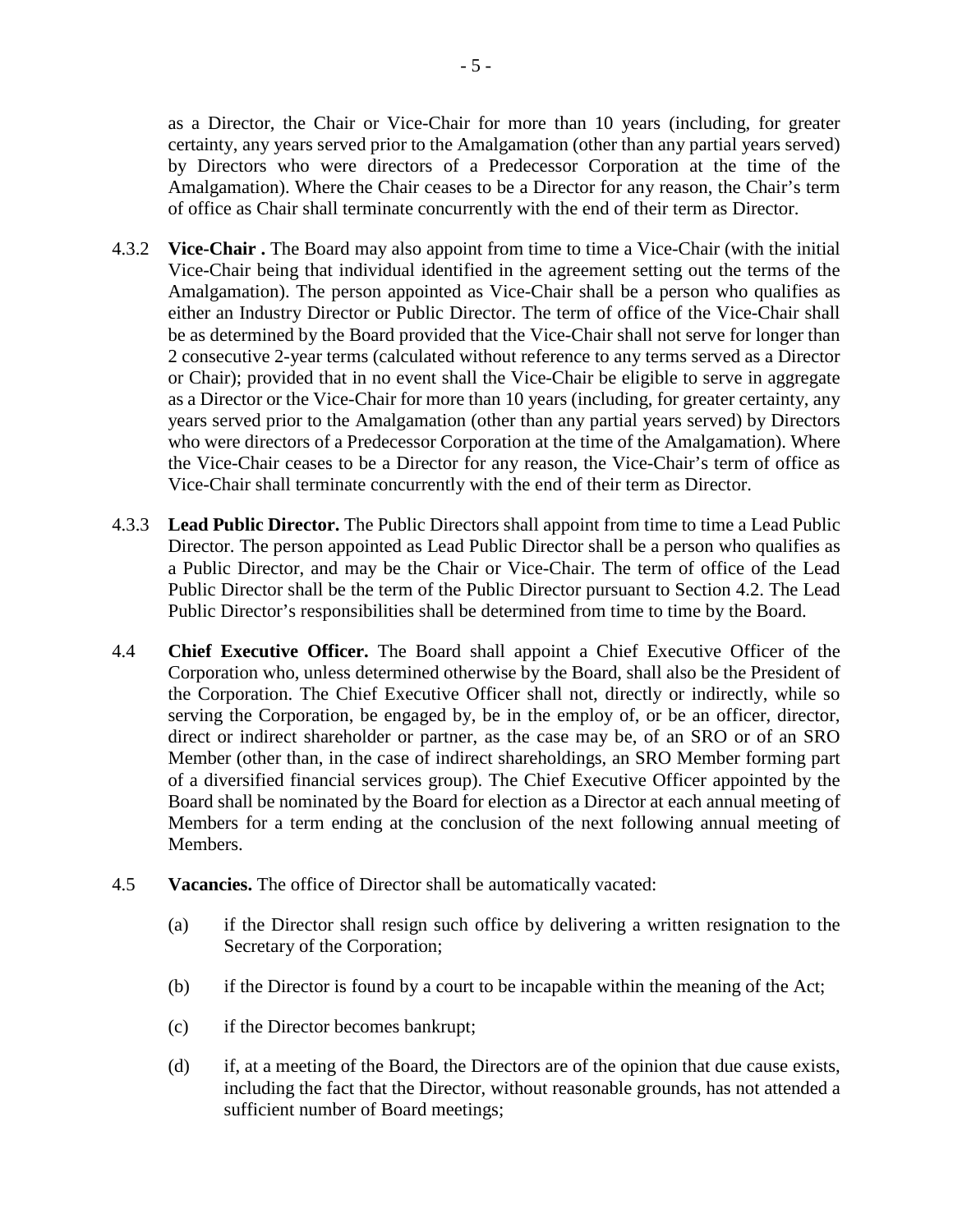- (e) if the Director becomes ineligible to be a Director subsequent to their appointment;
- (f) on death;

provided that if any vacancy shall occur for any reason contained in this Section, and if a quorum of Directors remains in office, the Board, by majority vote, may, by appointment, fill the vacancy with a qualified person who will serve until the next annual meeting of Members.

- 4.6 **Retiring Director.** Unless the office of a Director has been automatically vacated pursuant to Section 4.5, a Director shall remain in office until the dissolution or adjournment of the meeting at which a successor is elected or appointed.
- 4.7 **Removal.** Subject to Section 131 of the Act, the Members may, by ordinary resolution passed at a special meeting of Members, remove any Director from office before the expiration of the Director's term and may elect a qualified individual to fill the resulting vacancy for the remainder of the term of the Director so removed, failing which such vacancy may be filled by the Board.
- 4.8 **Place of Meeting, Notice, Voting and Quorum.** Meetings of the Board will be held in Toronto unless otherwise determined by the Board. Meetings of the Board may be called by the Chair, the Vice-Chair, the Chief Executive Officer or any two (2) Directors at any time, provided that 24 hours' written notice of such meeting shall be given, other than by mail, to each Director. Notice by mail shall be sent at least 14 days prior to the meeting. There shall be at least 4 meetings of the Board per calendar year. No error or omission in giving notice of any meeting of the Board or any adjourned meeting of the Board shall invalidate such meeting or make void any proceedings taken thereat and any Director may at any time waive notice of such meeting and may ratify, approve and confirm any or all proceedings taken or had thereat. Each Director is authorized to exercise one vote provided that in the event of an equality of votes on any question at a meeting of the Board, the Lead Public Director shall have a second or casting vote. A quorum for the transaction of all business of the Board shall be a majority of the Directors, provided that at least two Industry Directors are present and the number of Public Directors present shall exceed the number of Industry Directors present by at least one. A quorum may be comprised in whole or in part of Directors attending a meeting of the Directors by means of teleconference or by other electronic means in accordance with Section 4.9. Notwithstanding anything contained herein, any Director may, if in the opinion of the Chair, Vice-Chair or Chief Executive Officer, the financial condition of an SRO Member is such that immediate action by the Directors may be required, call a meeting of Directors to consider the action to be taken by giving three hours' prior notice of such meeting by teleconference or other electronic means to each Director, but no such notice shall be required where all of the Directors are in attendance personally or by teleconference or other electronic means, as the case may be, in the manner referred to in Section 4.9 at a meeting so called.
- 4.9 **Meetings by Teleconference.** Directors may hold meetings by teleconference or by other electronic means that permit all persons participating in the meeting to hear each other.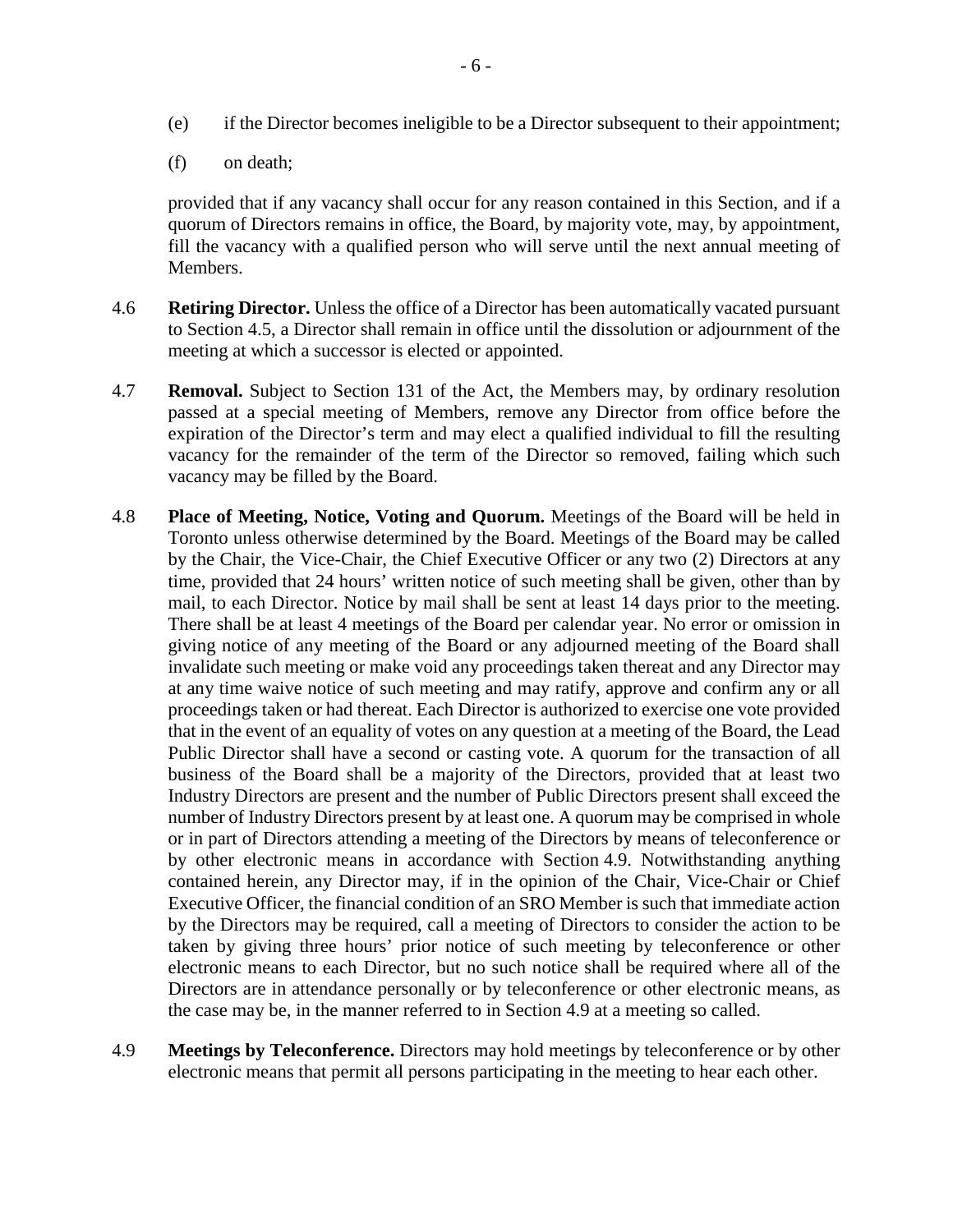- 4.9.1 If all of the Directors of the Corporation consent thereto generally or in respect of a particular meeting, a Director may participate in a meeting of the Board or of a committee of the Board by means of such conference telephone or other electronic communications facilities to which all Directors have equal access and which permit all persons participating in the meeting to hear and communicate with each other. A Director participating in a meeting by such means is deemed to be present at the meeting.
- 4.9.2 At the commencement of each such meeting, the secretary of the meeting will record the names of those persons in attendance in person or by electronic communications facilities and the chair of the meeting will determine whether a quorum is present. The chair of each such meeting shall determine the method of recording votes thereat, provided that any Director present may require all persons present to declare their votes individually. The Directors shall take such reasonable precautions as may be necessary to ensure that any electronic communications facilities used are secure from unauthorized interception or monitoring.
- 4.10 **Resolutions and Conduct of Meetings.** Resolutions will be passed by a majority of the Directors present and voting on the resolution by a verbal vote recorded by the secretary of the meeting, unless the Act or this By-law otherwise provides. If permitted by law, a resolution in writing signed by all of the Directors entitled to vote on that resolution at a meeting of Directors or committee of Directors is as valid as if it had been passed at a meeting of Directors or committee of Directors. In the absence of the Chair or the Vice-Chair at any meeting of Directors, the chair of the meeting shall be selected by the Directors present. The Directors may make such other regulations governing their meetings, proceedings and any other administrative matters as they consider necessary or desirable.
- 4.11 **Remuneration of Directors.** The Public Directors and Industry Directors shall be entitled to receive such remuneration as the Board may determine from time to time; and a Director may be paid reasonable expenses incurred by the Director in the performance of their duties.
- 4.12 **Agents, Employees and Advisors.** The Board may appoint such agents, employees and advisors as it shall deem necessary from time to time and such persons shall have such authority and shall perform such duties as shall be prescribed by the Board at the time of such appointment.
- 4.13 **Remuneration of Officers, Agents, Employees and Committee Members.** A reasonable remuneration of all officers, agents and employees and committee members may be fixed by the Board or committee authorized by the Board.

### **5. COMMITTEES**

5.1 **Governance, Nominating & Human Resources Committee.** The Board shall appoint a Governance, Nominating & Human Resources Committee which shall be composed of 3 or more Directors (including one or both of the Chair and Vice-Chair), a majority of whom shall be Public Directors, and carry out such duties and tasks as set out in the By-law or as determined by the Board from time to time. The chair of the Governance, Nominating &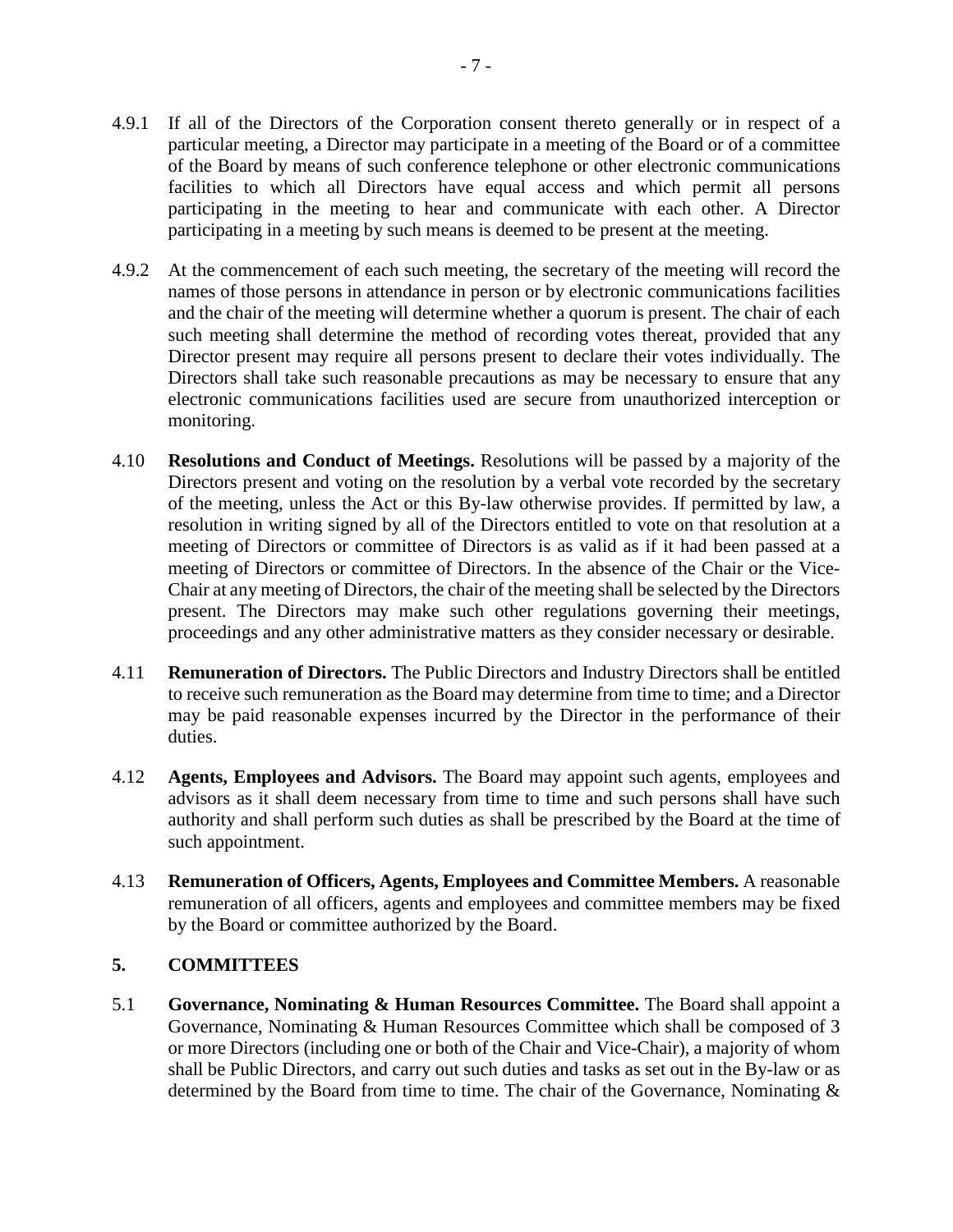Human Resources Committee shall be a Public Director. The Governance, Nominating & Human Resources Committee shall recommend nominations to the Board for Industry Directors, Public Directors, Chair, Vice-Chair, Chief Executive Officer, and any other nomination as requested by the Board from time to time.

- 5.2 **Audit, Finance and Investment Committee.** The Board shall appoint an Audit, Finance and Investment Committee composed of 3 or more Directors, a majority of whom shall be Public Directors. The chair of the Audit, Finance and Investment Committee shall be a Public Director. The Audit, Finance and Investment Committee shall be responsible for the review of the Corporation's financial statements and such other functions as the Board may determine.
- 5.3 **Other Committees.** The Directors may in their sole discretion at any time and from time to time appoint from among their number committees consisting of one or more Directors and may delegate to such committees any authority of the Directors. Notwithstanding the foregoing sentence and for greater certainty (i) in the case of any committee with the responsibility for making coverage determinations a person who has ceased to be a Director and who was a member of any such committee immediately prior to ceasing to be a Director may continue to be a member of the committee with full rights to vote and participate for such period of time as determined by the Board in order to complete any business of the committee in which the Director was engaged prior to their ceasing to be a Director and (ii) any committee with the responsibility for hearing and deciding claims appeals shall not be, or be considered to be, a committee of the Board.

## **6. INTEREST OF DIRECTORS AND OFFICERS IN CONTRACT**

- 6.1 (a) **Conflict of Interest.** Any Director or officer of the Corporation who:
	- (i) is a party to a material contract or material transaction or proposed material contract or proposed material transaction with the Corporation; or
	- (ii) is a director or officer of or has a material interest in any body corporate or business firm, whether direct or indirect, who is a party to a material contract or material transaction or proposed material contract or proposed material transaction with the Corporation,

shall disclose in writing at the Directors' meeting, or have entered in the minutes, the nature and extent of such Director or officer's interest in such actual or proposed material contract or material transaction with the Corporation. An Industry Director shall not have or be deemed to have an interest in an actual or proposed material contract or transaction with the Corporation for the purposes of this Section 6 by virtue only of being an officer or director of, or having a material interest in, an SRO Member or an Affiliate of an SRO Member.

(b) The disclosure required by sub-section (a) above, shall be made, in the case of a Director: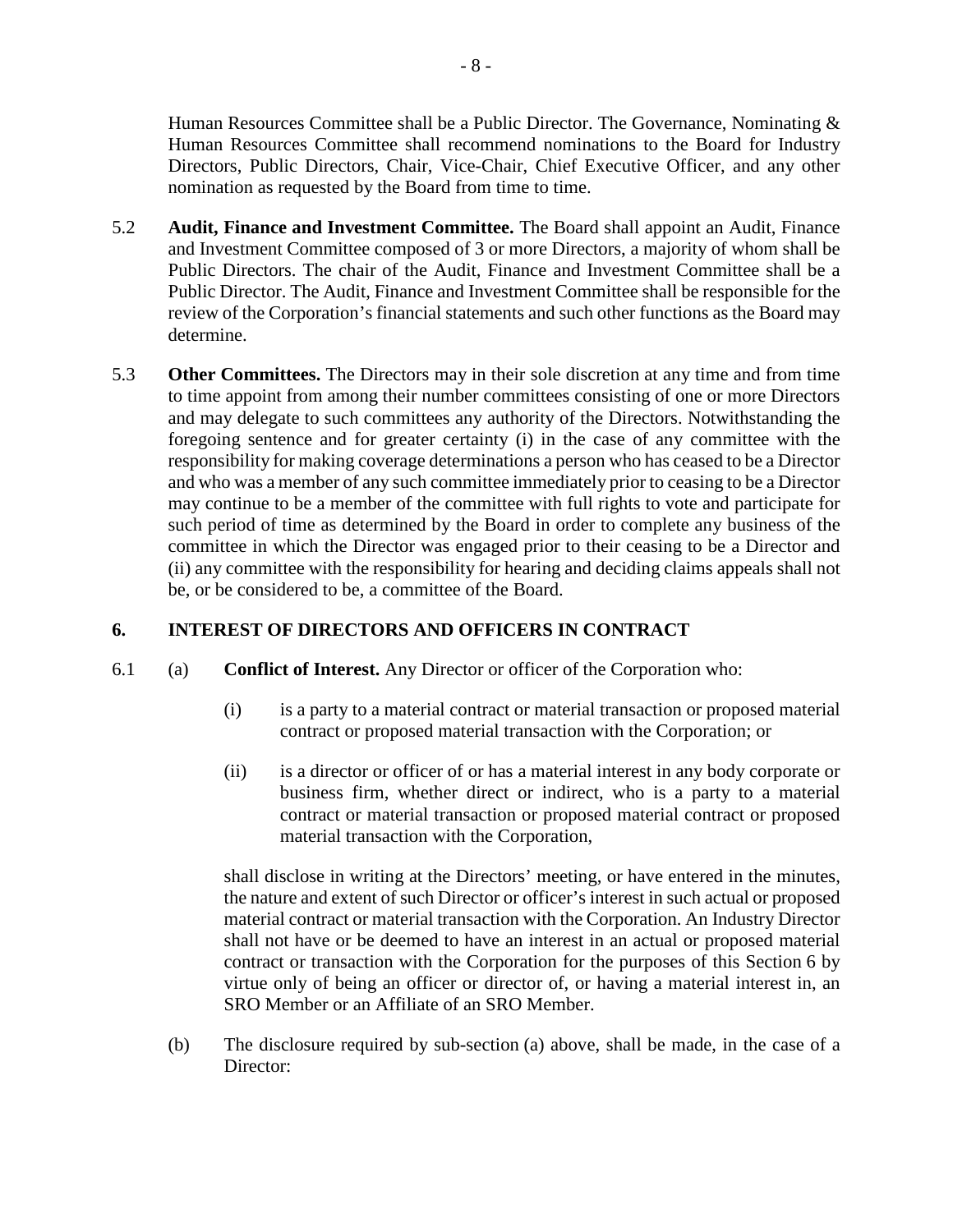- (i) at the Directors' meeting at which a proposed contract or proposed transaction is first considered;
- (ii) if the Director was not then interested in a proposed contract or proposed transaction, at the first Directors' meeting after such Director becomes so interested; or
- (iii) if the Director becomes interested after a contract or transaction is made, at the first Directors' meeting held after the Director becomes so interested; or
- (iv) if an individual who is interested in a contract or transaction later becomes a Director, at the first Directors' meeting held after the individual becomes a Director.
- (c) The disclosure required by sub-section (a) above, shall be made, in the case of an officer who is not a Director:
	- (i) immediately after the officer becomes aware that the contract, transaction, proposed contract, or proposed transaction is to be considered or has been considered at a Directors' meeting;
	- (ii) if the officer becomes interested after a contract or transaction is made, immediately after the officer becomes so interested; or
	- (iii) if an individual who is interested in a contract or transaction later becomes an officer, immediately after the individual becomes an officer.
- (d) If a material contract or material transaction, whether entered into or proposed, is one that, in the ordinary course of carrying on the Corporation's purposes, would not require approval by the Directors or Members, a Director or an officer shall, immediately after becoming aware of the contract or transaction, disclose in writing to the Corporation or request to be entered into the minutes of a meeting of the Directors, the nature and extent of the interest.
- (e) A Director required to make a disclosure in sub-section (a) above shall not vote on any resolution to approve the contract or transaction unless the contract or transaction
	- (i) relates primarily to the Director's remuneration as a Director, an officer, an employee, or an agent of the Corporation or an Affiliate;
	- (ii) is for indemnity or insurance under Section 151 of the Act; or
	- (iii) is with an Affiliate.
- (f) For the purposes of this Section 6.1, a general written notice to the Directors declaring that a Director or officer is to be regarded as interested, for any of the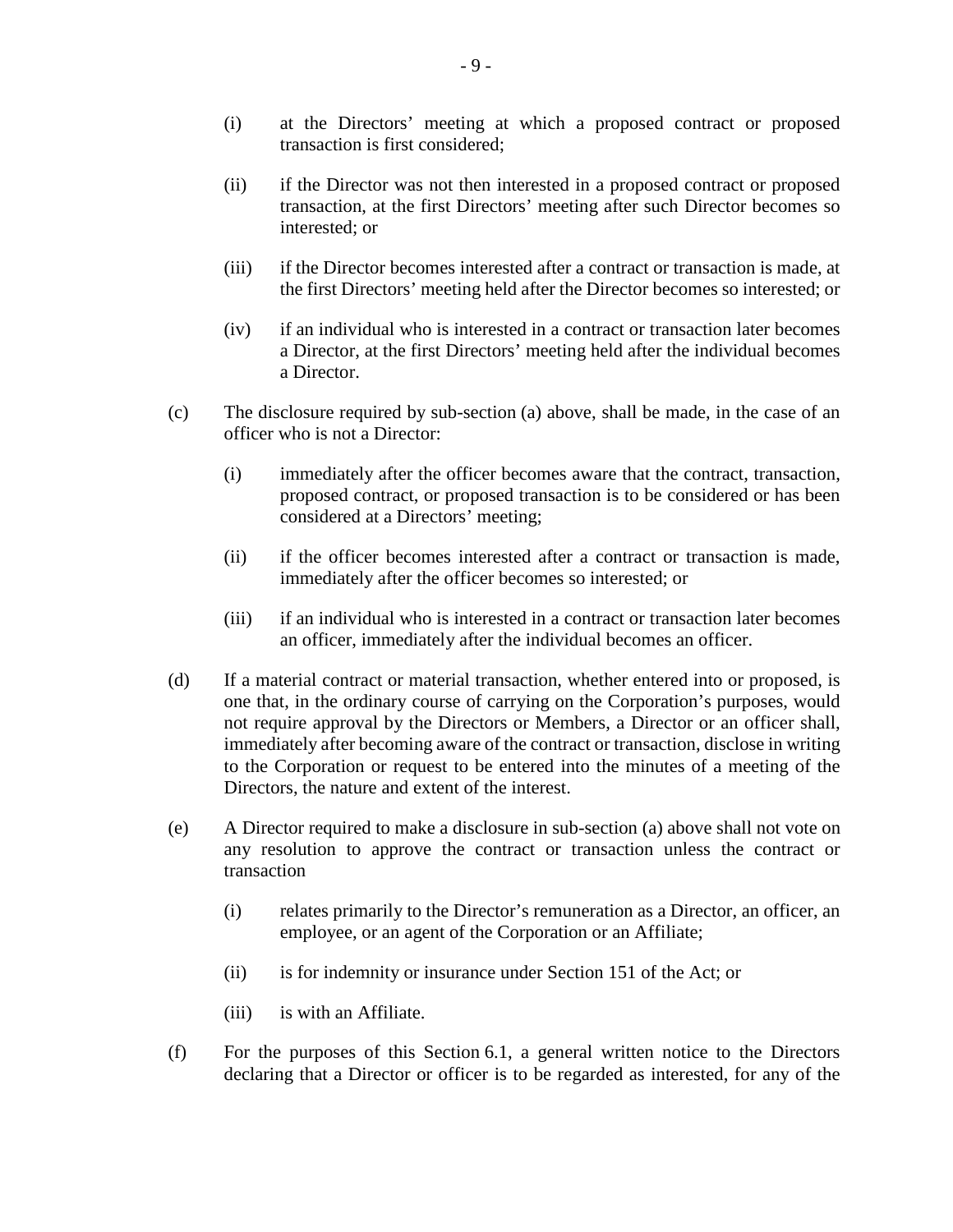following reasons, in a contract or transaction made with a party, is a sufficient declaration of interest in relation to the contract or transaction, if:

- (i) the Director or officer is a director or officer, or acting in a similar capacity, of a party referred to in sub-section  $6.1(a)(ii)$ ;
- (ii) the Director or officer has a material interest in the party; or
- (iii) there has been a material change in the nature of the Director's or the officer's interest in the party.
- (g) A contract or transaction for which disclosure is required is not invalid, and the Director or officer is not accountable to the Corporation or its Members for any profit realized from the contract or transaction, because of the Director's or officer's interest in the contract or transaction or because the Director was present or was counted to determine whether a quorum existed at the meeting of Directors that considered the contract or transaction if
	- (i) disclosure of the interest was made in accordance with this Section;
	- (ii) the Directors approved the contract or transaction; and
	- (iii) the contract or transaction was reasonable and fair to the Corporation when it was approved.
- (h) Even if the conditions under Section 6.1(g) above are not met, a Director or an officer, acting honestly and in good faith, is not accountable to the Corporation or to its Members for any profit realized from a contract or transaction for which disclosure is required, and the contract or transaction is not invalid by reason only of the interest of the Director or officer in the contract or transaction, if:
	- (i) the contract or transaction is approved or confirmed by special resolution at a meeting of Members;
	- (ii) disclosure of the interest was made to the Members in a manner sufficient to indicate its nature and extent before the contract or transaction was approved or confirmed by the Members; and
	- (iii) the contract or transaction was reasonable and fair to the Corporation when it was approved or confirmed by the Members.
- (i) A contract is not void by reason only of the failure of a Director or officer to comply with the provisions of this Section 6.1 but a court may, upon the application of the Corporation or a Member, set aside or annul the contract or transaction on any terms that it thinks fit, require the Director or officer to account to the Corporation for any profit or gain realized on the contract or transaction, or make any other order that the court thinks fit.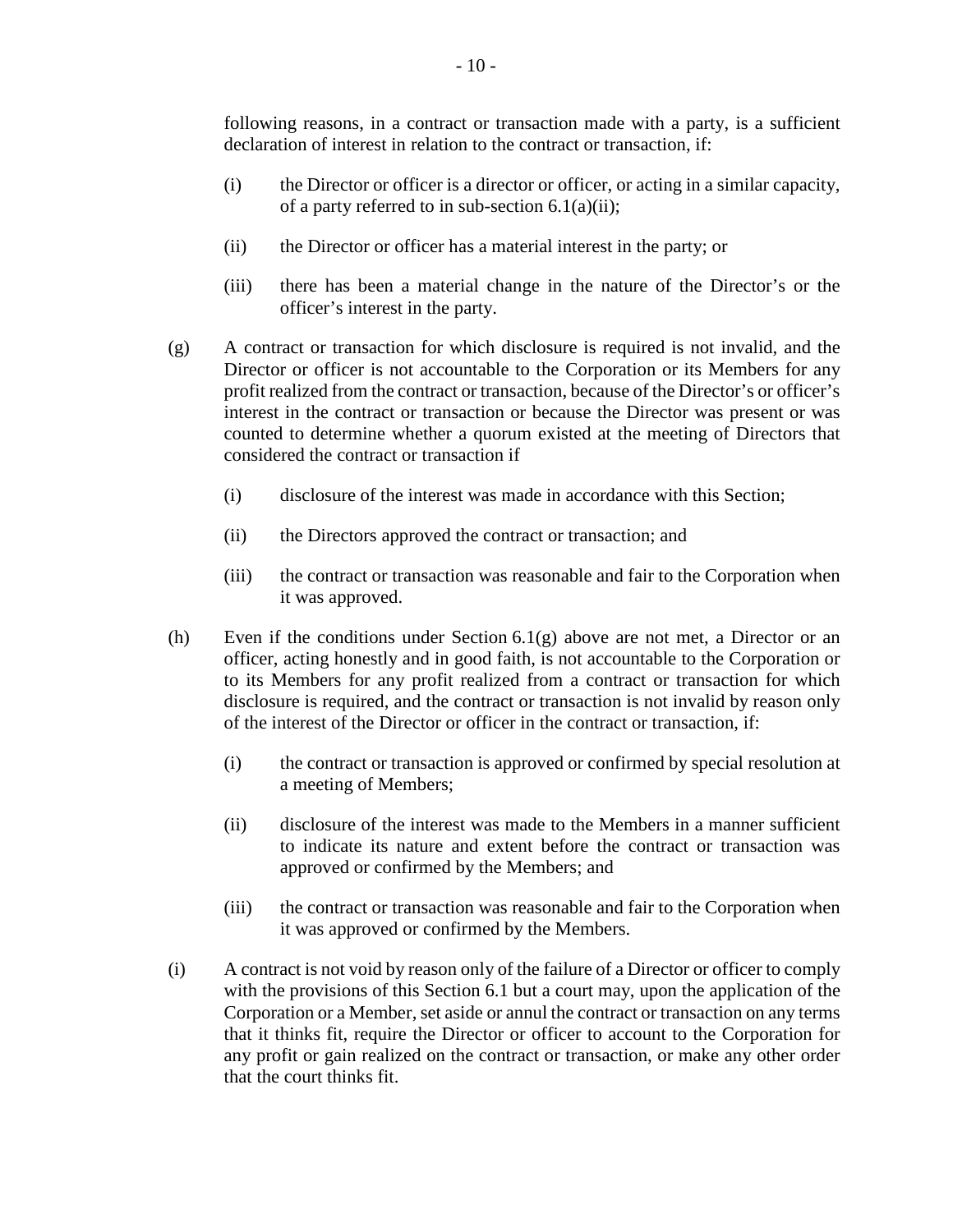### **7. PROTECTION OF OFFICERS AND DIRECTORS**

- 7.1 **Standard of Care.** Every Director and officer of the Corporation, in exercising such person's powers and discharging such person's duties, shall act honestly and in good faith with a view to the best interests of the Corporation and shall exercise the care, diligence, and skill that a reasonably prudent person would exercise in comparable circumstances. Every Director and officer of the Corporation shall comply with the Act, the regulations, Articles, and By-law.
- 7.2 **Limitation of Liability.** Provided that the standard of care required of the Director or officer under the Act and the By-law has been satisfied, no past or present member of the Board or any committee or sub-committee thereof or of the Corporation, nor any past or present officer, employee or agent of any of them, shall be liable for the acts, receipts, neglects or defaults of any other of such persons, or for joining in any receipt or other act for conformity, or for any loss, damage or expense happening to the Corporation through the insufficiency or deficiency of title to any property acquired for or on behalf of the Corporation, or for the insufficiency or deficiency of any security in or upon which any of the moneys of the Corporation shall be invested, or for any loss or damage arising from the bankruptcy, insolvency or tortious acts of any person with whom any of the moneys, securities or effects of the Corporation shall be deposited, or for any loss occasioned by any error of judgment or oversight on their part, or for any other loss, damage or misfortune whatever which shall happen in the execution of the duties of their office or in relation thereto; provided that nothing herein shall relieve any such person from the duty to act in accordance with the Act and the regulations thereunder or from liability for any breach thereof.
- 7.3 **Indemnity.** Each past and present member of the Board or any committee or subcommittee thereof or of the Corporation, and each past and present officer, employee or agent of the Corporation, and any other person who has undertaken or is about to undertake any liability on behalf of the Corporation or any company controlled by it, and their heirs, executors and administrators, and estate and effects, respectively, shall from time to time and at all times, be indemnified and saved harmless out of the funds of the Corporation, from and against:
	- (a) all costs, charges, fines and penalties and expenses which such Board, committee or sub-committee member, officer, employee, agent or other person sustains or incurs in or about or to settle any action, suit or proceeding which is threatened, brought, commenced or prosecuted against him or her, or in respect of any act, deed, matter or thing whatsoever, made, done or permitted by him or her, in or about the execution of the duties of their office or in respect of any such liability; and
	- (b) all other costs, charges and expenses which they sustain or incur in or about or in relation to the affairs thereof, including an amount representing the value of time any such Board, committee or sub-committee member, officer employee, agent or other person spent in relation thereto and any income or other taxes or assessments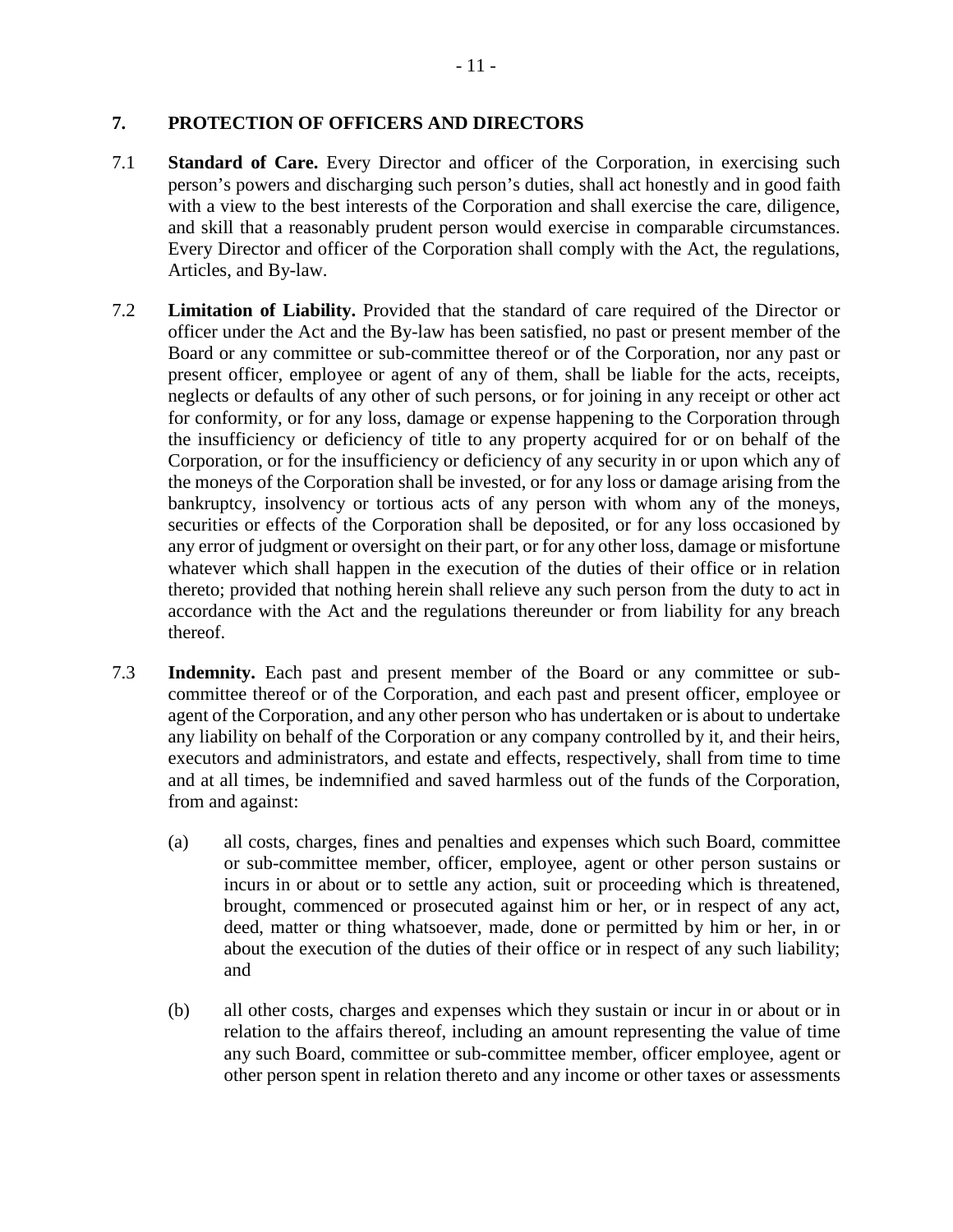incurred in respect of the indemnification provided for in this By-law, except such costs, charges or expenses as are occasioned by their own wilful neglect or default,

if:

- (c) the person acted honestly and in good faith with a view to the best interests of the Corporation or, as the case may be, to the best interests of the other entity for which the individual acted as director or officer or in a similar capacity at the Corporation's request; and
- (d) in the case of a criminal or administrative action or proceeding that is enforced by a monetary penalty, the person had reasonable grounds for believing that the conduct was lawful.

The Corporation shall also indemnify such persons in such other circumstances as the Act permits or requires. Nothing in this By-law shall limit the right of any person entitled to indemnity apart from the provisions of this By-law.

7.4 **Action, Suit or Proceeding Threatened, Brought, etc. by the Corporation.** Where the action, suit or proceeding referred to in Section 7.3(a) above is threatened, brought, commenced or prosecuted by the Corporation against a Board, committee or subcommittee member, officer, employee, agent or other person who has undertaken or is about to undertake any liability on behalf of the Corporation or any company controlled by it, the Corporation shall make application at its expense for approval of the court to indemnify such persons, and their heirs, executors and administrators, and estates and effects respectively, on the same terms as outlined in Section 7.3.

### **8. INSURANCE**

8.1 **Insurance.** The Corporation may purchase and maintain insurance for the benefit of any person referred to in Section 7.3 against such liabilities and in such amounts as the Board may from time to time determine and are permitted by the Act.

### **9. POWERS OF DIRECTORS**

- 9.1 **Powers.** The Directors may administer the affairs of the Corporation in all things and make or cause to be made for the Corporation, in its name, any kind of contract which the Corporation may lawfully enter into and, save as hereinafter provided, generally, may exercise all such other powers and do all such other acts and things as the Corporation is by its Articles or otherwise authorized to exercise and do.
- 9.2 **Expenditures.** The Directors shall have power to authorize expenditures on behalf of the Corporation from time to time and may delegate by resolution to an officer or officers of the Corporation the right to employ and pay salaries to employees on behalf of the Corporation.
- 9.3 **Funding.** The Board shall take such steps as they may deem requisite to enable the Corporation to acquire, accept, solicit or receive contributions, assessments, fines, levies,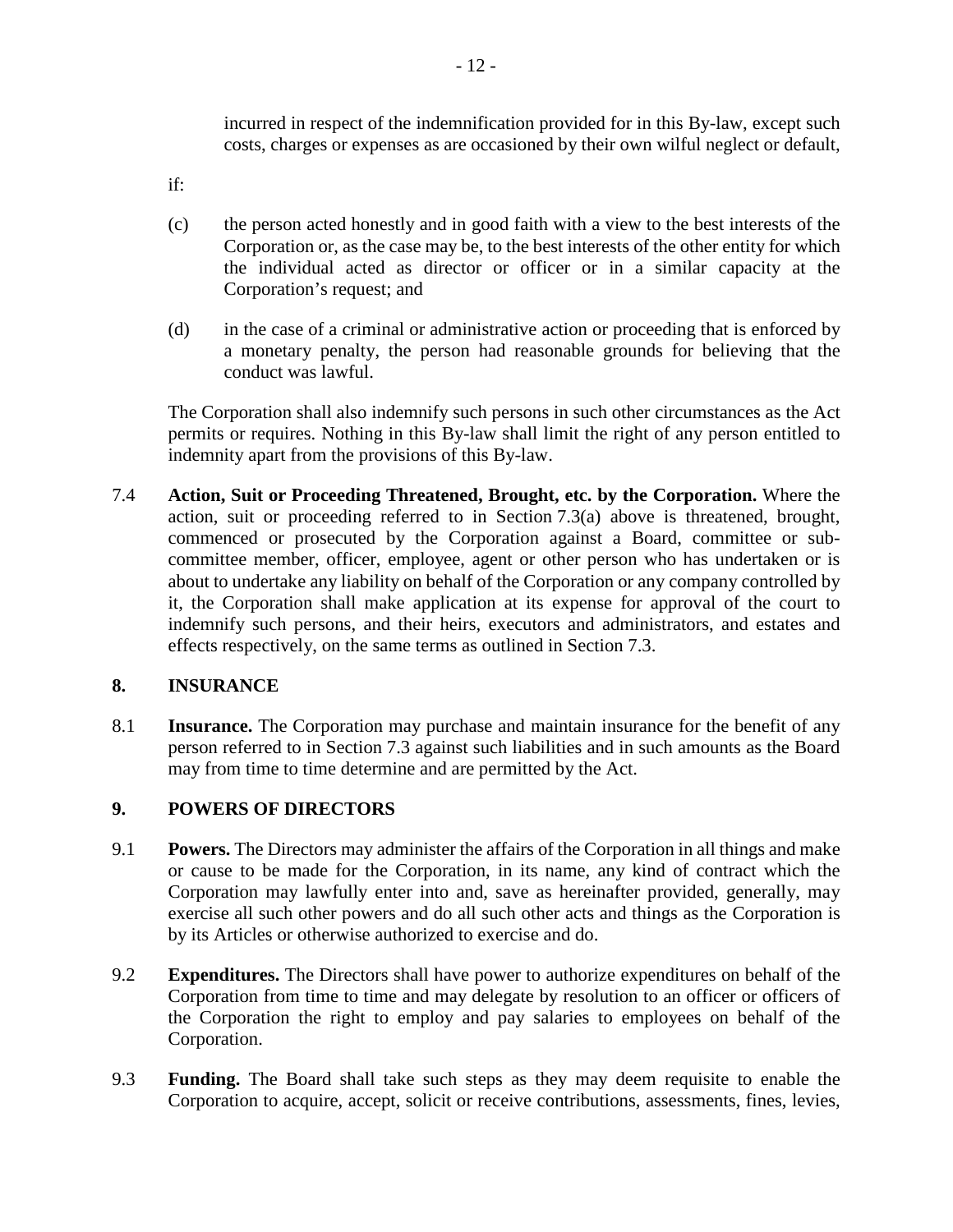legacies, gifts, grants, settlements, bequests, endowments and donations of any kind whatsoever for the purpose of furthering the objects of the Corporation.

### **10. OFFICERS**

- 10.1 **Appointment.** The officers of the Corporation, which shall include the offices of Chief Executive Officer and may include the offices of President, Senior Vice-President, Vice-President, Secretary and Chief Financial Officer and any such other officers as the Board may determine by by-law, shall be appointed by resolution of the Board at the first meeting of the Board following the annual meeting of Members in which the Directors are elected. A person may hold more than one office. Each Director, by reason of being such, shall be regarded an officer of the Corporation in addition to any other officers who may from time to time be appointed by the Board.
- 10.2 **Term and Removal of Officers.** The officers of the Corporation, other than those who are officers solely by reason of being members of the Board, shall hold office for such terms as the Board may determine or until their successors are elected or appointed in their stead and shall be subject to removal by resolution of the Board at any time.

#### **11. DUTIES OF OFFICERS**

- 11.1 **Chair.** The Chair shall be appointed pursuant to Section 4.3 and shall preside at all meetings of Members and of the Board and shall oversee the general management of the affairs of the Corporation.
- 11.2 **Vice-Chair.** The Vice-Chair shall be appointed pursuant to Section 4.3 and in the absence of the Chair shall preside at meetings of the Members and of the Board and shall have such other duties as may be determined by the Board.
- 11.3 **Chief Executive Officer.** The Chief Executive Officer's responsibilities, duties, remuneration, term and duration of employment shall be determined from time to time by the Board. The Chief Executive Officer shall not, directly or indirectly, while so serving the Corporation, be engaged by, be in the employ of, or be an officer, director, direct or indirect shareholder or partner, as the case may be, of an SRO or of an SRO Member (other than, in the case of indirect shareholdings, an SRO Member forming part of a diversified financial services group). The Chief Executive Officer may, unless determined otherwise by the Board, engage as employees of the Corporation such number of persons as the Chief Executive Officer may in their discretion deem necessary to assist the Chief Executive Officer in the performance of their duties. The Chief Executive Officer will also hold the office of President, unless determined otherwise by the Board, in which case the President's responsibilities, duties, remuneration, term and duration of employment shall be determined from time to time by the Board.
- 11.4 **Senior Vice-President and Other Vice-Presidents.** A Senior Vice-President, if appointed and to the extent authorized by the Board, shall, in the absence or disability of the Chief Executive Officer perform the duties and exercise the powers of the Chief Executive Officer and shall perform such other duties as shall from time to time be imposed upon such Senior Vice-President by the Board. A Vice-President, if any, shall perform such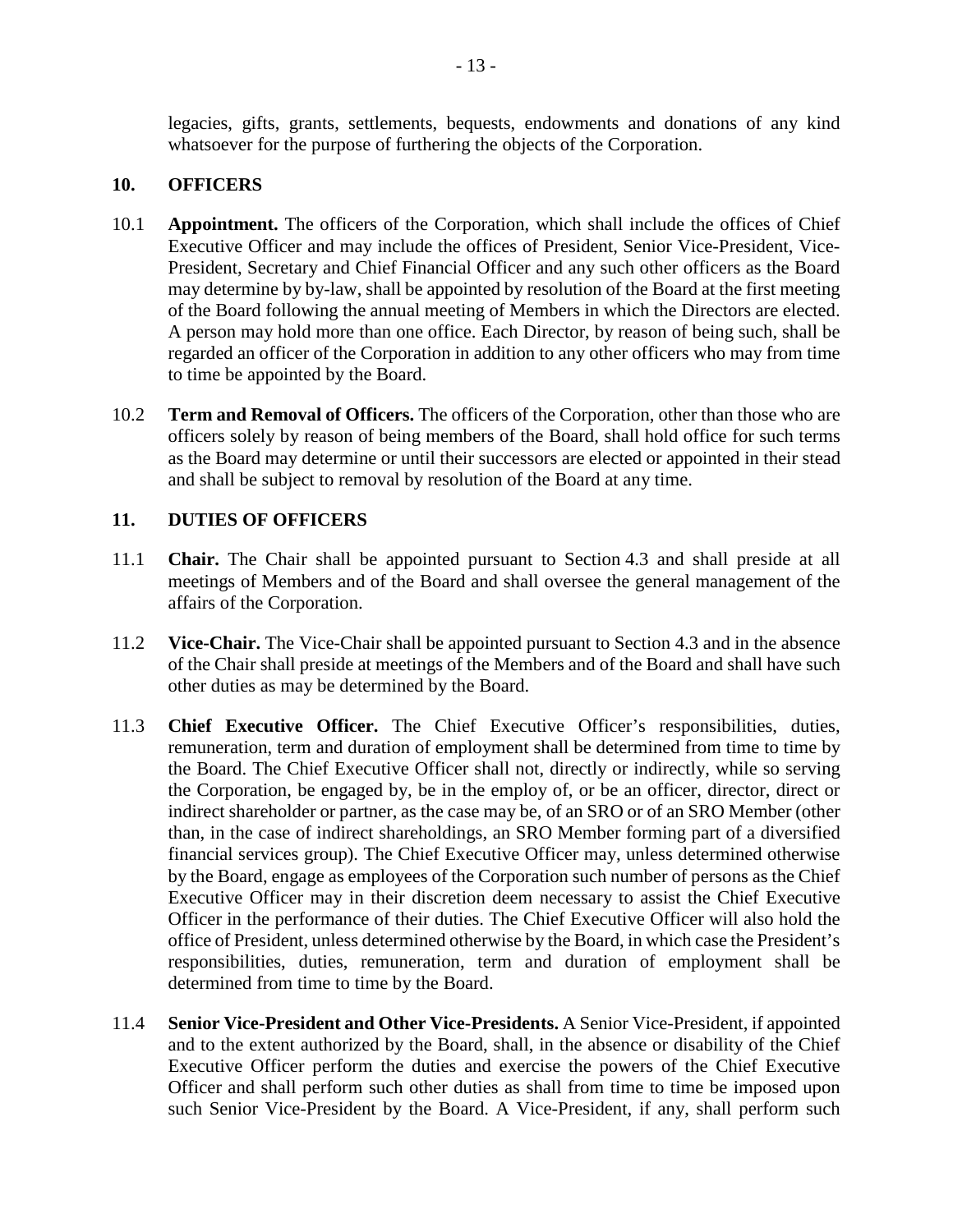duties as shall from time to time be imposed upon the Vice-President by the Board. If, in the absence or disability of the Chief Executive Officer, a Senior Vice-President has not been appointed or authorized by the Board to perform the duties and exercise the powers of the Chief Executive Officer, the Board may impose such duties on, and delegate such powers to, a Vice-President.

- 11.5 **Chief Financial Officer.** The Chief Financial Officer shall be responsible for the financial administration and controls of the Corporation and shall perform such other duties as shall from time to time be imposed by the Board.
- 11.6 **Secretary.** The Secretary may be empowered by the Board, upon resolution of the Board, to carry on the affairs of the Corporation generally under the supervision of the officers thereof and shall attend all meetings and act as clerk thereof and record all votes and minutes of all proceedings in the books to be kept for that purpose. The Secretary shall give or cause to be given notice of all meetings of the Members and of the Board and shall perform such other duties as may be prescribed by the Board or by the President, under whose supervision the Secretary shall be. The Secretary shall be custodian of the seal of the Corporation, if any, which the Secretary shall deliver only when authorized by a resolution of the Board to do so and to such person or persons as may be named in the resolution.
- 11.7 **Duties of Officers.** The duties of all other officers of the Corporation shall be such as the terms of their engagement call for or as the Board requires of them.

### **12. EXECUTION OF DOCUMENTS**

12.1 **Execution of Documents.** Contracts, documents or any instruments in writing requiring the signature of the Corporation shall be signed by any two of the Chair, a Vice-Chair, the Chief Executive Officer, the President, the Senior Vice-President, a Vice-President, or Director, or a combination thereof. All contracts, documents and instruments in writing so signed shall be binding upon the Corporation without any further authorization or formality. The Directors shall have power from time to time by resolution to appoint persons on behalf of the Corporation to sign specific contracts, documents and instruments in writing. The Directors may give the Corporation's power of attorney to any registered dealer in securities for the purposes of the transferring of and dealing with any stocks, bonds, and other securities of the Corporation. The seal of the Corporation when required may be affixed to contracts, documents and instruments in writing signed as aforesaid or by any person authorized to sign any such contract, document or instrument.

### **13. MEMBERS' MEETINGS**

13.1 **Time and Place of Meetings.** Meetings of the Members shall be held at least once a year or more often if necessary at the head office of the Corporation or at any place in Canada as the Board may determine and on such day as the Board shall appoint. If all the Members entitled to vote at a meeting agree, such meeting may be held at any place outside Canada determined by the Board.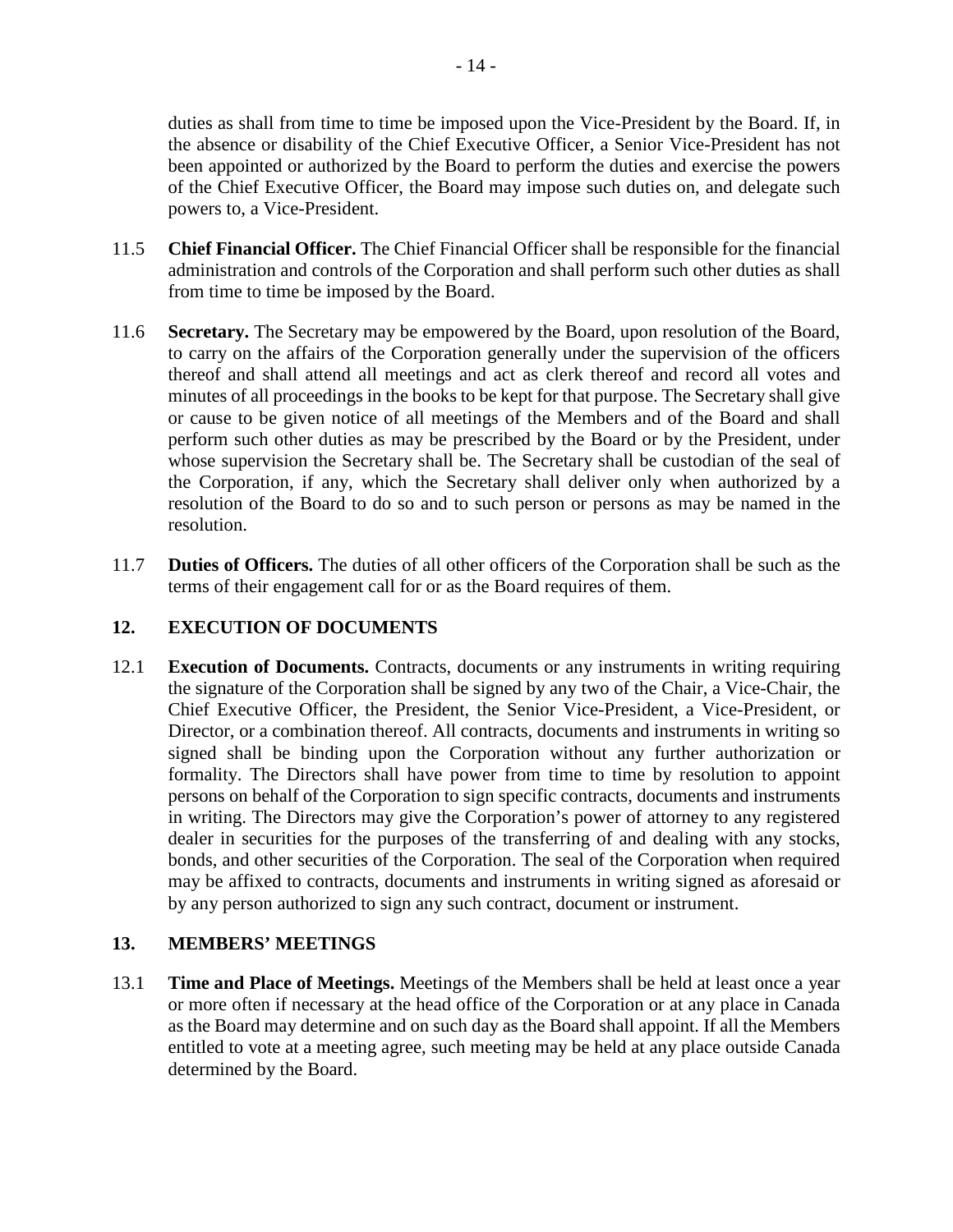- 13.2 **Annual Meetings.** At every annual meeting, in addition to any other business that may be transacted, the report of the Directors, the financial statement and the report of the auditors shall be presented and auditors appointed for the ensuing year. The Members may consider and transact any business either special or general at any meeting of the Members. The Board, the Chair or the Chief Executive Officer shall have power to call, at any time, a general meeting of the Members. The Board shall call a special general meeting of Members on written requisition of at least 2 Members. A majority of the Members entitled to vote will constitute a quorum at any meeting of Members, provided that at least two Members present are also Industry Directors and a majority of the Members present are also Public Directors.
- 13.3 **Written Resolutions.** A resolution in writing, signed by all the Members entitled to vote on that resolution at a meeting of Members, is as valid as if it had been passed at a meeting of Members, provided that the matter dealt with by the resolution in writing is one which is not required by the Act to be dealt with at a meeting of Members.
- 13.4 **Means of Meetings.** Members may hold meetings by teleconference or by other electronic means that permit all persons participating in the meeting to hear each other and communicate adequately. If all the Members of the Corporation consent thereto generally or in respect of a particular meeting, a Member may participate in a meeting of the Members by means of such conference telephone or other electronic communications to which all Members have equal access and such as permit all persons participating in the meeting to hear and communicate with each other, and a Member participating in such a meeting by such means is deemed to be present at the meeting. At the commencement of each such meeting the secretary of the meeting will record the names of those persons in attendance in person or by electronic communications facilities and the chair of the meeting will determine whether a quorum is present. The chair of each such meeting shall determine the method of recording votes thereat, provided that any Member present may require all persons present to declare their votes individually. The chair of such meetings shall be satisfied that Members have taken such reasonable precautions as may be necessary to ensure that any electronic communications facilities used are secure from unauthorized interception or monitoring.
- 13.5 **Resolutions.** Resolutions will be passed by a majority of the Members entitled to vote by a verbal vote recorded by the secretary of the meeting, unless the Act or this By-law otherwise provides.
- 13.6 **Notice.** Notice of every meeting of Members must be given to each Member, Director, and the Corporation's public accountant or auditor. Any notice required pursuant to this Bylaw or the Act shall be sufficiently given:
	- (a) if delivered by mail, courier, or personal delivery during a period of 21 to 60 days before the day on which the meeting is to be held; or
	- (b) by electronic, telephonic, or other communication facility during a period of 21 to 35 days before the day on which the meeting is to be held.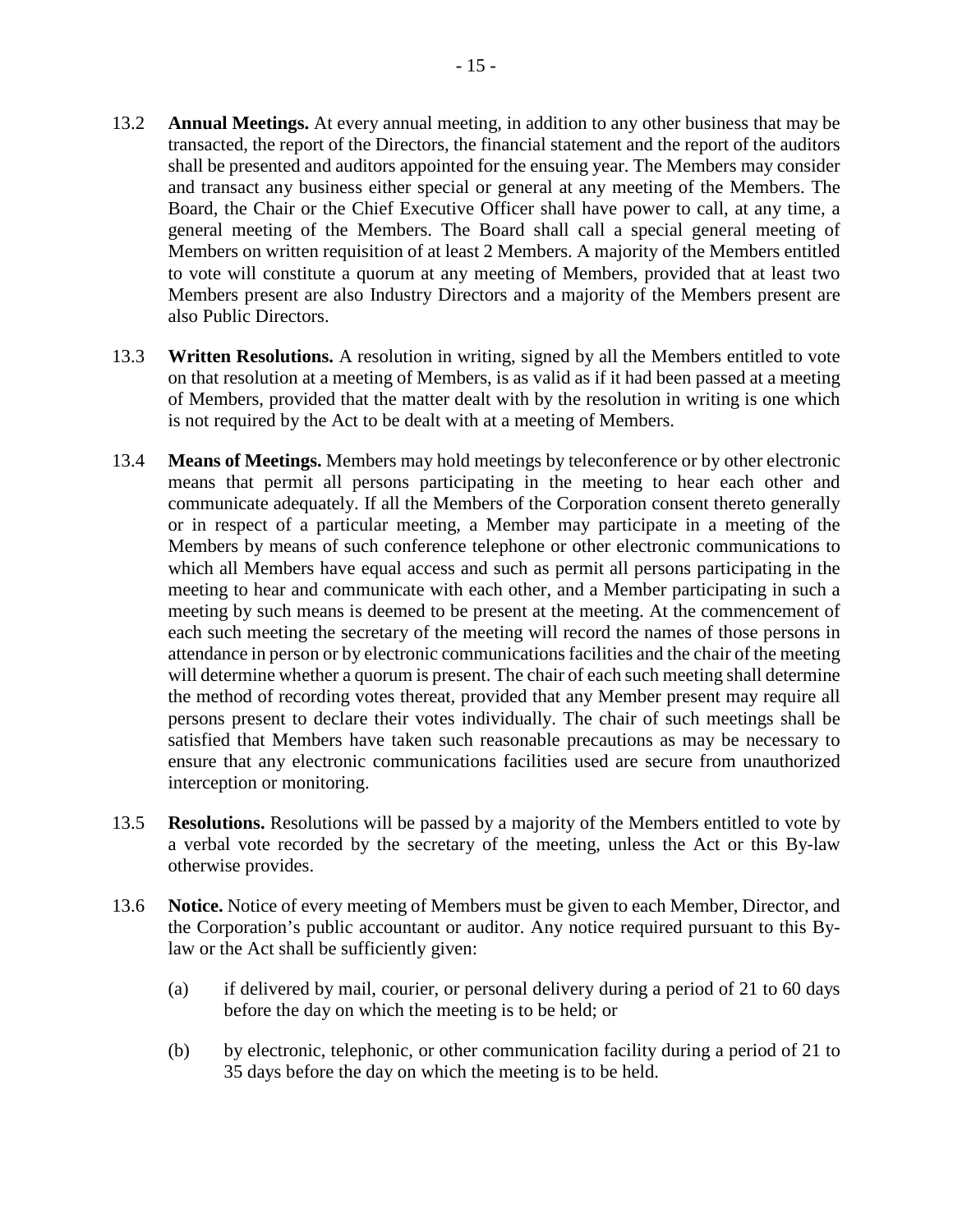Notice of any meeting where special business will be transacted should contain sufficient information to permit the Member to form a reasoned judgment on the decision to be taken.

A notice shall be deemed to have been given when it is delivered personally or to the recorded address; a notice mailed shall be deemed to have been given when deposited in a post office or public letter box; and a notice sent by any means of electronic or similar communication shall be deemed to have been given when delivered to the appropriate electronic server or equivalent facility. The declaration by the Secretary that notice has been given pursuant to this By-law shall be sufficient and conclusive evidence of the giving of such notice.

- 13.7 **Voting of Members.** Each Member entitled to vote and who is present at a meeting shall have the right to exercise one vote.
- 13.8 **Errors or Omissions in Giving Notice.** No error or omission in giving notice of any meeting or any adjourned meeting, whether annual or general, of the Members shall invalidate such meeting or make void any proceedings taken thereat and any person entitled to receive notice may at any time waive notice of any such meeting and may ratify, approve and confirm any or all proceedings taken or had thereat. For purpose of sending notice to any Member, Director, or officer for any meeting or otherwise, the address of the Member, Director, or officer shall be that person's last address recorded on the books of the Corporation.

### **14. POLICIES AND AGREEMENTS**

- 14.1 **Policies.** The Board may exercise any of its powers and authority in accordance with policies, guidelines or other instruments adopted by it from time to time, and as repealed and amended in its discretion, including, without limitation, in respect of:
	- (a) the principles and criteria for payments by the Corporation to customers of insolvent SRO Members;
	- (b) definitions of customers who are eligible for payments referred to in (a);
	- (c) the rights or obligations of SRO Members to hold out the availability of coverage by the Corporation and the use of advertising materials in that regard; and
	- (d) the persons or classes of persons to be excluded from the definition of SRO Member in Section 1.1.
- 14.2 **Agreements.** The Corporation may enter into in its own name agreements or arrangements with any securities commission or regulatory authority, law enforcement agency, selfregulatory organization, stock exchange or other trading market, customer or investor protection or compensation fund or plan or other organization regulating or providing services in connection with securities trading located in Canada or any other country for the exchange of any information (including information obtained by the Corporation pursuant to its authority or otherwise in its possession) and for other forms of mutual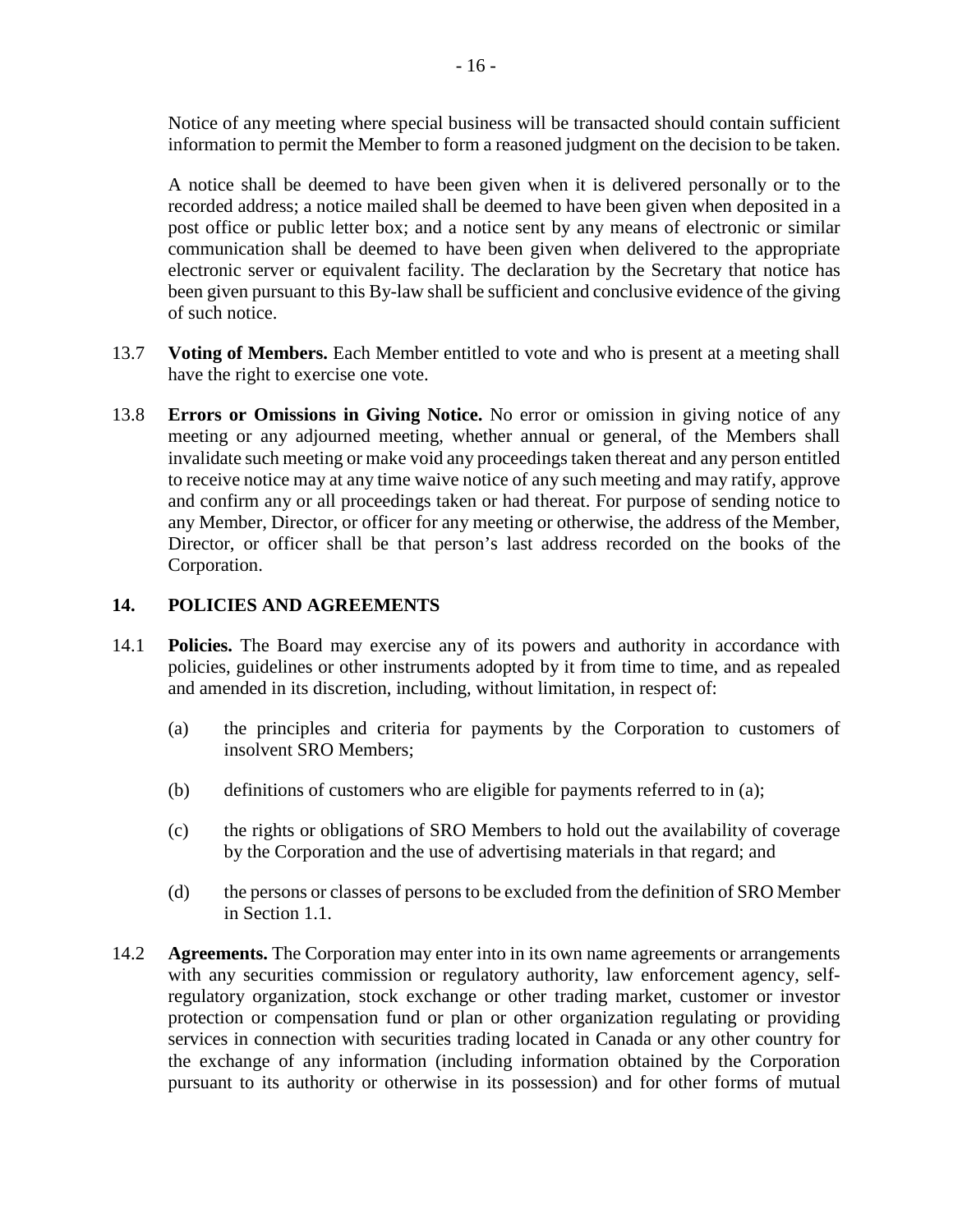assistance for market surveillance, investigation, enforcement and other regulatory purposes relating to trading in securities in Canada or elsewhere.

14.3 **Assistance.** The Corporation may provide to any securities commission or regulatory authority, law enforcement agency, self-regulatory organization, stock exchange, other trading market, customer or investor protection or compensation fund or plan or other organization regulating or providing services in connection with securities trading located in Canada or any other country any information obtained by the Corporation pursuant to the By-law or rules or otherwise in its possession and may provide other forms of assistance for surveillance, investigation, enforcement and other regulatory purposes.

### **15. FINANCIAL YEAR**

15.1 **Financial Year.** Until determined otherwise by the Board, the financial year-end of the Corporation shall be the last day of December in each year.

### **16. AMENDMENT OF BY-LAWS**

16.1 **Amendment of By-laws.** The Board may, by resolution, make, amend, or repeal any by-law that regulates the activities or affairs of the Corporation. Any such by-law, amendment, or repeal shall, subject to its terms, be effective from the date of the resolution of the Board until the next meeting of Members where it may be confirmed, rejected, or amended by the Members by ordinary resolution. If the by-law, amendment, or repeal is confirmed or confirmed as amended by the Members, it remains effective in the form in which it was confirmed. The by-law, amendment, or repeal ceases to have effect if it is not submitted to the Members at the next meeting of Members or if it is rejected by the Members at the meeting. This Section does not apply to a by-law, amendment, or repeal that requires a special resolution of the Members and such by-law, amendment, or repeal will only be effective when confirmed by the Members.

### **17. AUDITOR**

17.1 **Auditor.** The Members shall at each annual meeting appoint an auditor to audit the accounts of the Corporation for report to the Members at the next annual meeting. The auditor shall hold office until the next annual meeting, provided that the Directors may fill any casual vacancy in the office of auditor. The remuneration of the auditor shall be fixed by the Board.

#### **18. BOOKS AND RECORDS**

18.1 **Books and Records.** The Directors shall ensure that all necessary books and records of the Corporation required by the By-law of the Corporation or by any applicable statute or law are regularly and properly kept.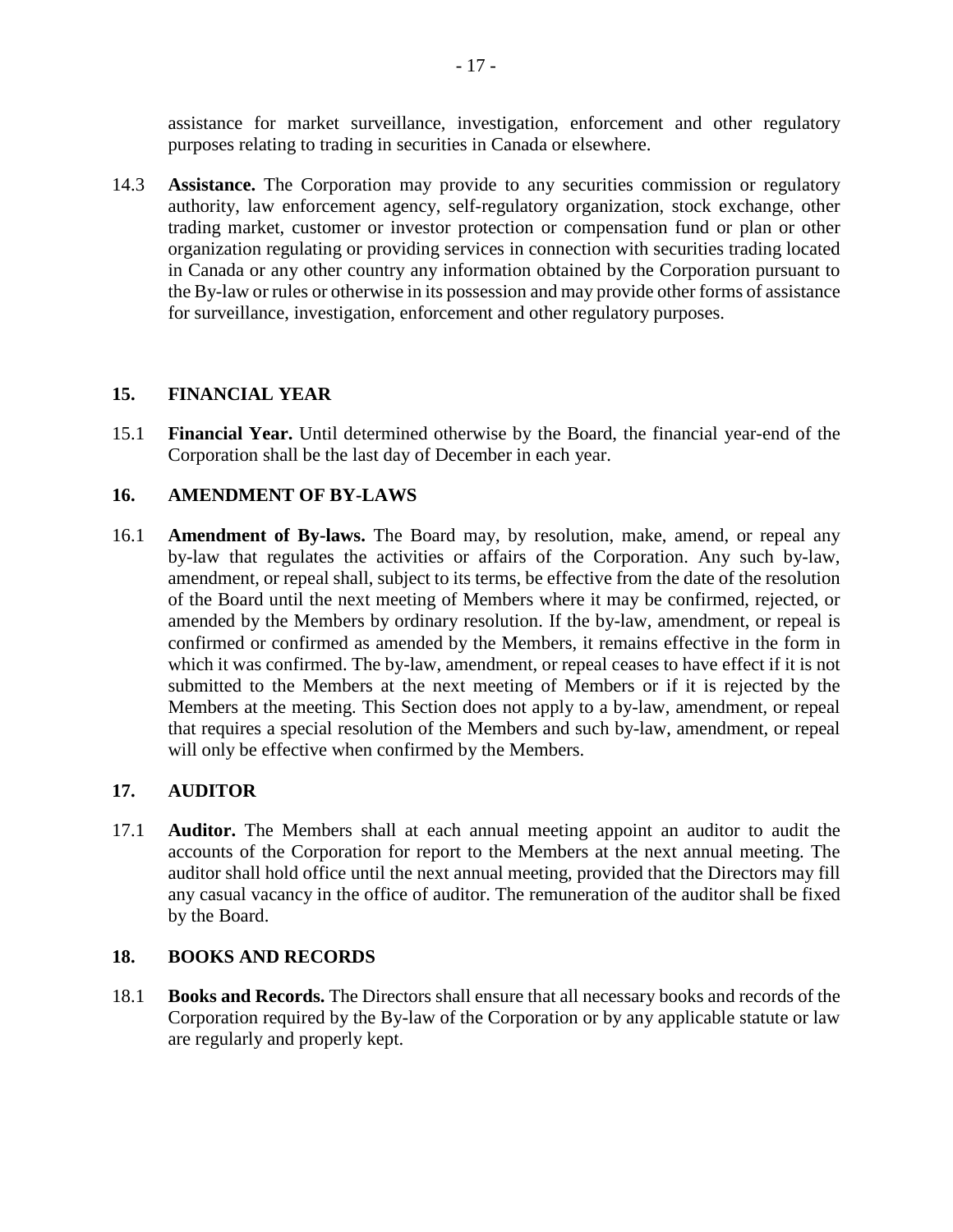### **19. RULES AND REGULATIONS**

19.1 **Rules and Regulations.** The Board may prescribe such rules and regulations not inconsistent with this By-law relating to the management and operation of the Corporation as they deem expedient.

### **20. INTERPRETATION**

20.1 **Interpretation.** In this By-law and in all other by-laws of the Corporation hereafter passed, unless the context otherwise requires, words importing the singular number shall include the plural number and vice versa, and references to persons shall include firms and corporations.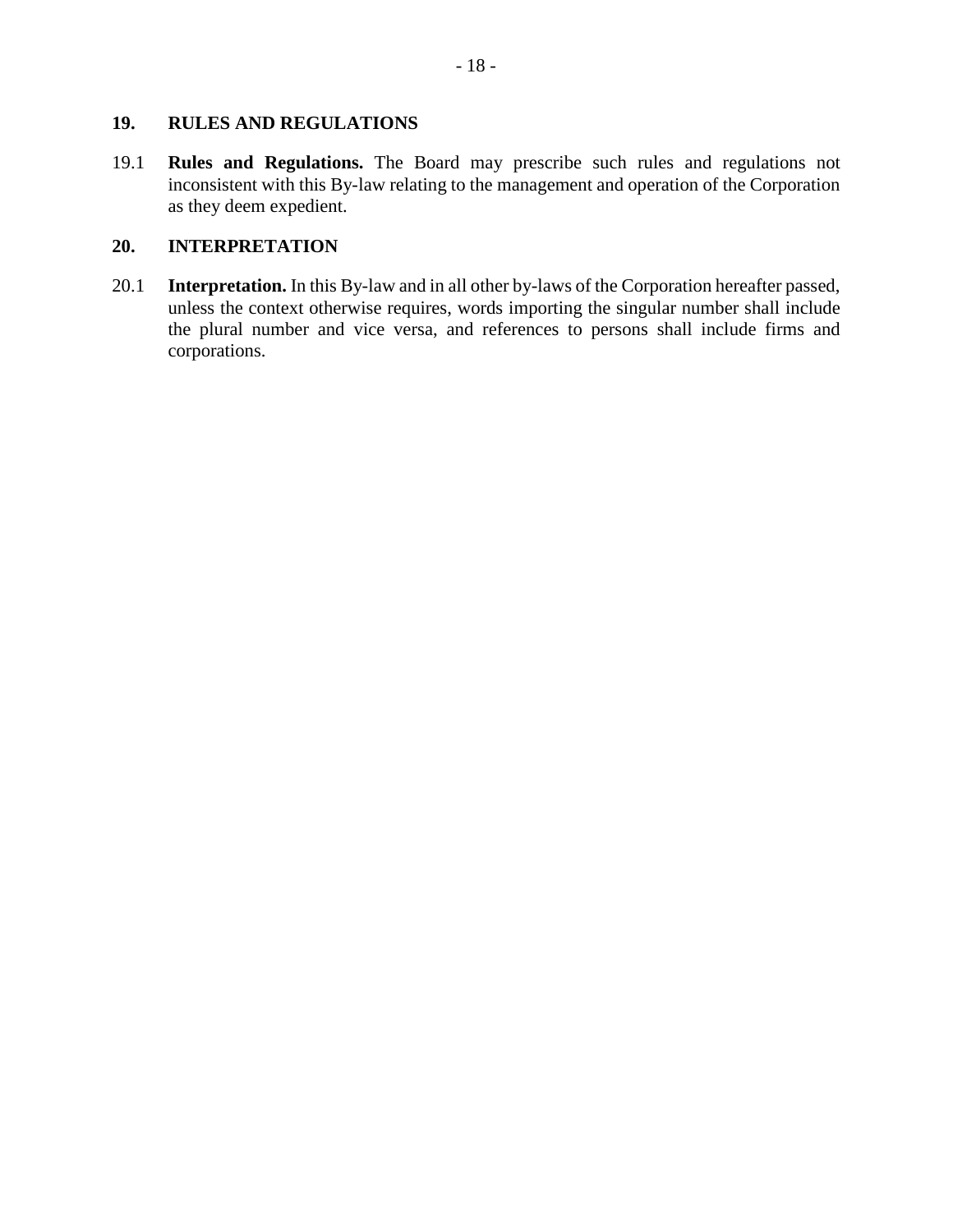#### **[New IPF]** 100 King Street West, Suite 2610, Toronto, Ontario M5X 1E5 Telephone: 416-866-8366 Fax: 416-360- 8441

### **COVERAGE POLICY**

### **A. OVERVIEW**

- 1. **[New IPF]** provides coverage to customers of members of **[New SRO]** accepted for membership in New IPF ("**New SRO Members**") for financial losses in respect of property held in customers' account caused solely by the insolvency of a New SRO Member. New IPF's objective is to either return assets to customers or, where assets are not available from the insolvent New SRO Member, provide compensation for their value as at the date of the insolvency. This Policy describes who is eligible as a customer, the kind of losses and property covered, the limits of coverage and how claims are determined and made.
- 2. New IPF has discretion in determining the customers eligible for protection and the financial loss covered by New IPF in the event of an insolvency of a New SRO Member. This Policy has been adopted to describe the way in which such discretion is intended to be exercised. New IPF reserves the right in the appropriate circumstances to authorize or withhold any payments in a manner other than as described in this Policy.

### **B. FUNDING FOR COVERAGE**

- 1. New IPF maintains two segregated funds designed to provide coverage to eligible customers of New SRO Members (each a "**Fund**"). The Fund designated as the "**Investment Dealer Fund**" is available to satisfy potential claims for coverage under this Policy by customers of New SRO Members duly registered under Canadian securities legislation in the category of "investment dealer" or in the categories of both "investment dealer" and "mutual fund dealer" ("**Investment Dealers**"). The Fund designated as the "Mutual Fund Dealer Fund" is available to satisfy potential claims for coverage under this Policy by customers of New SRO Members duly registered under Canadian securities legislation only in the category of "mutual fund dealer" ("**Mutual Fund Dealers**").
- 2. **[New SRO]** maintains on its website at **[insert New IPF website]** a list of New SRO Members whose customers are entitled to protection subject to the terms of this Policy, identifying whether each New SRO Member is an Investment Dealer or a Mutual Fund Dealer.
- 3. New IPF will, in its discretion, assess Investment Dealers for contributions to the Investment Dealer Fund and arrange for discrete sources of liquidity for the Investment Dealer Fund (including lines of credit or insurance policies). Likewise, New IPF will, in its discretion, assess Mutual Fund Dealers for contributions to the Mutual Fund Dealer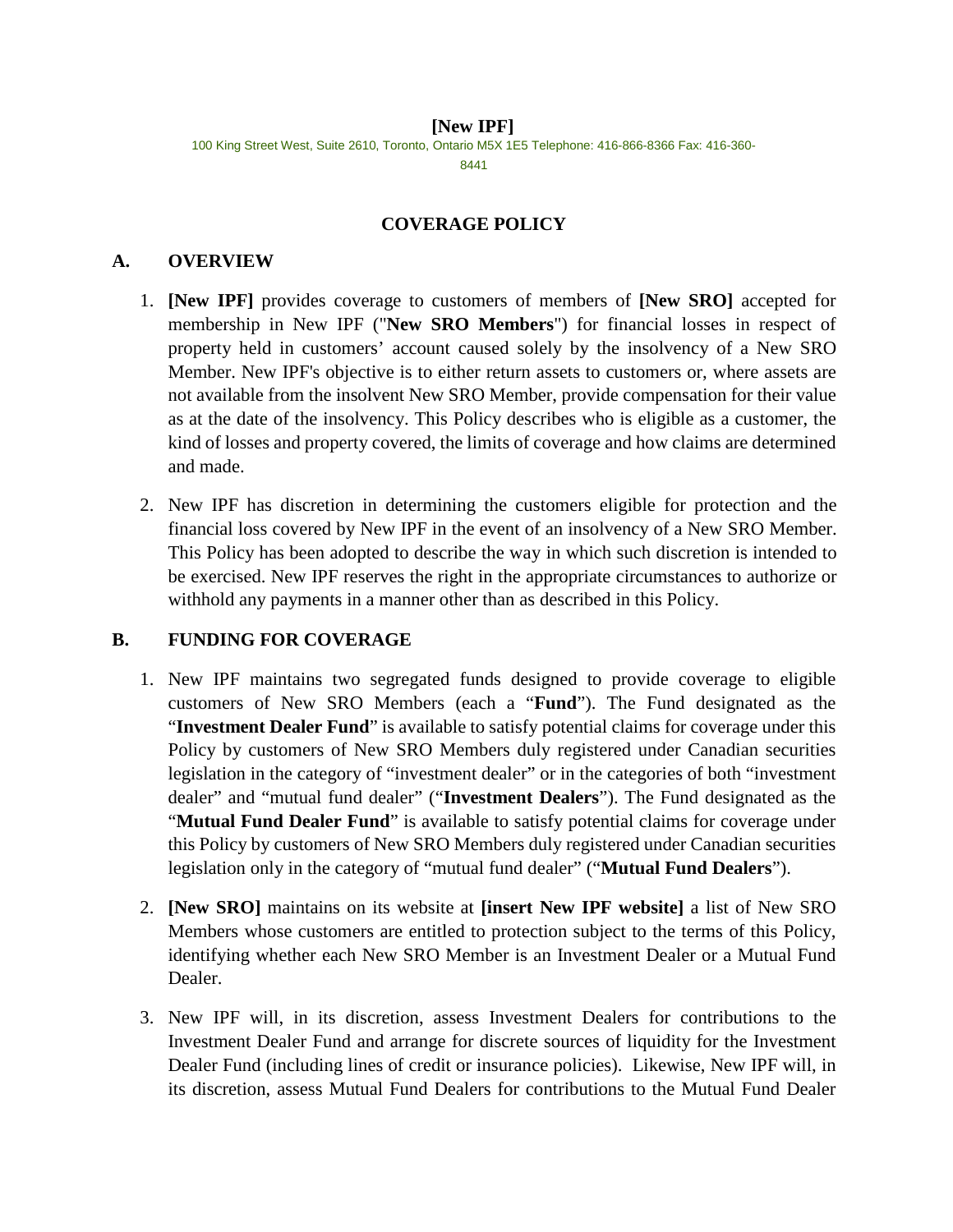Fund and arrange for discrete sources of liquidity for the Mutual Fund Dealer Fund (including lines of credit or insurance policies).

**4.** *Only the Investment Dealer Fund is available to satisfy claims for coverage under this Policy by eligible customers of Investment Dealers, and in no event will claims made by customers of an insolvent Mutual Fund Dealer be satisfied from the Investment Dealer Fund. Similarly, only the Mutual Fund Dealer Fund is available to satisfy claims for coverage under this Policy by eligible customers of Mutual Fund Dealers, and in no event will claims made by customers of an insolvent Investment Dealer be satisfied from the Mutual Fund Dealer Fund.*

### **C. CUSTOMERS AND ACCOUNTS**

#### **Eligible Customers and Eligible Accounts**

- 1. A customer eligible for coverage under this Policy ("**Customer**") is an individual, corporation, partnership, unincorporated syndicate, unincorporated organization, trust, trustee, executor, administrator or other legal representative who has an account with an insolvent New SRO Member used for transacting securities or commodity and futures contracts business with the New SRO Member (dealing as principal or agent) (an "**Account**"). An Account must be fully disclosed in the records of the New SRO Member and is normally evidenced by receipts, contracts and statements that have been issued by the New SRO Member.
- 2. Customers introduced to a New SRO Member by a foreign affiliate of the New SRO Member, in accordance with the requirements of New SRO, are considered Customers of the New SRO Member eligible for coverage. Accounts with entities other than a New SRO Member (but including, for greater certainty, a New SRO Member's affiliates or related organizations) are not Accounts for the purposes of this Policy.

#### **Persons Excluded as Customers**

- 3. A Customer does not include:
	- i) a domestic or foreign securities or mutual fund dealer registered with a Canadian securities regulatory authority or foreign equivalent;
	- ii) any individual or corporation to the extent that such person has a claim for cash or securities which by contract, agreement, or understanding, or by operation of law, is part of the capital of the insolvent New SRO Member such that the claim represents five percent or more of any class of equity securities of the insolvent New SRO Member, or any individual who has a claim which is subordinated to the claims of any or all creditors of the insolvent New SRO Member;
	- iii) a general partner or director of the insolvent New SRO Member;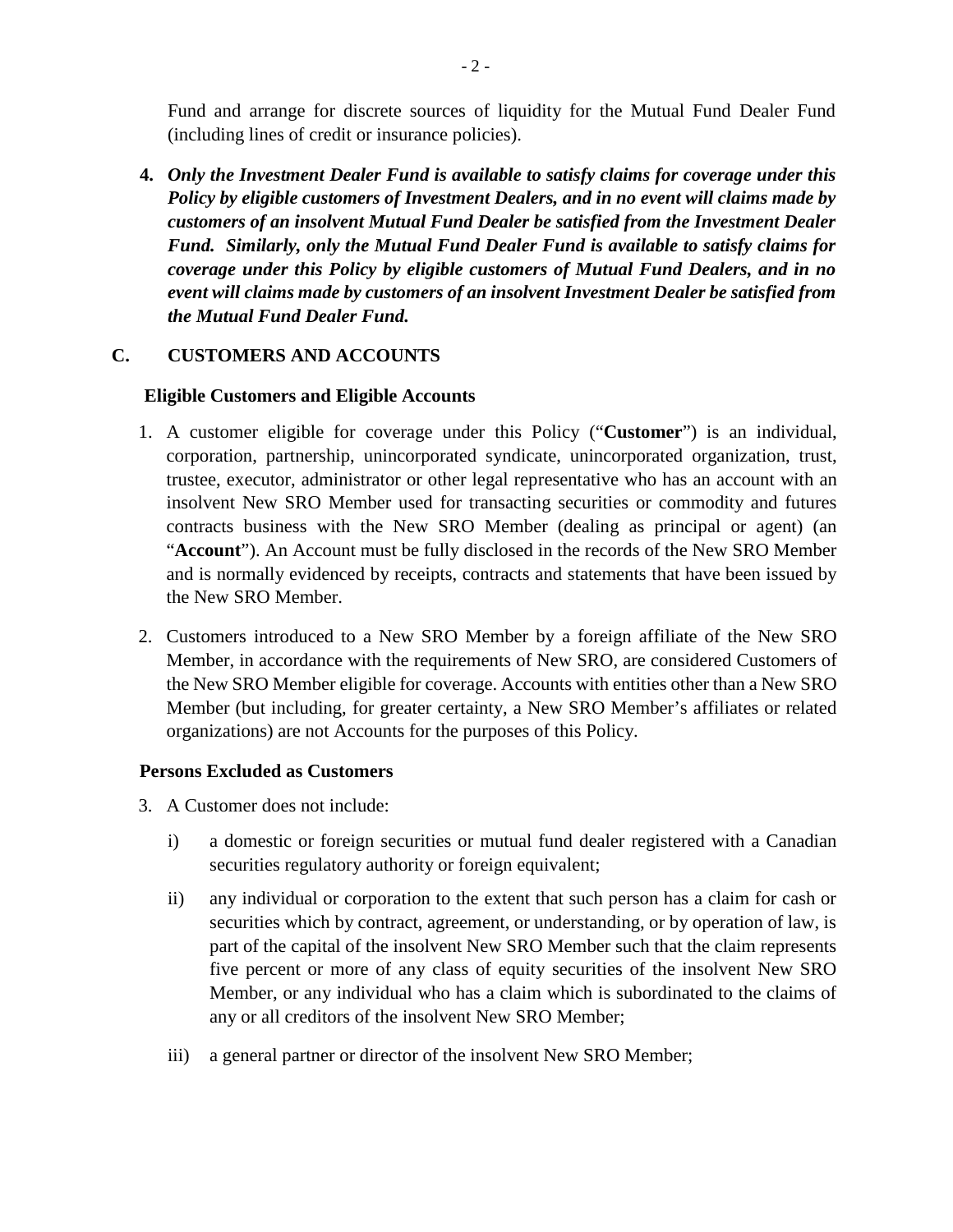- iv) a limited partner with a participation of five percent or more in the net assets or net profits of the insolvent New SRO Member;
- v) a person with the power to exercise a controlling influence over the management or policies of the insolvent New SRO Member;
- vi) a clearing corporation;
- vii) a customer of an institution, securities dealer or other party dealing with a New SRO Member on an omnibus basis (being an account in which the transactions of two or more persons are combined without disclosure to the New SRO Member of the identity of such persons);
- viii) a person who caused or materially contributed to the insolvency of a New SRO Member, including, but not limited to, a person who has been declared by a court of competent jurisdiction to be a deferred customer pursuant to the provisions of the *Bankruptcy and Insolvency Act* (Canada); and
- ix) a person who does not deal at arm's length (as determined by New IPF) with either an insolvent New SRO Member or a person who is excluded as a Customer.

#### **Québec**

4. While New SRO is recognized as a self-regulatory organization of which Mutual Fund Dealers operating in the Province of Québec are required to be members, those Mutual Fund Dealers are not required to contribute to the Mutual Fund Dealer Fund in respect of Customer Accounts located in Québec. Accordingly, Customer Accounts of Mutual Fund Dealers located in Québec will not be eligible for coverage by New IPF. Generally, a Customer Account is considered to be located in Québec for these purposes if the office serving the Customer is located in Québec.

#### **D. LOSSES**

- 1. Losses eligible for coverage by New IPF ("**Losses**") must be financial losses of a Customer caused solely by the insolvency of a New SRO Member. These losses must arise from the failure of the insolvent New SRO Member to return or account for Property (as defined below) of the Customer previously received, acquired or held by, or in the control of, the New SRO Member, including any such Property unlawfully converted.
- 2. Losses which do not result from the insolvency of a New SRO Member, such as losses from changing market values of securities, unsuitable investments or the default of an issuer of securities are not covered. Losses in a Customer's Account arising from business financing activities of the New SRO Member are also not covered.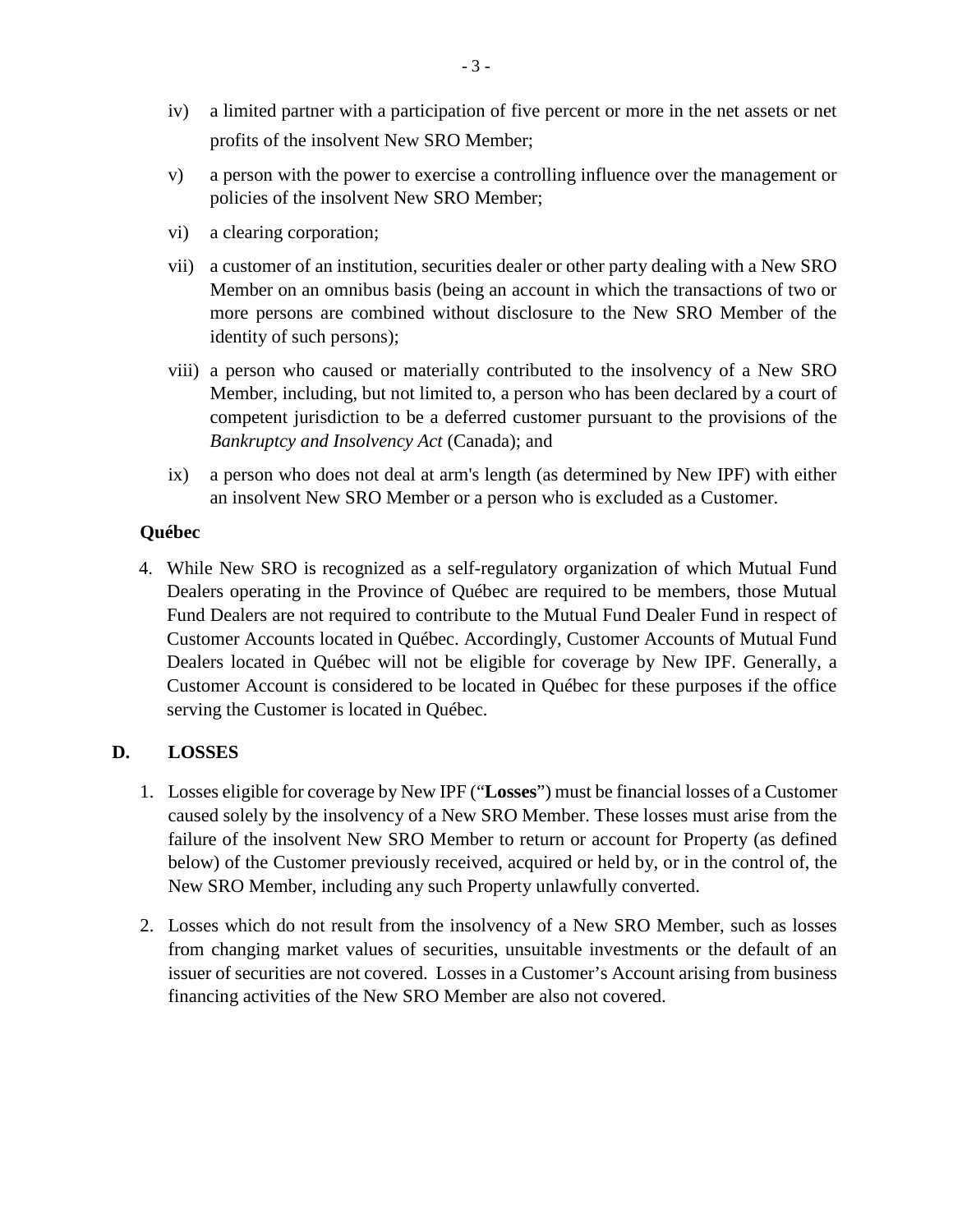### **E. PROPERTY COVERED**

### **Types of Property**

1. The property of a Customer for which New IPF coverage may be available in accordance with the provisions of this Policy includes securities, commodity and futures contracts, cash, cash equivalents and segregated funds received, acquired or held by, or in the control of, the New SRO Member ("**Property**").

### **Eligible Property**

2. New IPF coverage may be available in respect of Property that is or should have been held by, or in the control of, an insolvent New SRO Member for the account of a Customer at the date of insolvency and which the insolvent New SRO Member is obliged to return to the Customer. This kind of Property is commonly referred to as being in the "nominee name" of the New SRO Member (as opposed to "client name" as described below).

## **Ineligible Property**

### Customer (or Client) Name

3. Property that is not held by the New SRO Member, or not recorded in a Customer's Account as being held by a New SRO Member, such as securities that are registered directly in the name of the Customer with the issuer or deposits with financial institutions, is not eligible for New IPF coverage even though it was sold through the New SRO Member to the Customer. This kind of Property is commonly referred to as being in "client name" (as opposed to the "nominee name" of the New SRO Member), may appear on Customer account statements and is not eligible for coverage unless it is otherwise in the custody or control of the New SRO Member. Such custody or control may arise where a New SRO Member or its representatives have ostensible control over assets of a customer holding client name Property by virtue of a power of attorney, trading authorization or temporary receipt of cash intended to be received by an issuer.

### Crypto Assets

4. Property received, acquired or held by, or in the control of, a New SRO Member that consists of crypto assets, crypto contracts, or other crypto-related property is not eligible for New IPF coverage. For greater certainty, Property consisting of securities of a mutual fund or exchange traded fund that invests in or holds crypto assets, crypto contracts or other crypto-related property is, however, eligible for New IPF Coverage.

### Non-Compliant Property

5. Property received, acquired or held by, or in the control of, a New SRO Member in relation to which the New SRO Member is not permitted to trade under Canadian securities legislation is not eligible for New IPF Coverage.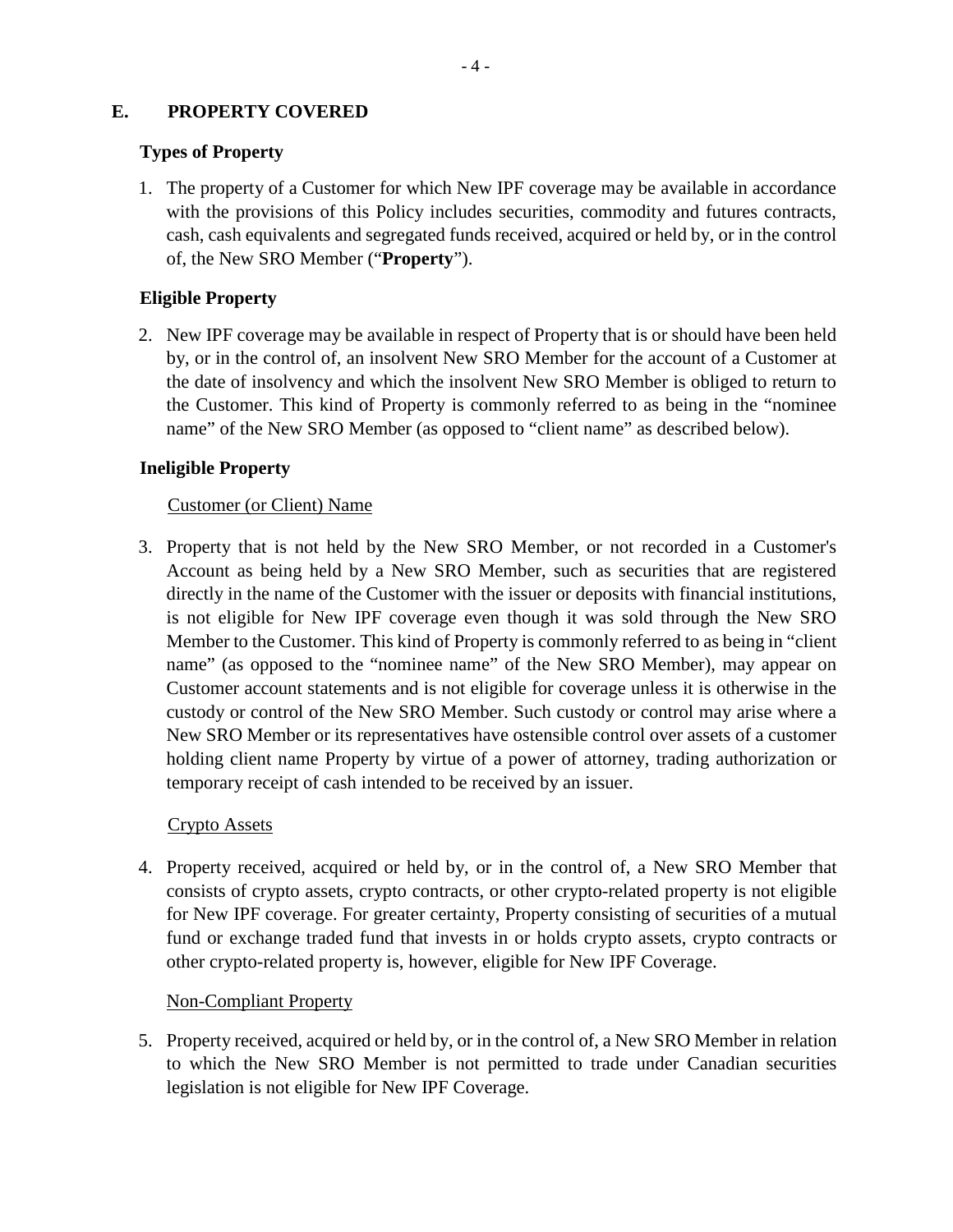### **F. LIMITS OF COVERAGE**

#### **Maximum for each Account**

1. The maximum amount of coverage for eligible Property in a Customer's General Account (defined below), and in each Separate Account (defined below), is \$1,000,000, subject to the aggregation of such Accounts as described below.

### **General Accounts**

2. Each Account of a Customer shall be considered a General Account unless held in a capacity or circumstance set out below under "Separate Accounts" such that it qualifies as a Separate Account. All General Accounts of a Customer, or any interest the Customer may have in a General Account, shall be combined or aggregated so as to constitute a single General Account of such Customer for the purposes of determining the payments to be made to the Customer. The interest of a Customer in an Account which is held on a joint or shared ownership basis shall be treated as if it were a General Account and similarly combined with the other General Accounts of the Customer. An Account held by a nominee or agent for another person as a principal or beneficial owner shall, except as otherwise provided in this Policy, be deemed to be the Account of the principal or beneficial owner. All Accounts of a Customer opened with a New SRO Member by one or more domestic advisers registered with a Canadian securities regulatory authority, where those accounts are fully disclosed in the records of the New SRO Member, shall also be combined or aggregated to constitute a single General Account and combined with other General Accounts of the Customer, unless any such Accounts are otherwise Separate Accounts under this Policy. For the purposes of determining the maximum coverage available, the General and Separate Accounts that a Customer has with a New SRO Member will not be combined with the General and Separate Accounts that the same Customer may have with another New SRO Member, including another New SRO Member who has an introducing / carrying agreement with the first New SRO Member.

#### **Separate Accounts**

- 3. Each Account of a Customer held by it in the capacity or circumstance set out below shall be considered a Separate Account of the Customer. Unless otherwise indicated below, each Separate Account held by a Customer in the same capacity or circumstance shall be combined or aggregated so as to constitute a single Separate Account. The burden shall be on the Customer to establish each capacity or circumstance in which the Customer claims to hold Separate Accounts. An Account of a Customer shall not be a Separate Account if it existed on the date of insolvency primarily for the purpose of increasing protection by New IPF.
	- i) *Registered Retirement Plans: accounts of registered retirement or deferred income plans such as registered retirement savings plans (RRSPs), registered retirement income funds (RRIFs), life income funds (LIFs), locked-in retirement accounts or*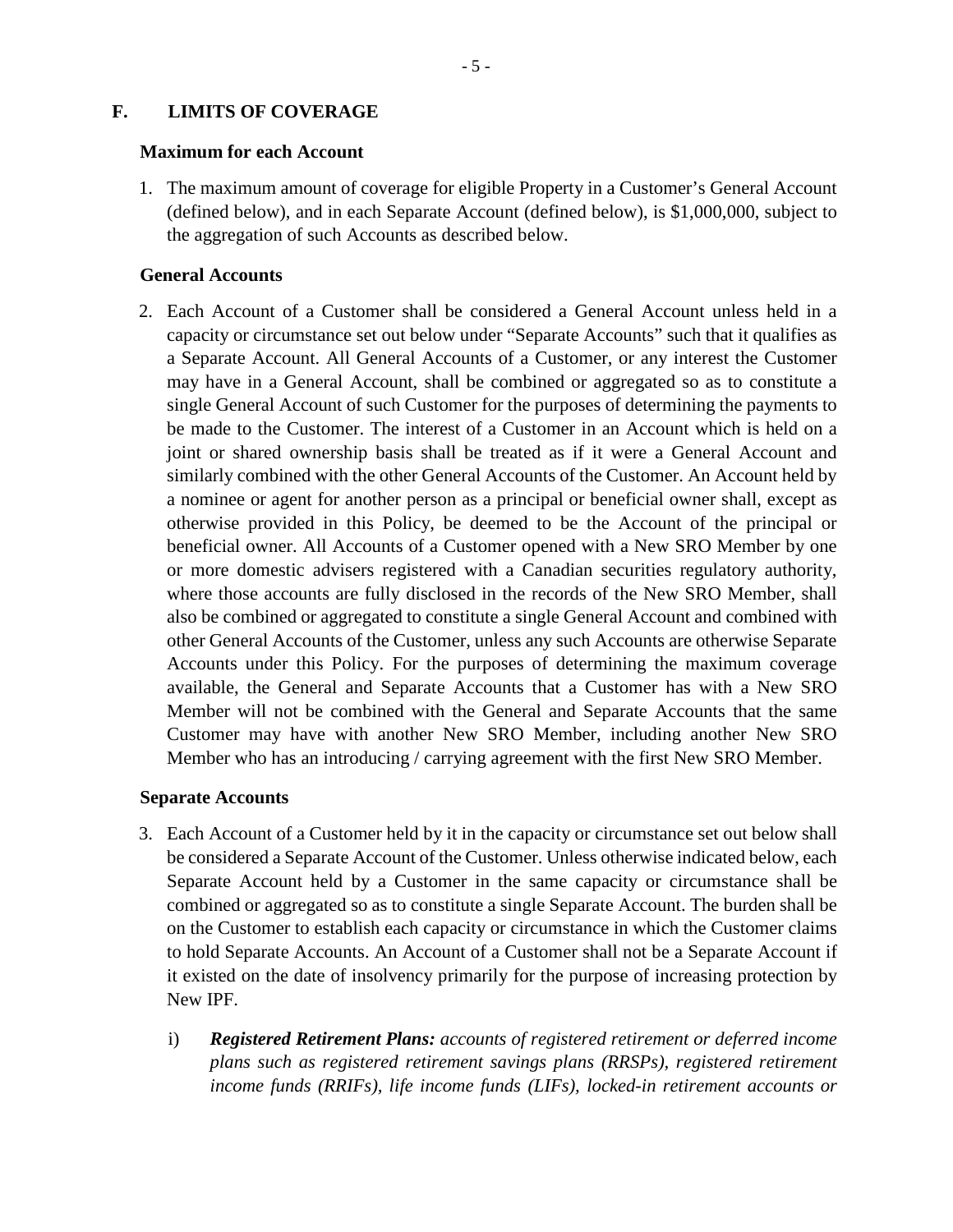*plans (LIRAs or LIRSPs) and locked-in retirement income funds (LRIFs) established for the account of a customer (excluding spousal plans) which comply with the requirements under the Income Tax Act (Canada) for such plans and which have been accepted by the Minister under such Act, where the customer is entitled to the benefits of the plan. Accounts established with respect to a customer through the same or different trustees shall be combined and aggregated.*

- ii) *Registered Education Savings Plans: accounts of education savings plans which comply with the requirements under the Income Tax Act (Canada) for registered education savings plans and which have been accepted by the Minister under such Act, where the customer is the subscriber of the plan. Accounts established with respect to a customer through the same trustee shall be combined and aggregated by trustee, but not if established through different trustees.*
- iii) *Testamentary Trusts: accounts held in the name of a decedent, his or her estate or the executor or administrator of the estate of the decedent. Accounts of testamentary trusts held by the same executor or administrator shall not be combined or aggregated unless held in respect of the same decedent.*
- iv) *Inter-vivos Trusts and Trusts Imposed by Law: accounts of inter-vivos trusts which are created by a written instrument and trusts imposed by law. Such Separate accounts of customers shall be distinct from the trustee, the settlor or any beneficiary.*
- v) *Guardians, Custodians, Conservators, Committees, etc.: accounts maintained by a person as a guardian, custodian, conservator, committee or similar capacity in respect of which accounts such person has no beneficial interest. Such accounts held by the same person in any such capacity shall not be combined or aggregated unless held in respect of the same beneficial owner.*
- vi) *Holding Corporation: accounts of corporations controlled by a customer provided that the beneficial ownership of a majority of the equity capital of the corporation is held by persons other than the customer.*
- vii) *Partnerships: accounts of partnerships controlled by a customer provided that the beneficial ownership of a majority of the equity interests in the partnership is held by persons other than the customer.*
- viii) *Unincorporated Associations or Organizations: accounts of unincorporated associations or organizations controlled by a customer provided that the beneficial ownership in a majority of the assets of the association or organization is held by persons other than the customer.*

#### **Timing of Payments**

4. The time of payment of the maximum amount of coverage available for Claims (as defined below) may be affected by the amount of assets immediately available in the relevant Fund at the relevant time. While New IPF has the legal ability to assess New SRO Members for additional contributions, New IPF may not have on hand in the relevant Fund at any time sufficient assets to make immediate payment of the maximum amount of coverage available for Claims, such that payment may be delayed until such time as the assets of the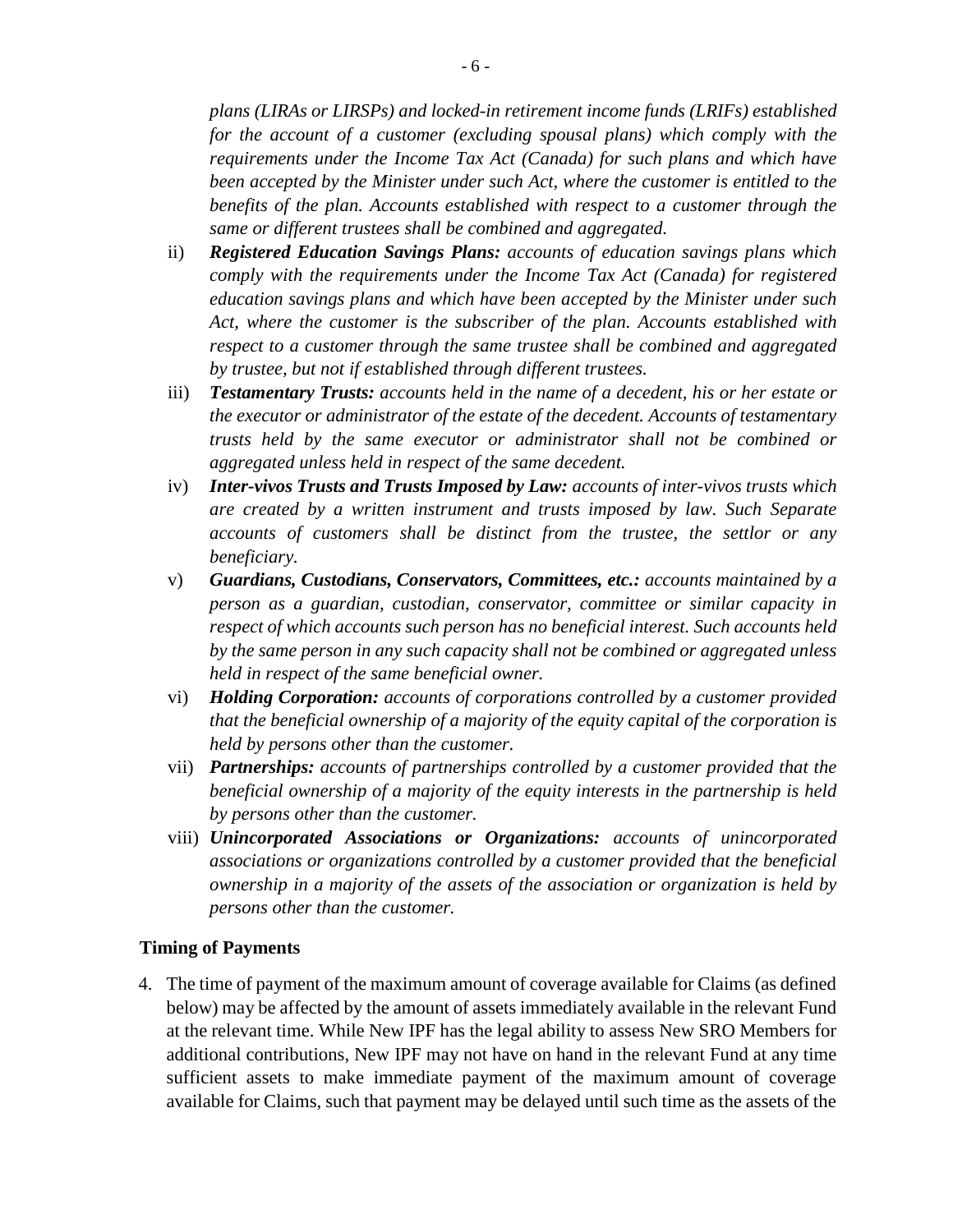relevant Fund are sufficient to fund the payments of coverage to which Customers are entitled in accordance with this Policy.

### **G. CLAIMS**

#### **Claims and Determination of Customer Losses**

1. The claim of a Loss of a Customer in respect of which New IPF may authorize payment (a "**Claim**") shall be determined as at the applicable date of insolvency (as fixed by New IPF in its discretion) after taking into account the delivery of any Property to which the Customer is entitled and the distribution of any assets of the insolvent New SRO Member. Accordingly, the maximum payment which New IPF may make to a Customer shall be calculated as the balance of the Customer's financial Loss as a result of the insolvency of the New SRO Member net of such deliveries. The amount of a Customer's Claim may be reduced, at New IPF's discretion, to the extent that the Customer is entitled to deposit insurance or other compensation from any source in respect of any Property to which the Loss relates. To be eligible for coverage, the Claim must be filed with New IPF or the trustee in bankruptcy, the receiver or similar official of the insolvent New SRO Member within 180 days of the date of insolvency.

#### **Date of Loss**

2. The date at which the financial Loss of a Customer is determined shall be fixed by New IPF as the date of insolvency of the New SRO Member, which may be the date of the New SRO Member's bankruptcy, or the date on which, in the opinion of New IPF, the New SRO Member became insolvent. The amount of Property delivered to a Customer in satisfaction of a Claim shall be the amount of Property to which the Customer was entitled as at such date for determining financial loss without regard to subsequent market fluctuations. In *lieu* of satisfying a Claim by the delivery of Property, cash in an amount equal to the value of the Property as at the date for determining financial Loss may be paid to the Customer even though the amount of such cash is not equal to the value of such Property as at the date of payment. Open positions in a Customer's Account may, with or without notice, be closed out or liquidated pursuant to the terms of the account with the New SRO Member or correspondent broker, clearing house or exchange requirements or applicable insolvency legislation or orders.

#### **Insolvency Legislation**

3. The determination of the amount of financial Loss suffered by a Customer of an insolvent New SRO Member for the purposes of payment by New IPF and the maximum limits of such payments shall be in accordance with this Policy. In addition, New IPF may exercise its discretion, in respect of determining Customers eligible for protection and the amount of financial Loss suffered, in a manner that is consistent with the right and extent to which a person may be entitled to claim against the customer pool fund of a New SRO Member under the *Bankruptcy and Insolvency Act* (Canada), subject to other restrictions in this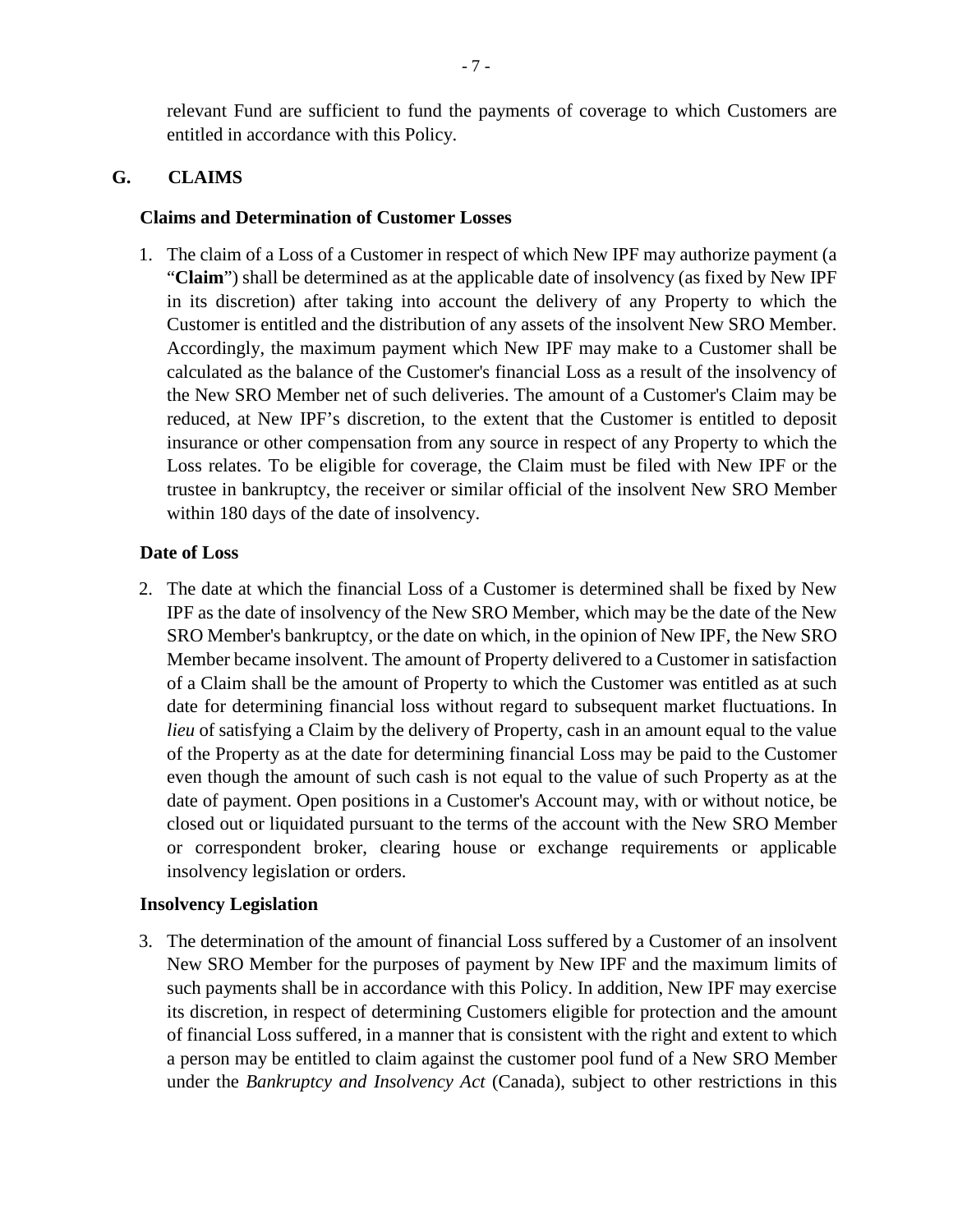Policy and the sole discretion of New IPF to determine protection by New IPF. New IPF may rely on the trustee in bankruptcy, the receiver or similar official under applicable law in determining the amount and validity of claims of a Customer and for the purpose of calculating financial Loss.

### **Determination by New IPF Conclusive**

4. In the case of any question or dispute as to the interpretation or application of this Policy, including, without limitation, eligibility of the Customer, the amount of the financial Loss incurred by a Customer for the purposes of payment by New IPF of a Claim, the timing of payment and the maximum amounts to be paid to a Customer, the interpretation of New IPF of this Policy shall be final and conclusive. An appeal from a decision of New IPF may be available in accordance with the Claims Procedures.

**DATED**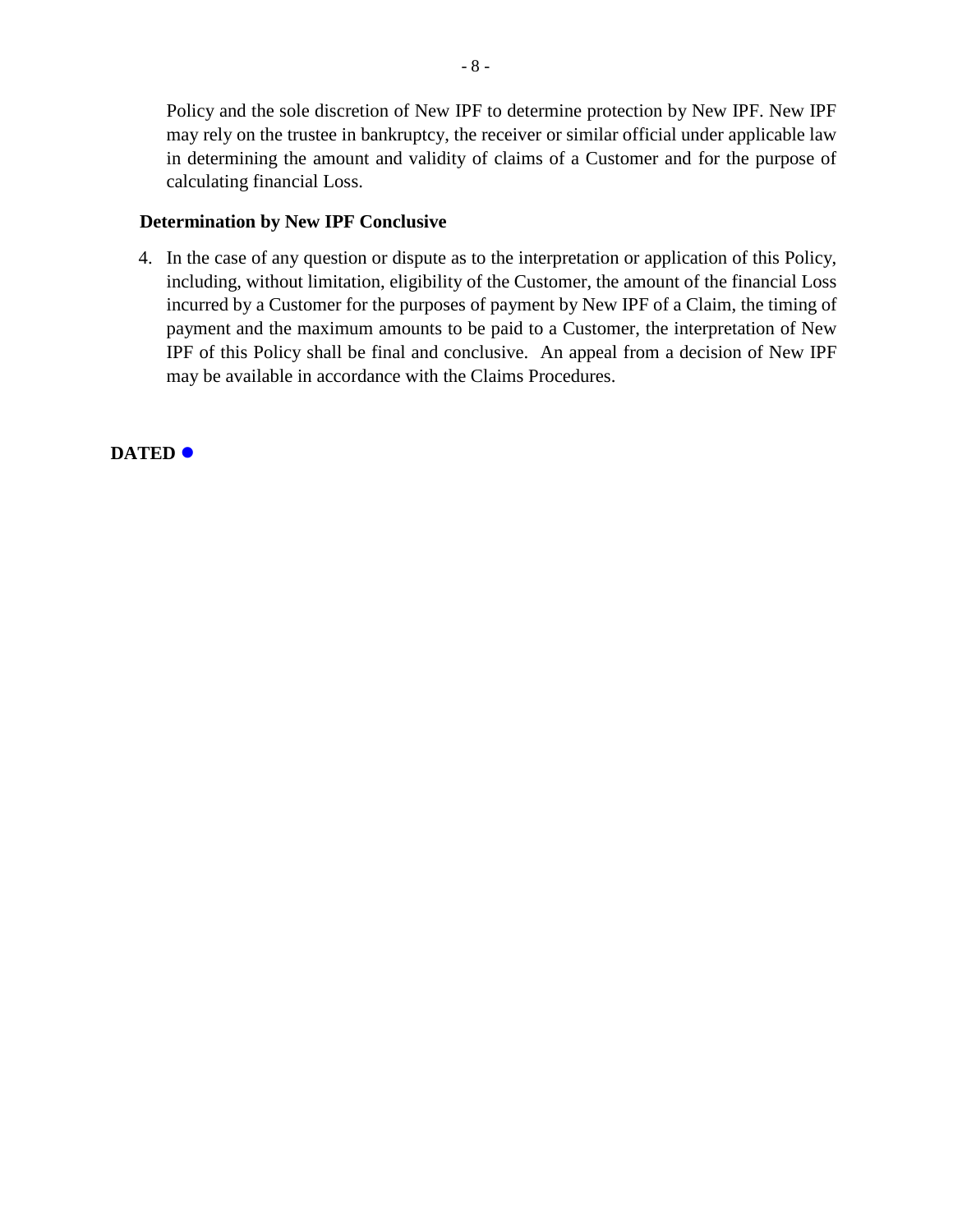### **Claims Procedures**

Dated  $\bullet$ 

#### **1.** *Introduction*

1.1. The Claims Procedures should be read in conjunction with New IPF's "Coverage Policy". The coverage by New IPF of losses suffered by customers of insolvent member of New SRO accepted for membership in New IPF ("**New SRO Members**") is at the discretion of New IPF. The Coverage Policy states that New IPF reserves the right to authorize or withhold payments in a manner other than as prescribed in the Coverage Policy. In the case of any question or dispute as to the interpretation or application of the policy (including the eligibility of a customer, the amount of loss incurred by a customer for purposes of payment of a claim and the maximum amounts to be paid to a customer), New IPF's interpretation of the Coverage Policy shall be final and conclusive.

1.2. The orders issued by members of the Canadian Securities Administrators approving New IPF as a compensation fund each require New IPF to develop fair and reasonable procedures for assessing claims and to pay eligible claims pursuant to these procedures. It has also undertaken to establish a fair and reasonable internal claim review process whereby customer claims that are not accepted for coverage by New IPF shall be reconsidered by the Appeal Committee (as described in section 3.2.1.5.2 of these Claims Procedures), if requested by the customer. This document describes the general process for the administration of claims.

### **2.** *New IPF Establishes Date of Insolvency*

2.1. The date at which the financial loss of a customer is determined by New IPF is the date on which New IPF determines, in its discretion, the New SRO Member became insolvent.

2.2. For purposes of New IPF coverage, a New SRO Member will generally be considered to be insolvent on or about the date a trustee is appointed, or if a trustee<sup>1</sup> is not appointed, the date customers cease to have unrestricted access to their accounts, for example, because the New SRO Member has been suspended by New SRO.

#### **3.** *Claims Administration*

 $\overline{a}$ 

### **3.1.Where Trustee Appointed**

3.1.1. Where New IPF has information that there are eligible customers of an insolvent New SRO Member that may require New IPF coverage, New IPF may ask the Court to appoint a trustee, and will participate in the trustee's claims process so that all customers are advised how to submit claims to the estate of the insolvent New SRO Member.

3.1.2. Claims to the trustee are considered claims to New IPF to the extent consistent with New IPF's Coverage Policy.

3.1.3. New IPF will work with the trustee to ensure that proved claims of eligible New SRO customers that have demonstrated that they will suffer undue hardship if

<sup>1</sup> For the purposes of these Claims Procedures and New IPF coverage for customers of an insolvent New SRO Member, a trustee in bankruptcy, receiver, liquidator or similar insolvency official is generally referred to as a trustee, unless the context provides otherwise.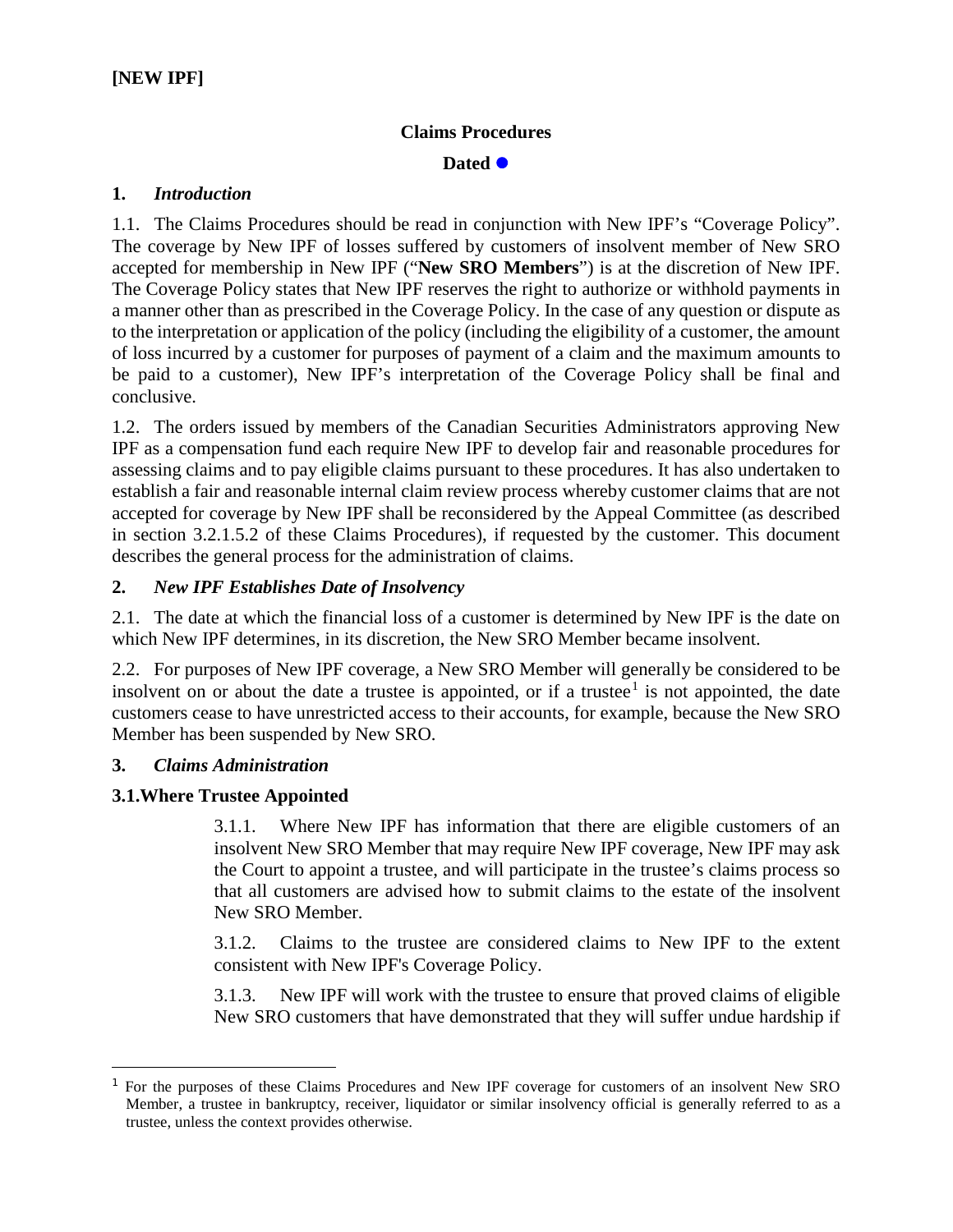their claim is not dealt with immediately are dealt with on a priority basis.

3.1.4. When the trustee determines the estate does not have sufficient resources to satisfy customer claims, New IPF may settle the losses of eligible New SRO customers by providing the trustee with additional resources, up to the limit of New IPF's coverage, and subject to availability of sufficient New IPF resources. The time of payment may be affected by a number of factors, including the amount of assets immediately available in the Fund (as defined in the Coverage Policy) maintained and designated by New IPF for the benefit of customers of the insolvent New SRO Member (the "Designated Fund"), such that payment may be delayed until such time as the assets of such Fund are sufficient to make the necessary payment. Certain operational considerations may also delay the time of payment in the case of "customer name" property in the custody or control of the insolvent New SRO Member.<sup>2</sup>

3.1.5. Payments made to customers may be made by New IPF or by the trustee depending on the individual circumstances of the insolvency.

3.1.6. Where any amount of a customer's claim has been disallowed by the trustee, an eligible New SRO customer can make a request within 60 days of the date of the disallowance to the Appeal Committee (see Appeal Procedures) to review the disallowance. Customers should also be aware of the availability of any court review under applicable legislation or court procedures, which must be filed within prescribed time limits including, in some cases, within 30 days of the notice of disallowance.

### **3.2.Trustee Not Appointed**

3.2.1. Where a trustee has not been appointed, claims can be made directly to New IPF.

### **3.2.1.1. Identification of Claims Against the Estate**

- New IPF will take appropriate steps so that all customers that have a cash balance and/or security position on or around the date of insolvency are advised on how to submit a claim to New IPF. This may be by a notice on the final customer account statement, a letter from New IPF, notices in the media, or any other means deemed appropriate by New IPF given the circumstances of the insolvency. New IPF may also rely on the New SRO Member's primary regulator to notify customers on New IPF's behalf.
- Customers requesting compensation from New IPF must submit a proof of claim to New IPF along with all documents and information to support the claim within 180 days of the date of insolvency.

## **3.2.1.2. Claim Information**

 $\overline{a}$ 

<sup>&</sup>lt;sup>2</sup> Property that is not held by the New SRO Member, or not recorded in a customer's account as being held by a New SRO Member, such as securities that are registered directly in the name of the customer with the issuer or deposits with financial institutions (commonly referred to as "client name" property) is not eligible for New IPF coverage unless it is in the custody or control of the New SRO Member. Where client name property is in the custody or control of the New SRO Member, payment to customers may, by reason of administrative processes, take longer than payments made in respect of property held, or recorded as being held, by a New SRO Member.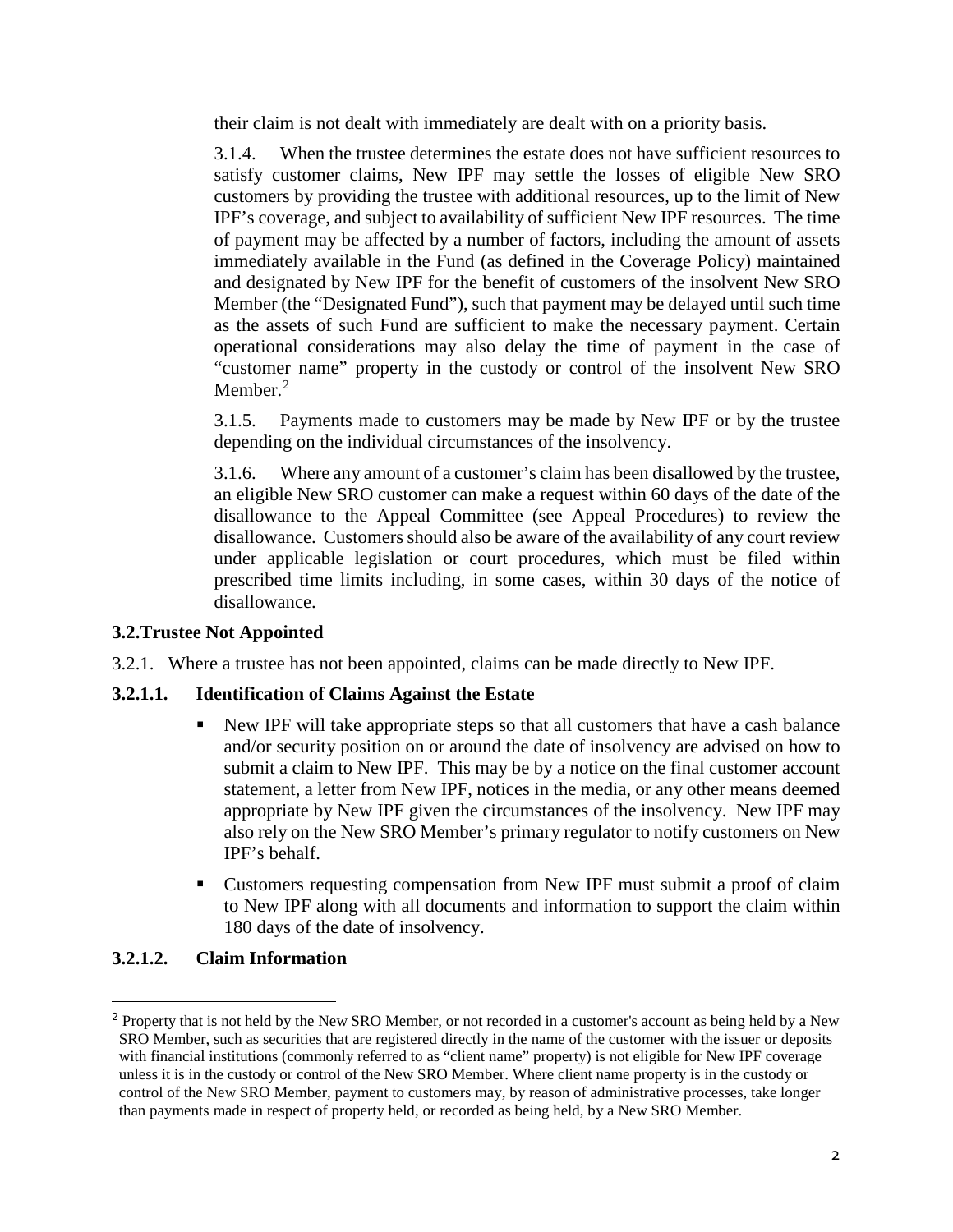- The information required to make a claim, including a proof of claim form, will be available from the New IPF website or upon request. Customers should refer to the Coverage Policy to determine if their claim is eligible for payment by New IPF before submitting a claim.
- New IPF will endeavour to post other relevant information to its website on the New SRO Member's insolvency and the claims process, as it becomes available.
- Documents and information to support a customer's claim should include, but not be limited to, account statements, correspondence and other documentation provided by the New SRO Member to the customer.

## **3.2.1.3. Priority of Claim Handling**

- New IPF will give priority to the proved claims of customers that have demonstrated that they will suffer undue hardship if their claim is not dealt with immediately.
- All other claims will be dealt with in the order in which the information needed to assess the claim is made available.

## **3.2.1.4. Claims Handling**

- New IPF will acknowledge all claims in writing, as received.
- The burden is on a customer of an insolvent New SRO Member to establish eligibility and the amount of a claim, but New IPF will use its reasonable efforts to collect the available information required to assess the eligibility of the claim for New IPF coverage.
- New IPF may require the customer to provide additional information that was not requested in the proof of claim form, or was requested but not supplied. The customer will usually be given 30 days to comply with any such requests. If the customer does not comply within the required time, New IPF may assess the claim based on the information in its possession.
- Prior to deciding on a claim, New IPF may require the customer to confirm the accuracy and completeness of the information it will use to assess the eligibility of the claim. In this situation, New IPF will prepare a summary of the claim and provide it to the customer for confirmation that the information is accurate and complete, and if not, to amend it accordingly.

### **3.2.1.5. Claims Decisions**

### **3.2.1.5.1 Claims Eligible for Payment**

- New IPF will advise the customer in writing of its decision on the claim eligibility for payment including the reasons.
- Where a claim is determined to be eligible for payment, New IPF requires a signed agreement in prescribed form by which the claimant subrogates the claim to New IPF before payment is made by New IPF to the claimant.
- A customer can request changes to the form of subrogation agreement, but any such requests must be approved by New IPF and the customer will be obligated to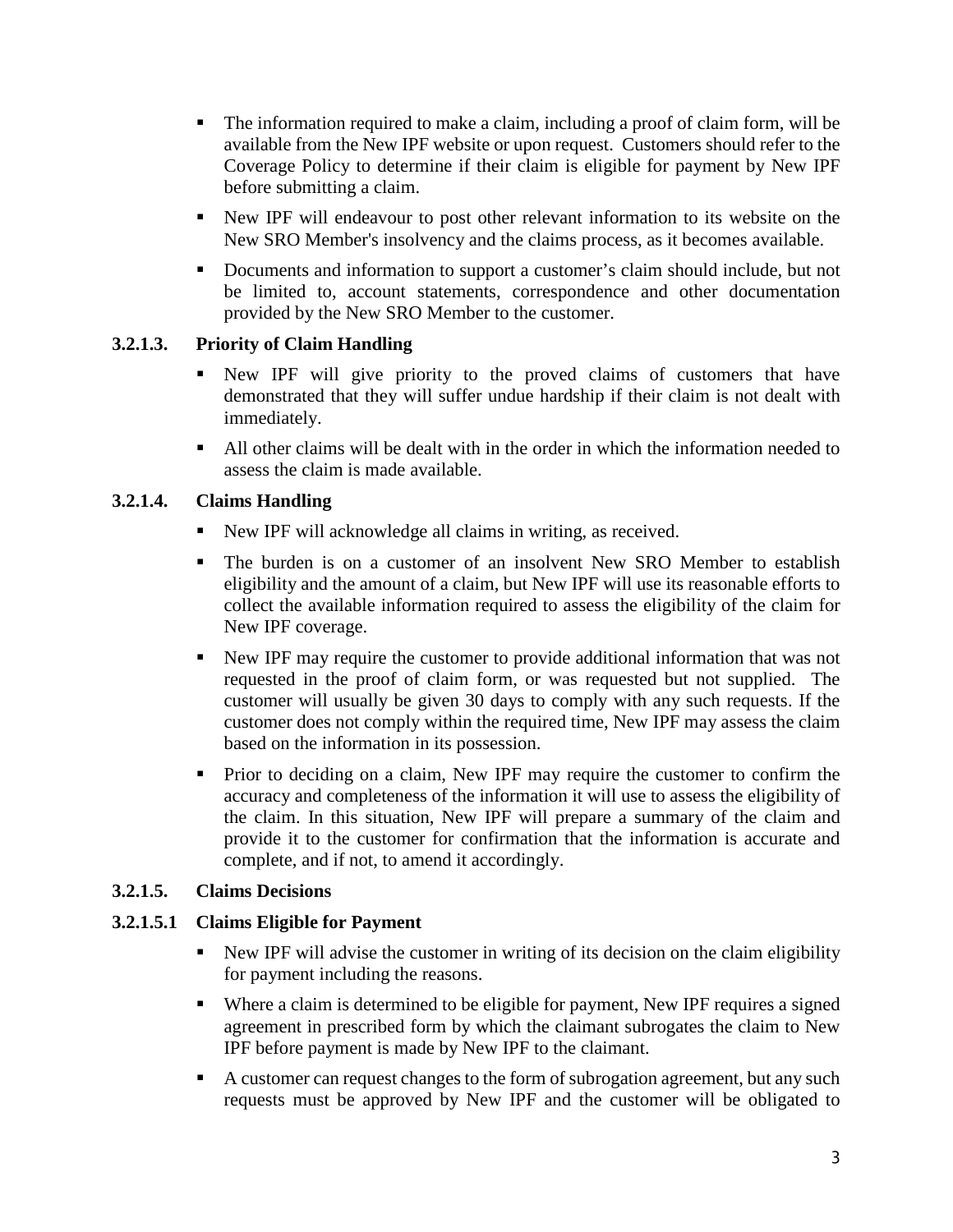reimburse New IPF for any additional expenses incurred in relation to the requested change.

• The time of payment of the claim may be affected by a number of factors, including the amount of assets immediately available in the designated Fund maintained by New IPF for the benefit of customers of the insolvent New SRO Member, such that payment may be delayed until such time as the assets of such Fund are sufficient to make the payment of the claim. Certain operational considerations may also delay the time of payment in the case of "client name" property in the custody or control of the insolvent New SRO Member. However, New IPF will endeavour to pay claims that are determined to be eligible for coverage within 30 days after the subrogation is received from the customer.

## **3.2.1.5.2 Claims Not Eligible for Payment**

- New IPF will advise the customer in writing of its decision on the claim eligibility for payment including the reasons.
- If New IPF determines that the claim is not eligible for coverage, it will advise the customer that New IPF's decision is eligible for reconsideration by the Appeal Committee. The Appeal Committee will be established by the Board of Directors, and will be comprised of one or more adjudicators that may or may not be New IPF Directors.
- Appeal requests must be made in writing within 60 days of the date the decision letter is sent and must specify the format of appeal hearing requested, namely, an appeal conducted by written submissions, an appeal conducted by teleconference hearing or an appeal conducted by an in-person hearing.

**3.3.Discretion of New IPF.**Notwithstanding the provisions of these Claims Procedures and their application, whether or not a trustee has been appointed, New IPF reserves the right in its sole discretion to administer claims in any other manner consistent with its Coverage Policy from time to time.

## **4.** *Appeal Procedures*

# **4.1. Appeal Handling**

4.1.1. New IPF will acknowledge all appeals, and the format of appeal elected, in writing as received.

4.1.2 New IPF will endeavour to conduct all appeals within six months of receiving the customer's appeal request and submissions, or as soon as reasonably possible thereafter given the number of appeal requests received at any particular time. The customer will be notified, in writing, of the date and, where relevant, the time and place the appeal is to be conducted. The Appeal Committee may impose specific time limits for a hearing and submissions, if any, as appropriate in the circumstances. If a customer has not specified an appeal format within 30 days of the date of their appeal request, the customer will be deemed to have elected an appeal by written submissions.

4.1.3 Regardless of the appeal format elected by the customer, the Appeal Committee may, in its discretion: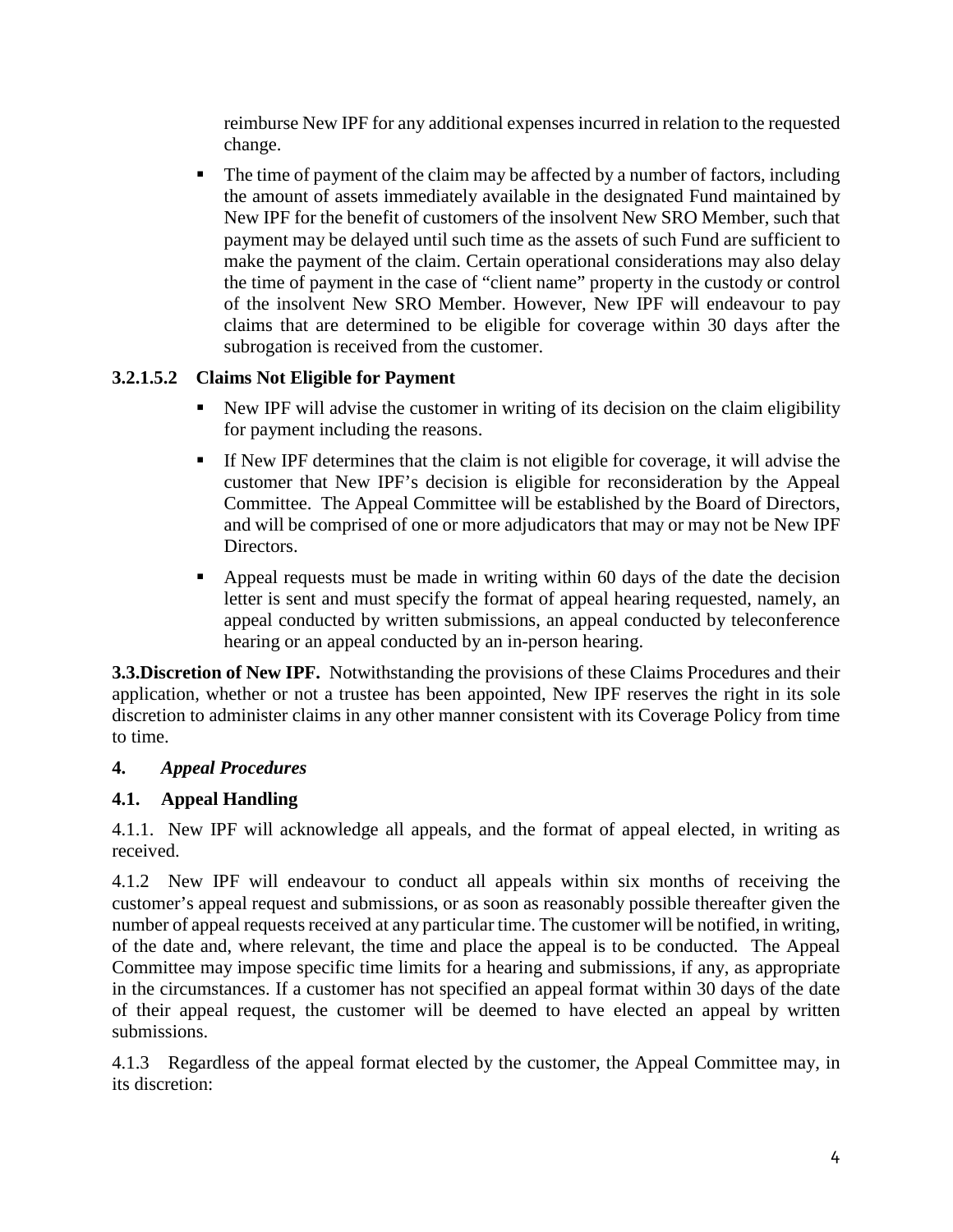- request the customer and New IPF staff to appear before the Appeal Committee either in person or by teleconference; or
- direct that any part of an appeal will be in writing.

4.1.4 The customer and New IPF staff may have legal counsel or other advisers present at any in-person or teleconference hearing, but the presence of legal counsel or other advisors is optional.

4.1.5 Written submissions on appeal will include all information used by New IPF to make its eligibility determination, any other information the customer requests be considered by the Appeal Committee and a summary of any other evidence including oral evidence to be provided by either New IPF staff or the customer. New IPF staff will provide the customer with the information it has in its possession regarding the claim.

4.1.6 The customer, or its legal counsel or other advisors, may take notes or transcripts of the meeting at their own expense.

4.1.7 Any costs incurred by the customer relating to an appeal will be for the account of the customer, not New IPF.

## **4.2 Appeal Deliberations**

4.2.1 The Appeal Committee will conduct its deliberations and make its determination in the absence of New IPF staff, the customer, and the customer's legal counsel or other advisors.

4.2.2 If the Appeal Committee is comprised of two or more members, the decision of the Appeal Committee will be decided by simple majority but, in the case of an evenly split decision amongst members, the decision of the Chair of the Appeal Committee, as appointed by the Board of Directors, shall prevail.

4.2.3 Once a decision has been made, the customer and New IPF staff will be advised in writing of the Appeal Committee's decision and provided with its written reasons.

4.2.4 If the claim is eligible for coverage, prior to payment, the customer must provide New IPF with a signed agreement in prescribed form by which the claimant subrogates the claim to New IPF before payment is made by New IPF to the claimant.

4.2.5 A customer can request changes to the form of subrogation agreement, but any such requests must be approved by New IPF and the customer will be obligated to reimburse New IPF for any additional expenses incurred in relation to the requested change.

# **4.3 Payment Timing**

4.3.1 The time of payment may be affected by a number of factors including the amount of assets immediately available in the Designated Fund maintained by New IPF for the benefit of customers of the insolvent New SRO Member, such that payment may be delayed until such time as the assets of such Fund are sufficient to make the payment of the claim. Certain operational considerations may also delay the time of payment in the case of "customer name" property in the custody or control of the insolvent New SRO Member. However, New IPF will endeavour to pay claims that are determined to be eligible for coverage after an appeal within 30 days after the required subrogation is received from the customer.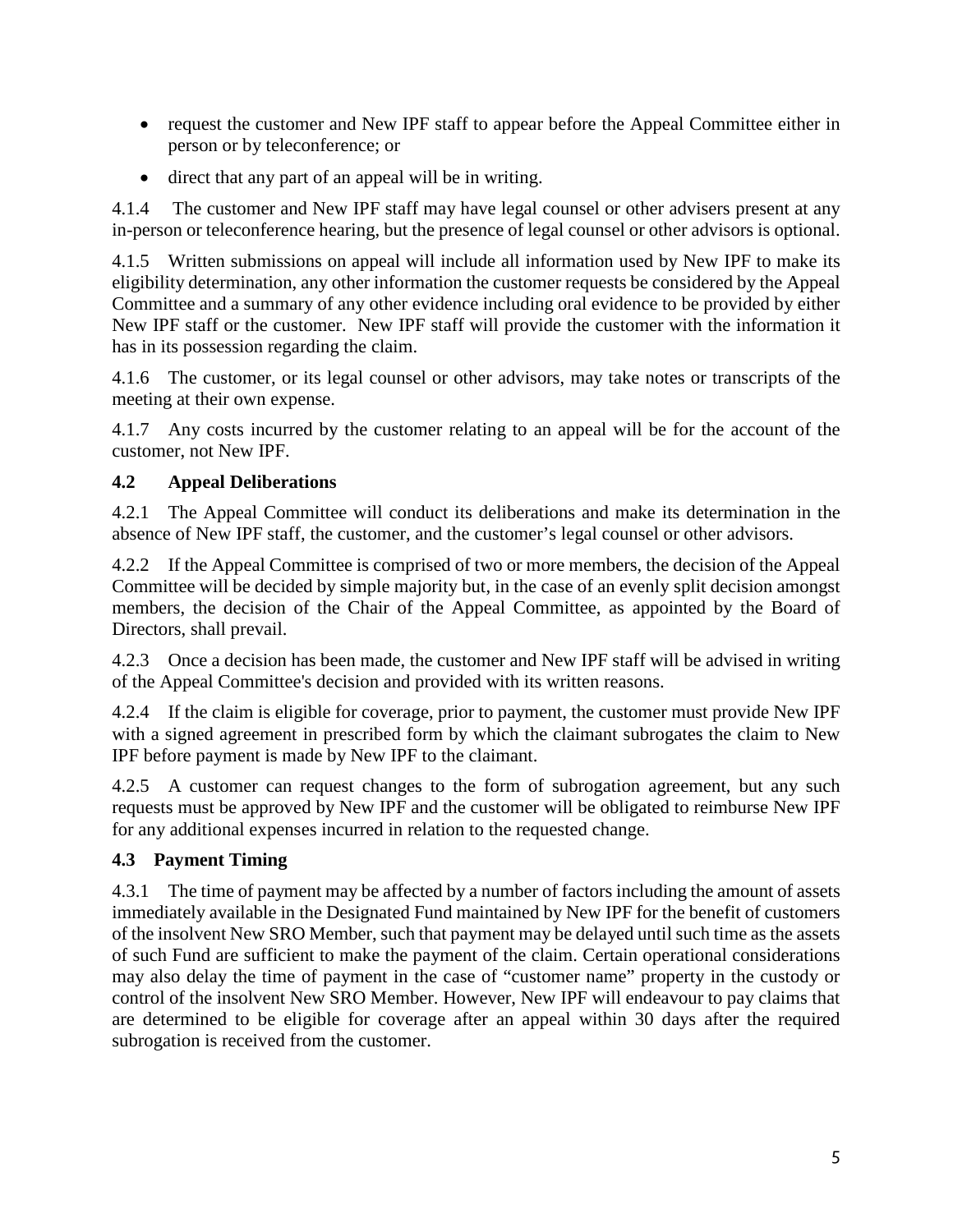### **Guidelines for [New IPF] ("New IPF") Appeal Committees Hearings Dated , 2023**

### **A. GENERAL**

- 1. This document sets out non-binding guidelines for Appeal Committees hearing inperson appeals, appeals by teleconference and appeals in writing (the "**Guidelines**").
- 2. These Guidelines are applicable to in-person appeal hearings, appeal hearings by teleconference and appeal hearings in writing, unless a specific type of hearing is referred to in the particular guideline.
- 3. Where there is any inconsistency between the Guidelines and the relevant Claims Procedures (the "**Claims Procedures**"), the Claims Procedures prevail.
- 4. Nothing in these Guidelines restricts an Appeal Committee from:
	- a) conducting an appeal in a manner other than the manner described in the Guidelines, if such a change is necessary to ensure a fair procedure for the appeal; and
	- b) deciding an appeal in the manner that they believe is just and appropriate in the circumstances and in accordance with the New IPF Coverage Policy.

### **B. CUSTOMER'S ELECTION OF HEARING TYPE**

- 5. The customer may request to have their appeal heard in-person, by teleconference (with or without video) or in writing.
- 6. An Appeal Committee may decline to hold a hearing by teleconference or in writing if satisfied that an in-person hearing would be preferable to promote a fair and efficient adjudication of the claim.

### **C. COMPOSITION OF APPEAL COMMITTEES**

- 7. The New IPF Board of Directors has identified qualified individuals to adjudicate appeals as members of Appeal Committees. These qualified individuals include members of the Board of Directors of New IPF as well as individuals external to New IPF.
- 8. Each member of an Appeal Committee (a "**Committee Member**") will be:
	- a) either: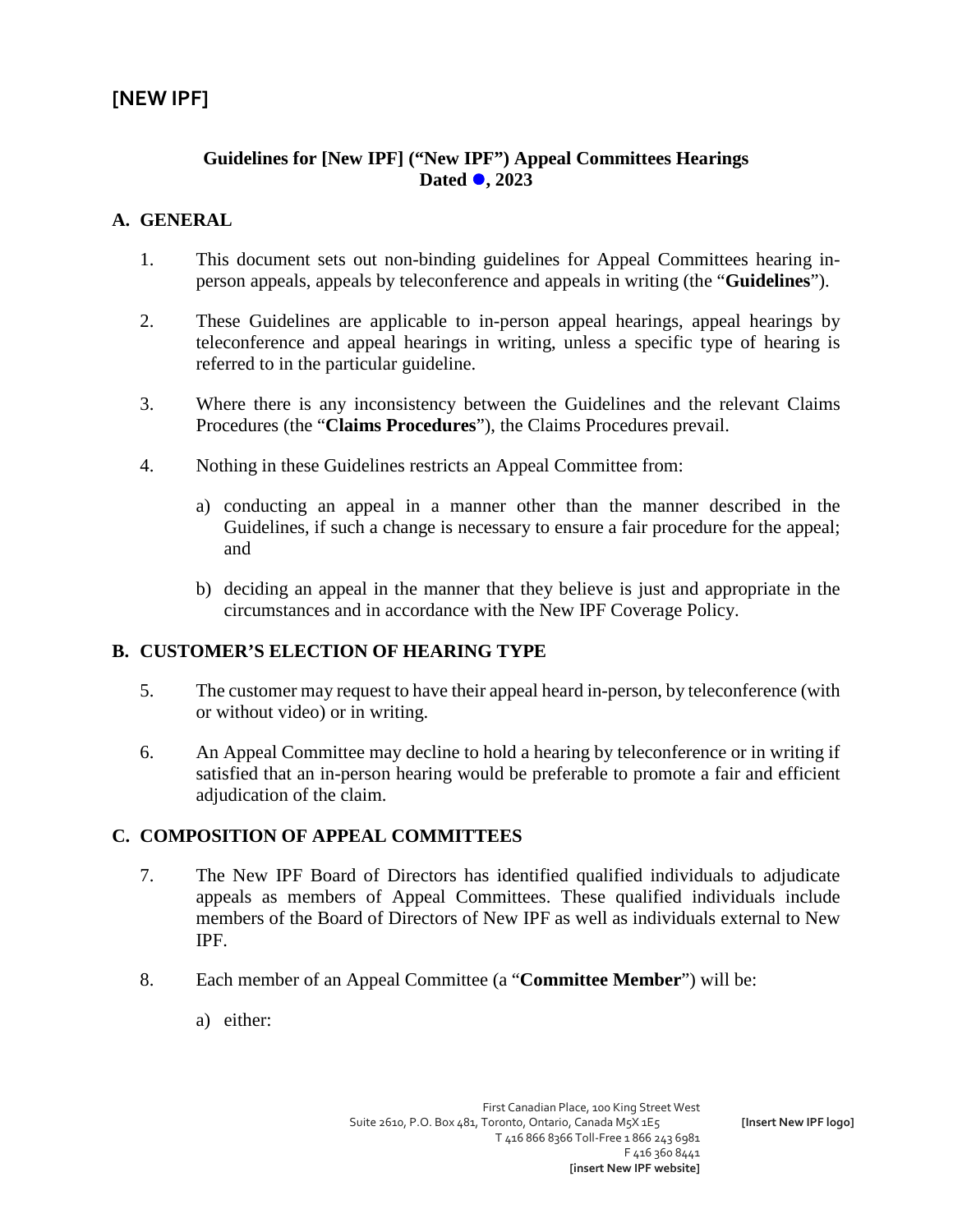- i) a Director of New IPF who was not involved in the initial claim decision; or
- ii) an adjudicator appointed by the New IPF Board of Directors for the purpose of adjudicating appeal hearings; and
- b) selected at the time of the relevant insolvency in accordance with criteria established by the New IPF Board of Directors, through the New IPF Coverage Committee, a subcommittee of the New IPF Board of Directors.
- 9. An Appeal Committee may be composed of:
	- a) one Committee Member; or
	- b) two or more Committee Members.
- 10. When an Appeal Committee is comprised of two or more Committee Members, the New IPF Board of Directors will appoint a Chair of the Appeal Committee from among the Committee Members.

### **D. THE PARTICIPANTS TO AN APPEAL**

- 11. The participants to an appeal hearing are:
	- a) the customer who has submitted a request for appeal in accordance with the Claims Procedures; and
	- b) New IPF staff.
- 12. The participants to an appeal hearing may have legal counsel or other advisers, but their participation is optional.

### **E. ROLE OF INDEPENDENT LEGAL COUNSEL**

- 13. With the approval of the New IPF Board of Directors, an Appeal Committee may engage independent legal counsel (to be compensated by New IPF) for the purpose of providing legal advice to each Appeal Committee.
- 14. The role of independent legal counsel is to advise an Appeal Committee in relation to both the conduct of the appeal hearing and decision-making in a well-reasoned manner that is fair, efficient and consistent with the New IPF Coverage Policy and accords with the law.
- 15. Independent legal counsel will act independently of the customer and New IPF staff (the "**participants**") and will not provide legal advice for or otherwise represent the participants.
- 16. An Appeal Committee may seek legal advice from independent legal counsel with respect to general issues arising from an appeal, including: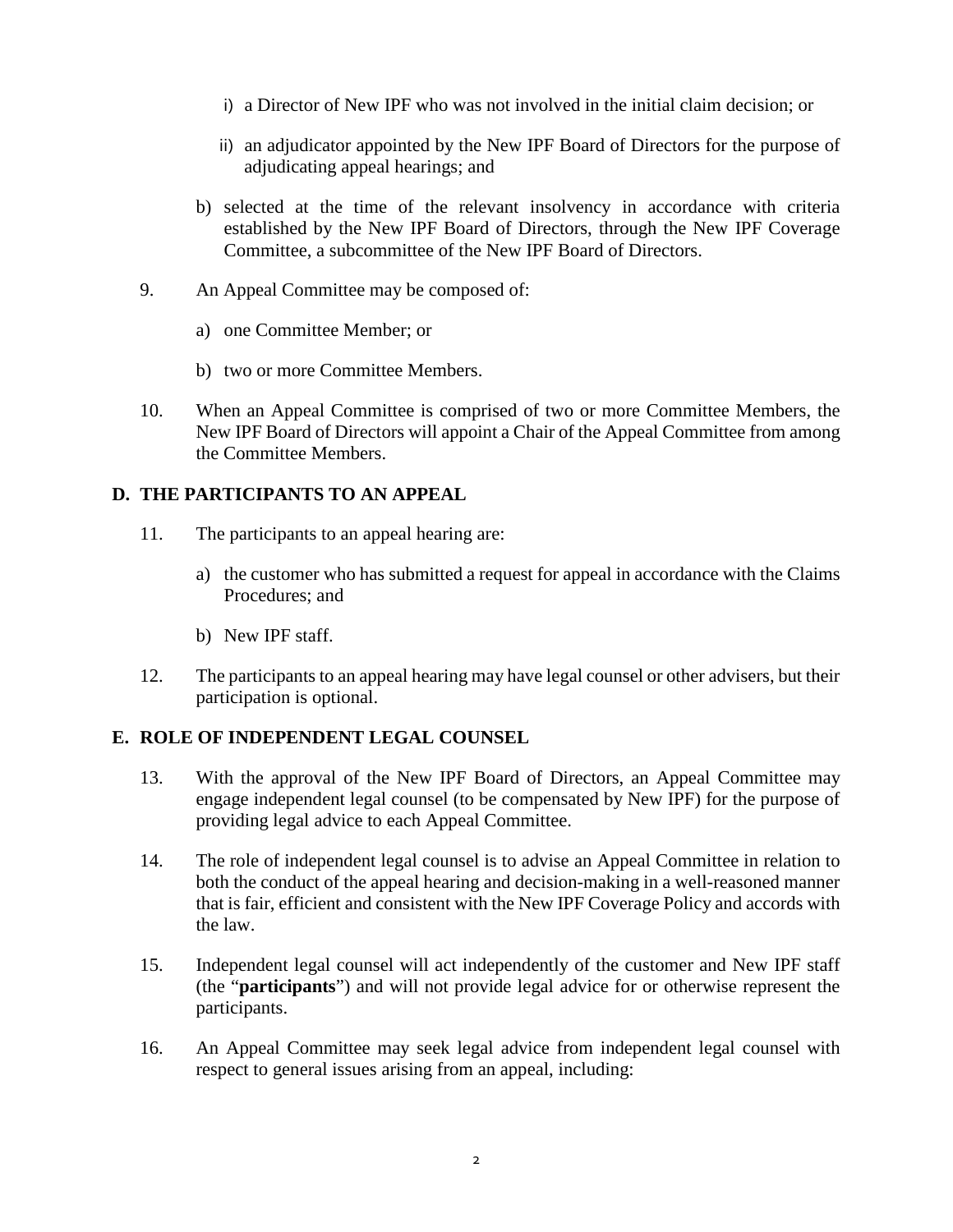- a) procedural issues related to the conduct of an appeal;
- b) consistency with the New IPF Coverage Policy; and
- c) applicable legal principles.
- 17. If an Appeal Committee has obtained legal advice from independent legal counsel that relates to any particular appeal at any time after receiving materials with respect to the appeal, the Appeal Committee will:
	- a) disclose to the participants the fact that legal advice has been obtained;
	- b) provide to the participants a summary of the content of that legal advice; and
	- c) offer an opportunity to the participants to make submissions in relation to that legal advice.
- 18. When independent legal counsel offers advice to an Appeal Committee in the drafting of written reasons for the disposition of an appeal, he or she will do so in the manner set out in paragraphs 47 and 48 below.

## **F. PREPARATIONS FOR APPEAL HEARINGS**

- 19. An administrative coordinator, under the supervision of the Chair of the Coverage Committee of the New IPF Board of Directors, will schedule appeals in advance (having regard to the schedules and availability of participants), but in no event will the scheduling of an appeal be delayed unreasonably by a participant by reason of participant availability or scheduling. Where the scheduling of an appeal is not possible in a timely manner having regard to the schedules and availability of participants, the administrative coordinator may, in their discretion, elect to modify the hearing type or select the hearing date and time, provided that the administrative coordinator determines that such modification is reasonable for the parties involved. The administrative coordinator shall advise Committee Members and the participants of the date, and where relevant, the time and place that the appeal is to be conducted.
- 20. The customer will provide to New IPF any contact information or other information necessary for the hearing by teleconference.
- 21. The customer and any representative participating in the appeal will make themselves available at the scheduled time of the appeal.
- 22. For an appeal in writing, a written submissions schedule, which includes the date upon which each participant's submissions (including any relevant evidence) are due and the address for delivery of the submissions (the "**Written Submissions Schedule**") will be provided once the date of the appeal has been set.
- 23. The Written Submissions Schedule will generally indicate that submissions be provided in the following order: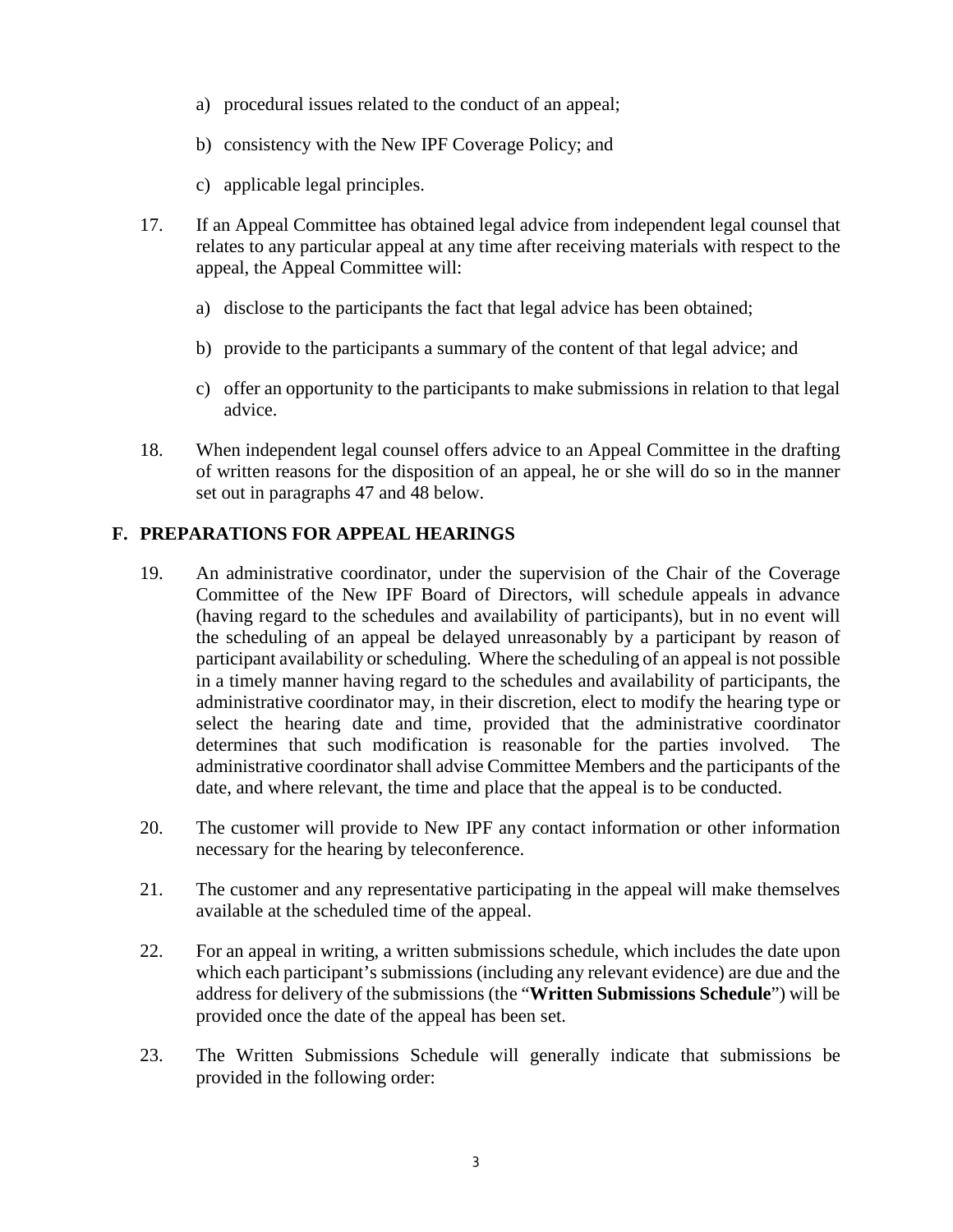- a) Claimant's (Appellant) submissions;
- b) New IPF's (Respondent) submissions; and
- c) Claimant's (Appellant) reply, if any.
- 24. An Appeal Committee and the participants to the appeal hearing will be provided in advance of the appeal hearing with:
	- a) the New IPF Coverage Policy;
	- b) the New IPF Claims Procedures;
	- c) Guidelines for the New IPF Appeal Committees; and
	- d) relevant background information.
- 25. An Appeal Committee and the participants to the appeal hearing will also be provided in advance of the appeal hearing with:
	- a) any evidence and submissions provided by the customer in support of the appeal; and
	- b) any evidence and submissions provided by New IPF staff in support of staff's recommendation to recommend or deny coverage, in whole or in part, which will include:
		- i) the summary of facts prepared by staff;
		- ii) the decision letter issued by staff; and
		- iii) a review and analysis of the basis of each claim in relation to the New IPF Coverage Policy.

## **G. PROCEDURES AND PRACTICES DURING APPEAL HEARINGS**

26. Each Appeal Committee has the power to determine its own procedures and practices and to select from among the Committee Members those Committee Member(s) who will hear each appeal, ensuring fairness and reasonableness. Nevertheless, in most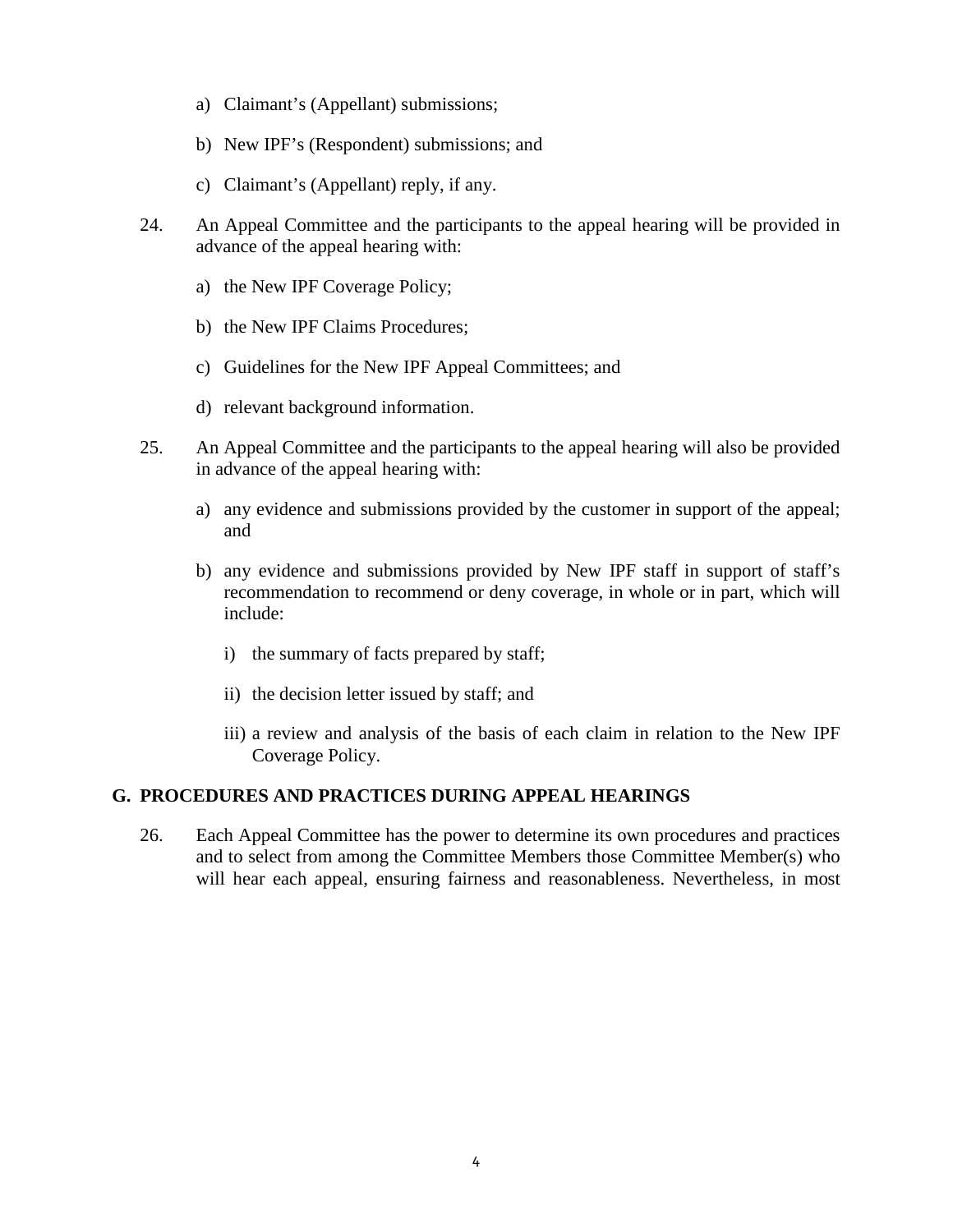instances, it may be advisable for an Appeal Committee to commence an in-person appeal hearing or an appeal hearing by teleconference by:

- a) welcoming and introducing the Committee Member(s) (including any Committee Members referred to in paragraph 27 below), the customer, New IPF staff and any legal counsel that are present; and
- b) identifying the purpose of the appeal hearing (i.e. the review of an initial staff recommendation to recommend or deny New IPF coverage).
- 27. A Committee Member who is not hearing the appeal, may attend an in-person appeal hearing or an appeal hearing by teleconference as an observer, but may not participate in any way in the adjudication of the appeal.
- 28. In a hearing by teleconference, all the participants and Committee Members should be able to hear one another and any witnesses throughout the hearing.

### **H. EVIDENCE**

- 29. Following any introduction provided as referenced in paragraph 26 above, an Appeal Committee will:
	- a) identify any evidence and submissions provided by the customer in support of the appeal;
	- b) identify any evidence and submissions provided by NewIPF staff in support of staff's recommendation to recommend or deny coverage, in whole or in part; and
	- c) confirm that the customer was provided with a copy of New IPF staff's evidence and submissions, including the summary of facts and decision letter.
- 30. An Appeal Committee may allow the participants to introduce any evidence the Committee considers appropriate in the circumstances, including:
	- a) any documents that were not previously provided to the Appeal Committee; and
	- b) any other evidence offered with respect to the appeal.
- 31. In the case of a hearing in writing, any evidence referred to in paragraph 30 is to be received on or before the date of the scheduled appeal hearing.
- 32. An Appeal Committee may, at its own discretion, restrict oral evidence from being given at an in-person hearing or a hearing by teleconference in the interests of fairness.
- 33. Each participant is entitled to receive every document that an Appeal Committee receives in the appeal proceeding, and will be given reasonable time to review each such document.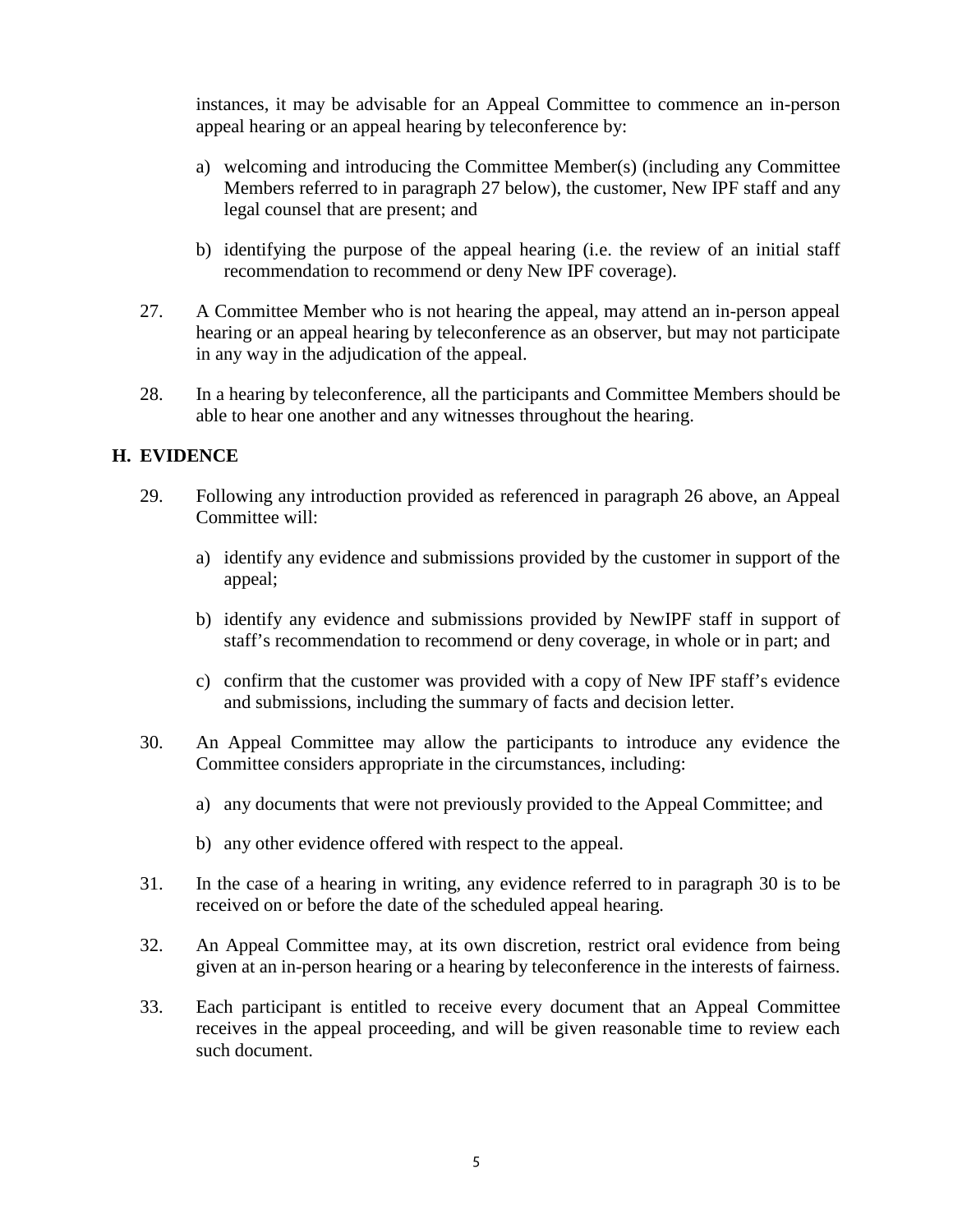34. An Appeal Committee may ask questions with respect to any evidence offered by any participant.

### **I. SUBMISSIONS**

- 35. At an in-person hearing or a hearing by teleconference, an Appeal Committee will invite the participants to make submissions relating to the appeal.
- 36. At an in-person hearing or a hearing by teleconference, an Appeal Committee may ask at any time questions with respect to the submissions or positions taken by any participant.
- 37. After the close of the Written Submissions Schedule referred to in paragraph 22, an Appeal Committee may write to the participants with any questions in relation to the submissions or positions taken by any participant.
- 38. If an Appeal Committee requests any additional evidence or submissions in relation to an issue, all participants will have an opportunity to submit further written submissions on that issue.

### **J. CONCLUSION OF IN-PERSON APPEAL HEARING OR APPEAL HEARING BY TELECONFERENCE**

- 39. An Appeal Committee will customarily thank the customer and New IPF staff for their participation.
- 40. An Appeal Committee will advise that:
	- a) it has made its decision, which will be communicated verbally to the participants, with written reasons to follow; or
	- b) it will reserve its decision and inform the participants of the decision notification process, including the issuance of written reasons.

### **K. DELIBERATIONS**

- 41. An Appeal Committee will, without the presence of any participants to the appeal hearing, convene to determine the outcome of the appeal.
- 42. If an Appeal Committee is comprised of two or more Committee Members, the decision of the Appeal Committee will be decided by simple majority but, in the case of an evenly split decision among Committee Members, the decision of the Chair of the Appeal Committee, as appointed by the New IPF Board of Directors, will prevail.
- 43. An Appeal Committee will select a Committee Member to prepare a draft of written reasons for the decision.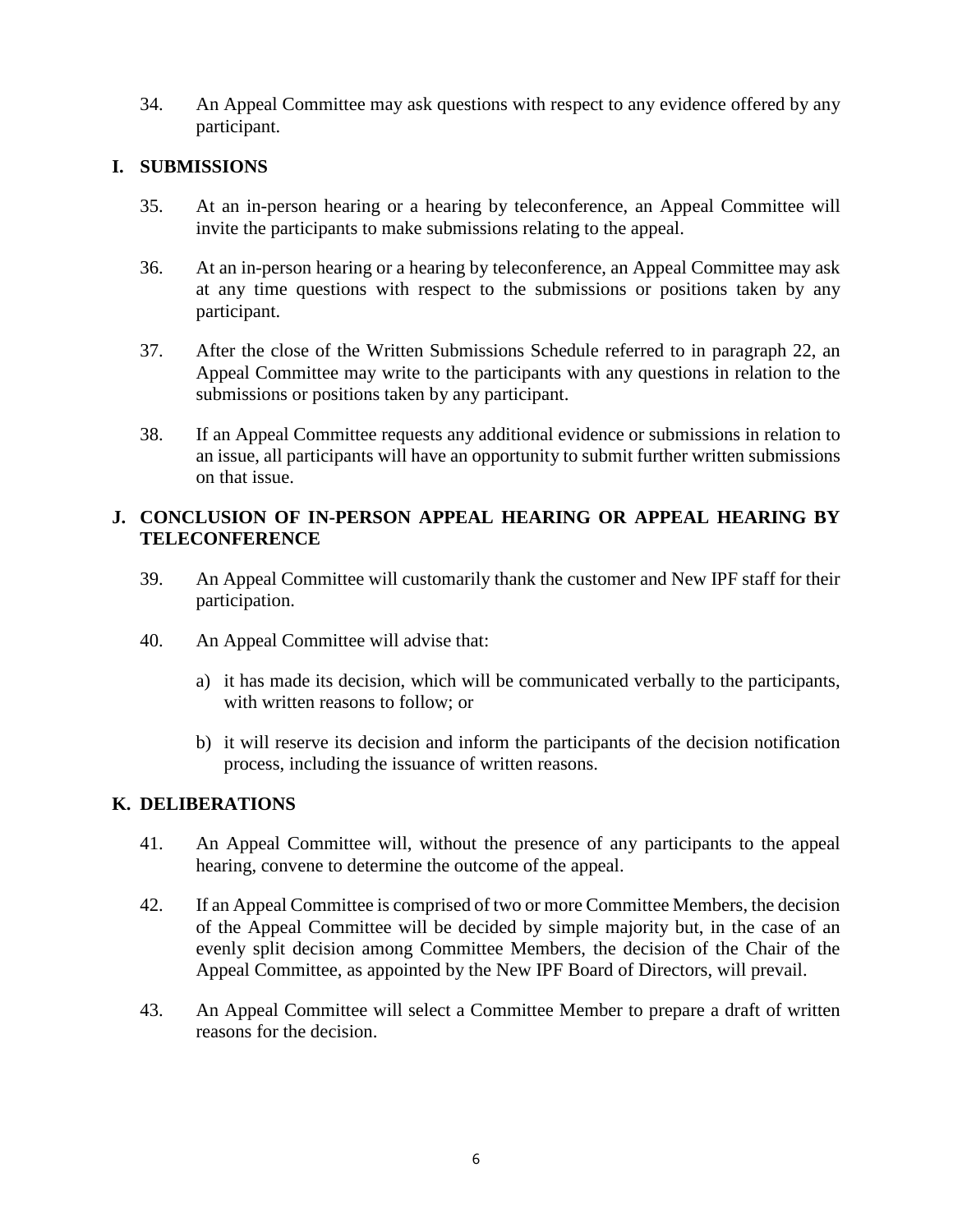### **L. REMOVAL OF A COMMITTEE MEMBER**

- 44. If a Committee Member is unable to continue to serve on an Appeal Committee for any reason before the completion of the appeal hearing, which includes the rendering of a decision, the remaining Committee Member(s) will continue to hear the matter and render a decision.
- 45. If there are no remaining Committee Members available to continue with an appeal hearing, an appeal hearing de novo will be scheduled to be heard by another Appeal Committee.
- 46. If the Chair of an Appeal Committee is unable to continue to serve as the Chair of the Appeal Committee, a new Chair of the Appeal Committee will be appointed from among the remaining Committee Members, in accordance with paragraph 10 above.

#### **M. ADVICE FROM INDEPENDENT LEGAL COUNSEL**

- 47. When an Appeal Committee seeks advice from independent legal counsel in connection with the preparation of written reasons, the Appeal Committee may ask independent legal counsel to review a draft of any written reasons for the purpose of advising the Appeal Committee in relation to:
	- a) issuing written reasons that are:
		- i) consistent with the New IPF Coverage Policy;
		- ii) in accordance with the law; and
	- b) ensuring that the written reasons accurately reflect the rationale for the Appeal Committee's decision.
- 48. With respect to advice offered by independent legal counsel to an Appeal Committee relating to the preparation of written reasons, the Appeal Committee and independent legal counsel will ensure: (a) that the decision of the Appeal Committee and its reasons are determined in accordance with the New IPF Coverage Policy and New IPF Claims Procedures; and (b) that independent legal counsel does not detrimentally impact the fairness or integrity of the appeal process.
- 49. If, during the course of seeking legal advice in connection with the preparation of written reasons, new issues arise that were not raised during the appeal hearing, an Appeal Committee will allow the participants to make submissions on those issues following the relevant procedure set out in Section I.

### **N. CUSTOMER NOTIFICATION OF THE DECISION**

50. An Appeal Committee will endeavor to provide its decision and issue its written reasons within 90 days of the date of the appeal hearing.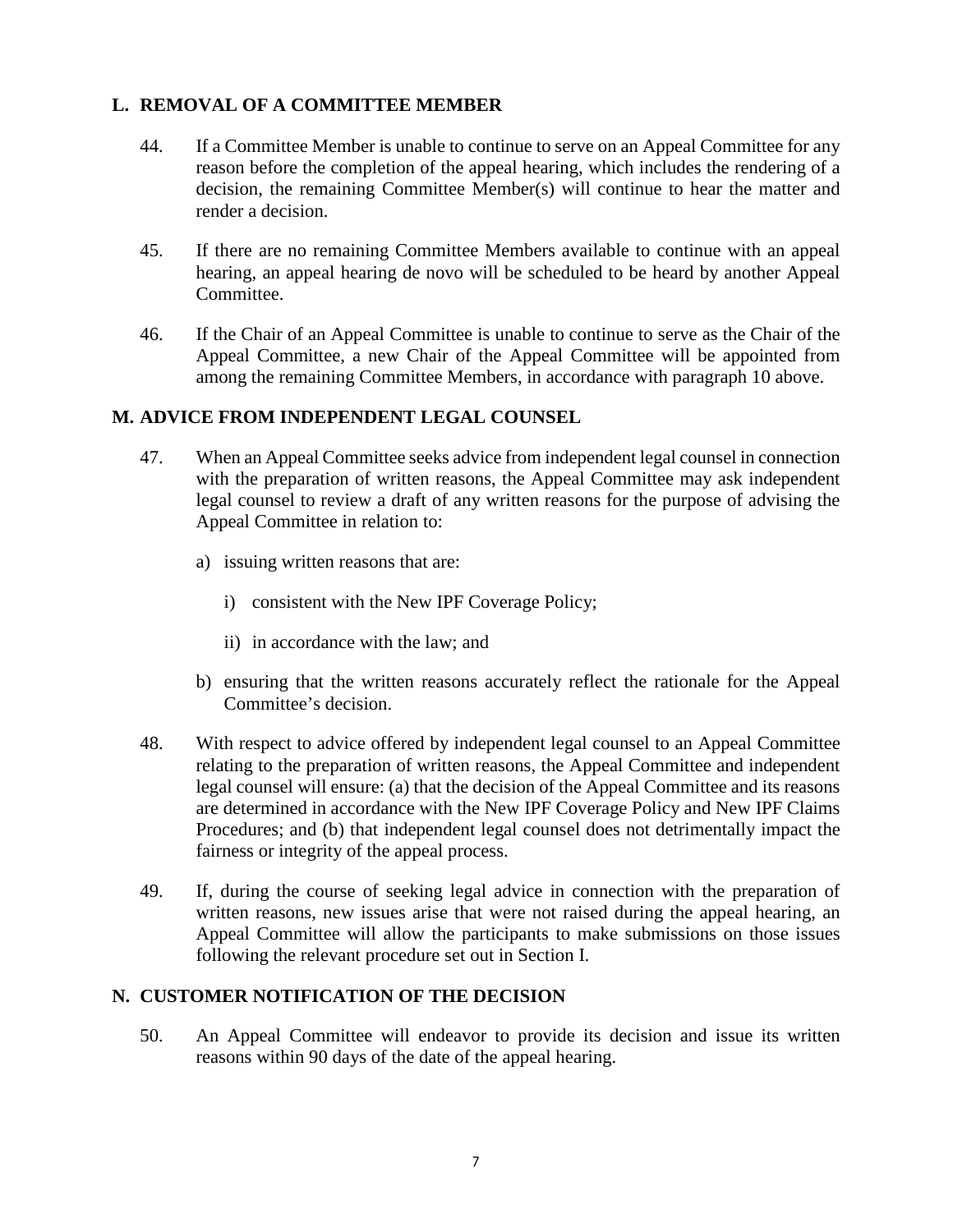- 51. An administrative coordinator, under the supervision of the Chair of the Coverage Committee of the New IPF Board of Directors, will advise the customer and New IPF staff in writing of the decision of an Appeal Committee.
- 52. An administrative coordinator, under the supervision of the Chair of the Coverage Committee of the New IPF Board of Directors, will provide the customer and New IPF staff with written reasons for the decision of an Appeal Committee.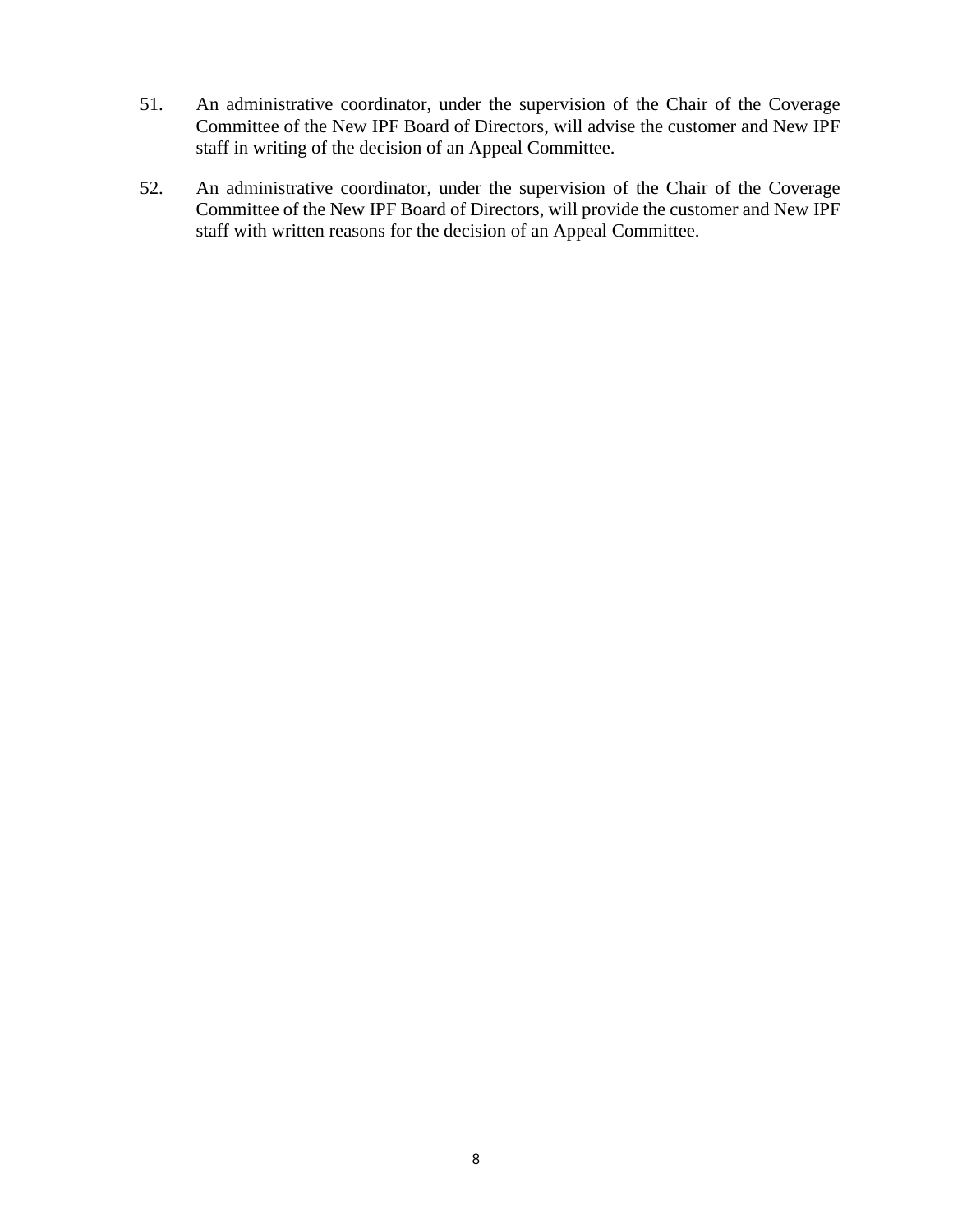### **Appendix B**

# **IN THE MATTER OF**

# **THE SECURITIES ACT, S.N.B. 2004, CHAPTER S-5.5, AS AMENDED (the "Act")**

# **AND IN THE MATTER OF [NEW IPF]**

## **APPROVAL ORDER (Paragraph 204(b) of the** *Securities Act***)**

**WHEREAS** the Commission issued an order dated 28 November 2014, as amended on 1 October 2020, approving the Canadian Investor Protection Fund ("**CIPF**") as a compensation fund for customers of investment fund dealers that were members of the Investment Industry Regulatory Organization of Canada ("**IIROC**").

**AND WHEREAS** the Commission issued an order dated 30 April 2015, as amended on 1 October 2020, approving the MFDA Investor Protection Corporation ("**MFDA IPC**") as a compensation fund for customers of mutual fund dealers that were members of the Mutual Fund Dealers Association of Canada ("**MFDA**").

**AND WHEREAS** following public consultation, the Canadian Securities Administrators ("**CSA**") published CSA Position Paper 25-404 – *New Self-Regulatory Organization Framework*, recommending amalgamation of IIROC and the MFDA into a single selfregulatory organization, [New SRO].

**AND WHEREAS** the CSA also recommended amalgamating CIPF and the MFDA IPC into a single compensation fund, [New IPF], which will be independent from [New SRO].

**AND WHEREAS** [New IPF] will operate as a successor to CIPF and the MFDA IPC following their amalgamation under the *Canada Not-for profit Corporations Act*.

**AND WHEREAS** [New IPF] will provide protection within prescribed limits to eligible customers of SRO Members, as defined in Schedule A of this order ("**Approval Order**"), where such customers suffered financial loss to their property as a result of insolvency of an SRO Member; and, in connection with such coverage, [New IPF] will engage in risk management activities to minimize the likelihood of such losses.

**AND WHEREAS** upon amalgamation, [New IPF] will maintain two segregated funds, where each of such funds will be available exclusively to eligible customers of either investment dealers or mutual fund dealers until such time as further analysis is completed and it is determined that the segregation of funds is no longer necessary.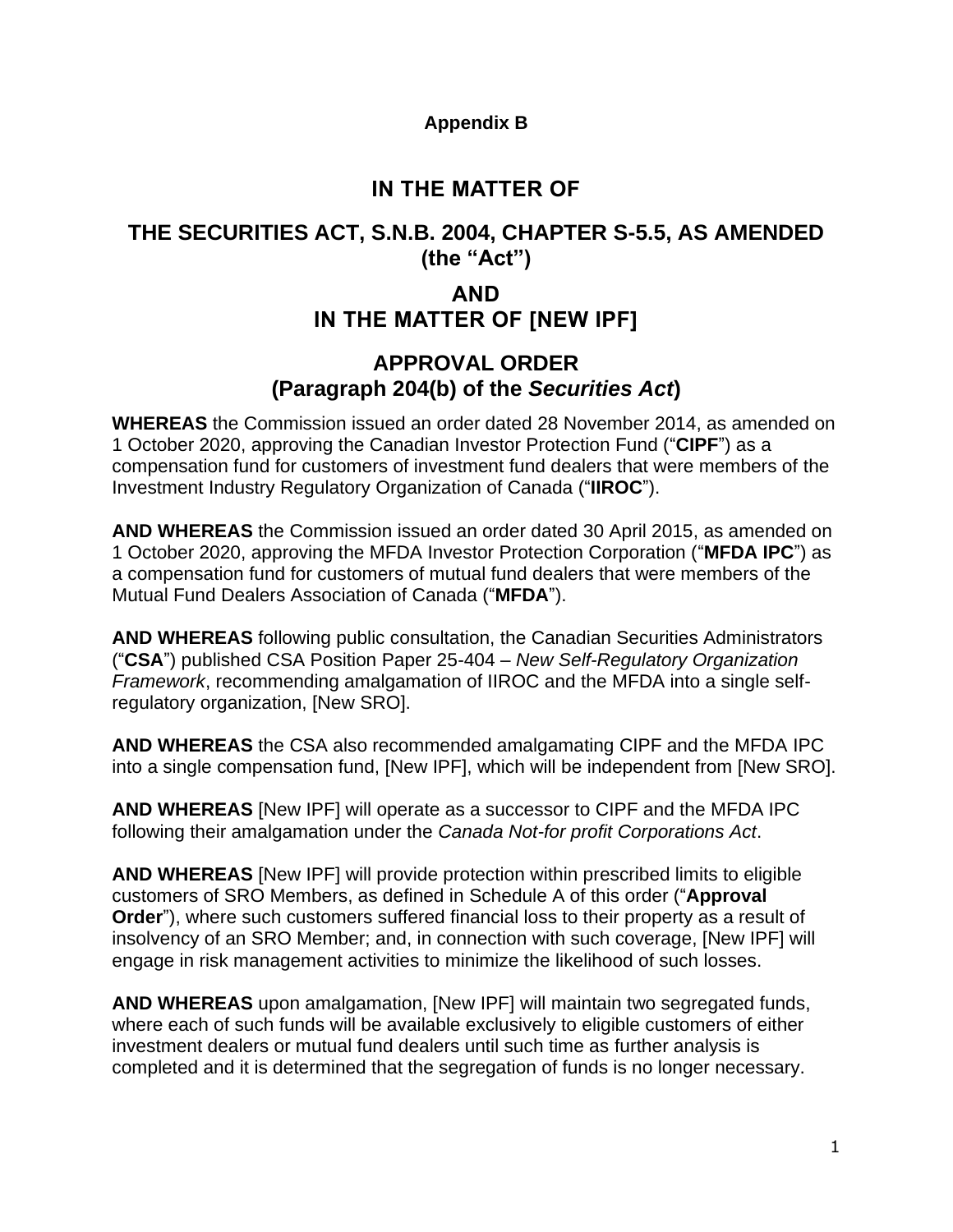**AND WHEREAS** [New IPF] will enter into an agreement with [New SRO], pursuant to which [New SRO] will levy assessments on its members and pay to [New IPF] the amount of these assessments.

**AND WHEREAS** CIPF and the MFDA IPC made representations on behalf of [New IPF] regarding its approval as a compensation fund to the Alberta Securities Commission; Autorité des marchés financiers; British Columbia Securities Commission; Manitoba Securities Commission; Financial and Consumer Services Commission of New Brunswick; Office of the Superintendent of Securities, Digital Government and Services, Newfoundland and Labrador; Office of the Superintendent of Securities, Northwest Territories; Nova Scotia Securities Commission; Office of the Superintendent of Securities, Nunavut; Ontario Securities Commission; Prince Edward Island Office of the Superintendent of Securities; Financial and Consumer Affairs Authority of Saskatchewan; and Office of the Yukon Superintendent of Securities (together with the Commission, the "**Regulators**").

**AND WHEREAS** the Regulators have entered into a Memorandum of Understanding regarding oversight of [New IPF] ("**MOU**") effective [●], as amended from time to time.

**AND WHEREAS** CIPF and the MFDA IPC are consolidating through amalgamation to continue as [New IPF], references to CIPF and the MFDA IPC in the existing regulations, rules, orders, policies, notices or other instruments ("**Provisions**") in the jurisdictions of the Regulators will be treated and interpreted as references to [New IPF] until the appropriate consequential amendments are implemented, if considered necessary. Whenever a Provision assigns requirements or privileges exclusively to either investment dealers or mutual fund dealers, who, prior to the amalgamation, were members of IIROC and the MFDA respectively, it is to be understood that such requirements and privileges shall apply exclusively to either investment dealers or mutual fund dealers of the New SRO, as applicable.

**AND WHEREAS** the Commission may, if it is satisfied that to do so would not be prejudicial to the public interest, make an order revoking or varying this Approval Order or any orders for CIPF and the MFDA IPC.

**AND WHEREAS** based on the representations made by CIPF and the MFDA IPC, the Commission is satisfied that approving [New IPF] as a compensation fund is in the public interest.

**IT IS ORDERED** that [New IPF] is approved as a compensation fund pursuant to Paragraph 204(b) of the Act, subject to the terms and conditions set out in Schedule A to this Approval Order and the applicable provisions of the MOU.

Dated this [●], effective [●].

Véronique Long **Secretary** 

\_\_\_\_\_\_\_\_\_\_\_\_\_\_\_\_\_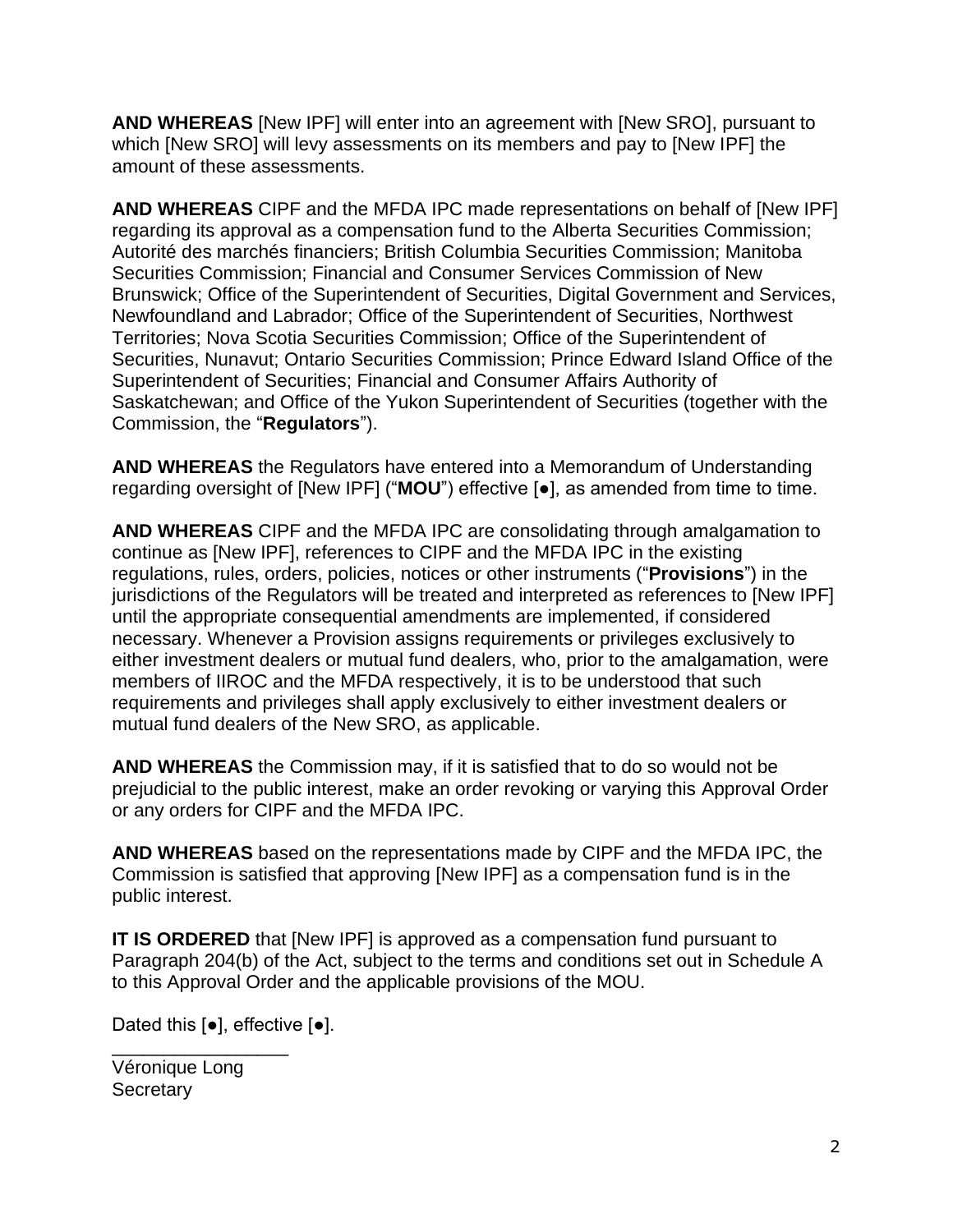# **Schedule A - Terms and Conditions**

#### **1. Definitions**

Unless otherwise defined or interpreted in this Approval Order, every term used in this Approval Order that is defined in subsection 1.1(3) of National Instrument 14-101 – *Definitions* has the meaning ascribed to it in that subsection.

**"Board"** means the board of directors of [New IPF].

"**Coverage Assets**" has the meaning ascribed to that term in the Industry Agreement.

**"Coverage Policies"** include, but are not limited to, the coverage policy, claims procedures, appeal committee guidelines and disclosure policy of [New IPF].

**"Industry Agreement"** means the agreement between [New IPF] and [New SRO] regarding the basis on which [New IPF] provides protection to customers of SRO Members.

**"Industry Director"** has the meaning ascribed to that term in [New IPF] By-Law Number 1.

**"MOU"** means the Memorandum of Understanding among the Regulators regarding oversight of [New IPF].

**"[New IPF] Mandate"** is to provide protection to customers of SRO Members who have suffered or may suffer financial losses as a result of the insolvency of the SRO Member, all on such terms and conditions as may be determined by [New IPF] in its sole discretion and, in connection with such coverage, to engage in risk management activities to minimize the likelihood of such losses.

**"Public Director"** has the meaning ascribed to that term in [New IPF] By-Law Number 1.

**"Regulators"** means the Alberta Securities Commission; Autorité des marchés financiers; British Columbia Securities Commission; Manitoba Securities Commission; Financial and Consumer Services Commission of New Brunswick; Office of the Superintendent of Securities, Digital Government and Services, Newfoundland and Labrador; Office of the Superintendent of Securities, Northwest Territories; Nova Scotia Securities Commission; Office of the Superintendent of Securities, Nunavut; Ontario Securities Commission; Prince Edward Island Office of the Superintendent of Securities; Financial and Consumer Affairs Authority of Saskatchewan; and Office of the Yukon Superintendent of Securities.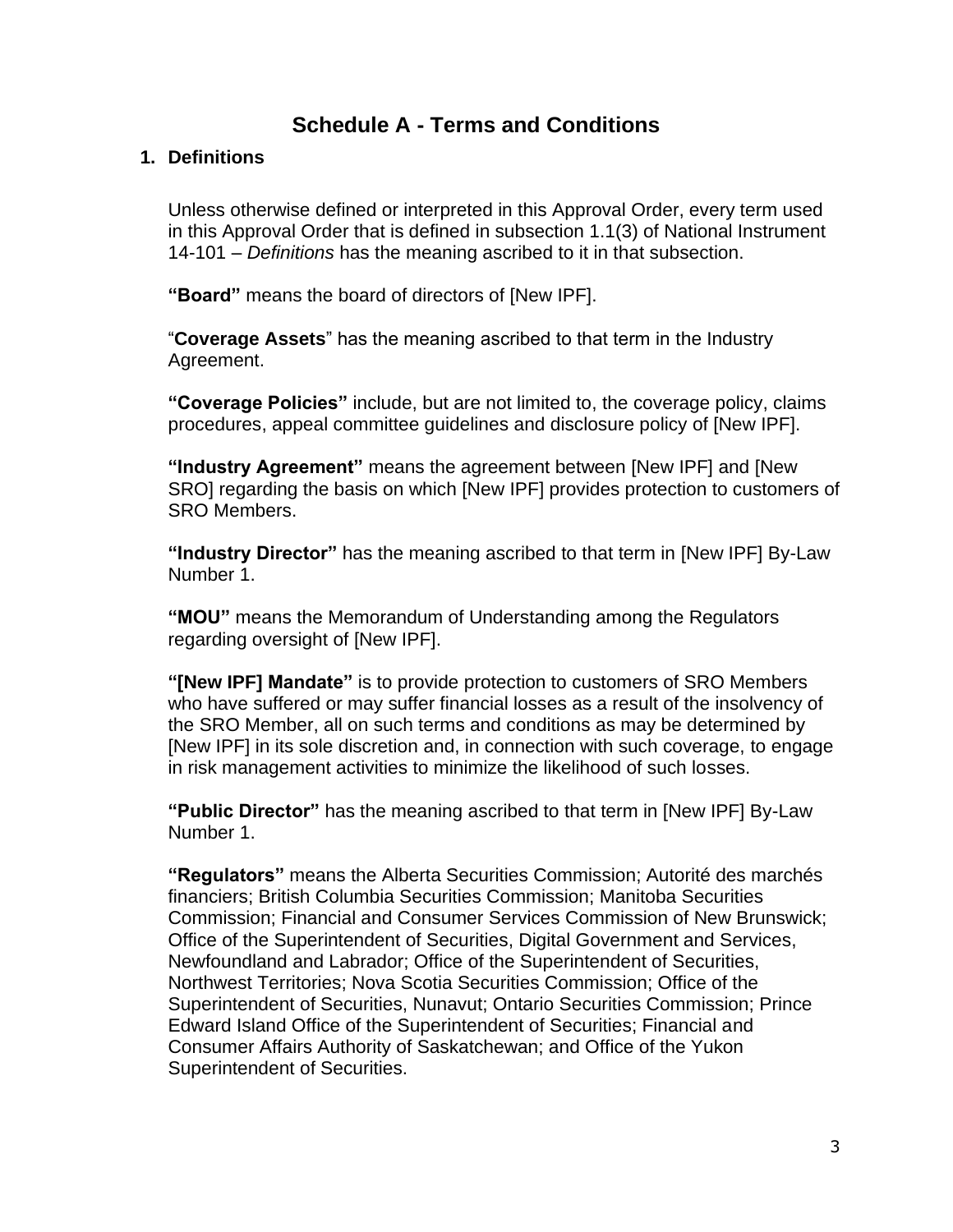**"Self-regulatory organization (SRO)"** means [New SRO].

**"SRO Member"** means a registered investment dealer or registered mutual fund dealer, which is a member, approved participant or similar participating organization of the SRO, provided that the Board may exclude any person or class of persons from this definition of SRO Member.

## **2. Authority and Purpose**

[New IPF] has, and must continue to have, the appropriate authority and capacity to carry out the [New IPF] Mandate.

### **3. Approval of Amendments**

- (a) Prior Commission approval is required for any amendment to the following:
	- (i) [New IPF]'s Coverage Policies; or
	- (ii) [New IPF]'s by-laws.
- (b) Prior Commission approval is required for any material change to the Industry Agreement. A material change is one that directly affects the [New IPF] Mandate.
- (c) When seeking Commission approval of any amendments or material change pursuant to (a) or (b) above, [New IPF] must comply with the processes outlined in Schedule B of the MOU, as amended from time to time.

### **4. Corporate Governance**

- (a) The Board must be selected in a fair and reasonable manner and must fairly represent the interests of all SRO Members and their customers and properly balance the interests of SRO Members and their customers.
- (b) The Board must be composed of Industry Directors, Public Directors and the chief executive officer. The number of Public Directors must exceed the number of Industry Directors by at least one. The Board must include no more than 15 directors.
- (c) The [New IPF]'s governance structure must provide for: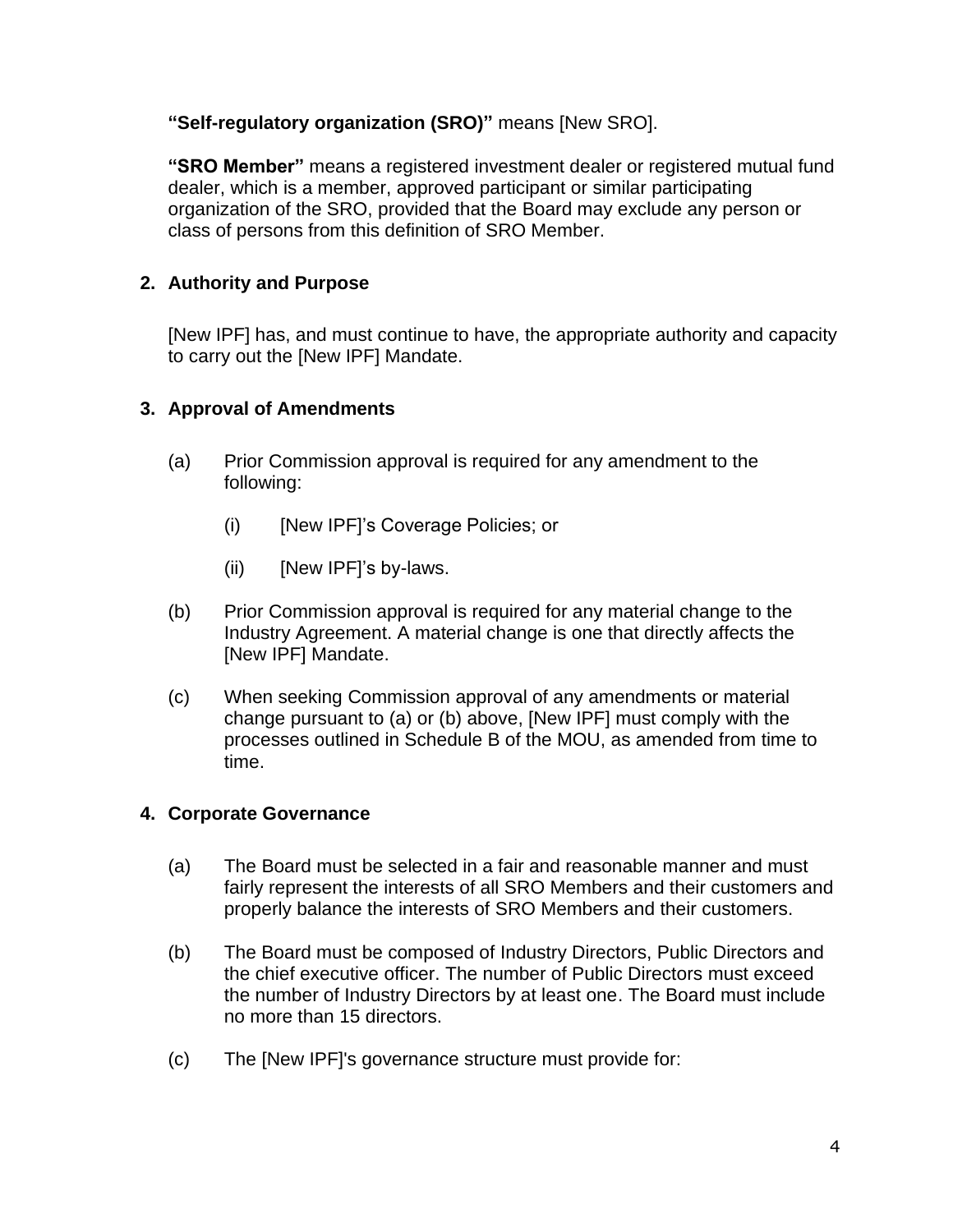- (i) fair, meaningful and diverse representation on the Board and any committees of the Board, having regard to the differing interests between SRO Members and their customers;
- (ii) appropriate representation of Public Directors on the Board committees and on any executive committee or similar body;
- (iii) appropriate qualification, remuneration and conflict of interest provisions, and limitation of liability and indemnification protections for directors, officers and employees of [New IPF] generally; and
- (iv) a governance, nominating and human resources committee and an audit, finance and investment committee, each of which must be constituted by a majority of Public Directors, including the chair.

### **5. Conflicts of Interest**

Subject to applicable legislation, [New IPF] must identify and avoid real, potential or perceived conflicts of interest between its own interests, or the interests of its directors, officers, or employees and the [New IPF] Mandate.

### **6. Funding and Maintenance of the [New IPF]**

- (a) [New IPF] must institute and publish one or more fair, transparent, and reasonable methodologies of establishing assessments for contribution for each category of SRO Members, which are investment dealers and mutual fund dealers (**Assessment Policies**).
- (b) [New IPF] will conduct the analysis of risks associated with each category of SRO Members and, following which, determine whether a single assessment methodology is appropriate for all categories of SRO Members. Until such time as the analysis is completed,
	- (i) the funds available to satisfy potential claims for coverage by customers of each category of SRO Members must be segregated;
	- (ii) the assessments must be calculated and levied discretely on the basis of independent assessment methodologies for each category of SRO Members and contributed to the segregated funds (each, a **Fund**); and
	- (iii) [New IPF] must ensure a moratorium on any changes to the current assessment methodologies applied to fees or assessments that would result in a material increase to the assessments levied by [New IPF] on each category of SRO Members, unless authorized by the Commission.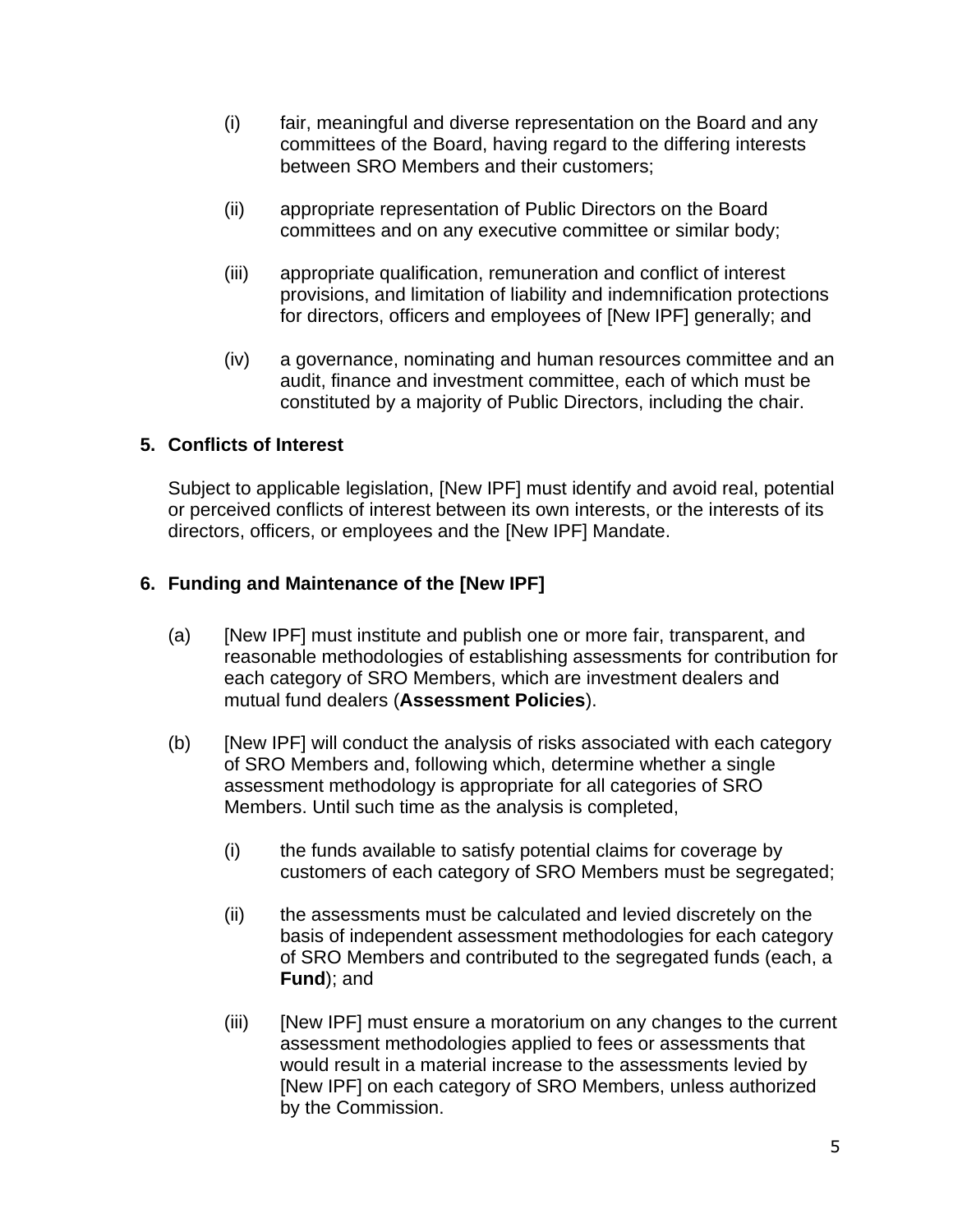- (c) The assessments must:
	- (i) reflect an equitable allocation among SRO Members, which may be based on the level of risk to which each SRO Member exposes [New IPF]; and
	- (ii) balance the need for [New IPF] to have sufficient revenues to satisfy claims in the event of an insolvency of any member of the relevant category of SRO Members and to have sufficient financial resources to satisfy its operational costs against the goal that there be no unreasonable financial barriers to becoming a member of the SRO.
- (d) [New IPF] must make all necessary arrangements for the notification to each category of SRO Members of [New IPF]'s assessments and the collection of such assessments, either directly or indirectly through the SRO.
- (e) The Board must determine the appropriate level of assets for each of the Funds. The Board will conduct an annual review of the adequacy of the Coverage Assets, assessment amounts and assessment methodologies; and will ensure that the level of Coverage Assets of each Fund remains adequate to cover potential claims of customers of the relevant category of SRO Members.
- (f) Moneys in each Fund must be invested in accordance with the relevant policies, guidelines or other instruments (**Investment Policies**) applicable to that Fund and approved by the Board, who will be responsible for regular monitoring of the investments. The Investment Policies must require safety of principal and a reasonable income while at the same time ensuring that sufficient liquidity is available to pay potential claims in accordance with the Coverage Policies. All moneys and securities must be held by a qualified custodian, which are those entities considered suitable to hold securities on behalf of an SRO Member, for both inventory and client positions, without capital penalty, pursuant to the bylaws, rules or regulations of the SRO.
- (g) [New IPF] must implement an appropriate accounting system, including a system of internal controls for maintaining [New IPF] Coverage Assets.

### **7. Customer Protection**

(a) [New IPF] must establish and maintain Coverage Policies which: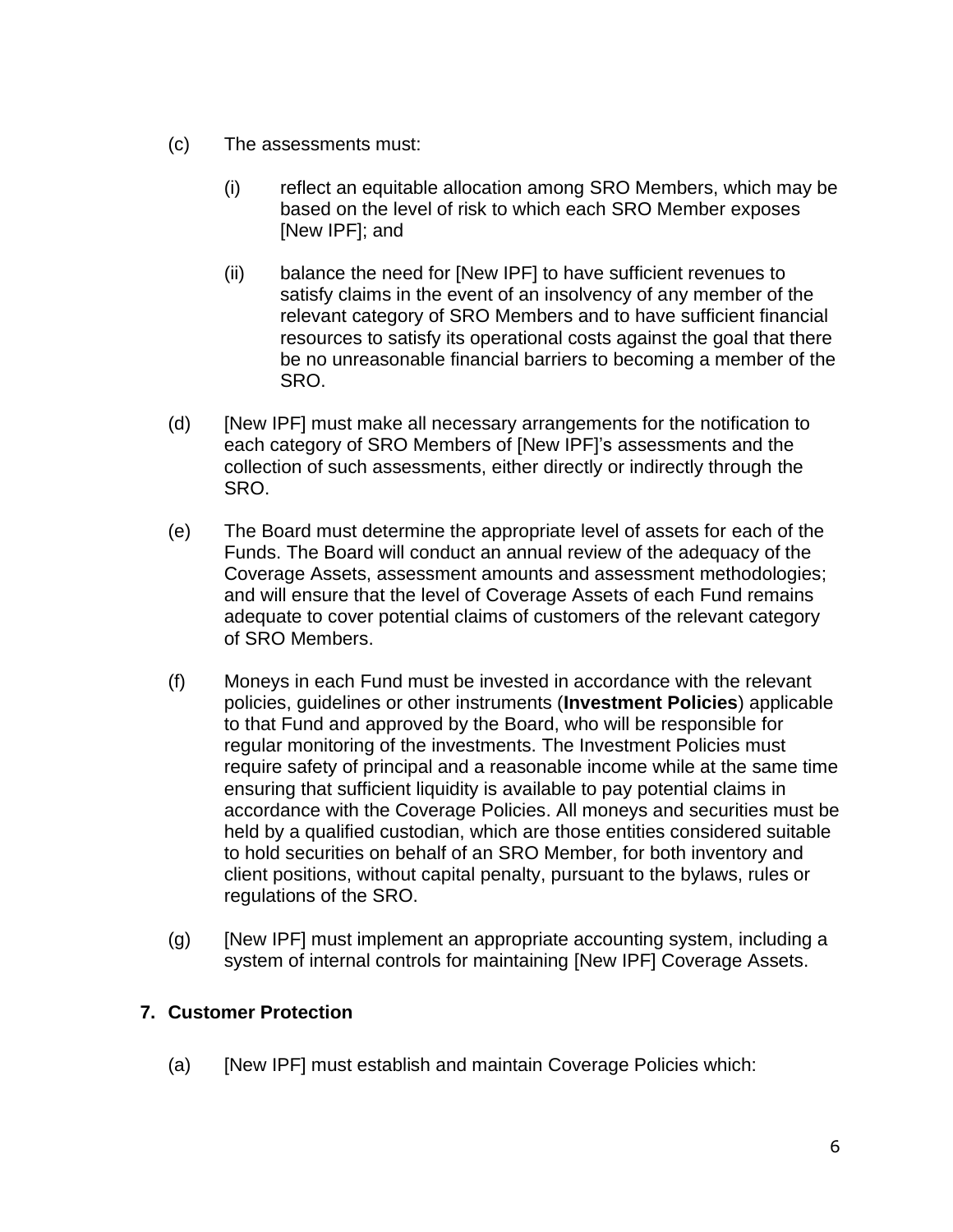- (i) provide for fair and adequate coverage, on a discretionary basis, for all customers of SRO Members, for losses of property comprising securities, cash, and other property (to the extent not specifically excluded or held in accounts located in Québec) held by SRO Members resulting from the insolvency of an SRO Member, including criteria for who is an eligible customer;
- (ii) include fair and reasonable procedures for assessing claims made to [New IPF]. [New IPF] will respond as quickly as practicable in assessing and paying claims made pursuant to those procedures; and
- (iii) allow [New IPF] to adequately disclose to customers of SRO Members, either directly or indirectly through the SRO, the principles and policies on which coverage will be available, including, but not limited to, the process for making a claim and the maximum coverage available per customer account.
- (b) In a case where a claim is not accepted for payment by [New IPF] staff or by an appointed committee, the claim must be reconsidered by an internal appeal committee if such a review is requested by a customer of an SRO Member or by [New IPF] staff. [New IPF] must establish within its Coverage Policies fair and reasonable internal claim review procedures for this purpose. An appeal committee will be comprised of one or more adjudicators who may or may not be directors. The Coverage Policies or other documentation must include criteria established by the Board for the selection of appeal committee members, including criteria that no director involved in the initial decision will be involved in reconsidering that decision.
- (c) The Coverage Policies must not prevent a customer of an SRO Member from taking legal action against [New IPF] in a court of competent jurisdiction in Canada. [New IPF] must not contest the jurisdiction of such a court to consider a claim where the claimant has exhausted [New IPF]'s internal appeals or review process.

### **8. Financial and Operational Viability**

[New IPF] must maintain adequate financial and operational resources, including adequate staff resources or external professional advisers, to permit [New IPF] to:

- (a) exercise its rights and perform its duties under this Approval Order; and
- (b) review, in accordance with the Industry Agreement, the business and operations of any SRO Member, or designated groups of SRO Members,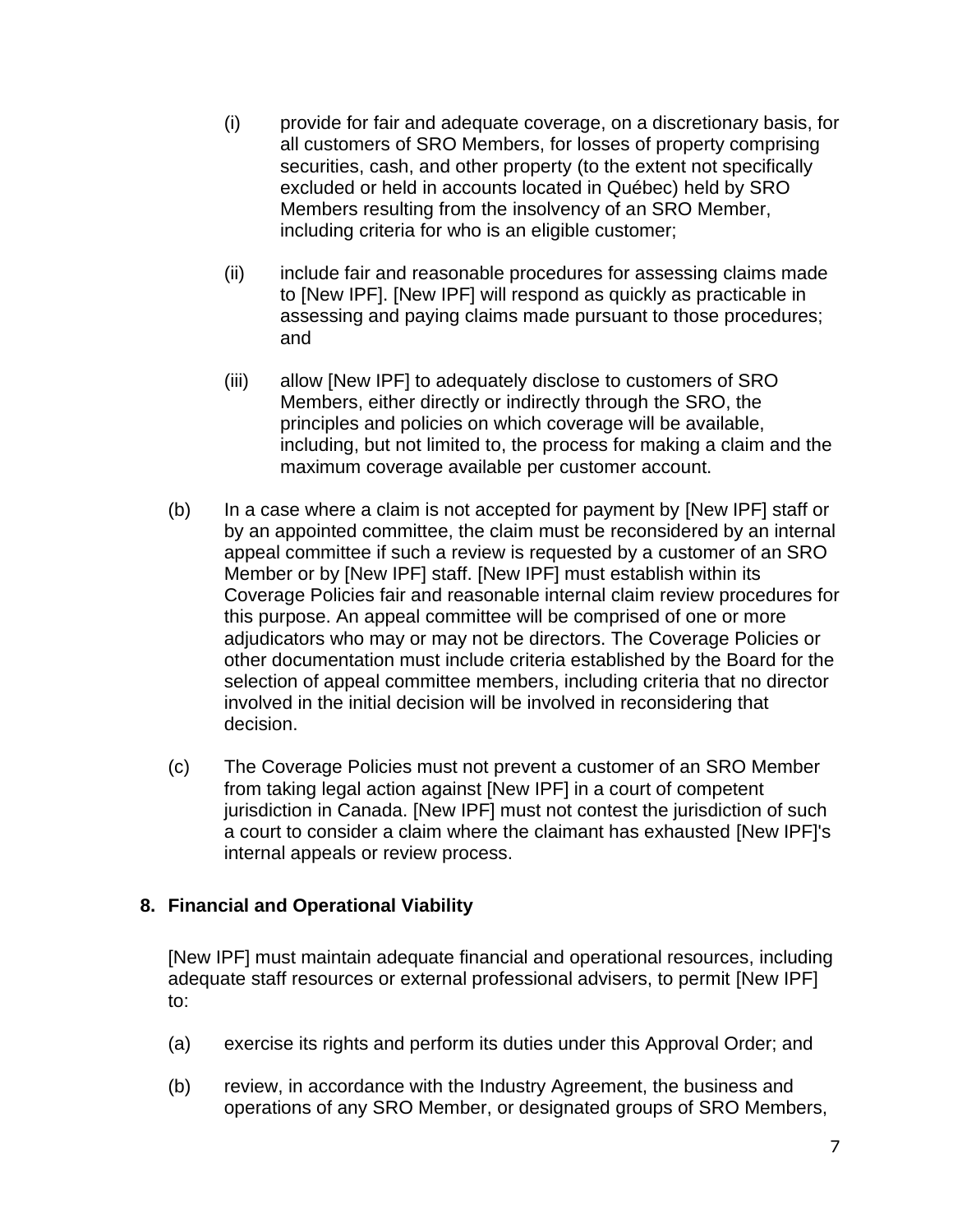where a situation has occurred that in the opinion of [New IPF] constitutes a reportable condition, as defined in the Industry Agreement.

### **9. Risk Management**

- (a) [New IPF] must ensure that it has policies and procedures, including a process to identify and request all necessary information from the SRO, in order for [NEW IPF] to:
	- (i) fulfill the [New IPF] Mandate and manage risks to the public and to [New IPF] assets;
	- (ii) assess whether the prudential standards and operations of [New IPF] are appropriate for the coverage provided and the risk incurred by [New IPF]; and
	- (iii) identify and deal with SRO Members that may be in financial difficulty.
- (b) While [New IPF] may rely on the SRO to conduct reviews of SRO Members for [New IPF] purposes, [New IPF] must reserve the right to conduct reviews of SRO Members in particular situations where [New IPF] has concerns about the integrity of the Coverage Assets or possible claims.

### **10.Agreement between [NEW IPF] and the SRO**

[New IPF] must comply with the Industry Agreement signed with the SRO.

#### **11.Assistance to the SRO**

[New IPF] must assist the SRO when an SRO Member is in or is approaching financial difficulty. Such assistance will be provided in any way [New IPF] determines to be appropriate.

#### **12.Collection of Information**

Subject to applicable legislation, [New IPF] must:

(a) collect, use and disclose personal information only to the extent reasonably necessary to carry out [New IPF] regulatory activities and [New IPF] Mandate; and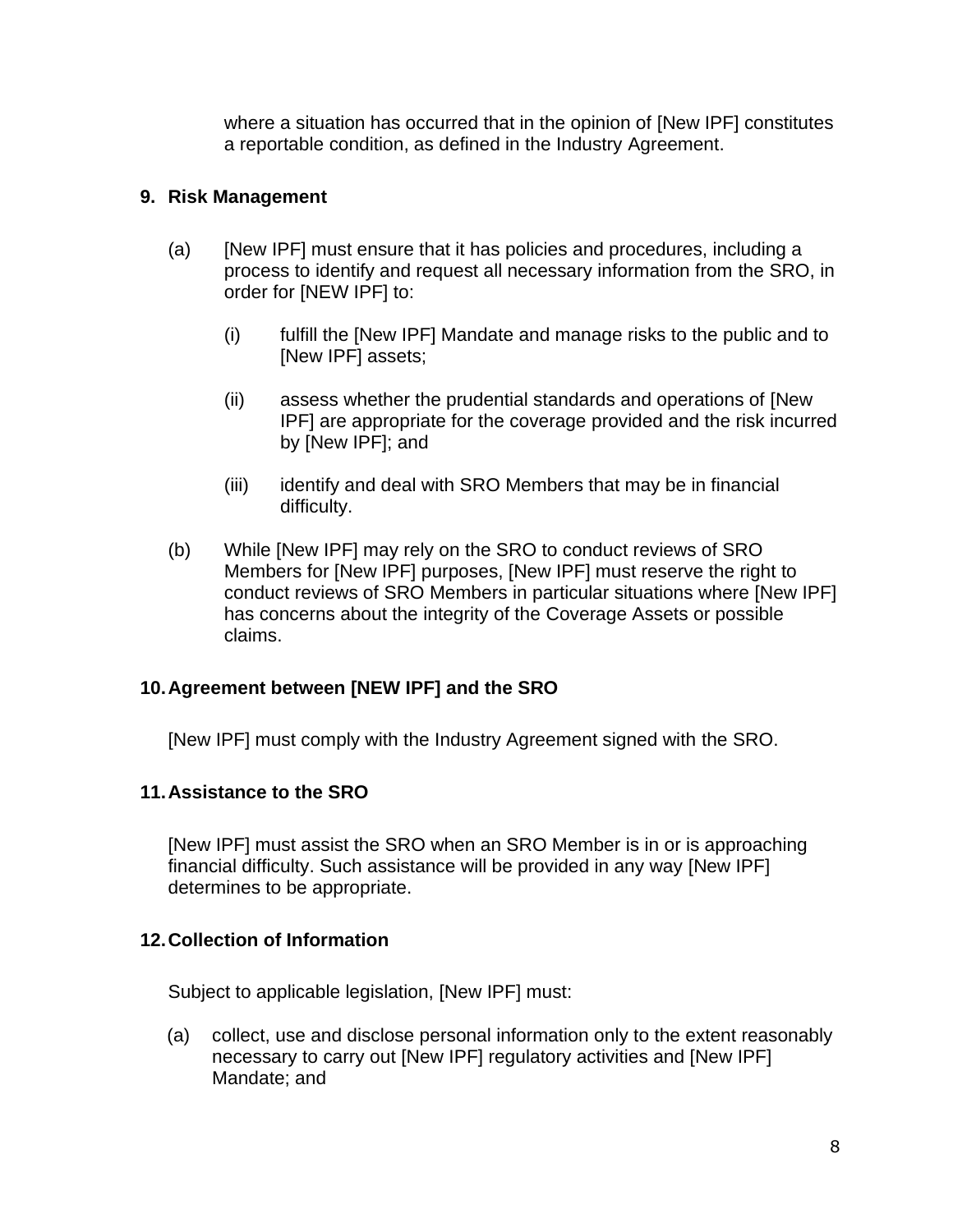(b) protect personal information and confidential business information in its custody or under its control.

### **13.Information Sharing and Regulatory Cooperation**

- (a) [New IPF] must provide the Commission with reports, documents and information as the Commission or its staff may request.
- (b) [New IPF] shall have mechanisms in place to enable it to share information and otherwise co-operate with the Commission.

### **14.Ongoing Reporting Requirements**

[New IPF] must comply with the reporting requirements set out in Schedule B of this Approval Order, as amended from time to time by the Commission.

### **15.Requirements for New Brunswick**

- a) [New IPF] shall publish all reports, documents or information issued to the public concurrently in English and French.
- b) As part of the communication of information to the Commission provided for in Schedule B of this Approval Order, [New IPF] shall communicate this information concurrently in French and English in the case of a report, document or information referred to in paragraph (a).
- c) In New Brunswick, [New IPF] shall offer all necessary services in equal quality in both French and English to members of [New SRO] and to investors.
- d) At the request of the Commission, [New IPF] will communicate to it any other report, document or information in French or English.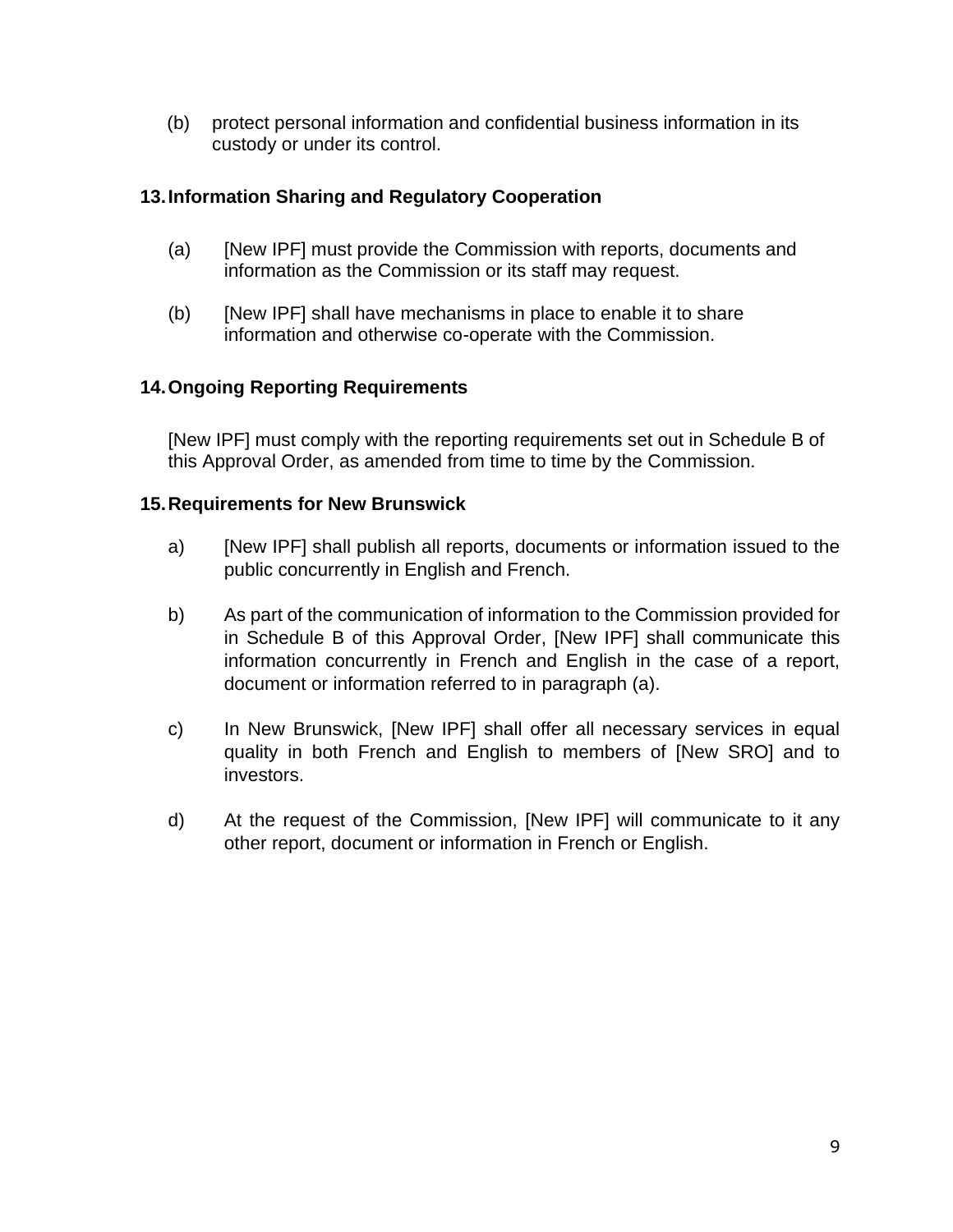# **Schedule B - Reporting Requirements**

### **1. Prior Notification**

- (a) [New IPF] will provide the Commission with at least 12 months' written notice prior to completing any transaction that would result in the [New IPF]: (i) ceasing to perform its functions;
	- (ii) discontinuing, suspending or winding-up all or a significant portion of its operations; or
	- (iii) disposing of all or substantially all of its assets.
- (b) In situations where, in the opinion of [New IPF], the notice period in subsection (a) is considered unreasonable, [New IPF] will inform the Commission with as much advance notice as possible in the circumstances. Such notice will include an explanation of why the notice period in subsection (a) is considered unreasonable.
- (c) [New IPF] will provide the Commission with at least 60 days' prior written notice before implementing any change to the following:
	- (i) [New IPF]'s Investment Policies; or
	- (ii) [New IPF]'s Assessment Policies.
- (d) [New IPF] will provide the Commission with at least 60 days' prior written notice before making a decision to exclude any person or class of persons from the definition of SRO Member in [New IPF] By-Law Number 1.
- (e) [New IPF] will provide the Commission with at least 60 days' prior written notice before implementing any material change to [New IPF] Board's mandate and the Board committees' mandates.

### **2. Immediate Notification**

- (a) [New IPF] will immediately report to the Commission any reportable condition as defined in the Industry Agreement, with respect to an SRO Member of which [New IPF] has been notified.
- (b) [New IPF] will immediately report to the Commission where the SRO has withdrawn or has been expelled from participation in [New IPF]. [New IPF] will include in its report the reasons for the SRO's withdrawal or expulsion.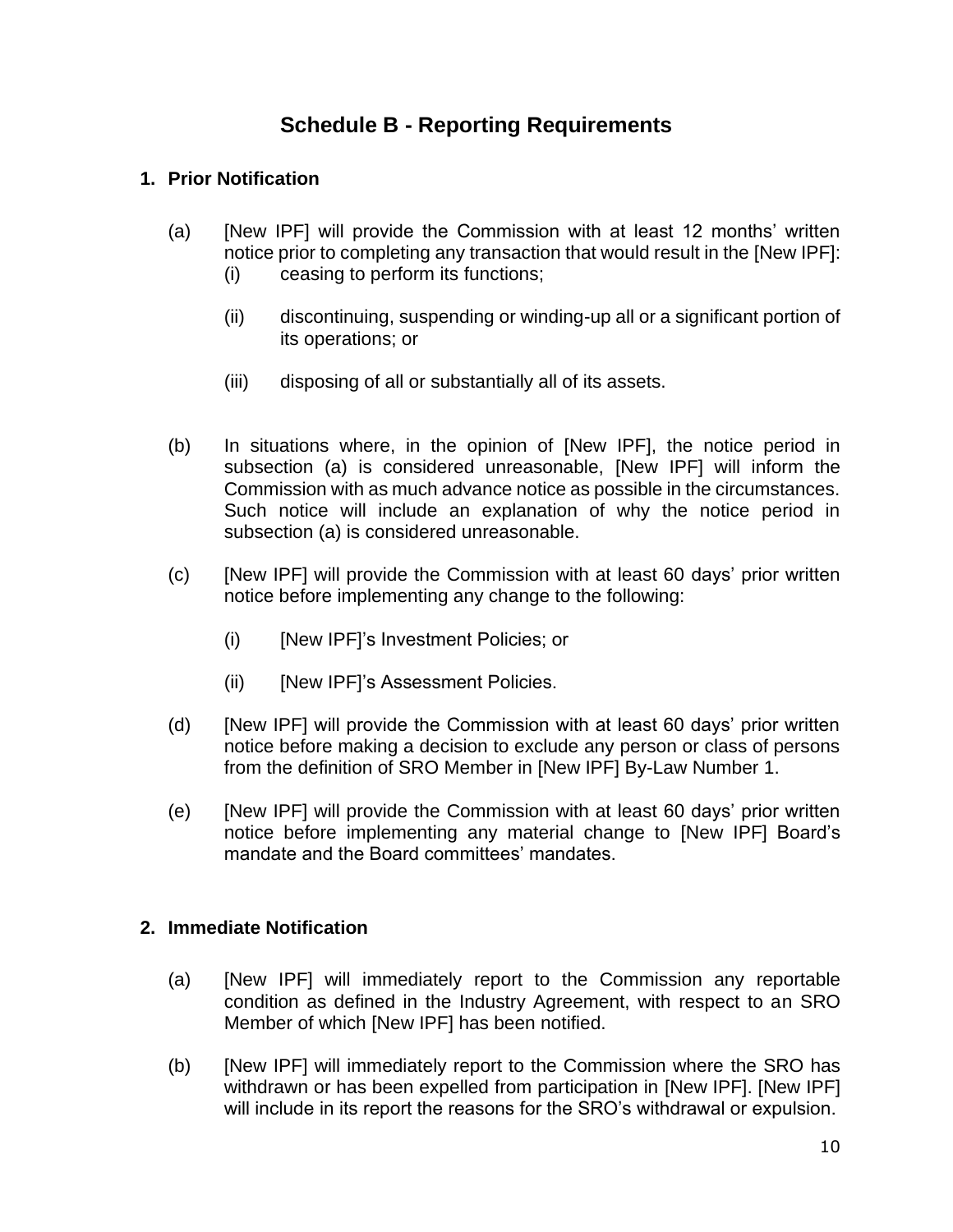(c) [New IPF] will immediately report to the Commission any actual or potential material adverse change in the level of [New IPF]'s assets, together with [New IPF]'s plan to deal with the situation.

### **3. Prompt Notification**

- (a) [New IPF] will provide the Commission with prompt notice of the following occurrences, and in each case describe the circumstances that gave rise to the occurrence, and [New IPF]'s proposed response to ensure resolution, and, if appropriate, provide timely updates:
	- (i) situations that would reasonably be expected to raise concerns about [New IPF]'s financial viability, including but not limited to, an inability to meet its expected expenses for the next quarter or the next year;
	- (ii) any determination by [New IPF] or notification from any Regulator that [New IPF] is not, or will not be, in compliance with one or more of the terms and conditions of its approval or acceptance in any jurisdiction; and
	- (iii) any breach of security safeguards involving information under [New IPF]'s control if it is reasonable in the circumstances to believe that the breach creates a real risk of material harm to investors, issuers, registrants, other market participants, [New IPF], the SRO, or the capital markets.
- (b) [New IPF] will prepare and provide to the Commission a report detailing any action taken by [New IPF] with respect to an SRO Member. For SRO Member insolvencies, the report will describe the circumstances of the insolvency, including a summary of the actions taken by the SRO Member, the SRO and [New IPF] and any committee or person acting on behalf of such parties.

### **4. Semi-Annual Reporting**

[New IPF] will file on a semi-annual basis with the Commission a written report pertaining to [New IPF]'s operations promptly after the report is reviewed or approved by the Board, Board committees, or senior management, as the case may be, containing at a minimum the following information and documents:

(a) A summary of ongoing initiatives, policy changes, and emerging or key issues that arose in the previous 6 months.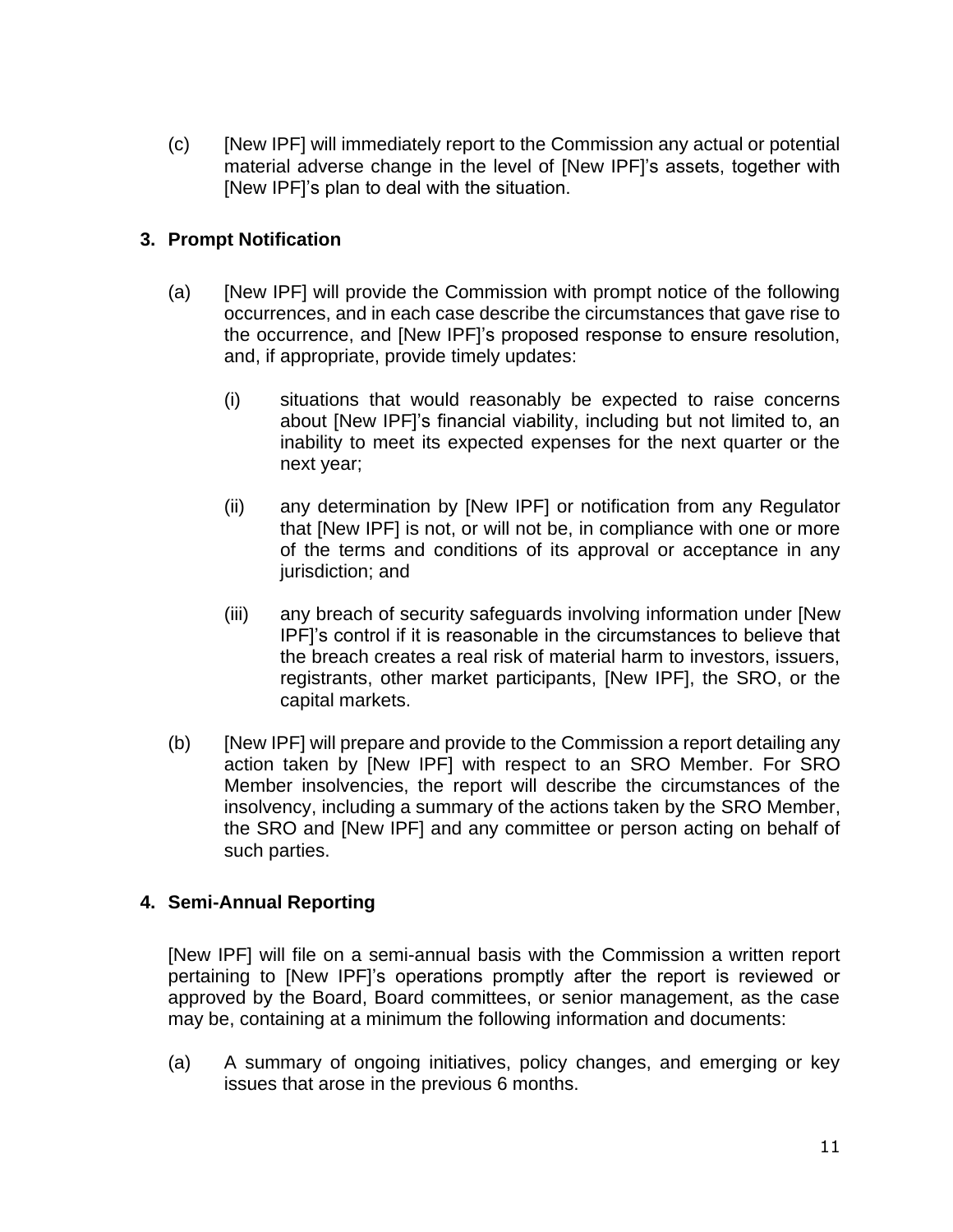- (b) Description of any changes in the composition of the Board, including the names and terms of any incoming directors, the names of any outgoing directors, and whether any incoming directors are Public Directors as defined in [New IPF]'s By-law Number 1.
- (c) Any suggestions or comments that [New IPF] has made to the SRO regarding the SRO's making new rules or amending existing rules, and the SRO's response to those suggestions.
- (d) Description of any directions [New IPF] has made to the SRO to take certain actions in regard to SRO Members that are in financial difficulty pursuant to the Industry Agreement, details about the [New IPF]'s direction and comment on whether [New IPF] is satisfied with the SRO's response.
- (e) Summary statistics pertaining to (i) the Coverage Assets, (ii) assessments and (iii) noted trends.
- (f) The adequacy of (i) the level of Coverage Assets, (ii) assessment amounts, and (iii) assessment methodology.
- (g) SRO Member insolvencies and any resulting customer claims, detailing the circumstances of the insolvency and including a summary of the actions taken by the SRO Member, the SRO and [New IPF].
- (h) Risk management issues, including how [New IPF] evaluated risks, what risk management issues were identified and how [New IPF] dealt with these issues.
- (i) The extent and results of any SRO Member reviews conducted pursuant to the Industry Agreement.
- (j) [New IPF]'s staff complement, by function, and details of any material changes or reductions in staffing, by function, during the previous 6 months.
- (k) Any intended material changes to arrangements with third party service providers relating to key services or systems.

### **5. Annual Reporting**

[New IPF] will file on an annual basis with the Commission a written report pertaining to [New IPF]'s operations promptly after the report is reviewed or approved by the Board, Board committees, or senior management, as the case may be, containing at a minimum the following information and documents:

(a) The Board's annual review of the adequacy of (i) the level of Coverage Assets, (ii) assessment amounts, and (iii) assessment methodologies.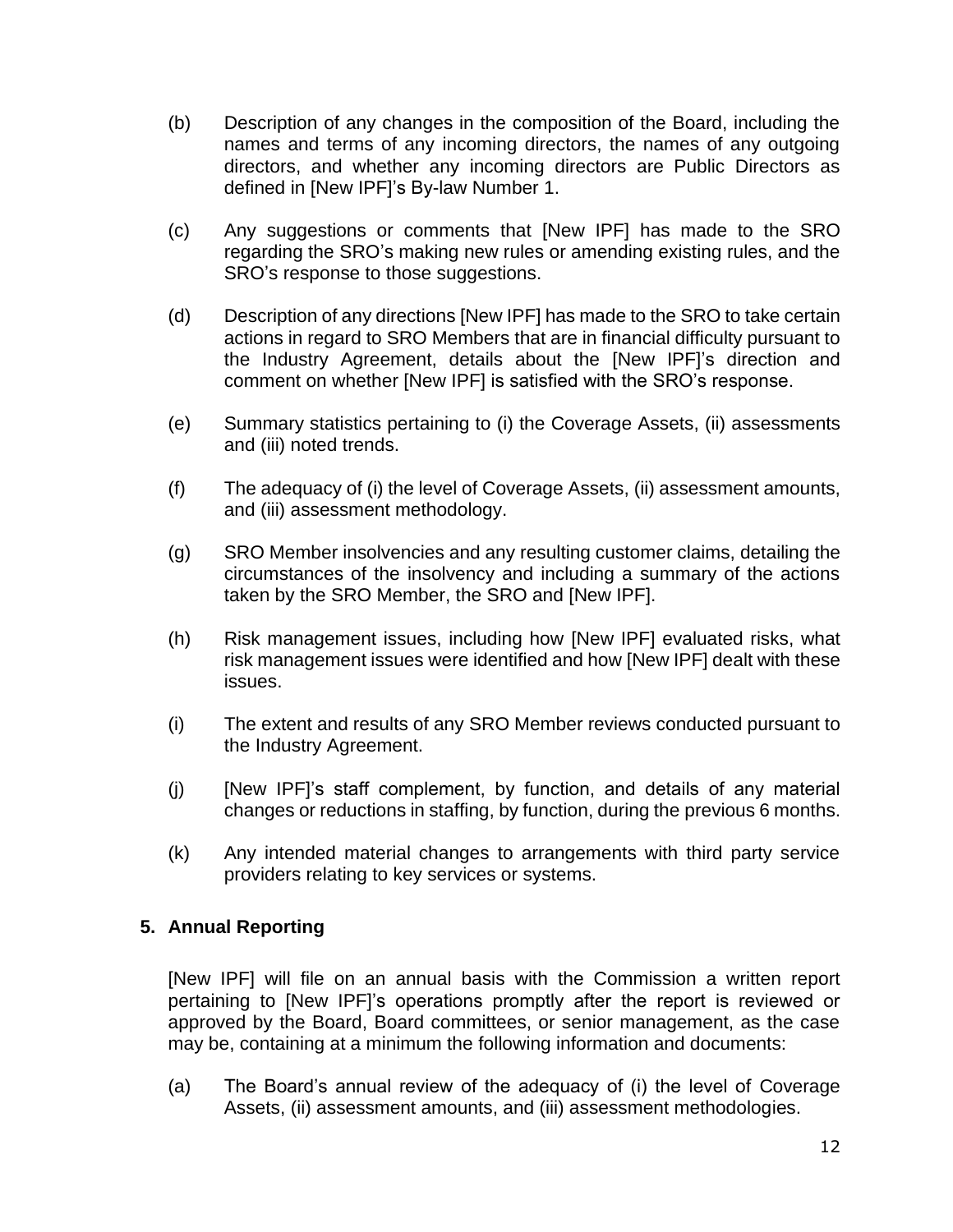- (b) The Board's assessment of the need for additional risk management tools.
- (c) The Board's qualitative assessment or evaluation of [New IPF]'s performance and achievements relative to the [New IPF] Mandate and strategic plan.
- (d) A certification by [New IPF]'s chief executive officer, or other officer, that [New IPF] is in compliance with the terms and conditions applicable to it in this Approval Order.

### **6. Financial Reporting**

- (a) [New IPF] will file with the Commission unaudited financial statements with notes within 60 days after the end of each financial semi-annual period.
- (b) [New IPF] will file with the Commission audited annual financial statements accompanied by the report of an independent auditor within 90 days after the end of each fiscal year.

### **7. Other Reporting**

- (a) [New IPF] will provide the Commission on a timely basis with the following information and documents upon completion of review or approval by the Board, Board committees, or senior management, as the case may be:
	- (i) the financial budget for the current year, together with the underlying assumptions, that have been approved by the Board;
	- (ii) enterprise risk management reports, and any material changes to enterprise risk management methodology;
	- (iii) [New IPF]'s strategic plan;
	- (iv) [New IPF]'s annual report; and
	- (v) material changes to the Board and employee codes of conduct, which include policies for managing conflicts of interest.
- (b) [New IPF] will provide the Commission with reasonable prior notice of any document that it intends to publish or issue to the public or to any category of SRO Members which, could have a significant impact on:
	- $(i)$  [New IPF]'s ability to carry out the [New IPF] Mandate;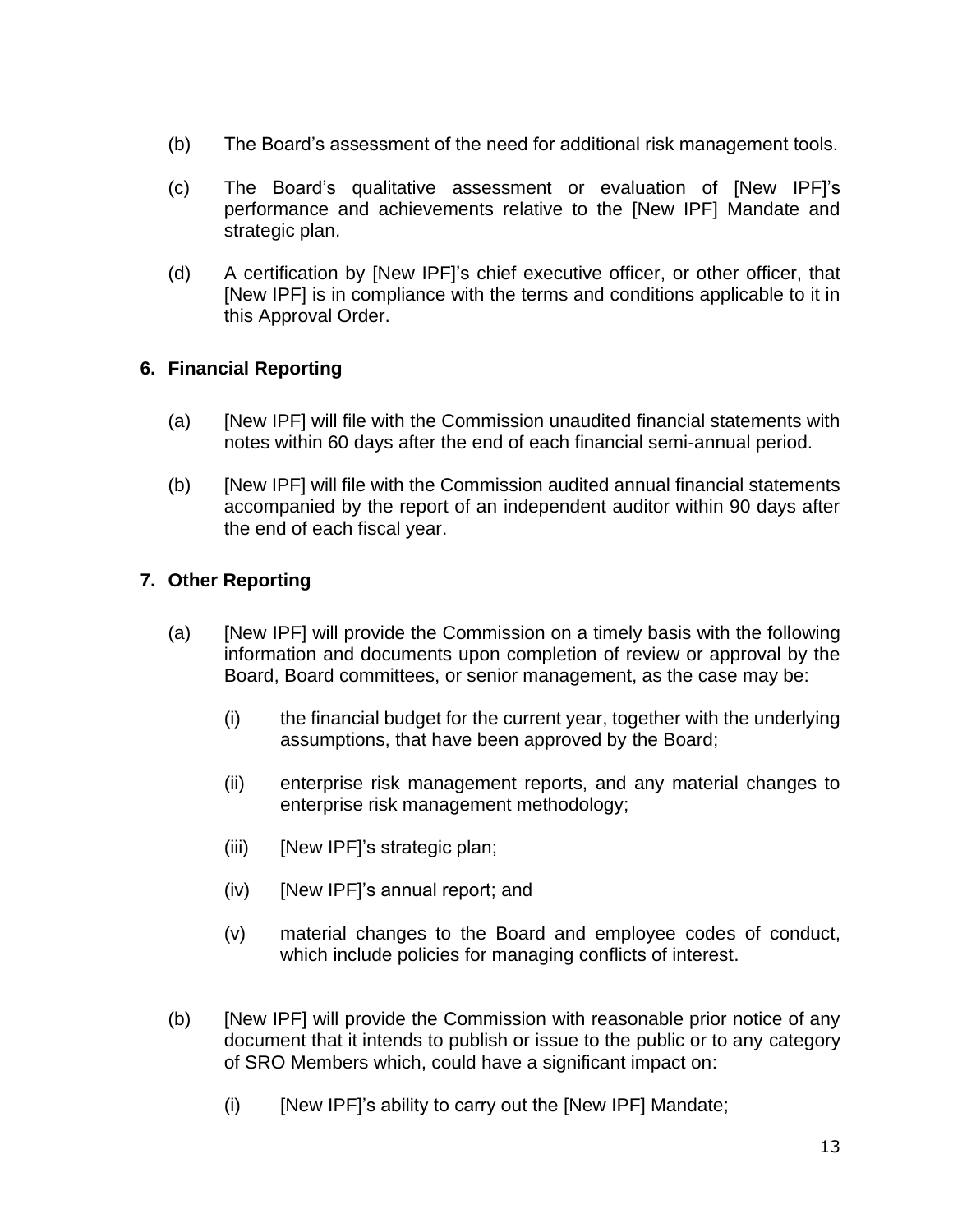- (ii) SRO Members; and
- (iii) the capital markets generally, including, for greater clarity, particular stakeholders or sectors.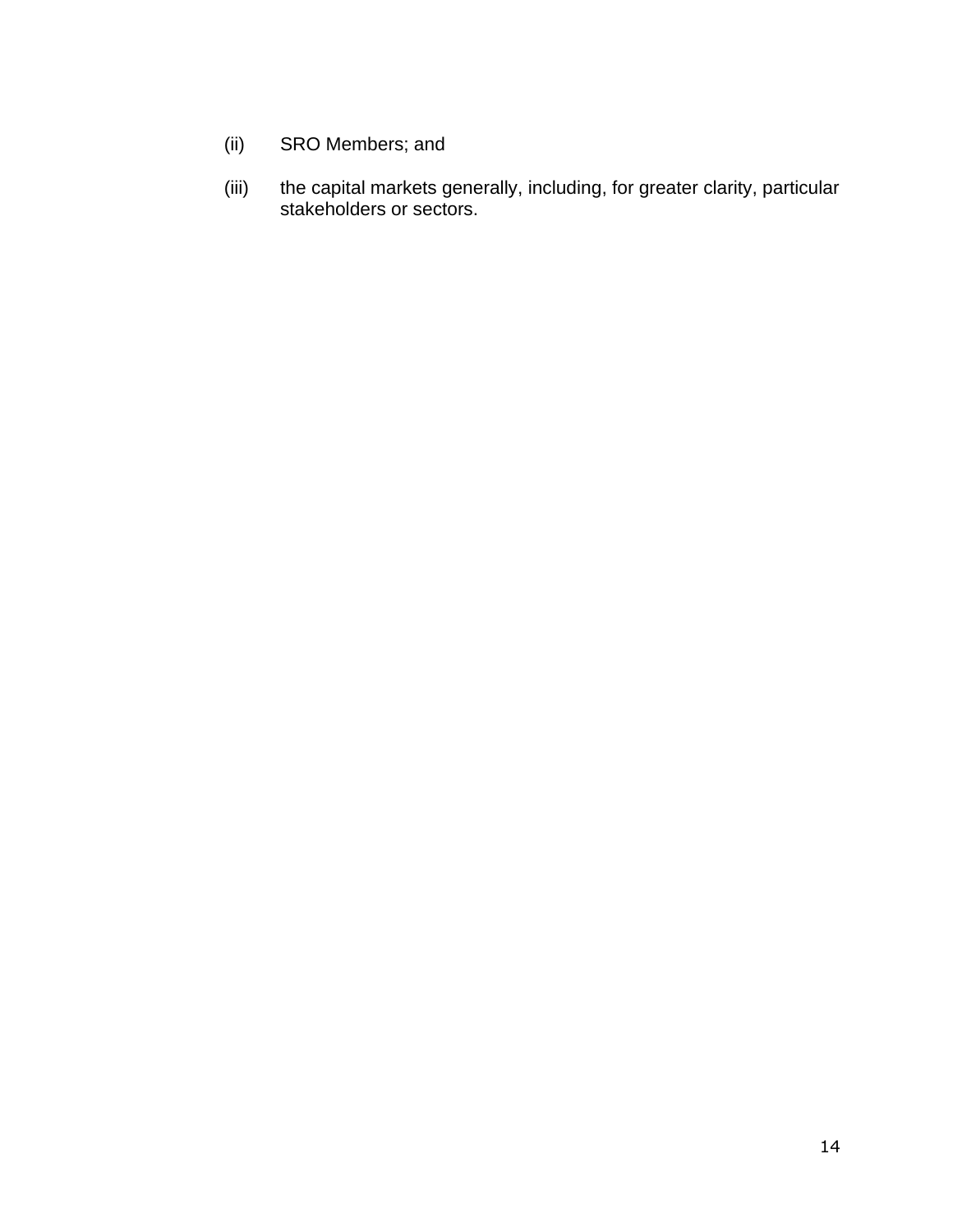# **Appendix C**

# **MEMORANDUM OF UNDERSTANDING REGARDING OVERSIGHT OF [NEW IPF] AMONG:**

#### **ALBERTA SECURITIES COMMISSION AUTORITÉ DES MARCHÉS FINANCIERS BRITISH COLUMBIA SECURITIES COMMISSION MANITOBA SECURITIES COMMISSION FINANCIAL AND CONSUMER SERVICES COMMISSION OF NEW BRUNSWICK OFFICE OF THE SUPERINTENDENT OF SECURITIES, DIGITAL GOVERNMENT AND SERVICE NEWFOUNDLAND AND LABRADOR OFFICE OF THE SUPERINTENDENT OF SECURITIES, NORTHWEST TERRITORIES NOVA SCOTIA SECURITIES COMMISSION OFFICE OF THE SUPERINTENDENT OF SECURITIES, NUNAVUT ONTARIO SECURITIES COMMISSION PRINCE EDWARD ISLAND OFFICE OF THE SUPERINTENDENT OF SECURITIES FINANCIAL AND CONSUMER AFFAIRS AUTHORITY OF SASKATCHEWAN OFFICE OF THE YUKON SUPERINTENDENT OF SECURITIES**

(each a **Regulator**, collectively the **Regulators** or the **Parties**)

The Parties agree as follows:

#### **1. Underlying Principles**

#### *a. Approval and Acceptance*

Pursuant to applicable Securities Legislation, and subject to terms and conditions, the Regulators have either:

- (i) approved [New IPF] as a compensation fund or contingency trust fund; or
- (ii) deemed [New IPF] acceptable as a contingency fund.
- *b. Oversight Program*

To ensure that [New IPF] is appropriately discharging its responsibilities as a compensation or contingency fund, the Regulators have developed an oversight program (**Oversight Program**) which includes:

(i) review of information filed by [New IPF], as set out in section 4;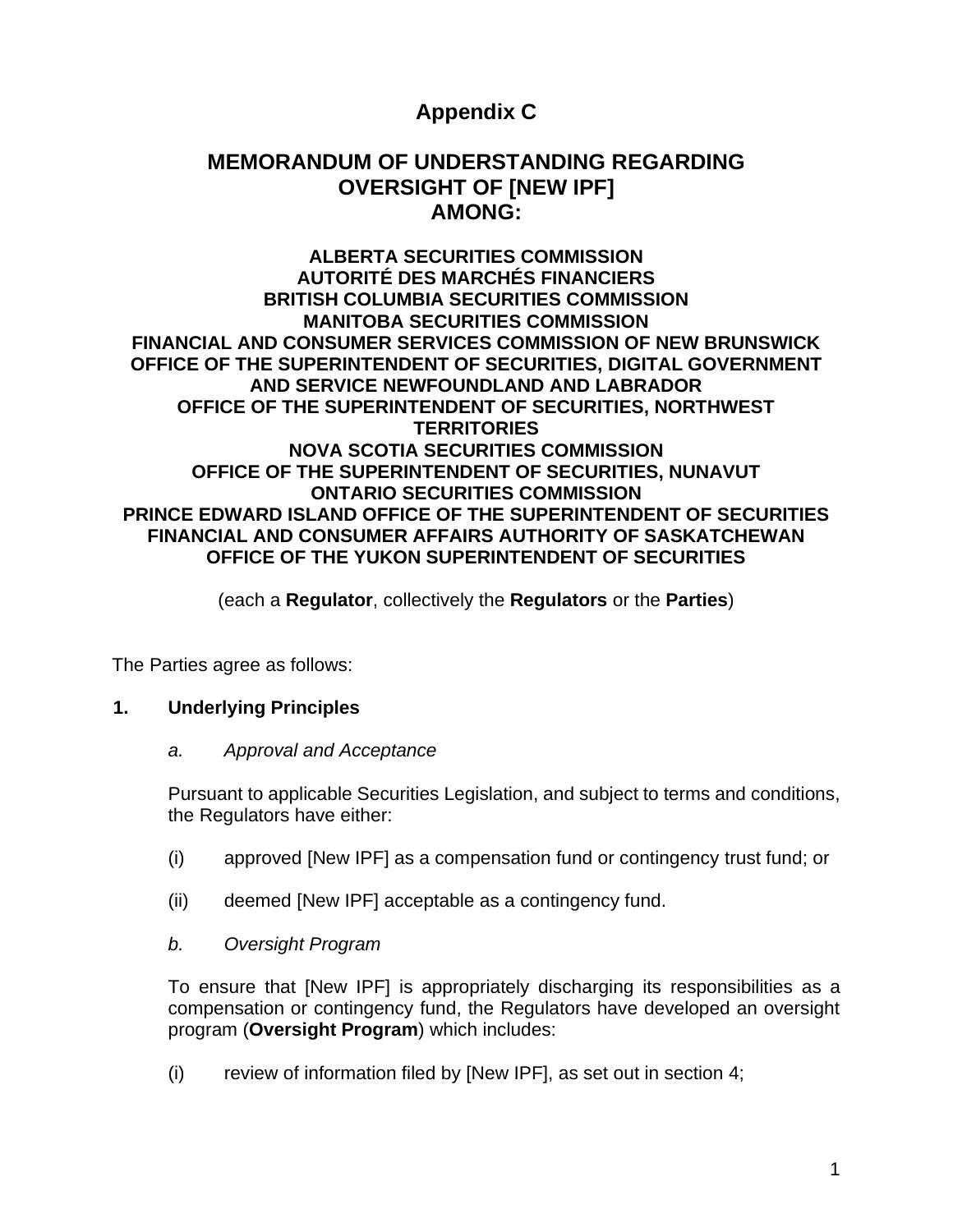- (ii) oversight reviews of [New IPF], as set out in section 5; and
- (iii) review and applicable approval of Amendments, as set out in section 6.

The purpose of the Oversight Program is to ensure that [New IPF] is acting in accordance with the [New IPF] Mandate, and complying with the terms and conditions of the Regulators' approval or acceptance.

#### *c. Oversight Guiding Principles*

The guiding principles for the Regulators' joint oversight of [New IPF] are:

- (i) Harmonious direction the Regulators will strive to speak as one when giving direction to [New IPF];
- (ii) Transparency each Regulator shares with other Regulators important communications with [New IPF] in a timely manner; and
- (iii) Efficiency each Regulator will strive to conduct oversight in an effective manner while attempting to minimize the resources required from other Regulators and [New IPF].
- *d. Previous Memoranda of Understanding*

This MOU replaces the memoranda of understanding that took effect on January 1, 2021 between the applicable Regulators of the Canadian Investor Protection Fund (**CIPF**) and the MFDA Investor Protection Corporation (**MFDA IPC**) in respect of the oversight of CIPF and MFDA IPC.

#### **2. Definitions**

#### **"Amendment"** means

(i) any amendment to, or revocation or replacement of, [New IPF]'s Coverage Policies or by-laws; or

(ii) any material change to [New IPF]'s Industry Agreement with [New SRO]

for which the Regulators' prior approval is required pursuant to an Approval Order or Acceptance Decision.

**"Approval Order"** means the approval of [New IPF] by a Regulator pursuant to the Securities Legislation in a Canadian province or territory which stipulates that registered dealers must participate in a compensation fund or contingency trust fund approved by the Regulator and established by, among others, a selfregulatory organization.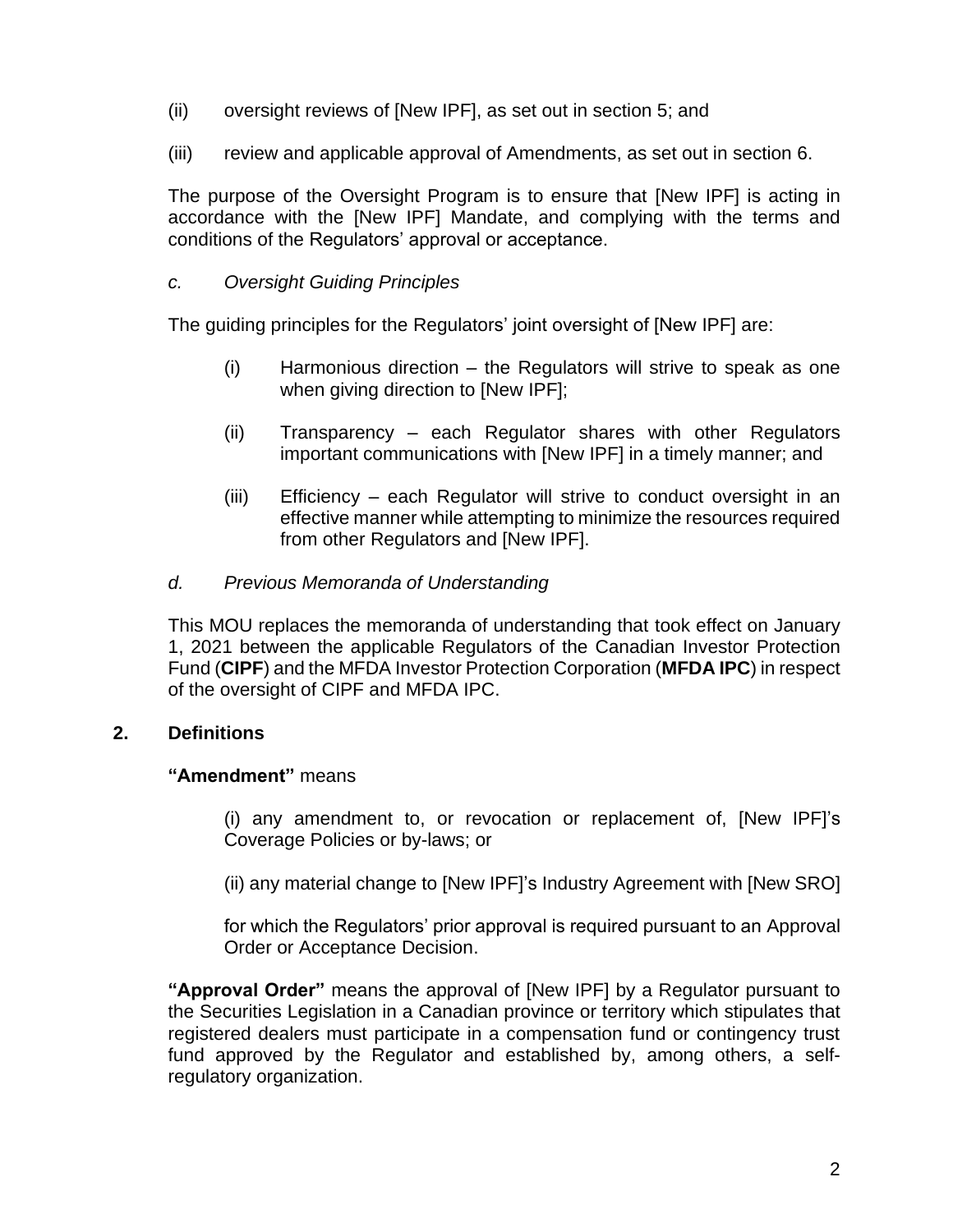**"Board"** has the meaning ascribed to that term in [New IPF] Approval Order or Acceptance Decision.

**"Coordinators"** mean the two Regulators that are designated as such from time to time by consensus of all the Regulators.

**"Coverage Policies"** have the meaning ascribed to that term in [New IPF] Approval Order or Acceptance Decision.

**"Acceptance Decision"** means the decision regarding [New IPF] by a Regulator pursuant to the Securities Legislation in a Canadian province or territory which may stipulate that a dealer must participate in a contingency fund deemed acceptable by the Regulator.

**"Industry Agreement"** has the meaning ascribed to that term in [New IPF] Approval Order or Acceptance Decision.

**"[New IPF] Mandate"** has the meaning ascribed to that term in [New IPF] Approval Order or Acceptance Decision.

**"Reviewing Regulator"** means a Regulator that is participating in an oversight review of [New IPF].

**"Securities Legislation"** has the same meaning as in National Instrument 14-101 *Definitions* and includes, where applicable, commodity futures legislation.

**"Self-regulatory organization (SRO)"** has the meaning ascribed to that term in [New IPF] Approval Order or Acceptance Decision.

**"SRO Member"** has the meaning ascribed to that term in [New IPF] Approval Order or Acceptance Decision.

#### **3. General Provisions**

#### *a. Oversight Committee*

The Regulators will establish an oversight committee (**Oversight Committee**) which will act as a forum to discuss issues, concerns and proposals related to the oversight of [New IPF].

Each of the Regulators shall designate from time to time representatives on the Oversight Committee.

The Oversight Committee will provide to the Chairs of the Regulators an annual written report that will include a summary of all oversight activities conducted during the previous period (**Annual Report on Oversight Activities**). The Annual Report on Oversight Activities will also be published.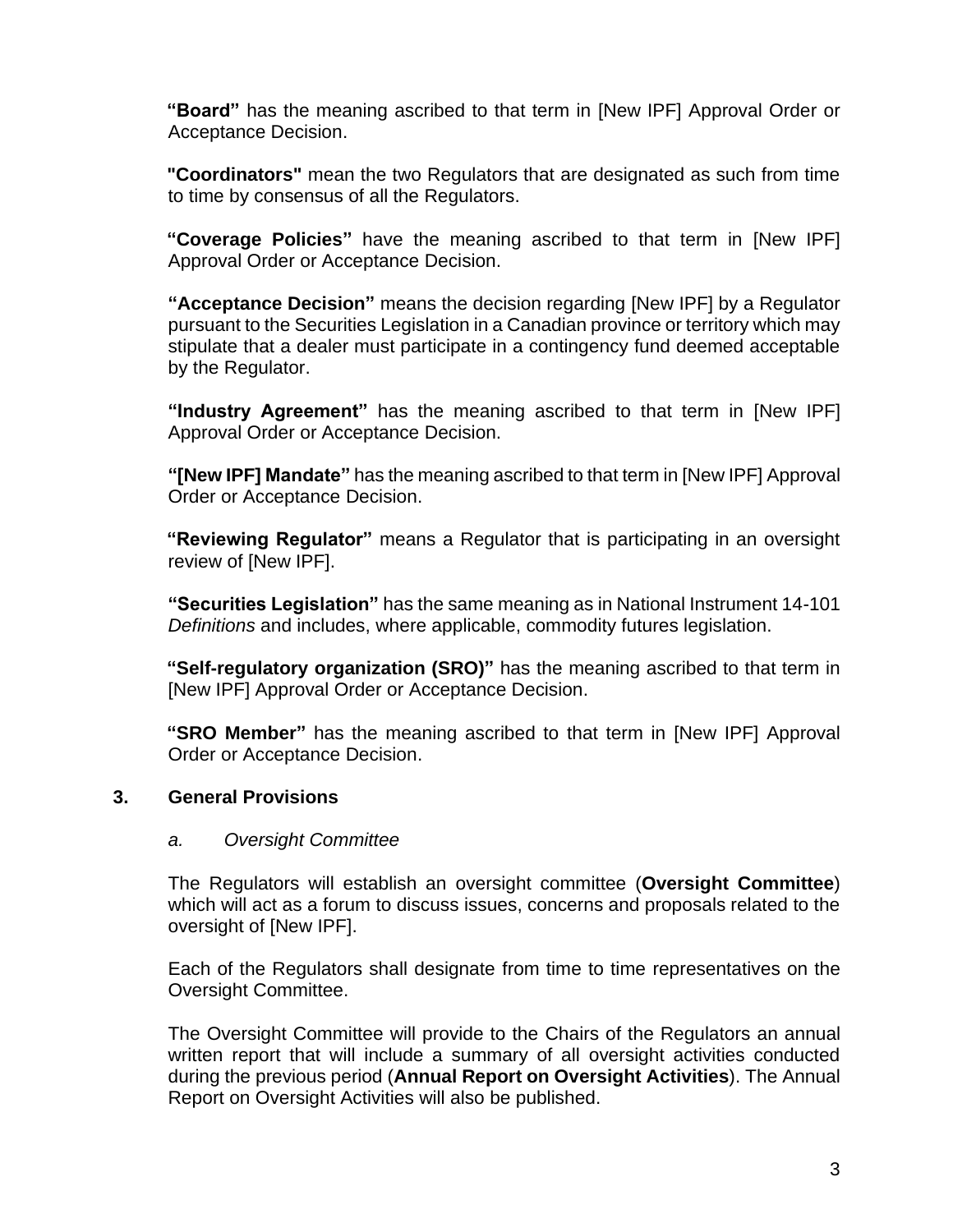### *b. Coordinators*

The two Regulators that are designated as Coordinators are tasked with the role of coordinating, communicating and scheduling activities of the Oversight Program between the Regulators, and between the Regulators and [New IPF]. The Coordinators must not make any unilateral decision, or give unilateral direction, with respect to [New IPF].

The Coordinators will serve for four years on a staggered rotation basis among the two designated Regulators. Initially, one of the two Coordinators will be replaced after two years, and thereafter each Coordinator will have a four-year term, such that a new Coordinator will be designated to replace a current Coordinator every two years. Designation of a new Coordinator will be made one year in advance of the end of an exiting Coordinator's term.

#### *c. Staff Contact*

The Coordinators will provide [New IPF] with key staff contacts in each jurisdiction for the purposes of matters arising under this MOU or relating to oversight in general.

### *d. Status Meetings*

The Coordinators will organize semi-annual conference calls and annual in-person meetings between the Oversight Committee and staff of [New IPF]. The purpose is to discuss matters relating to the Oversight Program of [New IPF] and other matters that are of interest to the Regulators and [New IPF]. The Coordinators will record minutes of these meetings and calls.

#### **4. Review of Information Filed**

Any comments of the staff of the Regulators on information filed by [New IPF] will be sent to the Coordinators, with a copy to staff of the other Regulators. The Coordinators will request that [New IPF] respond to comments raised by the Regulators and copy staff of the other Regulators on its response.

#### **5. Oversight Reviews**

The Regulators have developed procedures for performing periodic reviews of [New IPF]'s functions, as set out in Schedule A.

### **6. Review and Applicable Approval of Amendments**

The Regulators have entered into a protocol, set out in Schedule B of this MOU, to establish uniform procedures relating to the review and applicable approval of or non-objection to proposed Amendments.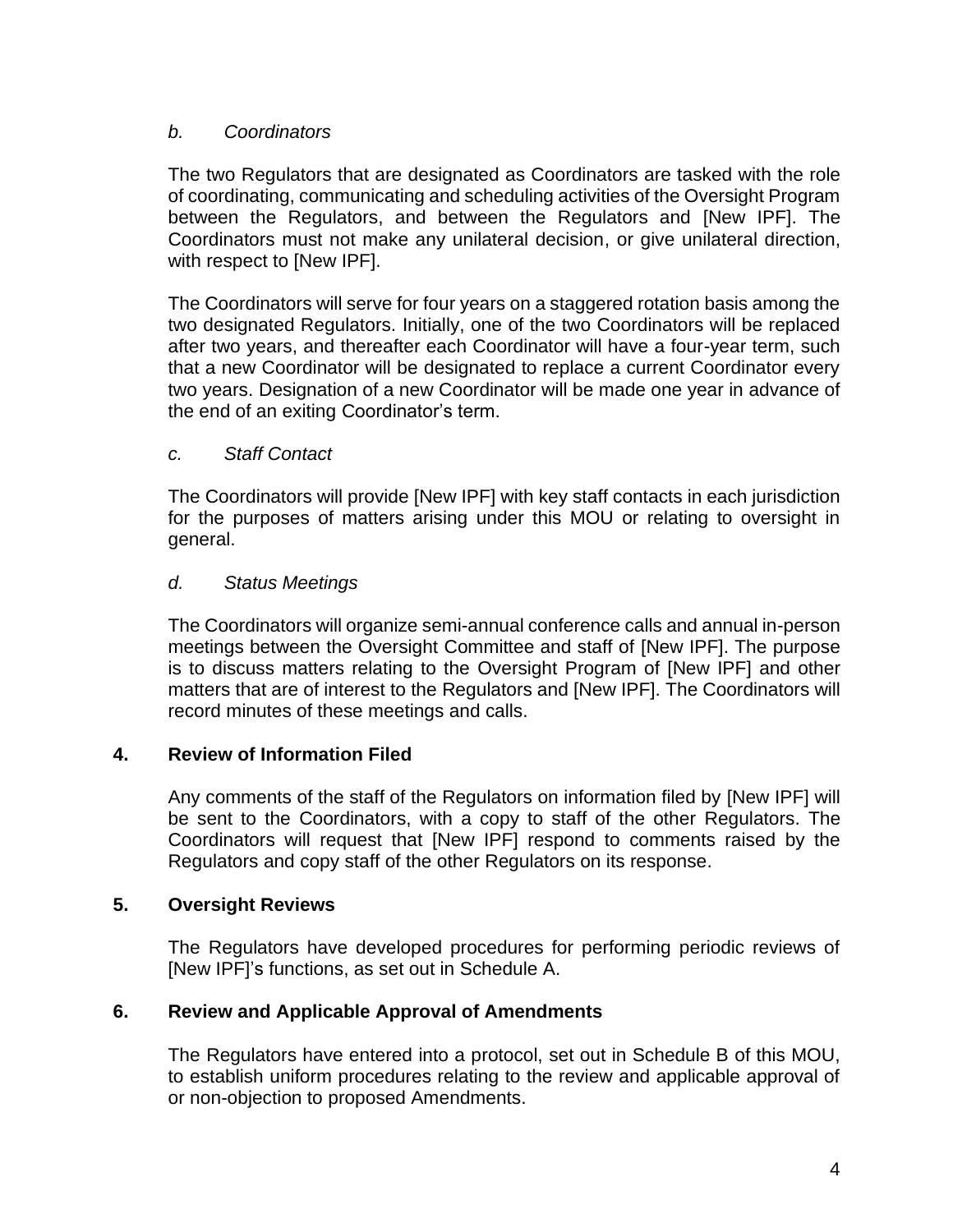### **7. Confidentiality**

All notices, reports, documents and any other information or data shared amongst any of the Regulators pursuant to this MOU are shared exclusively for the regulatory purposes of the Regulators, and with the expectation that they be shared and maintained in confidence, except as may otherwise be required by applicable law.

#### **8. Authority**

Nothing in this MOU is intended to limit the powers of any of the Regulators under applicable Securities Legislation to take any measures authorized or required under such legislation.

#### **9. Schedules**

The MOU represents the Regulators' commitment to a coordinated and cooperative approach to conducting the Oversight Program, and the schedules are integral to the execution of this commitment.

#### **10. Amending, terminating and withdrawing from the MOU**

This MOU may be amended from time to time as mutually agreed upon by the Regulators. Any amendments must be in writing and approved by the duly authorized representatives of each Regulator in accordance with the applicable legislation of each province or territory.

This MOU may be terminated if mutually agreed upon by the Regulators.

Each Regulator can, at any time, withdraw from this MOU on at least 90 days' written notice to the Coordinators and to each Regulator.

#### **11. Effective Date**

This MOU comes into effect on [●].

**IN WITNESS WHEREOF** the duly authorized signatories of the parties below have signed this MOU as of the Effective Date of the MOU stated above.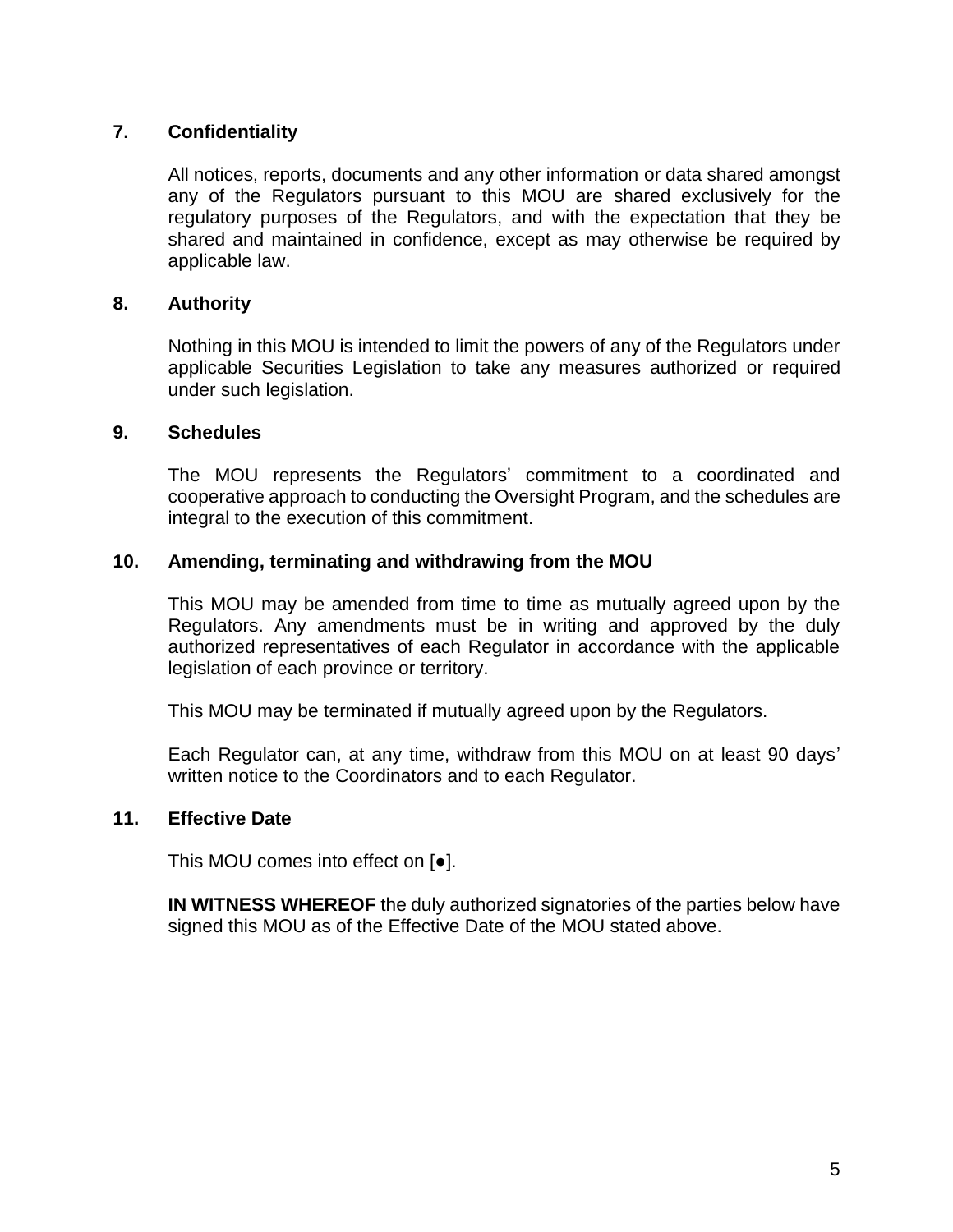| <b>ALBERTA SECURITIES COMMISSION</b>                                                                                                                                                                                                                                                                                                 | <b>AUTORITÉ DES MARCHÉS FINANCIERS</b>                                                                                                                                                                                                                                                                                                                                                                                          |
|--------------------------------------------------------------------------------------------------------------------------------------------------------------------------------------------------------------------------------------------------------------------------------------------------------------------------------------|---------------------------------------------------------------------------------------------------------------------------------------------------------------------------------------------------------------------------------------------------------------------------------------------------------------------------------------------------------------------------------------------------------------------------------|
|                                                                                                                                                                                                                                                                                                                                      |                                                                                                                                                                                                                                                                                                                                                                                                                                 |
|                                                                                                                                                                                                                                                                                                                                      |                                                                                                                                                                                                                                                                                                                                                                                                                                 |
| <b>BRITISH COLUMBIA SECURITIES</b><br><b>COMMISSION</b>                                                                                                                                                                                                                                                                              | <b>MANITOBA SECURITIES COMMISSION</b>                                                                                                                                                                                                                                                                                                                                                                                           |
| <b>FINANCIAL AND CONSUMER SERVICES</b><br><b>COMMISSION OF NEW BRUNSWICK</b><br>Per: 2008 - 2008 - 2008 - 2019 - 2019 - 2019 - 2019 - 2019 - 2019 - 2019 - 2019 - 2019 - 2019 - 2019 - 2019 -                                                                                                                                        | OFFICE OF THE SUPERINTENDENT OF<br>SECURITIES, DIGITAL GOVERNMENT AND<br><b>SERVICE NEWFOUNDLAND AND LABRADOR</b>                                                                                                                                                                                                                                                                                                               |
| <b>DEPUTY MINISTER FOR</b><br><b>INTERGOVERNMENTAL AFFAIRS</b><br><b>NEWFOUNDLAND AND LABRADOR</b><br>Title: Title: Title: The Contract of the Contract of the Contract of the Contract of the Contract of the Contract of the Contract of the Contract of the Contract of the Contract of the Contract of the Contract of the Contr | OFFICE OF THE SUPERINTENDENT OF<br><b>SECURITIES, NORTHWEST TERRITORIES</b><br>Per: 2008 - 2009 - 2009 - 2009 - 2009 - 2009 - 2009 - 2009 - 2009 - 2009 - 2009 - 2009 - 2009 - 2009 - 2009 - 2009 - 2009 - 2009 - 2009 - 2009 - 2009 - 2009 - 2009 - 2009 - 2009 - 2009 - 2009 - 2009 - 2009 - 2009 - 2009 -<br>Title: The Commission of the Commission of the Commission of the Commission of the Commission of the Commission |
| <b>NOVA SCOTIA SECURITIES COMMISSION</b>                                                                                                                                                                                                                                                                                             | OFFICE OF THE SUPERINTENDENT OF<br><b>SECURITIES, NUNAVUT</b>                                                                                                                                                                                                                                                                                                                                                                   |
|                                                                                                                                                                                                                                                                                                                                      |                                                                                                                                                                                                                                                                                                                                                                                                                                 |
| <b>Title:</b> The contract of the contract of the contract of the contract of the contract of the contract of the contract of the contract of the contract of the contract of the contract of the contract of the contract of the c                                                                                                  | <b>Title:</b> The contract of the contract of the contract of the contract of the contract of the contract of the contract of the contract of the contract of the contract of the contract of the contract of the contract of the c                                                                                                                                                                                             |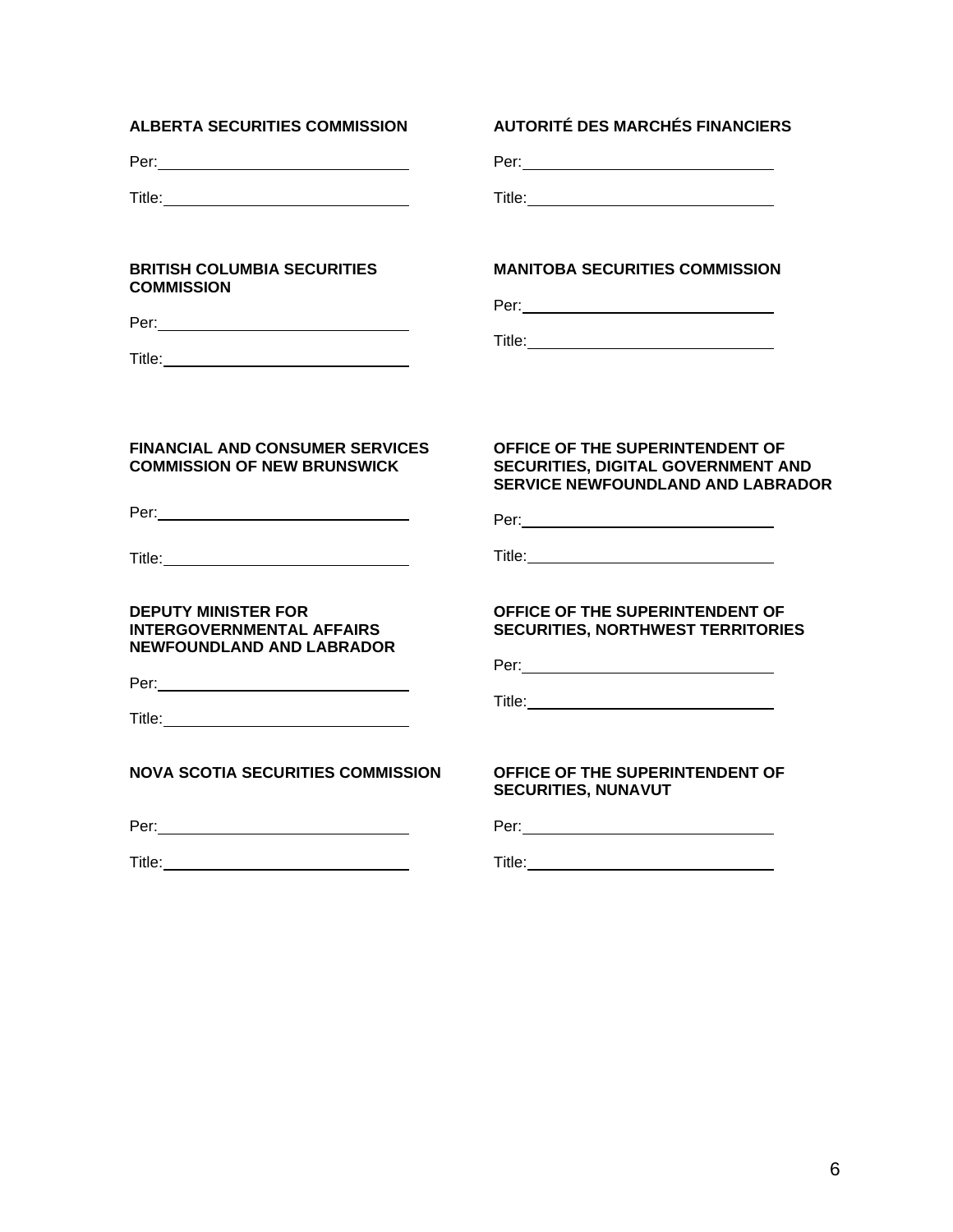#### **ONTARIO SECURITIES COMMISSION**

Per:

Title: Title: The Contract of the Contract of the Contract of the Contract of the Contract of the Contract of the Contract of the Contract of the Contract of the Contract of the Contract of the Contract of the Contract of

#### **PRINCE EDWARD ISLAND OFFICE OF THE SUPERINTENDENT OF SECURITIES**

Per:

Title:

#### **FINANCIAL AND CONSUMER AFFAIRS AUTHORITY OF SASKATCHEWAN**

Per:

Title: **The Community of the Community of the Community of the Community of the Community of the Community of the Community of the Community of the Community of the Community of the Community of the Community of the Commun** 

#### **OFFICE OF THE YUKON SUPERINTENDENT OF SECURITIES**

Per:

Title: **The Community of the Community of the Community of the Community of the Community of the Community of the Community of the Community of the Community of the Community of the Community of the Community of the Commun**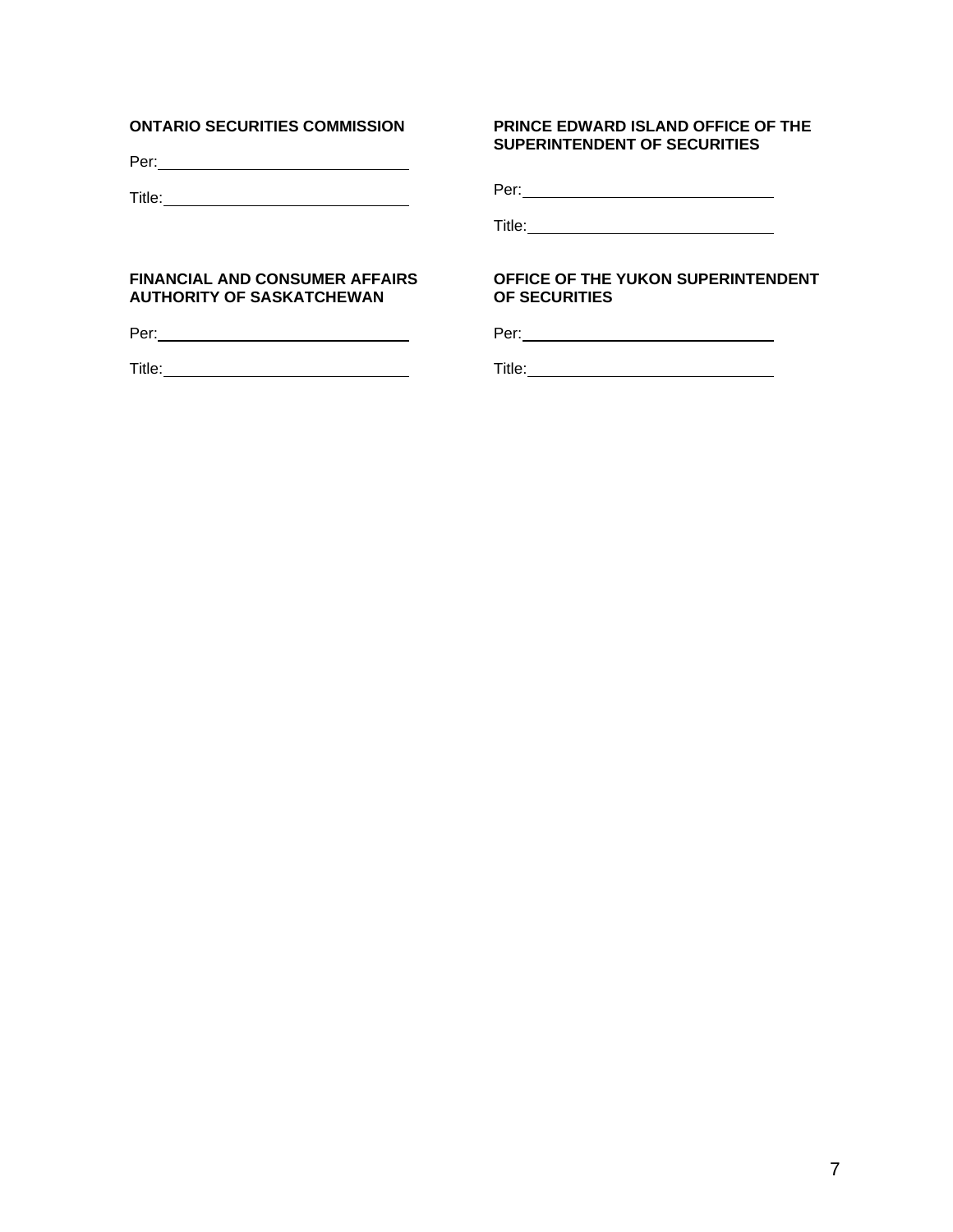# **Schedule A Oversight Reviews**

On behalf of all Regulators, the Reviewing Regulators will carry out periodic coordinated oversight reviews of [New IPF] for the purposes of: (i) evaluating whether selected regulatory processes are effective, efficient, and are applied consistently and fairly; and (ii) assessing compliance with the terms and conditions of the Approval Orders and any Acceptance Decision.

A Regulator may choose to participate in a coordinated review of [New IPF], or may choose to rely on another Regulator for the review of [New IPF]. In cases where a Regulator chooses not to review [New IPF] office in its jurisdiction, the other Regulators may conduct a review of that [New IPF] office.

Each Regulator may also perform an independent review of [New IPF] to deal with significant and/or local issues. Any Regulator who intends to perform such a review will notify staff of the other Regulators prior to conducting such a review.

The scope of the review will be determined by utilizing a risk-based methodology established and agreed upon by staff of the Regulators.

When the Reviewing Regulators carry out a coordinated review, they will use best efforts to adhere to the following within any timelines established among themselves:

- 1) The Reviewing Regulators will establish and agree on a work plan for the coordinated review that sets the target completion date for each step, including conducting the review, reviewing draft reports, confirming factual accuracy, translating and publishing the final report, and follow-up plans.
- 2) The Reviewing Regulators will coordinate their review of [New IPF] by conducting their reviews at the same time.
- 3) The Reviewing Regulators will develop and use a uniform review program and uniform performance benchmarks to conduct the coordinated review and will ensure the review is appropriately staffed in their respective jurisdiction.
- 4) The Coordinators will, as needed, arrange for communications among the Reviewing Regulators during the course of a review, to discuss the progress of the work completed and to ensure appropriate consistency in the Reviewing Regulators' approach.
- 5) Each Reviewing Regulator will share with all other Reviewing Regulators the results of its review, including draft findings and, upon request, supporting materials.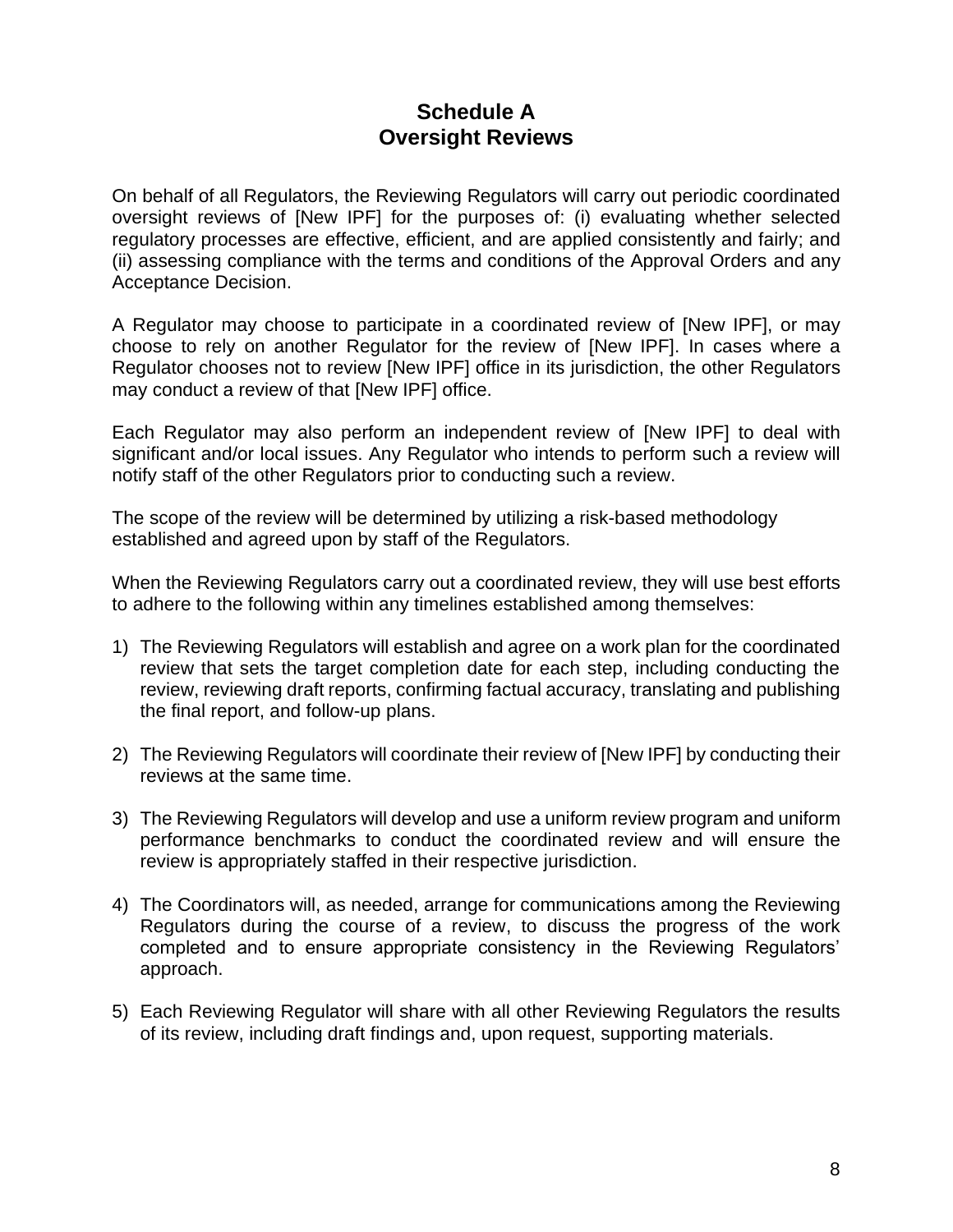- 6) Unless otherwise agreed upon, the Coordinators will draft a review report and share it among the Reviewing Regulators to ensure it meets all of their expectations and requirements, as applicable. The review report will:
	- a) take into account the draft findings and comments of the Reviewing Regulators, and
	- b) use a common set of criteria to rate the significance and urgency of findings.
- 7) If the Reviewing Regulators disagree on the content of the draft review report, the Reviewing Regulators will follow the process provided in section 12, as applicable, of Schedule B of this MOU for resolution.
- 8) After the Reviewing Regulators are mutually satisfied with the draft review report, the Coordinators will forward the draft review report to [New IPF] to confirm factual accuracy.
- 9) [New IPF] will review the draft review report for factual accuracy and respond to the Reviewing Regulators with comments.
- 10)The Reviewing Regulators will consider [New IPF]'s comments and revise their report as necessary.
- 11)The Coordinators will send the revised report to [New IPF] for its formal response.
- 12)On receipt of [New IPF]'s formal response, the Reviewing Regulators will incorporate such formal response and any follow-up plans into the review report as applicable.
- 13)Each Reviewing Regulator will seek the necessary internal approval to publish the final review report, taking into account language translation needs where applicable.
- 14)When each Reviewing Regulator has obtained the necessary internal approvals, the Coordinators will, and the other Reviewing Regulators may, publish the final review report.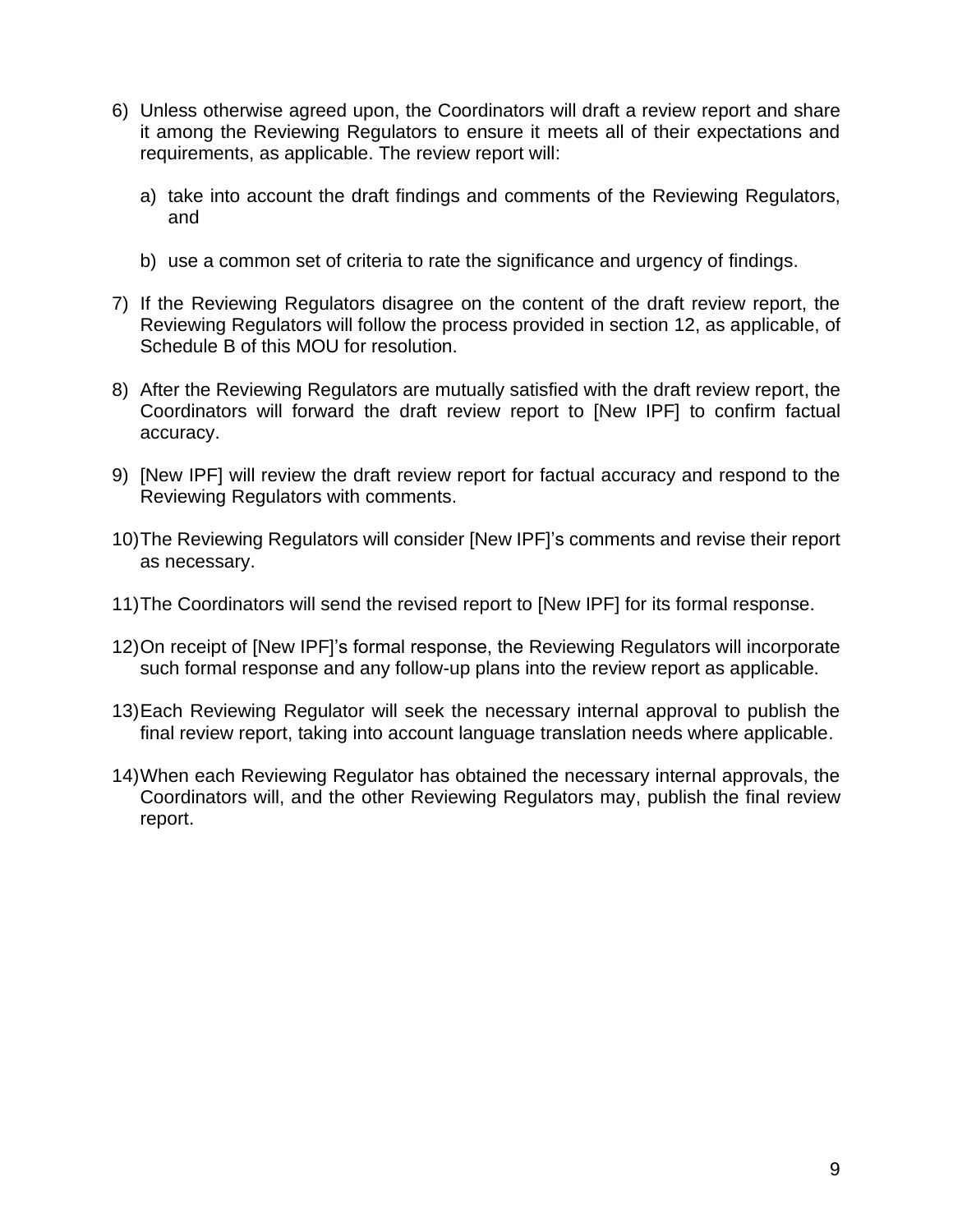# **Schedule B Review and Applicable Approval of Amendments**

#### **1. Scope and purpose**

The Regulators hereby establish uniform procedures relating to their review and applicable approval of, or non-objection to, Amendments proposed by [New IPF].

### **2. Classifying Amendments**

- (a) **Classification**. [New IPF] will classify each proposed Amendment as "housekeeping" or "public comment".
- (b) **Housekeeping Amendments**. A "housekeeping" Amendment is a proposed Amendment that has no material impact on investors, issuers, registrants, other market participants, the SRO, [New IPF], or the capital markets generally and that:
	- (i) makes necessary changes of an editorial nature (such as correcting a textual mistake or inaccurate cross-reference, correcting a translation, making a formatting change, or standardization of terminology),
	- (ii) changes the routine internal processes, practices, or administration of [New IPF], or
	- (iii) is necessary to conform [New IPF]'s policies or by-laws to applicable Securities Legislation, statutory or legal requirements, accounting or auditing standards, or to other [New IPF] policies or by-laws (including those that the Regulators have approved or non-objected to, but which [New IPF] has not yet made effective).
- (c) **Public comment Amendments**. A "public comment" Amendment is any proposed Amendment that is not a housekeeping Amendment.
- (d) **Regulators' disagreement with classification**. If staff of a Regulator thinks that [New IPF] incorrectly classified a proposed Amendment as housekeeping, the Regulators and [New IPF] will use best efforts to adhere to the following:
	- (i) Within 5 business days of the date of [New IPF]'s filing under section 3, staff of the Regulator who intends to disagree with the classification will advise staff of the other Regulators, in writing, that they intend to disagree and provide reasons for their intended disagreement.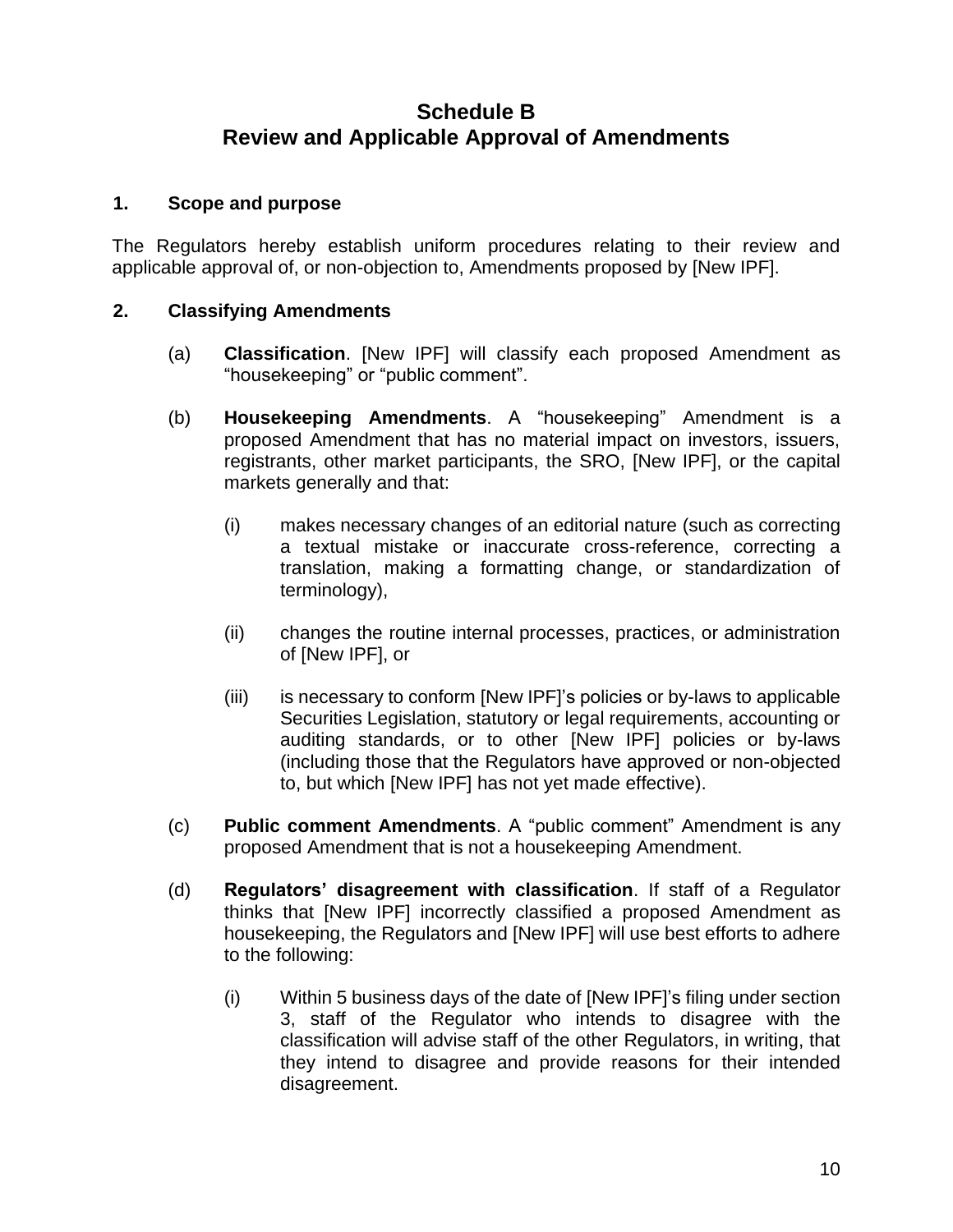- (ii) Within 3 business days after receiving or sending notice of disagreement, staff of the Coordinators will discuss the classification, and may arrange a conference call, with staff of the other Regulators and, as applicable, [New IPF].
- (iii) If disagreement with the classification still exists after any such discussion, staff of the Coordinators will notify [New IPF] of the disagreement, in writing, with a copy to staff of the other Regulators within 10 business days of the date of [New IPF]'s filing.
- (iv) If staff of the Coordinators send a notice of disagreement to [New IPF] under paragraph 2(d)(iii), [New IPF] will reclassify the proposed Amendment as a public comment Amendment or withdraw the proposed Amendment by filing a written notice with staff of the Regulators indicating that it will be withdrawing the Amendment.
- (v) If [New IPF] does not receive any such notice of disagreement within 10 business days of the date of [New IPF]'s filing, [New IPF] will assume that staff of the Regulators agree with the classification.

### **3. Required Filings**

- (a) **Language requirements**. [New IPF] will file the information required under this section concurrently in both English and French, accompanied with an attestation from a certified translator.
- (b) **Filings for housekeeping Amendments**. [New IPF] will file the following information with staff of the Regulators for each proposed housekeeping Amendment:
	- (i) a cover letter that indicates the classification of the proposed Amendment by citing the applicable provisions in subsection 2(b),
	- (ii) the Board resolution, or the resolution of the applicable Board committee, including the date that the proposed Amendment was approved,
	- (iii) the text of the proposed Amendment and, where applicable, a blacklined version showing the changes, and
	- (iv) a notice for publication including:
		- (A) a brief description of the proposed Amendment,
		- (B) the reasons for the housekeeping classification,
		- (C) the anticipated effective date of the proposed Amendment,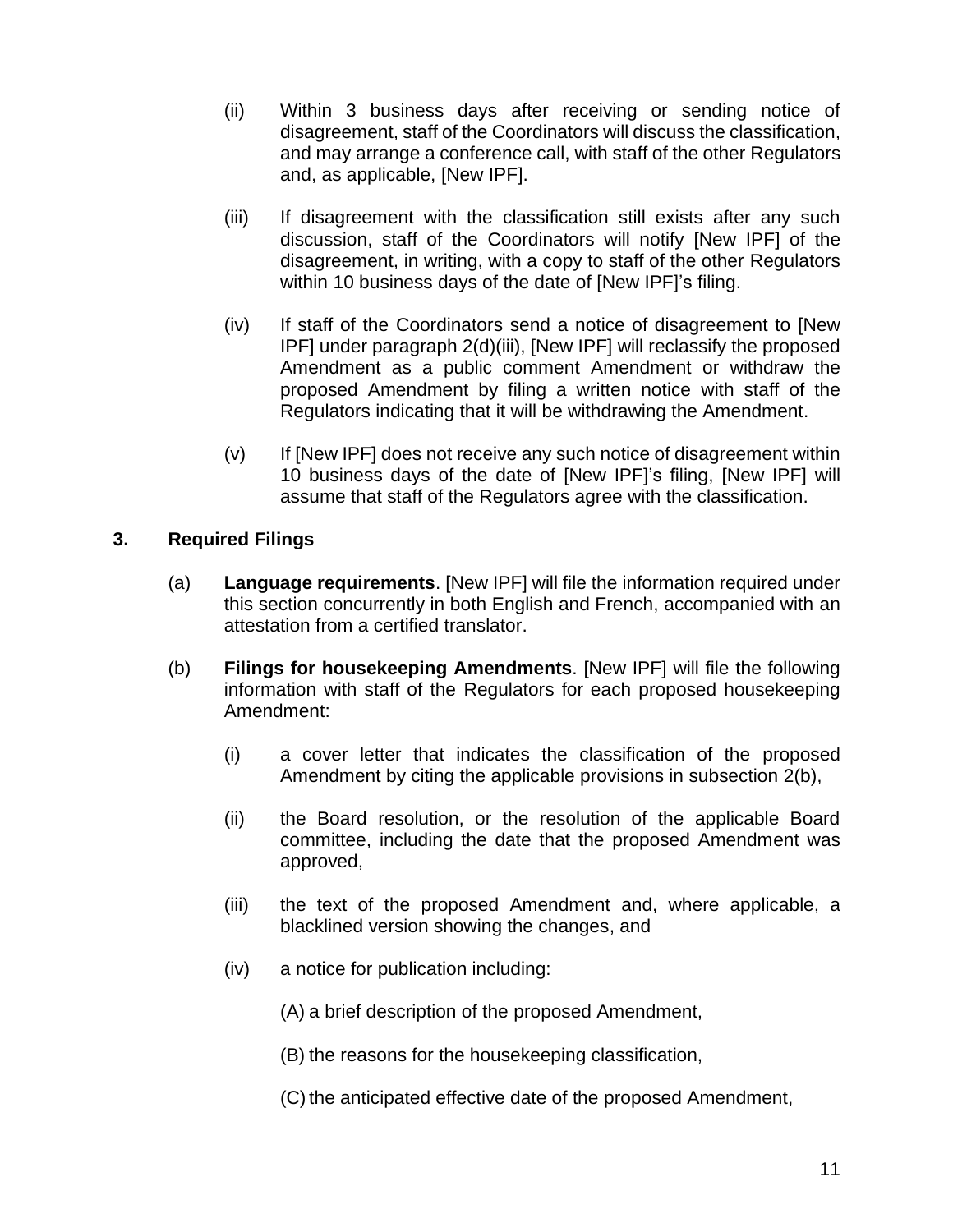- (D) a statement as to whether the proposed Amendment complies with the terms and conditions of [New IPF]'s approval or acceptance, and
- (E) confirmation that [New IPF] followed its established internal governance practices in approving the proposed Amendment and considered the need for consequential amendments.
- (c) **Filings for public comment Amendments**. [New IPF] will file the following information with staff of the Regulators for each proposed public comment Amendment:
	- (i) a cover letter that indicates the classification of the proposed Amendment, how [New IPF] has taken the public interest into account when developing the proposed Amendment and why the proposed Amendment is in the public interest,
	- (ii) the Board resolution, or the resolution of the applicable Board committee, including the date that the proposed Amendment was approved,
	- (iii) the text of the proposed Amendment, and, where applicable, a blacklined version showing the changes, and
	- (iv) a notice for publication including:
		- (A) written analysis detailing the nature, purpose and effect of the proposed Amendment,
		- (B) the possible effects of the proposed Amendment (including any regional specific effect) on investors, issuers, registrants, other market participants, the SRO, [New IPF] and the capital markets generally,
		- (C) a description of the context in which [New IPF] developed the proposed Amendment, any relevant issues considered, and any alternative approaches considered,
		- (D) the anticipated effective date of the proposed Amendment,
		- $(E)$  the items in subparagraph 3(b)(iv)(D) and  $(E)$ , and
		- (F) a request for public comment together with details on how to submit comments within the comment period deadline, and a statement that [New IPF] will publish all comments received during the comment period on its public website.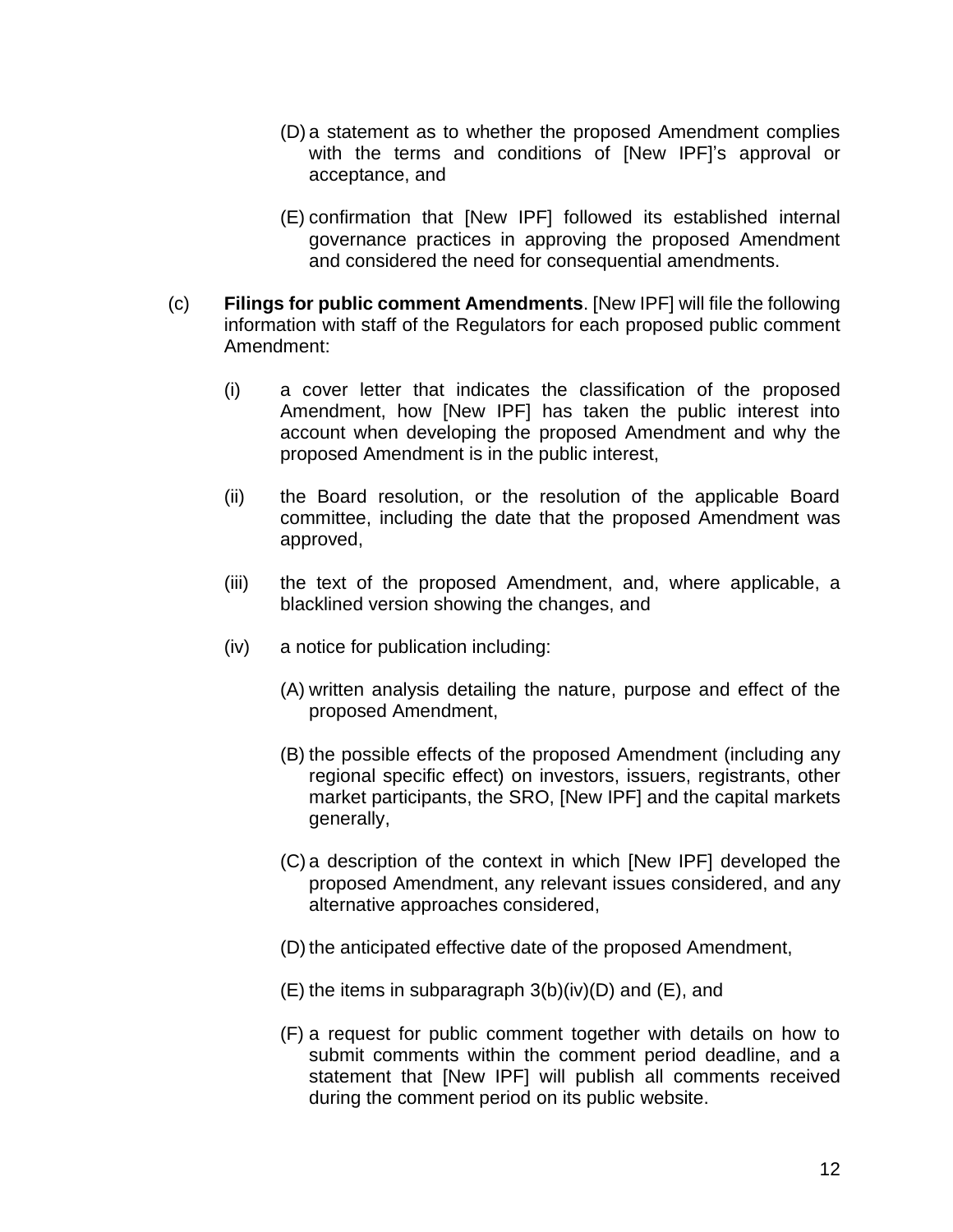### **4. Review criteria**

Without limiting the discretion of the Regulators, the Regulators agree that the following are factors that staff of the Regulators may consider when reviewing proposed Amendments:

- (a) whether a proposed Amendment is in the public interest, and
- (b) whether [New IPF] has provided sufficient analysis of the nature, purpose and effect of a proposed Amendment.

### **5. Review and approval process for housekeeping Amendments**

- (a) **Confirming receipt**. Upon receipt of the materials detailed in subsection 3(b), staff of the Coordinators will, as soon as practicable, send written confirmation of receipt of the proposed housekeeping Amendment to [New IPF], with a copy to staff of the other Regulators.
- (b) **Approval**. Except where notice of disagreement has been sent to [New IPF] in accordance with paragraph 2(d)(iii), the proposed Amendment will be deemed approved or non-objected to on the eleventh business day following the date of [New IPF]'s filing under section 3.

#### **6. Review process for public comment Amendments**

- (a) **Confirming receipt**. Upon receipt of the materials detailed in subsection 3(c), staff of the Coordinators will, as soon as practicable, send confirmation of receipt of the proposed public comment Amendment to [New IPF], with a copy to staff of the other Regulators.
- (b) **Publication and public comment period**. As soon as practicable, staff of the Coordinators and [New IPF] will, and staff of the other Regulators may:
	- (i) coordinate a publication date amongst themselves, and
	- $(i)$  publish the materials referred to in paragraphs  $3(c)(iii)$  and  $(iv)$  for a 30-day comment period (or other period agreed upon by staff of the Regulators and [New IPF]) on their respective public websites.
- (c) **Publishing and responding to public comments**. [New IPF] will, as and when they are received, promptly publish any public comments on its public website. [New IPF] will also prepare a summary of and responses to those public comments and send them to staff of the Regulators within any timelines established by staff of the Regulators.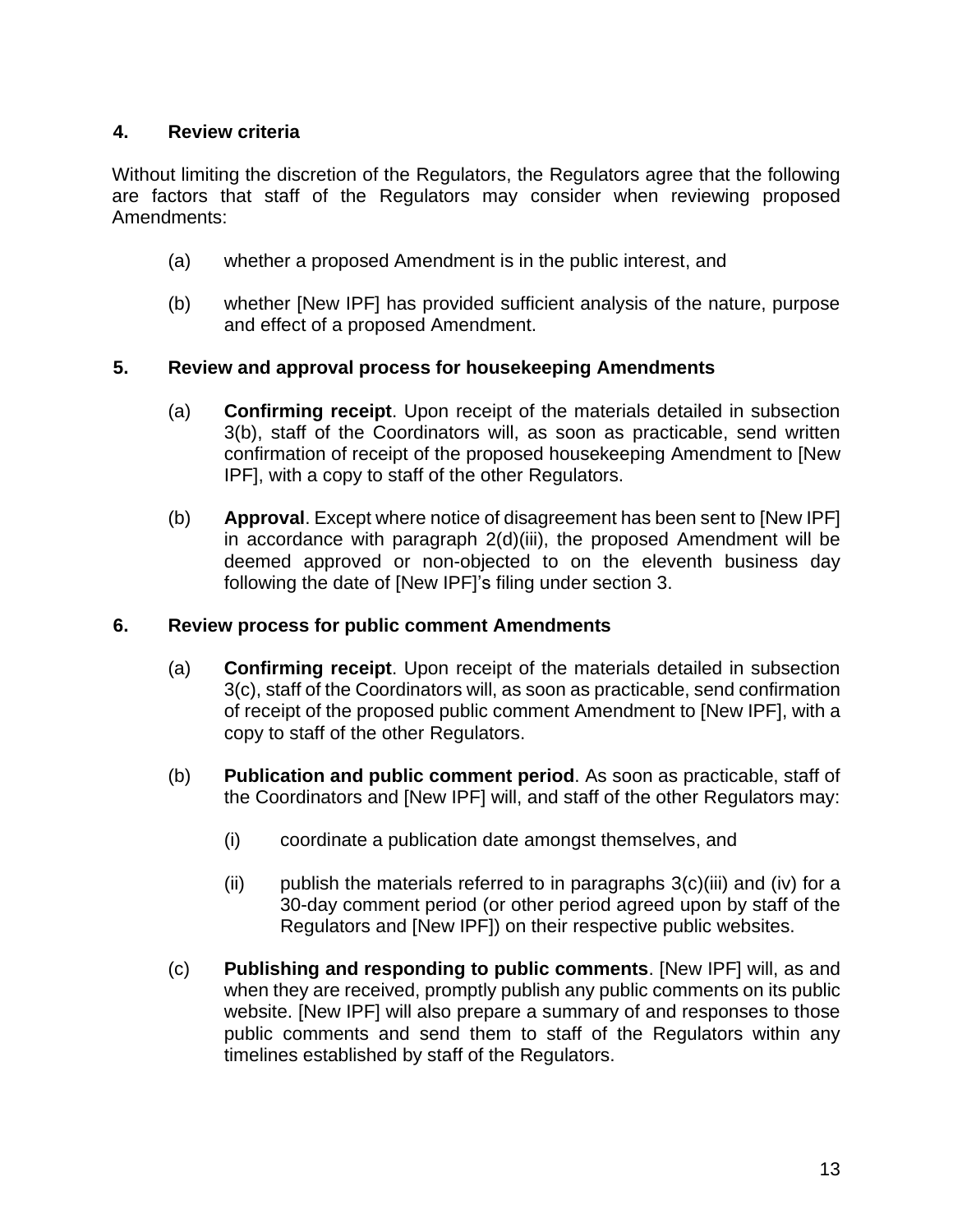- (d) **Regulator review**. After the subsection 6(b) comment period has ended, staff of the Regulators will, in writing, provide any significant comments to the Coordinators, copying staff of the other Regulators, within any timelines established among themselves.
- (e) **Regulators have no comments**. If staff of the Coordinators do not receive or have any significant comments within the period provided for under subsection 6(d), staff of the Regulators will be deemed to not have any comments and the following applies:
	- (i) If [New IPF] has received public comments, the Regulators will, upon receipt of [New IPF]'s summary and responses described in subsection 6(c), follow the processes applicable to the review of [New IPF] responses set out in paragraphs 6(f)(v) through (ix).
	- (ii) If [New IPF] has not received any public comments, or the public comments received do not raise any material issues (as determined by staff of the Regulators), staff of the Regulators will proceed immediately to the approval or non-objection process in section 8.
- (f) **Regulators have comments**. If staff of the Coordinators receive or have significant comments within the period provided for under subsection 6(d), staff of the Regulators and [New IPF] will use best efforts to adhere to the following process using timelines established amongst themselves:
	- (i) At the end of the period provided for under subsection 6(d), staff of the Coordinators will prepare and deliver to staff of the other Regulators a draft comment letter that incorporates their own significant comments and the significant comments raised by staff of the other Regulators and may, if deemed necessary, identify different views among staff of the Regulators.
	- (ii) Staff of the Regulators will provide any significant written comments on the draft comment letter to the Coordinators, copying staff of the other Regulators; if staff of the Coordinators do not receive any such comments within the timelines agreed upon, staff of the other Regulators will be deemed not to have any comments.
	- (iii) Following the other Regulators' response (or deemed response), staff of the Coordinators will consolidate all comments received and, when finalized to the satisfaction of staff of the Regulators, send the comment letter to [New IPF], with a copy to staff of the other Regulators.
	- (iv) [New IPF] will respond, in writing, to the comment letter sent by staff of the Coordinators, with a copy to staff of the other Regulators.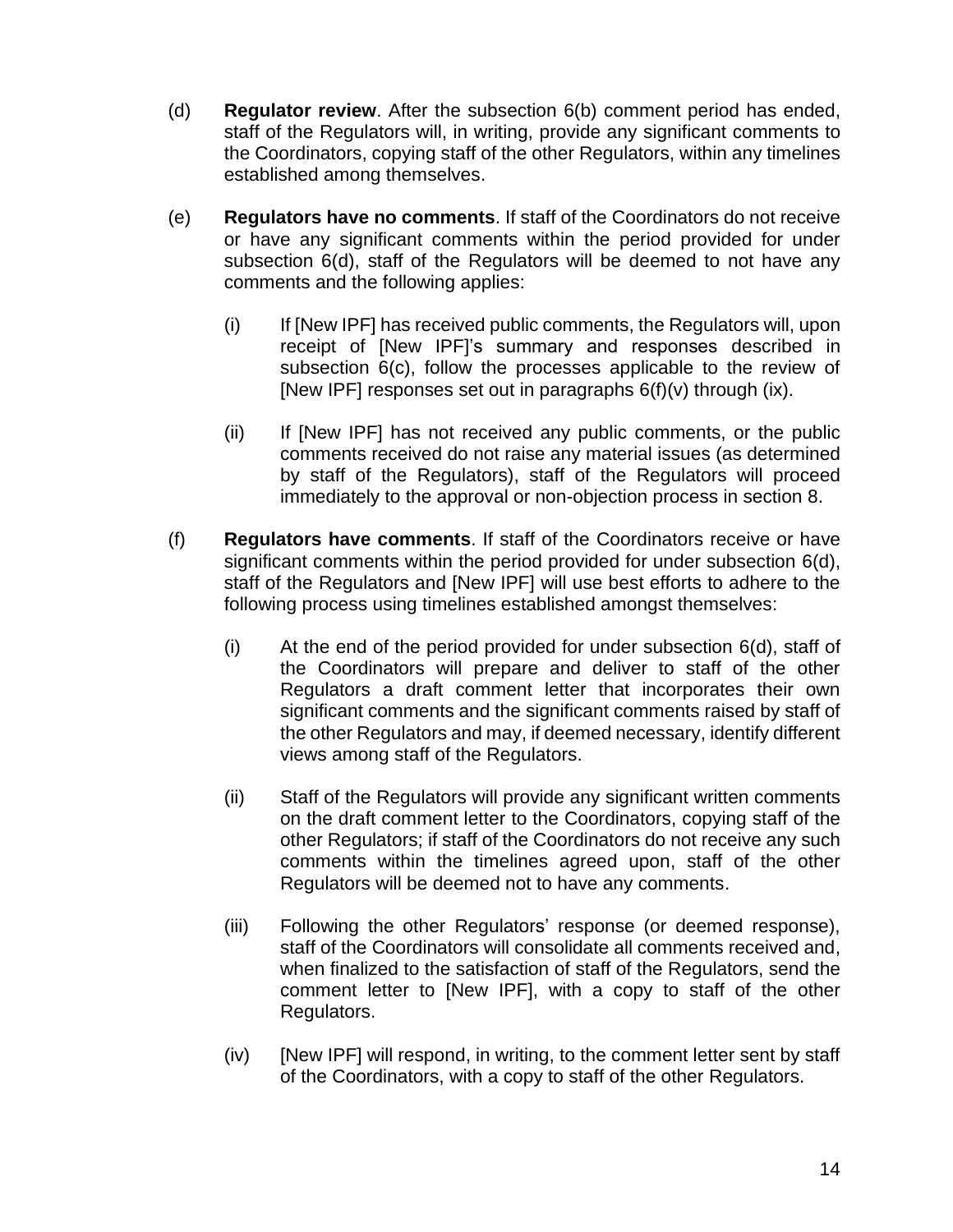- (v) After receiving [New IPF]'s response, staff of the Regulators will provide any significant comments, in writing, to staff of the other Regulators; if staff of the Coordinators do not receive and do not have any such comments within the timelines agreed upon, staff of the Regulators will:
	- (A) be deemed not to have any comments, and
	- (B) proceed immediately to the approval or non-objection process in section 8.
- (vi) Staff of the Regulators and, as applicable, [New IPF] will follow the process laid out in paragraphs 6(f)(i) to (v) when staff of the Regulators have significant comments on [New IPF]'s response to the comment letter.
- (vii) Staff of the Coordinators will attempt to resolve any issues that staff of the Regulators have raised on a timely basis and will consult with staff of the other Regulators or [New IPF], as needed.
- (viii) If staff of the Regulators disagree about the substantive content of the comment letter in paragraph 6(f)(i) or whether to recommend approval of or non-objection to the Amendment, staff of the Coordinators will invoke section 12.
- (ix) If [New IPF] fails to respond to comments of staff of the Regulators within 120 days of receipt of the most recent comment letter from staff of the Regulators (or such other time as agreed to by staff of the Regulators), [New IPF] may withdraw the Amendment in accordance with section 13 or staff of the Regulators will, if they agree among themselves to do so in writing, recommend their respective decision makers to object to or not approve the Amendment.

### **7. Revising and republishing public comment Amendments**

- (a) **Language requirements**. If, subsequent to its publication for comment, [New IPF] revises a public comment Amendment, [New IPF] will file any such revision, which will include, as applicable, a blacklined version to the original published version, a cumulative blacklined version of the Amendment, and a clean copy of the revised Amendment, concurrently in both English and French, accompanied with an attestation from a certified translator.
- (b) **Revising Amendments**. If such a revision changes the Amendment's substance or effect in a material way, staff of the Coordinators may, in consultation with [New IPF] and staff of the other Regulators, require the revised Amendment to be republished for an additional comment period.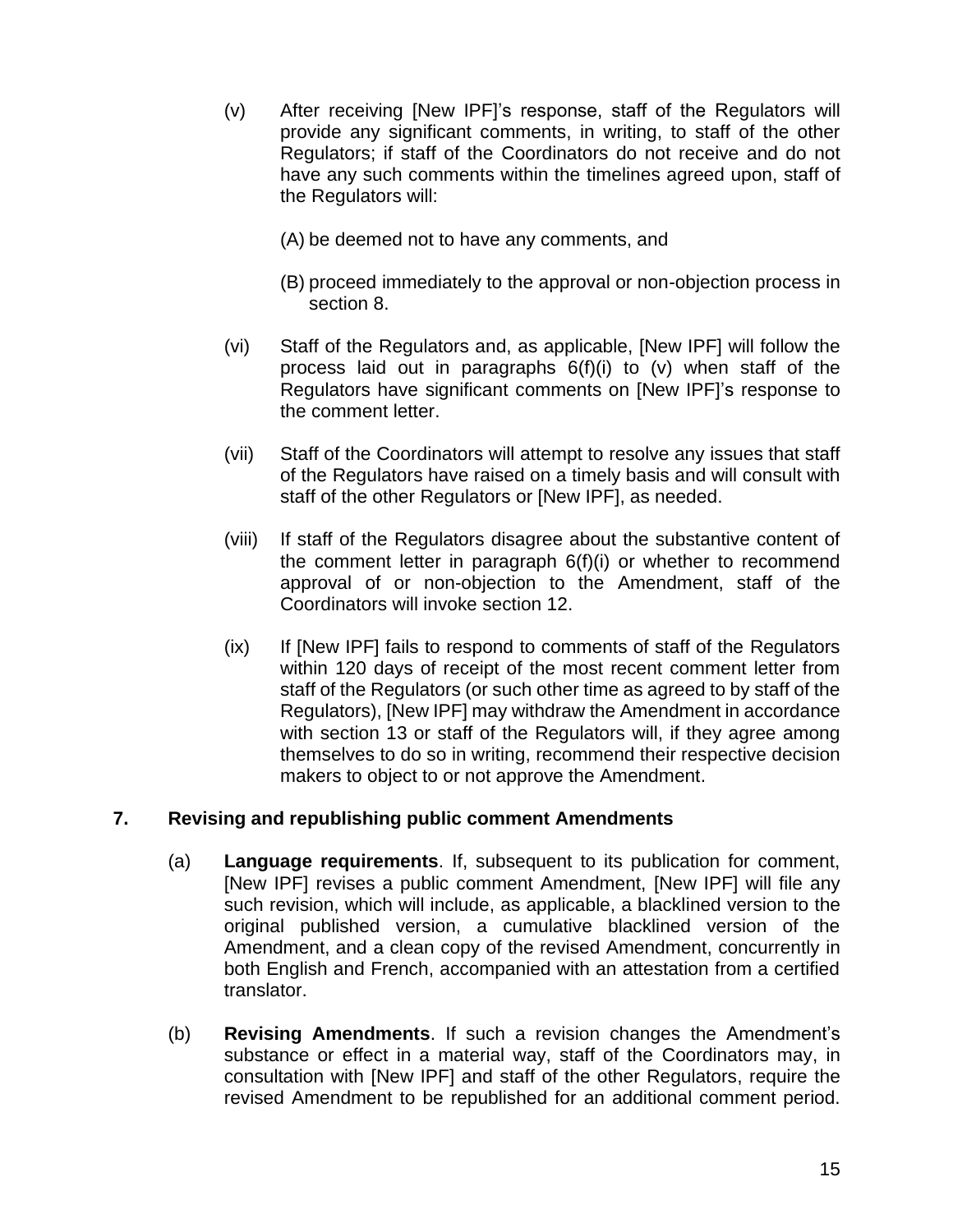Upon republication, the initial or previous Amendment will be considered closed, and not approved or in effect.

- (c) **Published documents**. If a public comment Amendment is republished, the revised request for comments will include, as applicable, the information filed under subsection 7(a), the date of Board approval or approval of the applicable Board committee (if different from the original published version), [New IPF]'s summary of comments received and responses for the previous request for comments, together with an explanation of the revisions to the Amendment and the supporting rationale for the revisions.
- (d) **Applicable provisions**. Any republished public comment Amendment will be subject to all provisions in this Schedule B applicable to public comment Amendments, except where otherwise provided for in this Schedule B.

### **8. Approval process for public comment Amendments**

- (a) **Coordinators seek approval**. Staff of the Coordinators will use their best efforts to seek approval of or non-objection to the Amendment within 20 business days of the end of the review process set out in section 6.
- (b) **Coordinators circulate documents**. After the Coordinators make a decision about an Amendment, staff of the Coordinators will promptly circulate to staff of the other Regulators applicable documentation relating to the Coordinators' decision.
- (c) **Other Regulators seek approval**. Staff of the other Regulators will use their best efforts to seek approval or non-objection within 20 business days of receipt of applicable documentation from staff of the Coordinators.
- (d) **Other Regulators communicate decision to Coordinators**. Staff of each Regulator will promptly inform staff of the Coordinators in writing after a decision about the Amendment has been made.
- (e) **Coordinators communicate decision to [New IPF]**. Staff of the Coordinators will promptly communicate to [New IPF], in writing, the decision about the Amendment, including any conditions, upon receipt of notification of the other Regulators' decisions.

#### **9. Effective date of Amendments**

- (a) **Public comment Amendments**. Public comment Amendments (other than Amendments implemented under section 11) will be effective on the later of:
	- (i) the date the Coordinators publish the notice of approval or nonobjection in accordance with subsection 10(a), and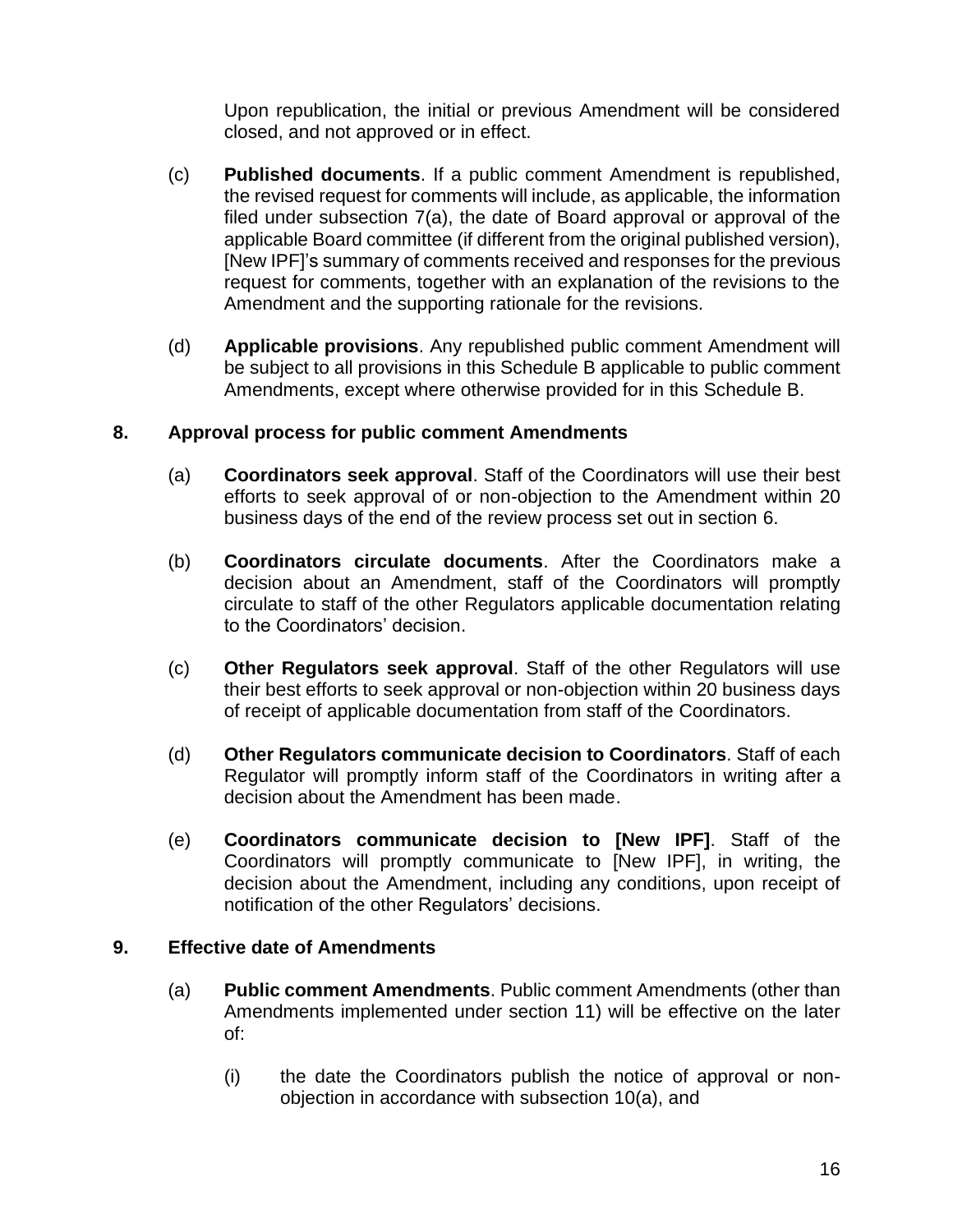- (ii) the date designated by [New IPF] under subparagraph  $3(c)(iv)(D)$  or the date as determined by [New IPF].
- (b) **Housekeeping Amendments**. Housekeeping Amendments will be effective on the later of:
	- (i) the date of deemed approval or non-objection in accordance with subsection 5(b), and
	- (ii) the date designated by [New IPF] under subparagraph  $3(b)(iv)(C)$ .
- (c) **Failing to make an Amendment effective within one year**. [New IPF] will advise staff of the Regulators in writing if it has not made an Amendment effective within one year of receiving approval or non-objection from the Regulators, and will include the following information:
	- (i) the reasons it has not yet made the Amendment effective,
	- (ii) [New IPF]'s projected timeline for making the Amendment effective, and
	- (iii) the impact on the public interest of delaying making the Amendment effective within one year.

#### **10. Publishing notice of approval**

- (a) **Public comment Amendments**. For any public comment Amendment, staff of the Coordinators and [New IPF] will both publish a notice of approval of or non-objection on their respective websites, together with:
	- (i) if applicable, [New IPF]'s summary of comments received and responses, and
	- (ii) if changes were made to the version published for public comment, a blacklined version of the revised Amendment.
- (b) **Housekeeping Amendments**. For any housekeeping Amendments, staff of the Coordinators will prepare a notice of deemed approval or nonobjection and both the Coordinators and [New IPF] will publish such notice, together with the materials referred to in paragraphs 3(b)(iii) and (iv), on their respective public websites.
- (c) **Publication by other Regulators**. Any other Regulators may publish notices of approval at their own discretion.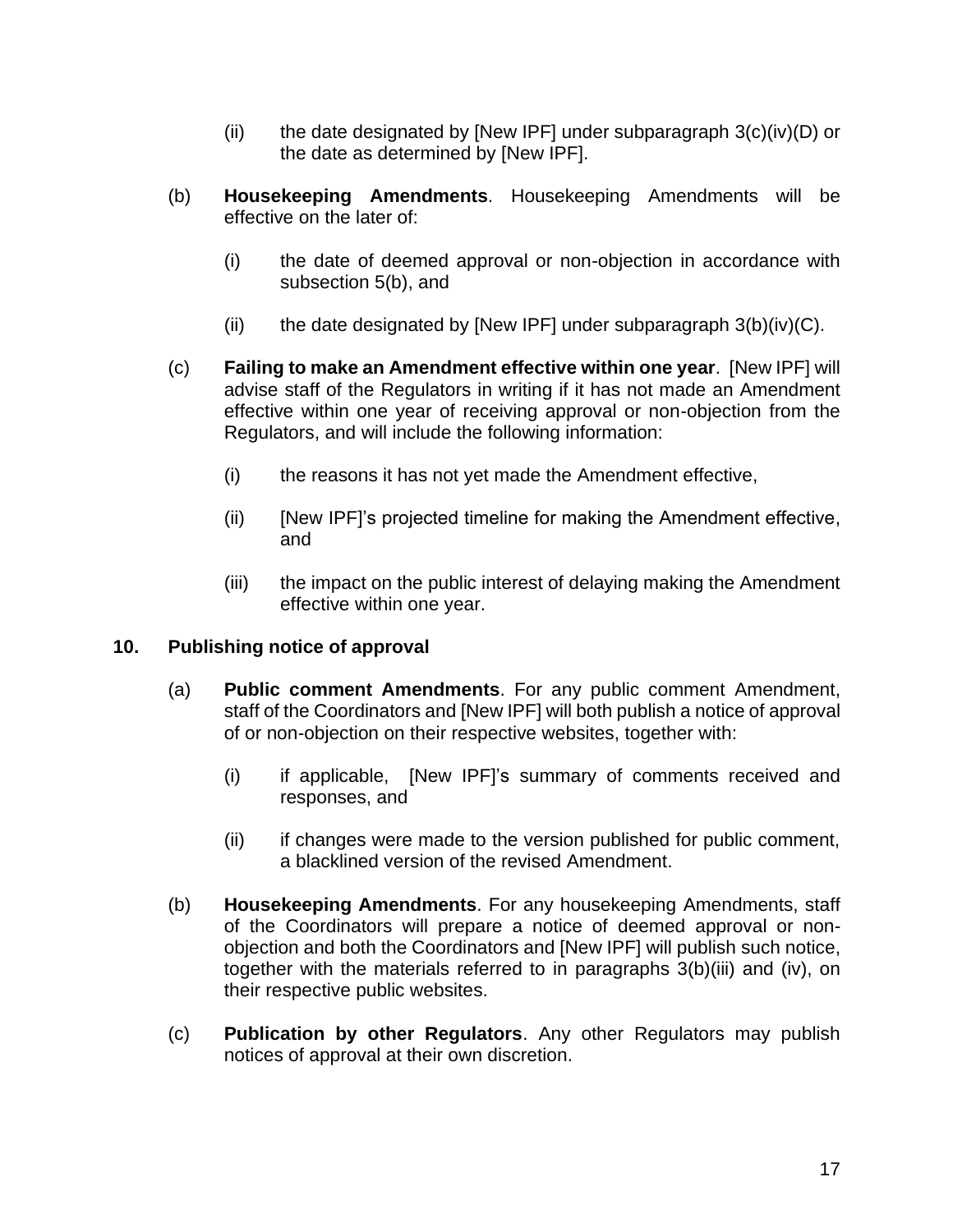#### **11. Immediate implementation**

- (a) **Criteria for immediate implementation**. If [New IPF] identifies an urgent need to implement a proposed public comment Amendment because of a substantial risk of material harm to investors, issuers, registrants, other market participants, the SRO, [New IPF] or the capital markets generally, [New IPF] may make the proposed public comment Amendment effective immediately upon approval by the Board, subject to subsection 11(d), and provided that:
	- (i) [New IPF] provides staff of each Regulator with written notice of its intention to rely upon this procedure at least 10 business days before the Board considers the proposed public comment Amendment for approval, and
	- (ii) [New IPF]'s written notice in paragraph  $11(a)(i)$  includes:
		- (A) the date on which [New IPF] intends the proposed public comment Amendment to be effective, and
		- (B) an analysis in support of the need for immediate implementation of the proposed public comment Amendment.
- (b) **Notice of disagreement**. If staff of a Regulator does not agree that immediate implementation is necessary, staff of the Regulators and, as applicable, [New IPF] will use best efforts to adhere to the following:
	- (i) Staff of the Regulator which disagrees with the need for immediate implementation will, within 5 business days after [New IPF] provides notice under subsection 11(a), advise staff of the other Regulators in writing that they disagree and provide the reasons for their disagreement.
	- (ii) Staff of the Coordinators will promptly notify [New IPF] of the disagreement in writing.
	- (iii) Staff of [New IPF] and staff of the Regulators will discuss and attempt to resolve any concerns raised on a timely basis but, if the concerns are not resolved to the satisfaction of staff of all Regulators, [New IPF] cannot immediately implement the proposed public comment Amendment.
- (c) **Notice of no disagreement**. Where there is no notice of disagreement under and within the timelines set out in paragraph 11(b)(i), or where concerns have been resolved under paragraph 11(b)(iii), staff of the Coordinators will immediately provide written notice to [New IPF], with a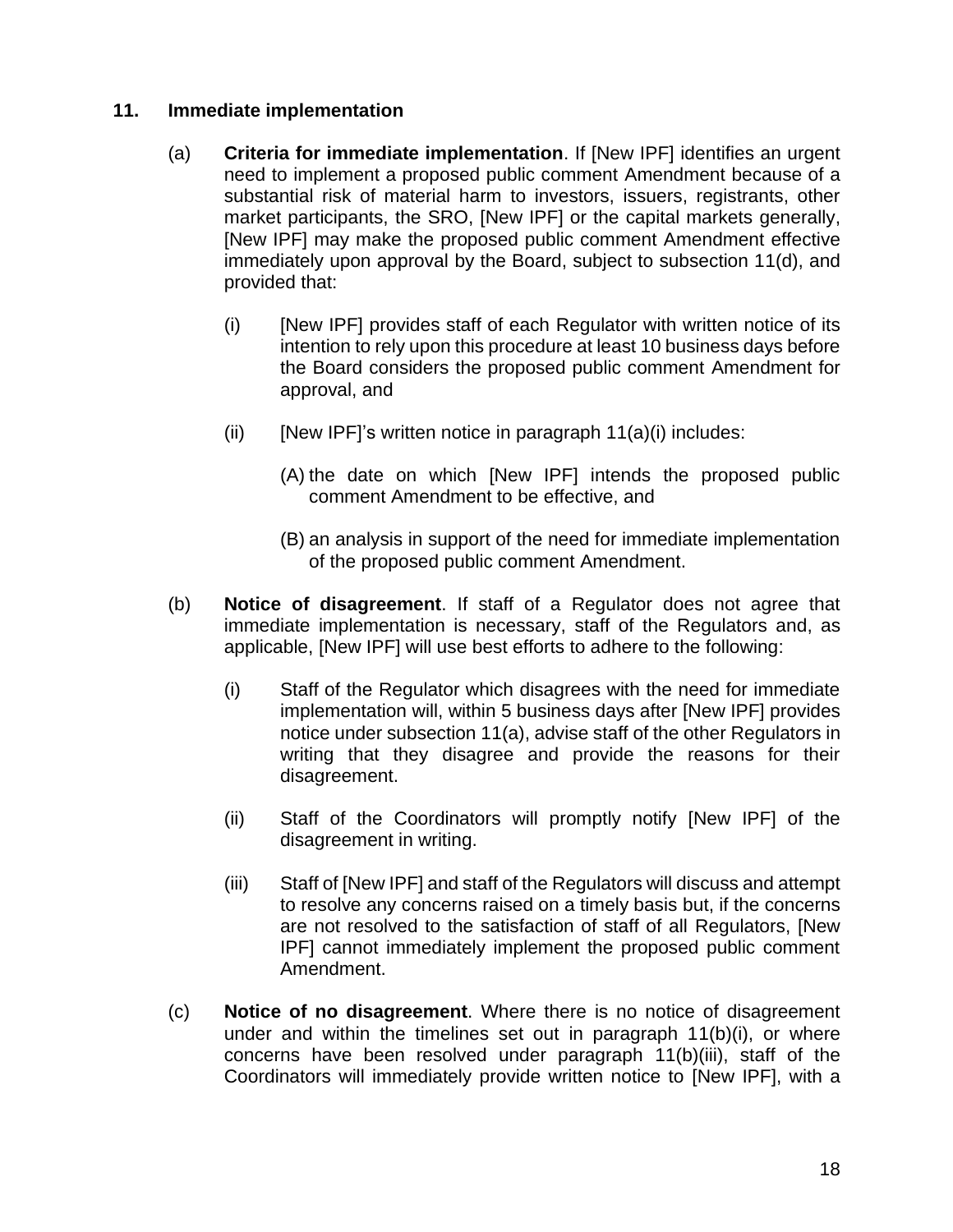copy to staff of the other Regulators, that it may immediately implement the proposed public comment Amendment subject to Board approval.

- (d) **Effective date**. Proposed public comment Amendments that [New IPF] immediately implements in accordance with section 11 will be effective on the later of the following:
	- (i) the date of the notice provided to [New IPF] under subsection  $11(c)$ ,
	- (ii) the date the Board approves the Amendment, and
	- (iii) the date designated by [New IPF] in its written notice to staff of the Regulators.
- (e) **Subsequent review of Amendment**. A public comment Amendment that is implemented immediately will subsequently be published, reviewed, and approved or non-objected to in accordance with the applicable provisions of this Schedule B.
- (f) **Subsequent disapproval of Amendment**. If the Regulators subsequently object to or do not approve a public comment Amendment that [New IPF] immediately implemented, [New IPF] will promptly repeal the public comment Amendment and inform SRO Members of the Regulators' decision.

#### **12. Disagreements**

If any disagreement, either among the Regulators or between the Regulators and [New IPF], about a matter arising out of or relating to this Schedule B cannot be resolved through discussions, the Regulators will use best efforts to adhere to the following using timelines established amongst themselves:

- (a) If staff of one of the Regulators notifies the other Regulators that in their view there is a disagreement that cannot be resolved through staff discussions, then staff of the Coordinators will arrange for senior staff of the Regulators to discuss the issues and attempt to reach a consensus.
- (b) If, following such discussions, a consensus is not reached, staff of the Coordinators will escalate the disagreement as applicable and, ultimately, to the Regulators' Chairs or other senior executives of the Regulators or such other process as agreed to by staff of the Regulators.
- (c) If, following such escalation, a consensus is not reached, [New IPF] may withdraw the Amendment in accordance with section 13 or staff of the Regulators will recommend that their respective decision makers object to or not approve the Amendment.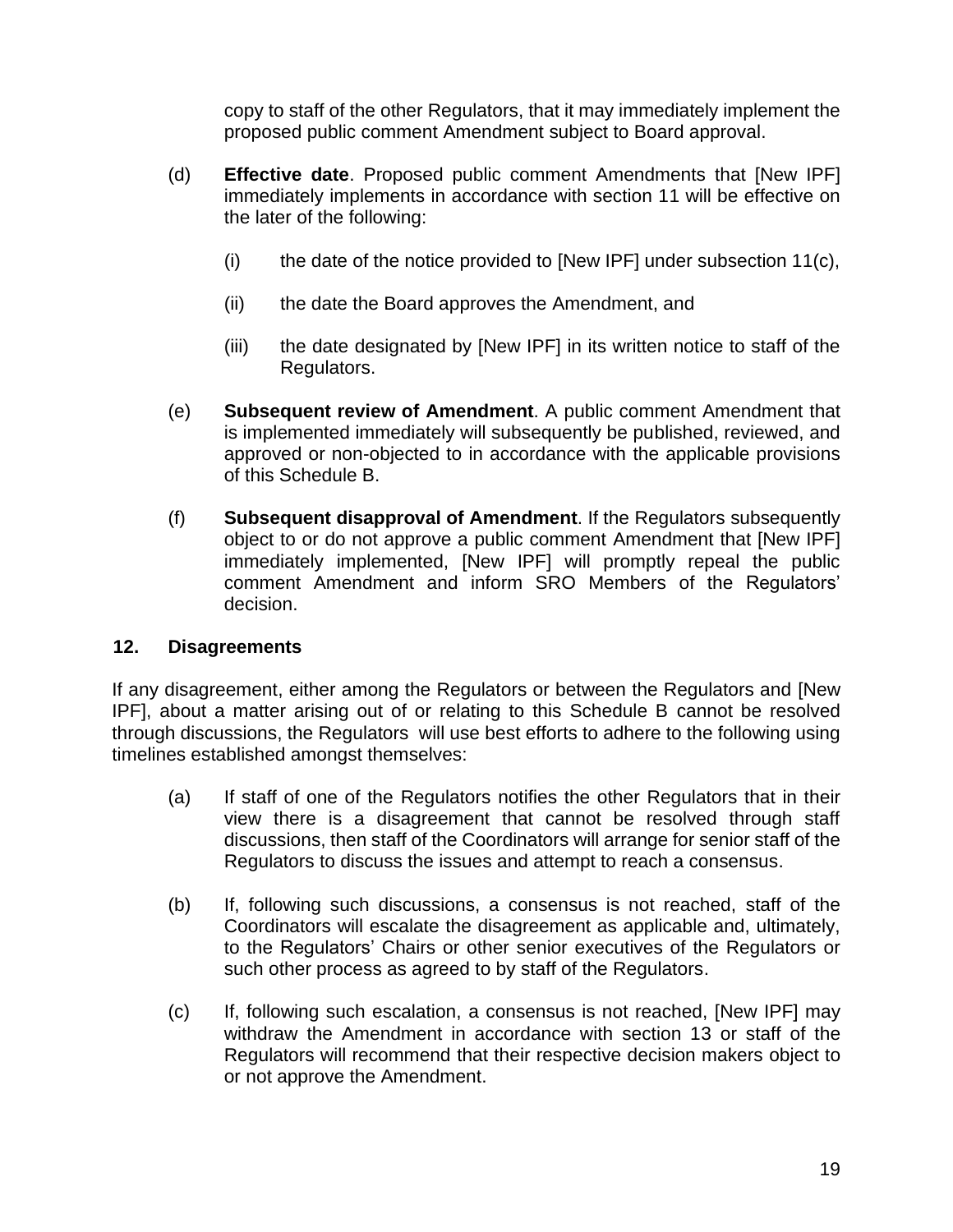#### **13. Withdrawing proposed Amendments**

- (a) **Filing notice of withdrawal**. If [New IPF] withdraws a proposed public comment Amendment that the Regulators have not yet approved or nonobjected to, [New IPF] will file with staff of the Regulators a written notice indicating that it will be withdrawing the Amendment.
- (b) **Contents of notice of withdrawal**. The written notice in subsection 13(a) must contain:
	- (i) the reason [New IPF] submitted the proposed Amendment,
	- (ii) any dates on which the Board or the applicable Board committee approved the proposed Amendment,
	- (iii) any prior publication dates,
	- (iv) the Board resolution, or the resolution of the applicable Board committee, supporting the withdrawal of the proposed Amendment,
	- (v) the reasons [New IPF] is withdrawing the proposed Amendment, and
	- (vi) the impact of withdrawing the proposed Amendment on the public interest.
- (c) **Publishing notice of withdrawal**. Where the proposed Amendment being withdrawn had previously been published for comment under subsection 6(b), staff of the Coordinators and [New IPF] will both publish a notice on their public websites stating that [New IPF] will be withdrawing the proposed Amendment together with the reasons [New IPF] is withdrawing the proposed Amendment.

#### **14. Reviewing and amending Schedule B**

Staff of the Regulators will, when they agree it is necessary to do so, conduct a joint review of the operation of this Schedule B in order to identify issues relating to:

- (a) the effectiveness of this Schedule B,
- (b) the continuing appropriateness of the timelines and other requirements set out in this Schedule B, and
- (c) any necessary or desirable amendments to this Schedule B.